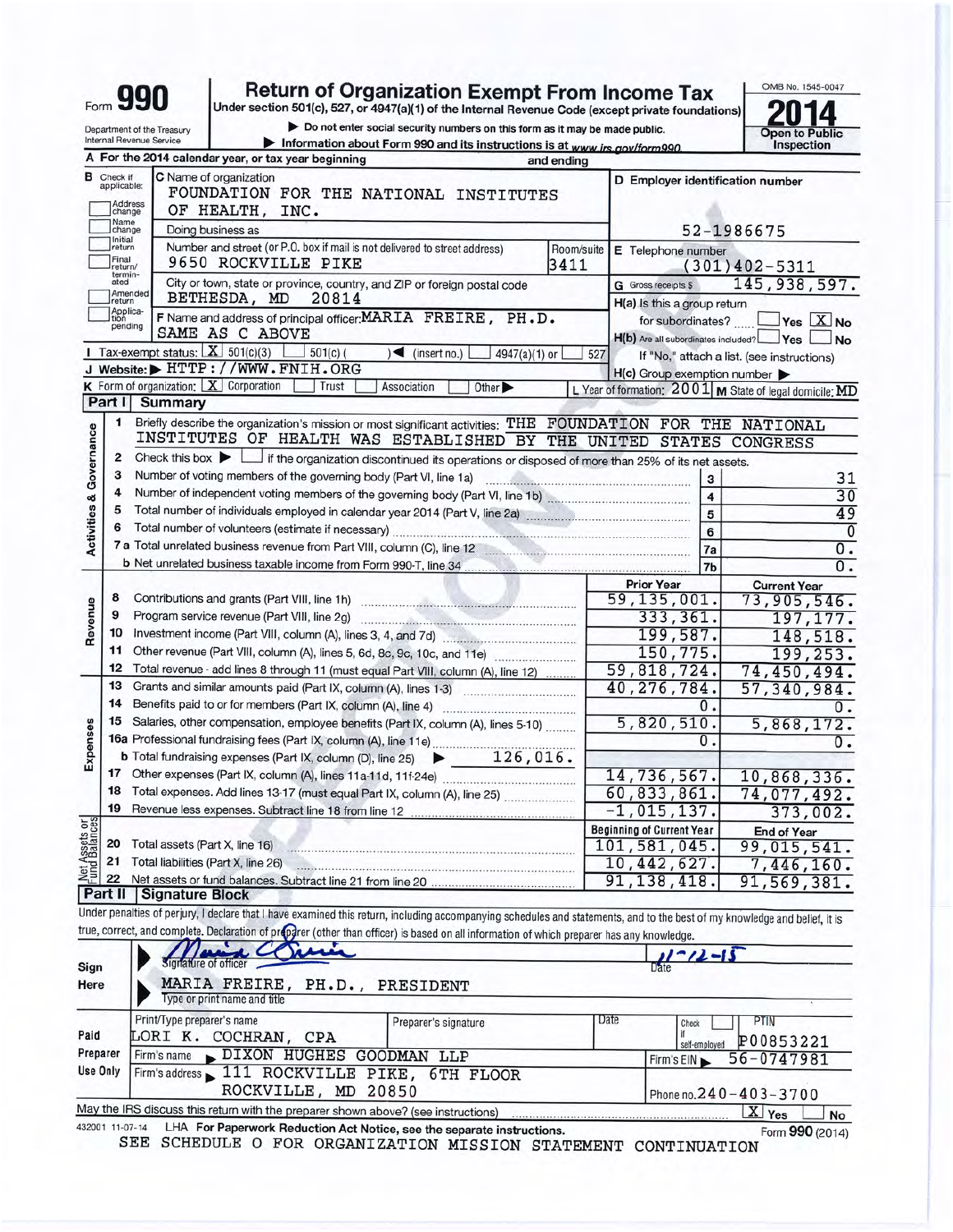|              | Part III   Statement of Program Service Accomplishments                                                                                                                                                                                                                                                                                     |                                            |
|--------------|---------------------------------------------------------------------------------------------------------------------------------------------------------------------------------------------------------------------------------------------------------------------------------------------------------------------------------------------|--------------------------------------------|
| 1            | Briefly describe the organization's mission:<br>SEE SCHEDULE O, STATEMENT OF ORGANIZATION'S PRIMARY EXEMPT PURPOSE                                                                                                                                                                                                                          |                                            |
|              | <b>STATEMENT</b>                                                                                                                                                                                                                                                                                                                            |                                            |
| $\mathbf{2}$ | Did the organization undertake any significant program services during the year which were not listed on                                                                                                                                                                                                                                    |                                            |
|              | the prior Form 990 or 990-EZ?<br>If "Yes," describe these new services on Schedule O.                                                                                                                                                                                                                                                       | $\overline{\mathsf{Yes} \mathbb{X}}$ No    |
| 3            | Did the organization cease conducting, or make significant changes in how it conducts, any program services?<br>If "Yes," describe these changes on Schedule O.                                                                                                                                                                             | $\overline{\ }$ Yes $\overline{\ \ \ }$ No |
| 4            | Describe the organization's program service accomplishments for each of its three largest program services, as measured by expenses.<br>Section 501(c)(3) and 501(c)(4) organizations are required to report the amount of grants and allocations to others, the total expenses, and<br>revenue, if any, for each program service reported. |                                            |
| 4a           | 55,844,351.<br>68,198,142.<br>) (Revenue \$<br>) (Expenses \$<br>including grants of \$<br>(Code:<br>RESEARCH PARTNERSHIPS<br>SEE SCHEDULE O, PROGRAM ONE,                                                                                                                                                                                  | 197, 177.                                  |
|              |                                                                                                                                                                                                                                                                                                                                             |                                            |
|              |                                                                                                                                                                                                                                                                                                                                             |                                            |
|              |                                                                                                                                                                                                                                                                                                                                             |                                            |
|              |                                                                                                                                                                                                                                                                                                                                             |                                            |
|              |                                                                                                                                                                                                                                                                                                                                             |                                            |
|              |                                                                                                                                                                                                                                                                                                                                             |                                            |
|              |                                                                                                                                                                                                                                                                                                                                             |                                            |
|              |                                                                                                                                                                                                                                                                                                                                             |                                            |
|              | 1,605,067.<br>$1,339,808.$ ) (Revenue \$<br>including grants of \$<br>) (Expenses \$<br>(Code:                                                                                                                                                                                                                                              |                                            |
|              | PROGRAM TWO, FELLOWSHIPS AND TRAINING PROGRAMS<br>SEE SCHEDULE O,                                                                                                                                                                                                                                                                           |                                            |
| 4b           |                                                                                                                                                                                                                                                                                                                                             |                                            |
|              |                                                                                                                                                                                                                                                                                                                                             |                                            |
|              |                                                                                                                                                                                                                                                                                                                                             |                                            |
|              |                                                                                                                                                                                                                                                                                                                                             |                                            |
|              |                                                                                                                                                                                                                                                                                                                                             |                                            |
|              |                                                                                                                                                                                                                                                                                                                                             |                                            |
| 4c           | 103,421.<br>including grants of \$<br>) (Revenue \$<br>) (Expenses \$<br>(Code:                                                                                                                                                                                                                                                             |                                            |
|              | PROGRAM THREE, CAPITAL PROJECTS<br>SEE SCHEDULE O.                                                                                                                                                                                                                                                                                          |                                            |
|              |                                                                                                                                                                                                                                                                                                                                             |                                            |
|              |                                                                                                                                                                                                                                                                                                                                             |                                            |
|              |                                                                                                                                                                                                                                                                                                                                             |                                            |
|              |                                                                                                                                                                                                                                                                                                                                             |                                            |
|              |                                                                                                                                                                                                                                                                                                                                             |                                            |
|              |                                                                                                                                                                                                                                                                                                                                             |                                            |
|              |                                                                                                                                                                                                                                                                                                                                             |                                            |
| 4d           | Other program services (Describe in Schedule O.)<br>427, 057. including grants of \$<br>156,825.) (Revenue \$<br>(Expenses \$<br>70, 333, 687.                                                                                                                                                                                              |                                            |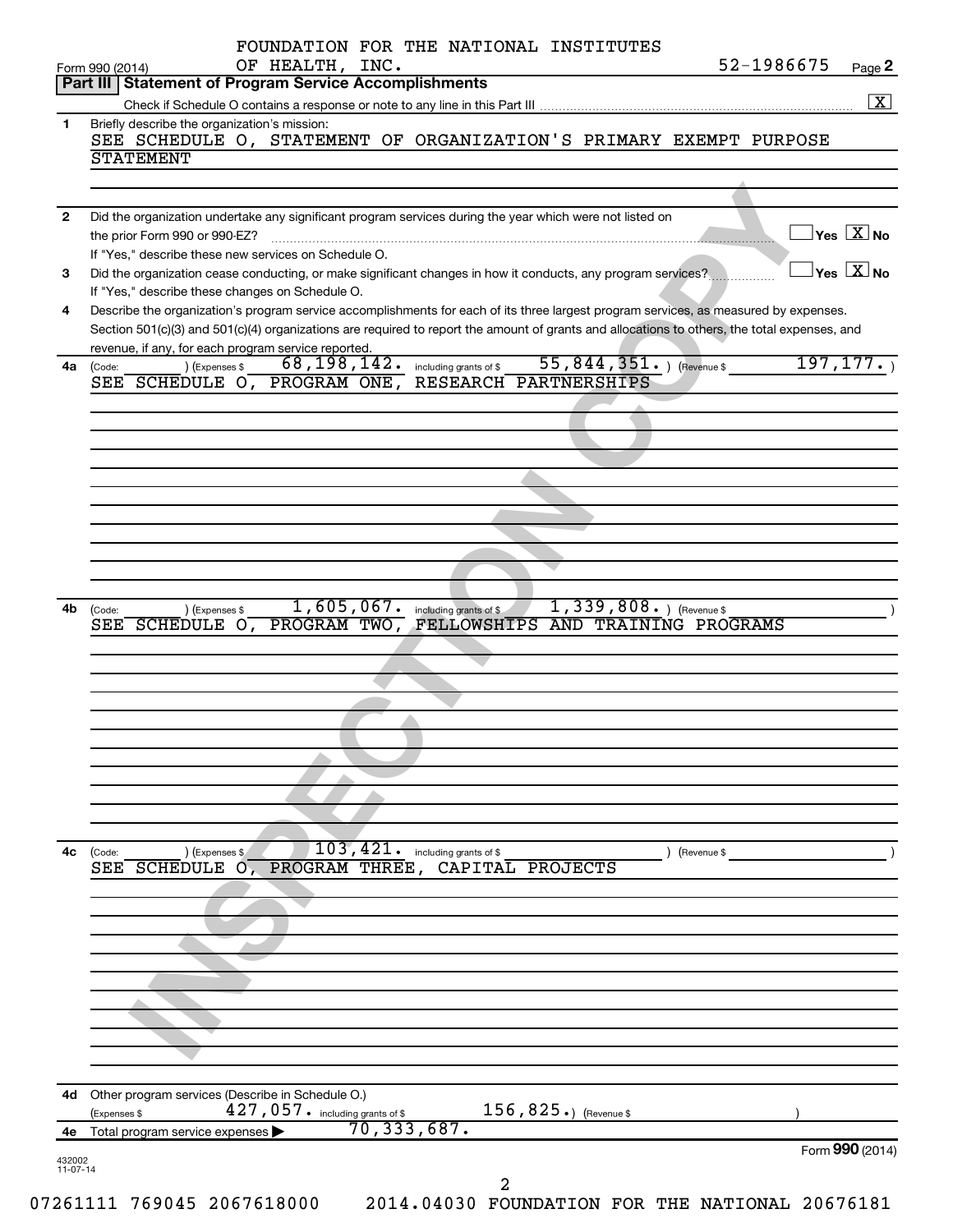**Part IV Checklist of Required Schedules**

|    |                                                                                                                                                                                                                                                   |                 | <b>Yes</b>              | No                      |
|----|---------------------------------------------------------------------------------------------------------------------------------------------------------------------------------------------------------------------------------------------------|-----------------|-------------------------|-------------------------|
| 1. | Is the organization described in section $501(c)(3)$ or $4947(a)(1)$ (other than a private foundation)?                                                                                                                                           |                 |                         |                         |
|    |                                                                                                                                                                                                                                                   | 1               | х                       |                         |
| 2  |                                                                                                                                                                                                                                                   | $\overline{2}$  | $\overline{\text{x}}$   |                         |
| З  | Did the organization engage in direct or indirect political campaign activities on behalf of or in opposition to candidates for                                                                                                                   | 3               |                         | x                       |
| 4  | Section 501(c)(3) organizations. Did the organization engage in lobbying activities, or have a section 501(h) election in effect                                                                                                                  | 4               |                         | x                       |
| 5  | Is the organization a section 501(c)(4), 501(c)(5), or 501(c)(6) organization that receives membership dues, assessments, or                                                                                                                      |                 |                         |                         |
|    |                                                                                                                                                                                                                                                   | 5               |                         | x                       |
| 6  | Did the organization maintain any donor advised funds or any similar funds or accounts for which donors have the right to                                                                                                                         |                 |                         |                         |
|    | provide advice on the distribution or investment of amounts in such funds or accounts? If "Yes," complete Schedule D, Part I                                                                                                                      | 6               | X                       |                         |
| 7  | Did the organization receive or hold a conservation easement, including easements to preserve open space,                                                                                                                                         |                 |                         |                         |
|    | the environment, historic land areas, or historic structures? If "Yes," complete Schedule D, Part II                                                                                                                                              | $\overline{7}$  |                         | x                       |
| 8  | Did the organization maintain collections of works of art, historical treasures, or other similar assets? If "Yes," complete                                                                                                                      | 8               |                         | x.                      |
| 9  | Did the organization report an amount in Part X, line 21, for escrow or custodial account liability; serve as a custodian for                                                                                                                     |                 |                         |                         |
|    | amounts not listed in Part X; or provide credit counseling, debt management, credit repair, or debt negotiation services?                                                                                                                         |                 |                         |                         |
|    | If "Yes," complete Schedule D, Part IV                                                                                                                                                                                                            | 9               | x                       |                         |
| 10 | Did the organization, directly or through a related organization, hold assets in temporarily restricted endowments, permanent                                                                                                                     |                 |                         |                         |
|    | endowments, or quasi-endowments? If "Yes," complete Schedule D, Part V [Conservent contents and content content                                                                                                                                   | 10              | X                       |                         |
| 11 | If the organization's answer to any of the following questions is "Yes," then complete Schedule D, Parts VI, VII, VIII, IX, or X                                                                                                                  |                 |                         |                         |
|    | as applicable.<br>a Did the organization report an amount for land, buildings, and equipment in Part X, line 10? If "Yes," complete Schedule D,                                                                                                   |                 |                         |                         |
|    | Part VI                                                                                                                                                                                                                                           | 11a             | х                       |                         |
|    | <b>b</b> Did the organization report an amount for investments - other securities in Part X, line 12 that is 5% or more of its total                                                                                                              |                 |                         |                         |
|    |                                                                                                                                                                                                                                                   | 11 <sub>b</sub> | X                       |                         |
|    | c Did the organization report an amount for investments - program related in Part X, line 13 that is 5% or more of its total                                                                                                                      |                 |                         |                         |
|    | assets reported in Part X, line 16? If "Yes," complete Schedule D, Part VIII [[[[[[[[[[[[[[[[[[[[[[[[[[[[]]]]]                                                                                                                                    | 11c             |                         | x.                      |
|    | d Did the organization report an amount for other assets in Part X, line 15 that is 5% or more of its total assets reported in                                                                                                                    |                 |                         |                         |
|    |                                                                                                                                                                                                                                                   | 11d             |                         | x                       |
|    | e Did the organization report an amount for other liabilities in Part X, line 25? If "Yes," complete Schedule D, Part X                                                                                                                           | 11 <sub>e</sub> | $\overline{\mathbf{X}}$ |                         |
| f  | Did the organization's separate or consolidated financial statements for the tax year include a footnote that addresses                                                                                                                           |                 | X                       |                         |
|    | the organization's liability for uncertain tax positions under FIN 48 (ASC 740)? If "Yes," complete Schedule D, Part X<br>12a Did the organization obtain separate, independent audited financial statements for the tax year? If "Yes," complete | 11f             |                         |                         |
|    | Schedule D, Parts XI and XII                                                                                                                                                                                                                      | 12a             | X                       |                         |
|    | <b>b</b> Was the organization included in consolidated, independent audited financial statements for the tax year?                                                                                                                                |                 |                         |                         |
|    | If "Yes," and if the organization answered "No" to line 12a, then completing Schedule D, Parts XI and XII is optional                                                                                                                             | 12b             |                         | A                       |
| 13 |                                                                                                                                                                                                                                                   | 13              |                         | $\overline{\textbf{x}}$ |
|    |                                                                                                                                                                                                                                                   | 14a             |                         | X                       |
|    | <b>b</b> Did the organization have aggregate revenues or expenses of more than \$10,000 from grantmaking, fundraising, business,                                                                                                                  |                 |                         |                         |
|    | investment, and program service activities outside the United States, or aggregate foreign investments valued at \$100,000                                                                                                                        |                 |                         |                         |
|    |                                                                                                                                                                                                                                                   | 14b             | x                       |                         |
| 15 | Did the organization report on Part IX, column (A), line 3, more than \$5,000 of grants or other assistance to or for any                                                                                                                         |                 | X                       |                         |
| 16 | Did the organization report on Part IX, column (A), line 3, more than \$5,000 of aggregate grants or other assistance to                                                                                                                          | 15              |                         |                         |
|    |                                                                                                                                                                                                                                                   | 16              |                         | X.                      |
| 17 | Did the organization report a total of more than \$15,000 of expenses for professional fundraising services on Part IX,                                                                                                                           |                 |                         |                         |
|    |                                                                                                                                                                                                                                                   | 17              |                         | x                       |
| 18 | Did the organization report more than \$15,000 total of fundraising event gross income and contributions on Part VIII, lines                                                                                                                      |                 |                         |                         |
|    |                                                                                                                                                                                                                                                   | 18              | х                       |                         |
| 19 | Did the organization report more than \$15,000 of gross income from gaming activities on Part VIII, line 9a? If "Yes,"                                                                                                                            |                 |                         |                         |
|    |                                                                                                                                                                                                                                                   | 19              |                         | x                       |
|    | 20a Did the organization operate one or more hospital facilities? If "Yes," complete Schedule H                                                                                                                                                   | 20a             |                         | $\overline{\mathbf{X}}$ |
|    |                                                                                                                                                                                                                                                   | 20 <sub>b</sub> |                         | Form 990 (2014)         |
|    |                                                                                                                                                                                                                                                   |                 |                         |                         |

432003 11-07-14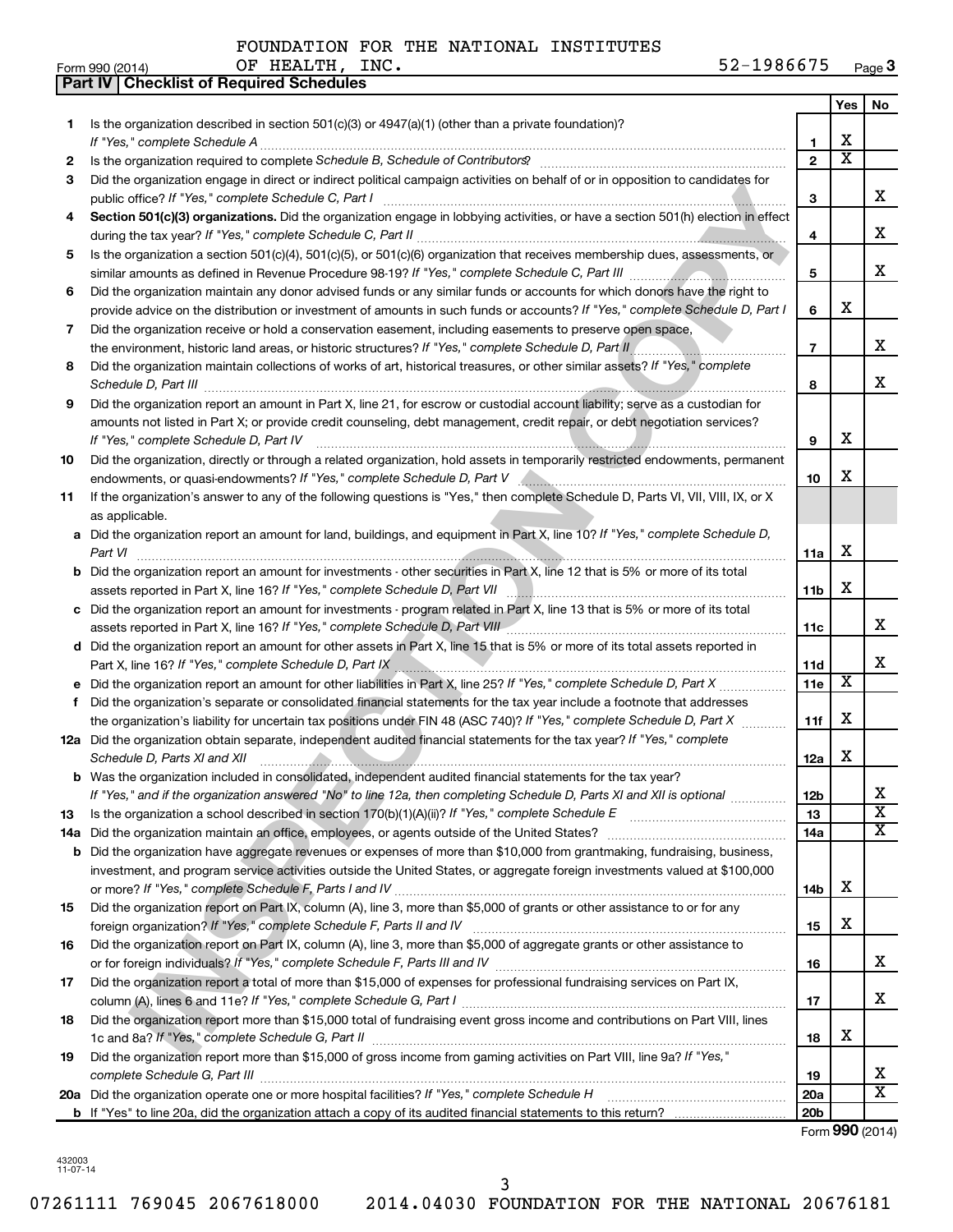|    | <b>Part IV   Checklist of Required Schedules (continued)</b>                                                                    |                 |                         |                       |
|----|---------------------------------------------------------------------------------------------------------------------------------|-----------------|-------------------------|-----------------------|
|    |                                                                                                                                 |                 | Yes                     | No                    |
| 21 | Did the organization report more than \$5,000 of grants or other assistance to any domestic organization or                     |                 |                         |                       |
|    |                                                                                                                                 | 21              | X                       |                       |
| 22 | Did the organization report more than \$5,000 of grants or other assistance to or for domestic individuals on                   |                 |                         |                       |
|    |                                                                                                                                 | 22              | X                       |                       |
| 23 | Did the organization answer "Yes" to Part VII, Section A, line 3, 4, or 5 about compensation of the organization's current      |                 |                         |                       |
|    | and former officers, directors, trustees, key employees, and highest compensated employees? If "Yes," complete                  |                 |                         |                       |
|    |                                                                                                                                 | 23              | X                       |                       |
|    | 24a Did the organization have a tax-exempt bond issue with an outstanding principal amount of more than \$100,000 as of the     |                 |                         |                       |
|    | last day of the year, that was issued after December 31, 2002? If "Yes," answer lines 24b through 24d and complete              |                 |                         |                       |
|    | Schedule K. If "No", go to line 25a                                                                                             | 24a             |                         | x                     |
| b  | Did the organization invest any proceeds of tax-exempt bonds beyond a temporary period exception?                               | 24 <sub>b</sub> |                         |                       |
|    | Did the organization maintain an escrow account other than a refunding escrow at any time during the year to defease            |                 |                         |                       |
|    |                                                                                                                                 | 24c             |                         |                       |
|    |                                                                                                                                 | 24d             |                         |                       |
|    | 25a Section 501(c)(3), 501(c)(4), and 501(c)(29) organizations. Did the organization engage in an excess benefit                |                 |                         |                       |
|    |                                                                                                                                 | 25a             |                         | x                     |
| b  | Is the organization aware that it engaged in an excess benefit transaction with a disqualified person in a prior year, and      |                 |                         |                       |
|    | that the transaction has not been reported on any of the organization's prior Forms 990 or 990-EZ? If "Yes," complete           |                 |                         |                       |
|    | Schedule L, Part I                                                                                                              | 25b             |                         | х                     |
| 26 | Did the organization report any amount on Part X, line 5, 6, or 22 for receivables from or payables to any current or           |                 |                         |                       |
|    | former officers, directors, trustees, key employees, highest compensated employees, or disqualified persons? If "Yes,"          |                 |                         |                       |
|    | complete Schedule L, Part II                                                                                                    | 26              |                         | х                     |
| 27 | Did the organization provide a grant or other assistance to an officer, director, trustee, key employee, substantial            |                 |                         |                       |
|    | contributor or employee thereof, a grant selection committee member, or to a 35% controlled entity or family member             |                 |                         |                       |
|    |                                                                                                                                 | 27              |                         | x                     |
| 28 | Was the organization a party to a business transaction with one of the following parties (see Schedule L, Part IV               |                 |                         |                       |
|    | instructions for applicable filing thresholds, conditions, and exceptions):                                                     |                 |                         |                       |
| а  | A current or former officer, director, trustee, or key employee? If "Yes," complete Schedule L, Part IV                         | 28a             |                         | х                     |
| b  | A family member of a current or former officer, director, trustee, or key employee? If "Yes," complete Schedule L, Part IV      | 28 <sub>b</sub> |                         | $\overline{\text{X}}$ |
| c  | An entity of which a current or former officer, director, trustee, or key employee (or a family member thereof) was an officer, |                 |                         |                       |
|    | director, trustee, or direct or indirect owner? If "Yes," complete Schedule L, Part IV                                          | 28c             |                         | х                     |
| 29 |                                                                                                                                 | 29              | $\overline{\textbf{x}}$ |                       |
| 30 | Did the organization receive contributions of art, historical treasures, or other similar assets, or qualified conservation     |                 |                         |                       |
|    | contributions? If "Yes," complete Schedule M                                                                                    | 30              |                         | х                     |
| 31 | Did the organization liquidate, terminate, or dissolve and cease operations?                                                    |                 |                         |                       |
|    | If "Yes," complete Schedule N, Part I                                                                                           | 31              |                         | Χ                     |
| 32 | Did the organization sell, exchange, dispose of, or transfer more than 25% of its net assets?/f "Yes," complete                 |                 |                         |                       |
|    |                                                                                                                                 | 32              |                         | x                     |
| 33 | Did the organization own 100% of an entity disregarded as separate from the organization under Regulations                      |                 |                         |                       |
|    |                                                                                                                                 | 33              |                         | x                     |
| 34 | Was the organization related to any tax-exempt or taxable entity? If "Yes," complete Schedule R, Part II, III, or IV, and       |                 |                         |                       |
|    | Part V, line 1                                                                                                                  | 34              |                         | х                     |
|    |                                                                                                                                 | 35a             |                         | $\overline{\text{X}}$ |
|    | b If "Yes" to line 35a, did the organization receive any payment from or engage in any transaction with a controlled entity     |                 |                         |                       |
|    |                                                                                                                                 | 35 <sub>b</sub> |                         |                       |
| 36 | Section 501(c)(3) organizations. Did the organization make any transfers to an exempt non-charitable related organization?      |                 |                         |                       |
|    |                                                                                                                                 | 36              |                         | x                     |
| 37 | Did the organization conduct more than 5% of its activities through an entity that is not a related organization                |                 |                         |                       |
|    |                                                                                                                                 | 37              |                         | х                     |
| 38 | Did the organization complete Schedule O and provide explanations in Schedule O for Part VI, lines 11b and 19?                  |                 | х                       |                       |
|    |                                                                                                                                 | 38              |                         |                       |

Form (2014) **990**

432004 11-07-14

Form 990 (2014) OF HEALTH, INC . 52-1986675 <sub>Page</sub> **4**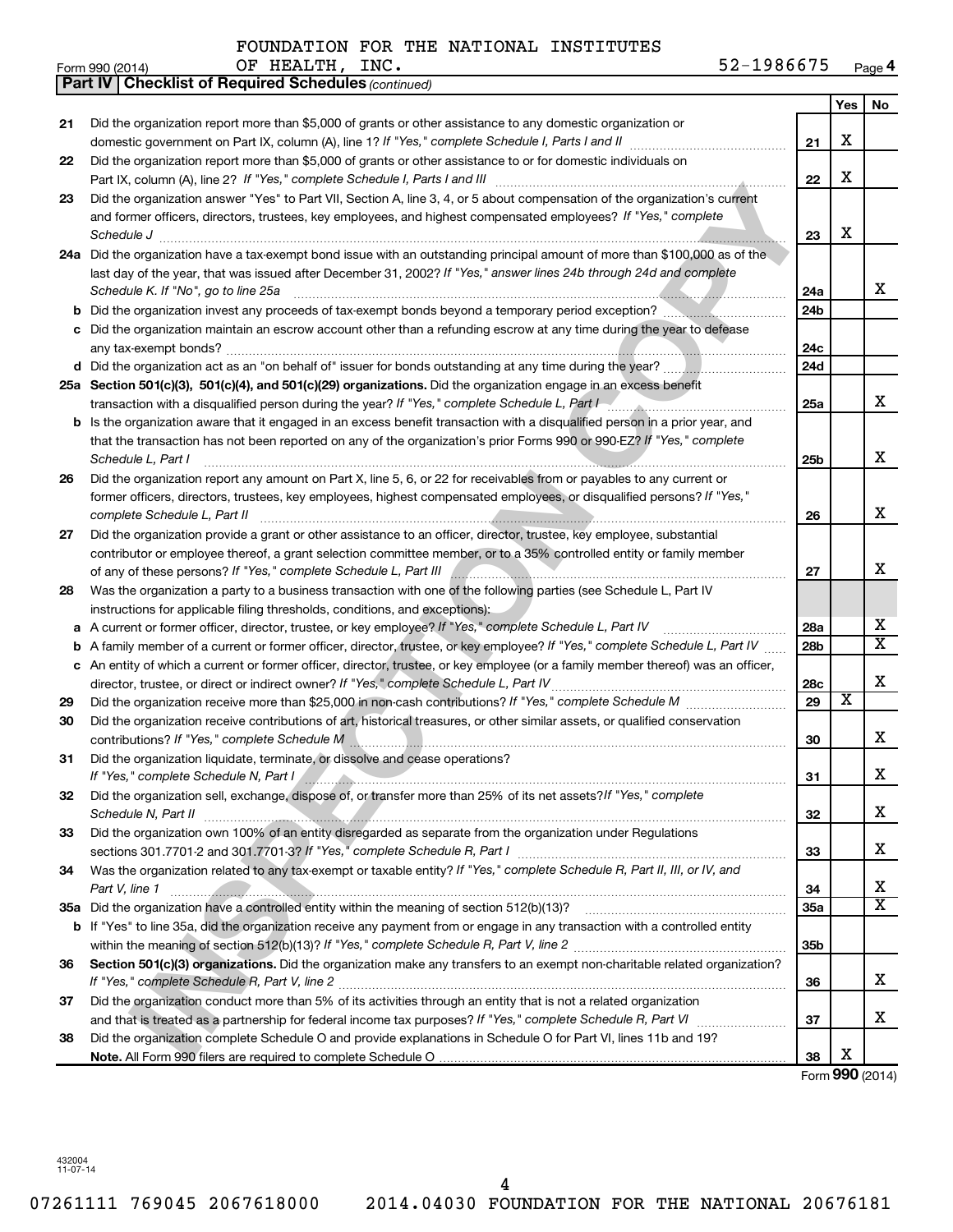| 52-1986675<br>Page 5 |  |
|----------------------|--|
|----------------------|--|

|    | OF HEALTH, INC.<br>Form 990 (2014)                                                                                                                                                                                                   | 52-1986675 |                 |     | Page 5                  |
|----|--------------------------------------------------------------------------------------------------------------------------------------------------------------------------------------------------------------------------------------|------------|-----------------|-----|-------------------------|
|    | <b>Statements Regarding Other IRS Filings and Tax Compliance</b><br><b>Part V</b>                                                                                                                                                    |            |                 |     |                         |
|    | Check if Schedule O contains a response or note to any line in this Part V                                                                                                                                                           |            |                 |     |                         |
|    |                                                                                                                                                                                                                                      |            |                 | Yes | No                      |
|    | 1a                                                                                                                                                                                                                                   | 41         |                 |     |                         |
| b  | 1 <sub>b</sub><br>Enter the number of Forms W-2G included in line 1a. Enter -0- if not applicable                                                                                                                                    |            |                 |     |                         |
| с  | Did the organization comply with backup withholding rules for reportable payments to vendors and reportable gaming                                                                                                                   |            |                 |     |                         |
|    |                                                                                                                                                                                                                                      |            | 1c              | х   |                         |
|    | 2a Enter the number of employees reported on Form W-3, Transmittal of Wage and Tax Statements,                                                                                                                                       |            |                 |     |                         |
|    | filed for the calendar year ending with or within the year covered by this return<br>2a                                                                                                                                              | 49         |                 |     |                         |
|    | <b>b</b> If at least one is reported on line 2a, did the organization file all required federal employment tax returns?                                                                                                              |            | 2 <sub>b</sub>  | X   |                         |
|    | Note. If the sum of lines 1a and 2a is greater than 250, you may be required to e-file (see instructions)                                                                                                                            |            |                 |     |                         |
|    | 3a Did the organization have unrelated business gross income of \$1,000 or more during the year?                                                                                                                                     |            | За              |     | x                       |
|    | <b>b</b> If "Yes," has it filed a Form 990-T for this year? If "No," to line 3b, provide an explanation in Schedule O                                                                                                                |            | 3 <sub>b</sub>  |     |                         |
|    | 4a At any time during the calendar year, did the organization have an interest in, or a signature or other authority over, a                                                                                                         |            |                 |     |                         |
|    | financial account in a foreign country (such as a bank account, securities account, or other financial account)?                                                                                                                     |            | 4a              |     | х                       |
|    | <b>b</b> If "Yes," enter the name of the foreign country: $\blacktriangleright$                                                                                                                                                      |            |                 |     |                         |
|    | See instructions for filing requirements for FinCEN Form 114, Report of Foreign Bank and Financial Accounts (FBAR).                                                                                                                  |            |                 |     |                         |
|    | 5a Was the organization a party to a prohibited tax shelter transaction at any time during the tax year?                                                                                                                             |            | 5a              |     | х                       |
| b  |                                                                                                                                                                                                                                      |            | 5 <sub>b</sub>  |     | $\overline{\mathtt{x}}$ |
| с  |                                                                                                                                                                                                                                      |            | 5c              |     |                         |
|    | 6a Does the organization have annual gross receipts that are normally greater than \$100,000, and did the organization solicit                                                                                                       |            |                 |     |                         |
|    |                                                                                                                                                                                                                                      |            | 6a              |     | x                       |
|    | <b>b</b> If "Yes," did the organization include with every solicitation an express statement that such contributions or gifts                                                                                                        |            |                 |     |                         |
|    |                                                                                                                                                                                                                                      |            | 6b              |     |                         |
| 7  | Organizations that may receive deductible contributions under section 170(c).                                                                                                                                                        |            |                 |     |                         |
| а  | Did the organization receive a payment in excess of \$75 made partly as a contribution and partly for goods and services provided to the payor?                                                                                      |            | 7a              |     | x                       |
| b  |                                                                                                                                                                                                                                      |            | 7b              |     |                         |
| c  | Did the organization sell, exchange, or otherwise dispose of tangible personal property for which it was required                                                                                                                    |            |                 |     |                         |
|    |                                                                                                                                                                                                                                      |            | 7c              |     | х                       |
|    | 7d<br>d If "Yes," indicate the number of Forms 8282 filed during the year manuscription contains an analyze of Forms and Theorem and Theorem and Theorem and Theorem and Theorem and Theorem and Theorem and Theorem and Theorem and |            |                 |     |                         |
| е  | Did the organization receive any funds, directly or indirectly, to pay premiums on a personal benefit contract?                                                                                                                      |            | 7е              |     |                         |
| Ť. | Did the organization, during the year, pay premiums, directly or indirectly, on a personal benefit contract?                                                                                                                         |            | 7f              |     |                         |
| g  | If the organization received a contribution of qualified intellectual property, did the organization file Form 8899 as required?                                                                                                     |            | 7g              |     |                         |
| h  | If the organization received a contribution of cars, boats, airplanes, or other vehicles, did the organization file a Form 1098-C?                                                                                                   |            | 7h              |     |                         |
| 8  | Sponsoring organizations maintaining donor advised funds. Did a donor advised fund maintained by the                                                                                                                                 |            |                 |     |                         |
|    | sponsoring organization have excess business holdings at any time during the year?                                                                                                                                                   |            | 8               |     |                         |
|    | Sponsoring organizations maintaining donor advised funds.                                                                                                                                                                            |            |                 |     |                         |
| а  | Did the sponsoring organization make any taxable distributions under section 4966?                                                                                                                                                   |            | 9а              |     |                         |
| b  | Did the sponsoring organization make a distribution to a donor, donor advisor, or related person?                                                                                                                                    |            | 9b              |     |                         |
| 10 | Section 501(c)(7) organizations. Enter:                                                                                                                                                                                              |            |                 |     |                         |
| а  | 10a                                                                                                                                                                                                                                  |            |                 |     |                         |
| b  | 10 <sub>b</sub><br>Gross receipts, included on Form 990, Part VIII, line 12, for public use of club facilities                                                                                                                       |            |                 |     |                         |
| 11 | Section 501(c)(12) organizations. Enter:                                                                                                                                                                                             |            |                 |     |                         |
| а  | 11a                                                                                                                                                                                                                                  |            |                 |     |                         |
|    | b Gross income from other sources (Do not net amounts due or paid to other sources against                                                                                                                                           |            |                 |     |                         |
|    | amounts due or received from them.)<br>11b                                                                                                                                                                                           |            |                 |     |                         |
|    | 12a Section 4947(a)(1) non-exempt charitable trusts. Is the organization filing Form 990 in lieu of Form 1041?                                                                                                                       |            | 12a             |     |                         |
|    | 12 <sub>b</sub><br><b>b</b> If "Yes," enter the amount of tax-exempt interest received or accrued during the year                                                                                                                    |            |                 |     |                         |
| 13 | Section 501(c)(29) qualified nonprofit health insurance issuers.                                                                                                                                                                     |            |                 |     |                         |
|    | a Is the organization licensed to issue qualified health plans in more than one state?                                                                                                                                               |            | 1За             |     |                         |
|    | Note. See the instructions for additional information the organization must report on Schedule O.                                                                                                                                    |            |                 |     |                         |
|    | <b>b</b> Enter the amount of reserves the organization is required to maintain by the states in which the                                                                                                                            |            |                 |     |                         |
|    | 13 <sub>b</sub>                                                                                                                                                                                                                      |            |                 |     |                         |
|    | 13 <sub>c</sub>                                                                                                                                                                                                                      |            |                 |     |                         |
|    | 14a Did the organization receive any payments for indoor tanning services during the tax year?                                                                                                                                       |            | 14a             |     | X                       |
|    |                                                                                                                                                                                                                                      |            | 14 <sub>b</sub> |     |                         |
|    |                                                                                                                                                                                                                                      |            |                 |     | Form 990 (2014)         |

432005 11-07-14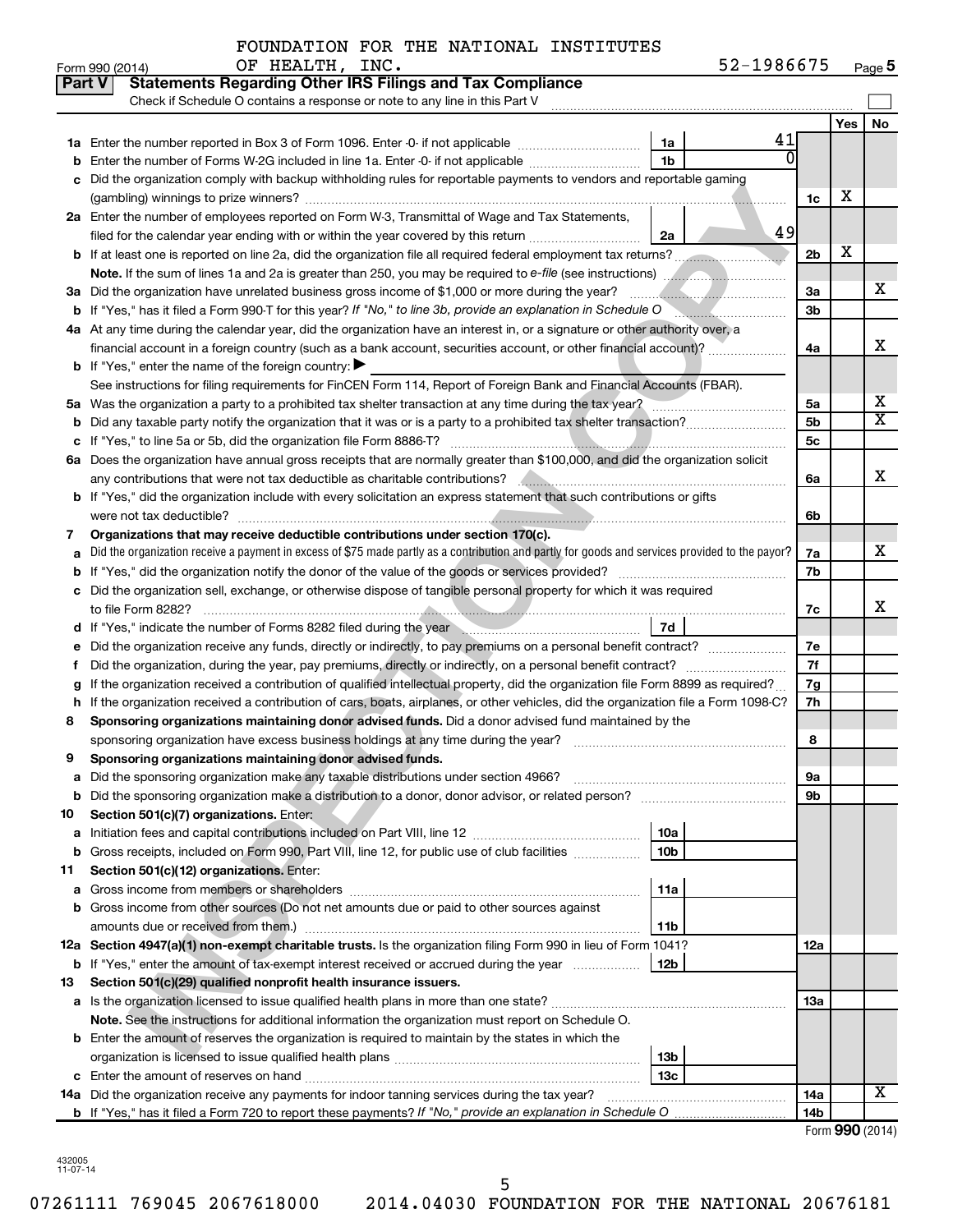#### FOUNDATION FOR THE NATIONAL INSTITUTES OF HEALTH, INC. 52-1986675

**Part VI Governance, Management, and Disclosure** 

Form 990 (2014) Page **6**

*For each "Yes" response to lines 2 through 7b below, and for a "No" response*

|                | Check if Schedule O contains a response or note to any line in this Part VI<br><b>Section A. Governing Body and Management</b>                                             |                 |                         |                         |
|----------------|----------------------------------------------------------------------------------------------------------------------------------------------------------------------------|-----------------|-------------------------|-------------------------|
|                |                                                                                                                                                                            |                 | Yes <sub>1</sub>        | No                      |
|                | 31<br>1a Enter the number of voting members of the governing body at the end of the tax year<br>1a                                                                         |                 |                         |                         |
|                | If there are material differences in voting rights among members of the governing body, or if the governing                                                                |                 |                         |                         |
|                | body delegated broad authority to an executive committee or similar committee, explain in Schedule O.                                                                      |                 |                         |                         |
|                | 30<br><b>b</b> Enter the number of voting members included in line 1a, above, who are independent<br>1b                                                                    |                 |                         |                         |
| 2              | Did any officer, director, trustee, or key employee have a family relationship or a business relationship with any other                                                   |                 |                         |                         |
|                |                                                                                                                                                                            | 2               |                         | х                       |
| З              | Did the organization delegate control over management duties customarily performed by or under the direct supervision                                                      |                 |                         |                         |
|                |                                                                                                                                                                            | 3               |                         | х                       |
| 4              | Did the organization make any significant changes to its governing documents since the prior Form 990 was filed?                                                           | 4               |                         | $\overline{\mathbf{x}}$ |
| 5              | Did the organization become aware during the year of a significant diversion of the organization's assets?                                                                 | 5               |                         | $\overline{\mathbf{X}}$ |
| 6              |                                                                                                                                                                            | 6               |                         | $\overline{\mathbf{x}}$ |
| 7a             | Did the organization have members, stockholders, or other persons who had the power to elect or appoint one or                                                             |                 |                         |                         |
|                |                                                                                                                                                                            | 7a              |                         | Х                       |
|                | <b>b</b> Are any governance decisions of the organization reserved to (or subject to approval by) members, stockholders, or                                                |                 |                         |                         |
|                |                                                                                                                                                                            | 7b              |                         | x                       |
| 8              | Did the organization contemporaneously document the meetings held or written actions undertaken during the year by the following:                                          |                 |                         |                         |
| а              |                                                                                                                                                                            | 8а              | х                       |                         |
| b              |                                                                                                                                                                            | 8b              | $\overline{\mathbf{x}}$ |                         |
| 9              | Is there any officer, director, trustee, or key employee listed in Part VII, Section A, who cannot be reached at the                                                       |                 |                         |                         |
|                |                                                                                                                                                                            | 9               |                         | х                       |
|                | Section B. Policies (This Section B requests information about policies not required by the Internal Revenue Code.)                                                        |                 |                         |                         |
|                |                                                                                                                                                                            |                 | Yes                     | No                      |
|                |                                                                                                                                                                            | <b>10a</b>      |                         | х                       |
|                | b If "Yes," did the organization have written policies and procedures governing the activities of such chapters, affiliates,                                               |                 |                         |                         |
|                |                                                                                                                                                                            | 10b             |                         |                         |
|                | 11a Has the organization provided a complete copy of this Form 990 to all members of its governing body before filing the form?                                            | 11a             | X                       |                         |
|                | <b>b</b> Describe in Schedule O the process, if any, used by the organization to review this Form 990.                                                                     |                 |                         |                         |
| 12a            | Did the organization have a written conflict of interest policy? If "No," go to line 13                                                                                    | 12a             | х                       |                         |
| b              | Were officers, directors, or trustees, and key employees required to disclose annually interests that could give rise to conflicts?                                        | 12 <sub>b</sub> | $\overline{\textbf{x}}$ |                         |
|                | c Did the organization regularly and consistently monitor and enforce compliance with the policy? If "Yes," describe                                                       |                 |                         |                         |
|                |                                                                                                                                                                            | 12c             | х                       |                         |
| 13             | Did the organization have a written whistleblower policy?<br>The manufacture content content to the content of the content of the content of the content of the content of | 13              | $\overline{\textbf{x}}$ |                         |
| 14             |                                                                                                                                                                            | 14              | $\overline{\textbf{x}}$ |                         |
| 15             | Did the process for determining compensation of the following persons include a review and approval by independent                                                         |                 |                         |                         |
|                | persons, comparability data, and contemporaneous substantiation of the deliberation and decision?                                                                          |                 |                         |                         |
|                |                                                                                                                                                                            | <b>15a</b>      | X                       |                         |
|                |                                                                                                                                                                            | 15b             | $\overline{\textbf{x}}$ |                         |
|                | If "Yes" to line 15a or 15b, describe the process in Schedule O (see instructions).                                                                                        |                 |                         |                         |
|                | <b>16a</b> Did the organization invest in, contribute assets to, or participate in a joint venture or similar arrangement with a                                           |                 |                         |                         |
|                | taxable entity during the year?                                                                                                                                            | 16a             |                         | x                       |
|                | b If "Yes," did the organization follow a written policy or procedure requiring the organization to evaluate its participation                                             |                 |                         |                         |
|                | in joint venture arrangements under applicable federal tax law, and take steps to safeguard the organization's                                                             |                 |                         |                         |
|                | exempt status with respect to such arrangements?                                                                                                                           | 16b             |                         |                         |
|                | <b>Section C. Disclosure</b>                                                                                                                                               |                 |                         |                         |
|                |                                                                                                                                                                            |                 |                         |                         |
|                | List the states with which a copy of this Form 990 is required to be filed MD, VA, NY, AL, AK, AZ, AR, CA, CO, CT, FL, GA                                                  |                 |                         |                         |
|                | Section 6104 requires an organization to make its Forms 1023 (or 1024 if applicable), 990, and 990-T (Section 501(c)(3)s only) available                                   |                 |                         |                         |
|                | for public inspection. Indicate how you made these available. Check all that apply.                                                                                        |                 |                         |                         |
|                | $\lfloor x \rfloor$ Upon request<br>$ \mathbf{X} $ Own website<br>Another's website<br>Other (explain in Schedule O)                                                       |                 |                         |                         |
|                | Describe in Schedule O whether (and if so, how) the organization made its governing documents, conflict of interest policy, and financial                                  |                 |                         |                         |
| 17<br>18<br>19 | statements available to the public during the tax year.                                                                                                                    |                 |                         |                         |
| 20             | State the name, address, and telephone number of the person who possesses the organization's books and records:                                                            |                 |                         |                         |
|                | JULIE TUNE - 301-402-5311                                                                                                                                                  |                 |                         |                         |
|                | 9650 ROCKVILLE PIKE, BETHESDA, MD<br>20814<br>SEE SCHEDULE O FOR FULL LIST OF STATES                                                                                       |                 | Form 990 (2014)         |                         |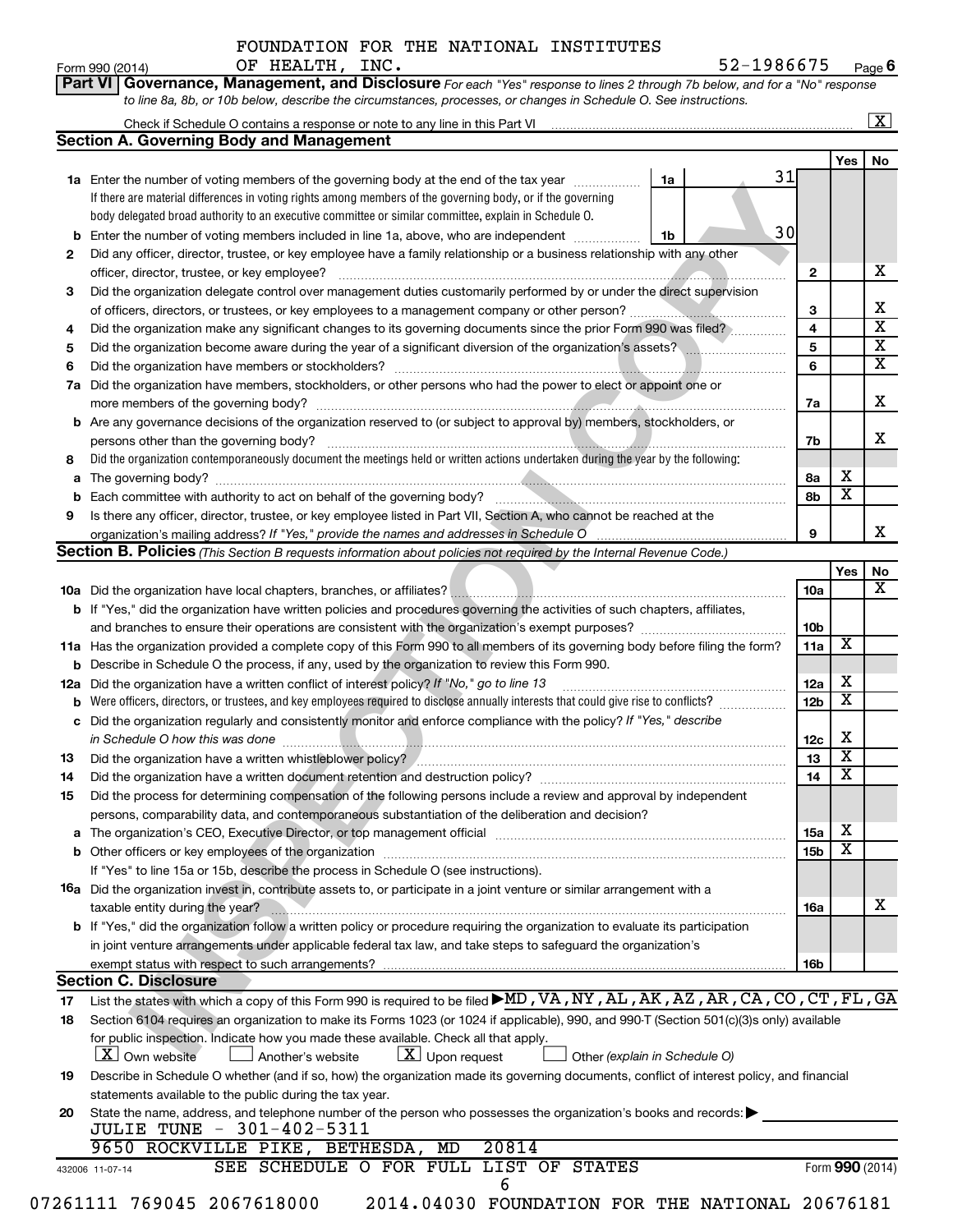$\Box$ 

| Part VII Compensation of Officers, Directors, Trustees, Key Employees, Highest Compensated |  |  |  |
|--------------------------------------------------------------------------------------------|--|--|--|
| <b>Employees, and Independent Contractors</b>                                              |  |  |  |

#### Check if Schedule O contains a response or note to any line in this Part VII

**Section A. Officers, Directors, Trustees, Key Employees, and Highest Compensated Employees**

**1a**  Complete this table for all persons required to be listed. Report compensation for the calendar year ending with or within the organization's tax year.

**•** List all of the organization's current officers, directors, trustees (whether individuals or organizations), regardless of amount of compensation.

| CISE OF USE OF QUALIZATION STOLEME ONCE IS, QUECTORS, THISTERS (WHELER INQUIDUATES OF ORGANIZATIONS), REGARDERS OF AN IDOUTE OF COMPRESSION.<br>Enter $-0$ in columns (D), (E), and (F) if no compensation was paid.                                                        |                        |                                |                      |          |              |                                                                  |        |                     |                                  |                          |  |
|-----------------------------------------------------------------------------------------------------------------------------------------------------------------------------------------------------------------------------------------------------------------------------|------------------------|--------------------------------|----------------------|----------|--------------|------------------------------------------------------------------|--------|---------------------|----------------------------------|--------------------------|--|
| • List all of the organization's current key employees, if any. See instructions for definition of "key employee."<br>• List the organization's five current highest compensated employees (other than an officer, director, trustee, or key employee) who received report- |                        |                                |                      |          |              |                                                                  |        |                     |                                  |                          |  |
| able compensation (Box 5 of Form W-2 and/or Box 7 of Form 1099-MISC) of more than \$100,000 from the organization and any related organizations.                                                                                                                            |                        |                                |                      |          |              |                                                                  |        |                     |                                  |                          |  |
| • List all of the organization's former officers, key employees, and highest compensated employees who received more than \$100,000 of                                                                                                                                      |                        |                                |                      |          |              |                                                                  |        |                     |                                  |                          |  |
| reportable compensation from the organization and any related organizations.                                                                                                                                                                                                |                        |                                |                      |          |              |                                                                  |        |                     |                                  |                          |  |
| • List all of the organization's former directors or trustees that received, in the capacity as a former director or trustee of the organization,<br>more than \$10,000 of reportable compensation from the organization and any related organizations.                     |                        |                                |                      |          |              |                                                                  |        |                     |                                  |                          |  |
| List persons in the following order: individual trustees or directors; institutional trustees; officers; key employees; highest compensated employees;<br>and former such persons.                                                                                          |                        |                                |                      |          |              |                                                                  |        |                     |                                  |                          |  |
| Check this box if neither the organization nor any related organization compensated any current officer, director, or trustee.                                                                                                                                              |                        |                                |                      |          |              |                                                                  |        |                     |                                  |                          |  |
| (A)                                                                                                                                                                                                                                                                         | (B)                    |                                |                      | (C)      |              |                                                                  |        | (D)                 | (E)                              | (F)                      |  |
| Name and Title                                                                                                                                                                                                                                                              | Average                |                                |                      | Position |              | (do not check more than one                                      |        | Reportable          | Reportable                       | Estimated                |  |
|                                                                                                                                                                                                                                                                             | hours per              |                                |                      |          |              | box, unless person is both an<br>officer and a director/trustee) |        | compensation        | compensation                     | amount of                |  |
|                                                                                                                                                                                                                                                                             | week                   |                                |                      |          |              |                                                                  |        | from                | from related                     | other                    |  |
|                                                                                                                                                                                                                                                                             | (list any<br>hours for |                                |                      |          |              |                                                                  |        | the<br>organization | organizations<br>(W-2/1099-MISC) | compensation<br>from the |  |
|                                                                                                                                                                                                                                                                             | related                |                                |                      |          |              |                                                                  |        | (W-2/1099-MISC)     |                                  | organization             |  |
|                                                                                                                                                                                                                                                                             | organizations          |                                |                      |          |              |                                                                  |        |                     |                                  | and related              |  |
|                                                                                                                                                                                                                                                                             | below                  | Individual trustee or director | nstitutional trustee |          | Key employee | Highest compensated<br>  employee                                | Former |                     |                                  | organizations            |  |
|                                                                                                                                                                                                                                                                             | line)                  |                                |                      | Officer  |              |                                                                  |        |                     |                                  |                          |  |
| ANN LURIE<br>(1)                                                                                                                                                                                                                                                            | 0.50                   |                                |                      |          |              |                                                                  |        |                     |                                  |                          |  |
| <b>BOARD MEMBER</b>                                                                                                                                                                                                                                                         |                        | X                              |                      |          |              |                                                                  |        | 0                   | $\mathbf 0$ .                    | $0$ .                    |  |
| ANNE WOJCICKI<br>(2)                                                                                                                                                                                                                                                        | 0.50                   | X                              |                      |          |              |                                                                  |        | 0                   | $\mathbf 0$ .                    |                          |  |
| <b>BOARD MEMBER</b>                                                                                                                                                                                                                                                         | 2.00                   |                                |                      |          |              |                                                                  |        |                     |                                  | $0$ .                    |  |
| (3)<br>CHARLES A. SANDERS, MD<br><b>CHAIRMAN</b>                                                                                                                                                                                                                            |                        | X                              |                      |          |              |                                                                  |        | 0                   | $\mathbf 0$ .                    | 0.                       |  |
| EDISON T. LIU, MD, PH.D.<br>(4)                                                                                                                                                                                                                                             | 0.50                   |                                |                      |          |              |                                                                  |        |                     |                                  |                          |  |
| <b>BOARD MEMBER</b>                                                                                                                                                                                                                                                         |                        | X                              |                      |          |              |                                                                  |        | 0                   | $\mathbf 0$ .                    | 0.                       |  |
| ELLEN V. SIGAL, PH.D.<br>(5)                                                                                                                                                                                                                                                | 0.50                   |                                |                      |          |              |                                                                  |        |                     |                                  |                          |  |
| <b>BOARD MEMBER</b>                                                                                                                                                                                                                                                         |                        | X                              |                      |          |              |                                                                  |        | 0                   | $\mathbf 0$ .                    | 0.                       |  |
| FREDA C. LEWIS-HALL, MD<br>(6)                                                                                                                                                                                                                                              | 0.50                   |                                |                      |          |              |                                                                  |        |                     |                                  |                          |  |
| <b>BOARD MEMBER</b>                                                                                                                                                                                                                                                         |                        | $\mathbf X$                    |                      |          |              |                                                                  |        | 0                   | $\mathbf 0$ .                    | 0.                       |  |
| GARRY A. NEIL, MD<br>(7)                                                                                                                                                                                                                                                    | 0.50                   |                                |                      |          |              |                                                                  |        |                     |                                  |                          |  |
| <b>BOARD MEMBER</b>                                                                                                                                                                                                                                                         |                        | X                              |                      |          |              |                                                                  |        | 0                   | $\mathbf 0$ .                    | 0.                       |  |
| JAMES H. DONOVAN<br>(8)                                                                                                                                                                                                                                                     | 0.50                   |                                |                      |          |              |                                                                  |        |                     |                                  |                          |  |
| <b>BOARD MEMBER</b>                                                                                                                                                                                                                                                         |                        | X                              |                      |          |              |                                                                  |        | 0                   | $\mathbf 0$ .                    | 0.                       |  |
| JILLIAN SACKLER<br>(9)                                                                                                                                                                                                                                                      | 0.50                   |                                |                      |          |              |                                                                  |        |                     |                                  |                          |  |
| <b>BOARD MEMBER</b>                                                                                                                                                                                                                                                         |                        | X                              |                      |          |              |                                                                  |        | 0                   | 0                                | 0.                       |  |
| (10) JOEL S. MARCUS                                                                                                                                                                                                                                                         | 0.50                   |                                |                      |          |              |                                                                  |        |                     |                                  |                          |  |
| <b>BOARD MEMBER</b>                                                                                                                                                                                                                                                         |                        | X                              |                      |          |              |                                                                  |        | 0.                  | 0.                               | 0.                       |  |
| (11) JOHN EDWARD PORTER                                                                                                                                                                                                                                                     | 1.50                   |                                |                      |          |              |                                                                  |        |                     |                                  |                          |  |
| VICE CHAIRMAN, POLICY                                                                                                                                                                                                                                                       |                        | х                              |                      |          |              |                                                                  |        | $\mathbf 0$ .       | 0.                               | $\mathbf 0$ .            |  |
| (12) JOSEPH M. FECZKO, MD                                                                                                                                                                                                                                                   | 0.50                   |                                |                      |          |              |                                                                  |        |                     |                                  |                          |  |
| BOARD MEMBER                                                                                                                                                                                                                                                                |                        | х                              |                      |          |              |                                                                  |        | 0.                  | 0.                               | $0 \cdot$                |  |
| (13) KATHY BLOOMGARDEN                                                                                                                                                                                                                                                      | 0.50                   |                                |                      |          |              |                                                                  |        |                     |                                  |                          |  |
| BOARD MEMBER                                                                                                                                                                                                                                                                | 0.50                   | х                              |                      |          |              |                                                                  |        | 0.                  | 0.                               | $0 \cdot$                |  |
| (14) LILY SAFRA                                                                                                                                                                                                                                                             |                        | х                              |                      |          |              |                                                                  |        | 0.                  | 0.                               |                          |  |
| BOARD MEMBER                                                                                                                                                                                                                                                                | 0.50                   |                                |                      |          |              |                                                                  |        |                     |                                  | $0 \cdot$                |  |
| (15) LUTHER W. BRADY, MD<br>HONORARY DIRECTOR                                                                                                                                                                                                                               |                        | х                              |                      |          |              |                                                                  |        | 0.                  | 0.                               | $0 \cdot$                |  |
| (16) MARTIN J. MURPHY, JR, M.D.                                                                                                                                                                                                                                             | 0.50                   |                                |                      |          |              |                                                                  |        |                     |                                  |                          |  |
| BOARD MEMBER                                                                                                                                                                                                                                                                |                        | х                              |                      |          |              |                                                                  |        | 0.                  | 0.                               | 0.                       |  |
| (17) MILES GILBURNE                                                                                                                                                                                                                                                         | 0.50                   |                                |                      |          |              |                                                                  |        |                     |                                  |                          |  |
| BOARD MEMBER                                                                                                                                                                                                                                                                |                        | X                              |                      |          |              |                                                                  |        | 0.                  | $\mathbf 0$ .                    | 0.                       |  |
|                                                                                                                                                                                                                                                                             |                        |                                |                      |          |              |                                                                  |        |                     |                                  |                          |  |

432007 11-07-14

07261111 769045 2067618000 2014.04030 FOUNDATION FOR THE NATIONAL 20676181

7

Form (2014) **990**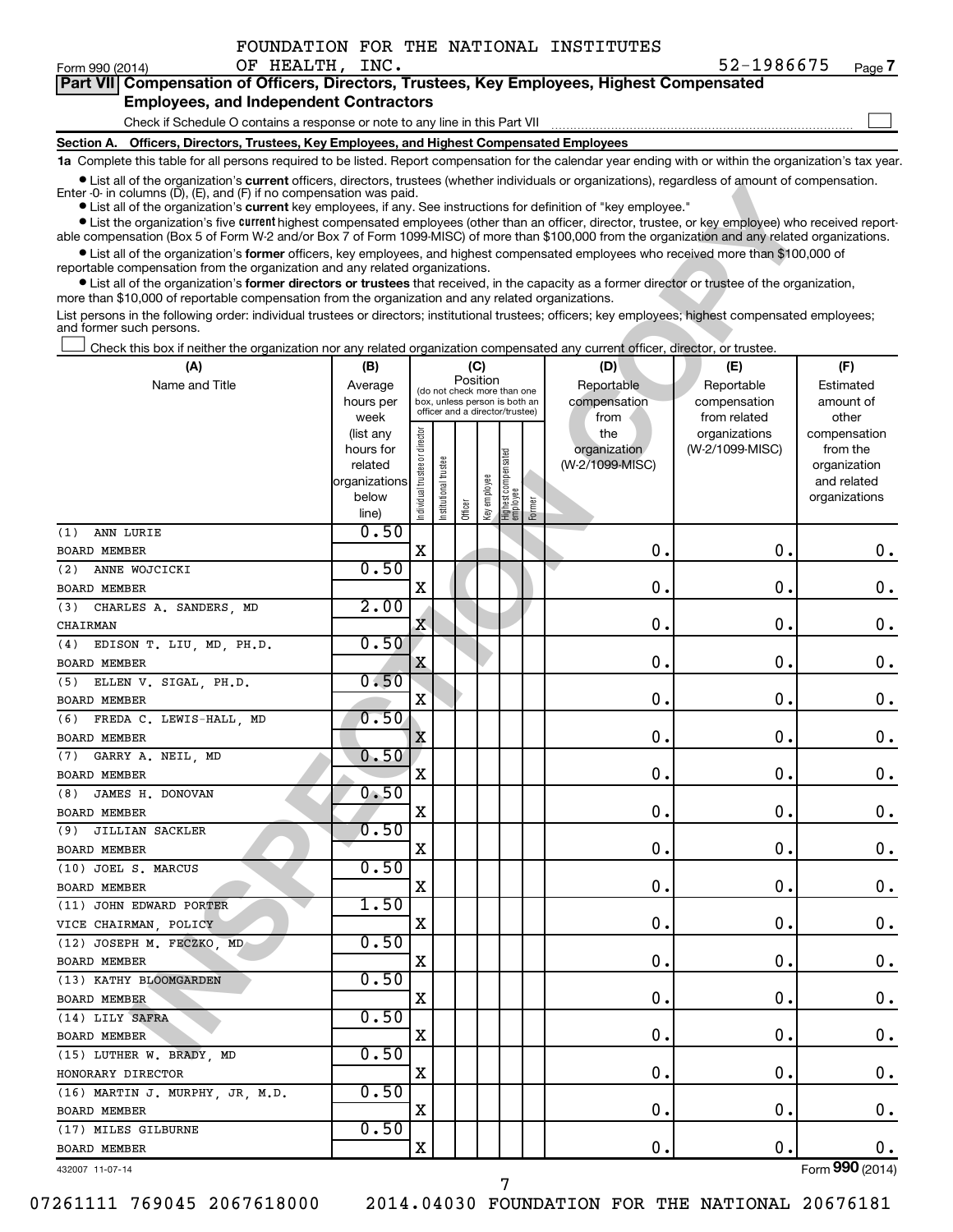| FOUNDATION FOR THE NATIONAL INSTITUTES |  |  |
|----------------------------------------|--|--|
|                                        |  |  |

Form 990 (2014)  $\qquad \qquad \text{OF} \qquad \text{HEALTH}$ ,  $\qquadtext{INC} \qquad \qquad \qquad \text{952--1986675}$  Page 52-1986675 Page 8

| <b>Part VII</b><br>Section A. Officers, Directors, Trustees, Key Employees, and Highest Compensated Employees (continued)                    |                      |                                |                       |          |              |                                                              |        |                                |                  |                             |
|----------------------------------------------------------------------------------------------------------------------------------------------|----------------------|--------------------------------|-----------------------|----------|--------------|--------------------------------------------------------------|--------|--------------------------------|------------------|-----------------------------|
| (A)                                                                                                                                          | (B)                  |                                |                       |          | (C)          |                                                              |        | (D)                            | (E)              | (F)                         |
| Name and title                                                                                                                               | Average              |                                |                       | Position |              |                                                              |        | Reportable                     | Reportable       | Estimated                   |
|                                                                                                                                              | hours per            |                                |                       |          |              | (do not check more than one<br>box, unless person is both an |        | compensation                   | compensation     | amount of                   |
|                                                                                                                                              | week                 |                                |                       |          |              | officer and a director/trustee)                              |        | from                           | from related     | other                       |
|                                                                                                                                              | (list any            |                                |                       |          |              |                                                              |        | the                            | organizations    | compensation                |
|                                                                                                                                              | hours for<br>related |                                |                       |          |              |                                                              |        | organization                   | (W-2/1099-MISC)  | from the                    |
|                                                                                                                                              | organizations        |                                |                       |          |              |                                                              |        | (W-2/1099-MISC)                |                  | organization<br>and related |
|                                                                                                                                              | below                |                                |                       |          |              |                                                              |        |                                |                  | organizations               |
|                                                                                                                                              | line)                | Individual trustee or director | Institutional trustee | Officer  | Key employee | Highest compensated<br>employee                              | Former |                                |                  |                             |
| (18) MR. STEVEN C. MAYER                                                                                                                     | 1.50                 |                                |                       |          |              |                                                              |        |                                |                  |                             |
| <b>TREASURER</b>                                                                                                                             |                      | X                              |                       |          |              |                                                              |        | 0.                             | 0.               | $0$ .                       |
| (19) MRS. WILLIAM MCCORMICK BLAIR JR                                                                                                         | 1.00                 |                                |                       |          |              |                                                              |        |                                |                  |                             |
| <b>SECRETARY</b>                                                                                                                             |                      | Χ                              |                       |          |              |                                                              |        | 0.                             | 0.               | 0.                          |
| (20) MRS. WILLIAM N. CAFRITZ                                                                                                                 | 0.50                 |                                |                       |          |              |                                                              |        |                                |                  |                             |
| BOARD MEMBER                                                                                                                                 |                      | X                              |                       |          |              |                                                              |        | 0.                             | 0.               | 0.                          |
| (21) NINA SOLARZ                                                                                                                             | 0.50                 |                                |                       |          |              |                                                              |        |                                |                  |                             |
| BOARD MEMBER                                                                                                                                 |                      | X                              |                       |          |              |                                                              |        | 0.                             | 0.               | 0.                          |
| (22) PATRICK C. WALSH, MD                                                                                                                    | 0.50                 |                                |                       |          |              |                                                              |        |                                |                  |                             |
| HONORARY DIRECTOR                                                                                                                            |                      | Χ                              |                       |          |              |                                                              |        | $\mathbf 0$ .                  | 0.               | 0.                          |
|                                                                                                                                              | 0.50                 |                                |                       |          |              |                                                              |        |                                |                  |                             |
| (23) PAUL BERG, PH.D.                                                                                                                        |                      | X                              |                       |          |              |                                                              |        | 0.                             | Ο.               | 0.                          |
| DIRECTOR EMERITUS                                                                                                                            | 0.50                 |                                |                       |          |              |                                                              |        |                                |                  |                             |
| (24) PAUL L. HERRLING, PH.D.                                                                                                                 |                      | X                              |                       |          |              |                                                              |        | $\mathbf 0$ .                  | Ο.               | 0.                          |
| BOARD MEMBER                                                                                                                                 | 1.00                 |                                |                       |          |              |                                                              |        |                                |                  |                             |
| (25) PAUL M. MONTRONE, PH.D.                                                                                                                 |                      | X                              |                       |          |              |                                                              |        | $\mathbf 0$ .                  | 0.               | 0.                          |
| BOARD MEMBER                                                                                                                                 | 0.50                 |                                |                       |          |              |                                                              |        |                                |                  |                             |
| (26) RONALD L. KRALL, MD                                                                                                                     |                      | X                              |                       |          |              |                                                              |        | 0.                             | 0.               |                             |
| BOARD MEMBER                                                                                                                                 |                      |                                |                       |          |              |                                                              |        | О.                             | $\overline{0}$ . | 0.<br>$\overline{0}$ .      |
|                                                                                                                                              |                      |                                |                       |          |              |                                                              |        |                                | σ.               |                             |
| c Total from continuation sheets to Part VII, Section A                                                                                      |                      |                                |                       |          |              |                                                              |        | 2,550,636.                     |                  | 335,798.                    |
|                                                                                                                                              |                      |                                |                       |          |              |                                                              |        | 2,550,636.                     | $\overline{0}$ . | 335,798.                    |
| Total number of individuals (including but not limited to those listed above) who received more than \$100,000 of reportable<br>$\mathbf{2}$ |                      |                                |                       |          |              |                                                              |        |                                |                  |                             |
| compensation from the organization $\blacktriangleright$                                                                                     |                      |                                |                       |          |              |                                                              |        |                                |                  | 14                          |
|                                                                                                                                              |                      |                                |                       |          |              |                                                              |        |                                |                  | No<br>Yes                   |
| Did the organization list any former officer, director, or trustee, key employee, or highest compensated employee on<br>3                    |                      |                                |                       |          |              |                                                              |        |                                |                  |                             |
| line 1a? If "Yes," complete Schedule J for such individual                                                                                   |                      |                                |                       |          |              |                                                              |        |                                |                  | х<br>3                      |
| For any individual listed on line 1a, is the sum of reportable compensation and other compensation from the organization<br>4                |                      |                                |                       |          |              |                                                              |        |                                |                  |                             |
|                                                                                                                                              |                      |                                |                       |          |              |                                                              |        |                                |                  | $\mathbf X$<br>4            |
| Did any person listed on line 1a receive or accrue compensation from any unrelated organization or individual for services<br>5              |                      |                                |                       |          |              |                                                              |        |                                |                  |                             |
| rendered to the organization? If "Yes," complete Schedule J for such person                                                                  |                      |                                |                       |          |              |                                                              |        |                                |                  | X<br>5                      |
| <b>Section B. Independent Contractors</b>                                                                                                    |                      |                                |                       |          |              |                                                              |        |                                |                  |                             |
| Complete this table for your five highest compensated independent contractors that received more than \$100,000 of compensation from<br>1    |                      |                                |                       |          |              |                                                              |        |                                |                  |                             |
| the organization. Report compensation for the calendar year ending with or within the organization's tax year.                               |                      |                                |                       |          |              |                                                              |        |                                |                  |                             |
| (A)<br>Name and business address                                                                                                             |                      |                                |                       |          |              |                                                              |        | (B)<br>Description of services |                  | (C)<br>Compensation         |
|                                                                                                                                              |                      |                                |                       |          |              |                                                              |        |                                |                  |                             |
| SWOG CTI, 24 FRANK LLOYD WRIGHT DRIVE, ANN                                                                                                   |                      |                                |                       |          |              |                                                              |        |                                |                  |                             |
| ARBOR, MI 48106                                                                                                                              |                      |                                |                       |          |              |                                                              |        | CLINICAL TRIAL                 |                  | 4,615,196.                  |
| QUINTILES, INC                                                                                                                               |                      |                                |                       |          |              |                                                              |        |                                |                  |                             |
| P.O. BOX 601070, CHARLOTTE, NC 28260                                                                                                         |                      |                                |                       |          |              |                                                              |        | PROJECT MANAGEMENT             |                  | 708,038.                    |
| CCS ASSOCIATES                                                                                                                               |                      |                                |                       |          |              |                                                              |        |                                |                  |                             |
| P.O. BOX 9125, MCLEAN, VA 22102                                                                                                              |                      |                                |                       |          |              |                                                              |        | CONSULTING                     |                  | 553, 140.                   |
| MARRIOTT BUSINESS SERVICES                                                                                                                   |                      |                                |                       |          |              |                                                              |        |                                |                  |                             |
| P.O. BOX 402642, ATLANTA, GA 30384                                                                                                           |                      |                                |                       |          |              |                                                              |        | MEETING SERVICES               |                  | 404,683.                    |
| THE REGENTS OF THE UNIV OF CALIFORNIA,                                                                                                       |                      |                                |                       |          |              |                                                              |        |                                |                  |                             |
| 9500 GILMAN DR.MAIL CODE 0009, LA JOLLA,                                                                                                     |                      |                                |                       |          |              |                                                              |        | PROJECT MANAGEMENT             |                  | 399,943.                    |
| Total number of independent contractors (including but not limited to those listed above) who received more than<br>$\mathbf{2}$             |                      |                                |                       |          |              |                                                              |        |                                |                  |                             |
| \$100,000 of compensation from the organization ><br>SEE PART VII, SECTION A CONTINUATION SHEETS                                             |                      |                                |                       |          | 19           |                                                              |        |                                |                  |                             |
| 432008<br>11-07-14                                                                                                                           |                      |                                |                       |          |              |                                                              |        |                                |                  | Form 990 (2014)             |
|                                                                                                                                              |                      |                                |                       |          |              | 8                                                            |        |                                |                  |                             |
|                                                                                                                                              |                      |                                |                       |          |              |                                                              |        |                                |                  |                             |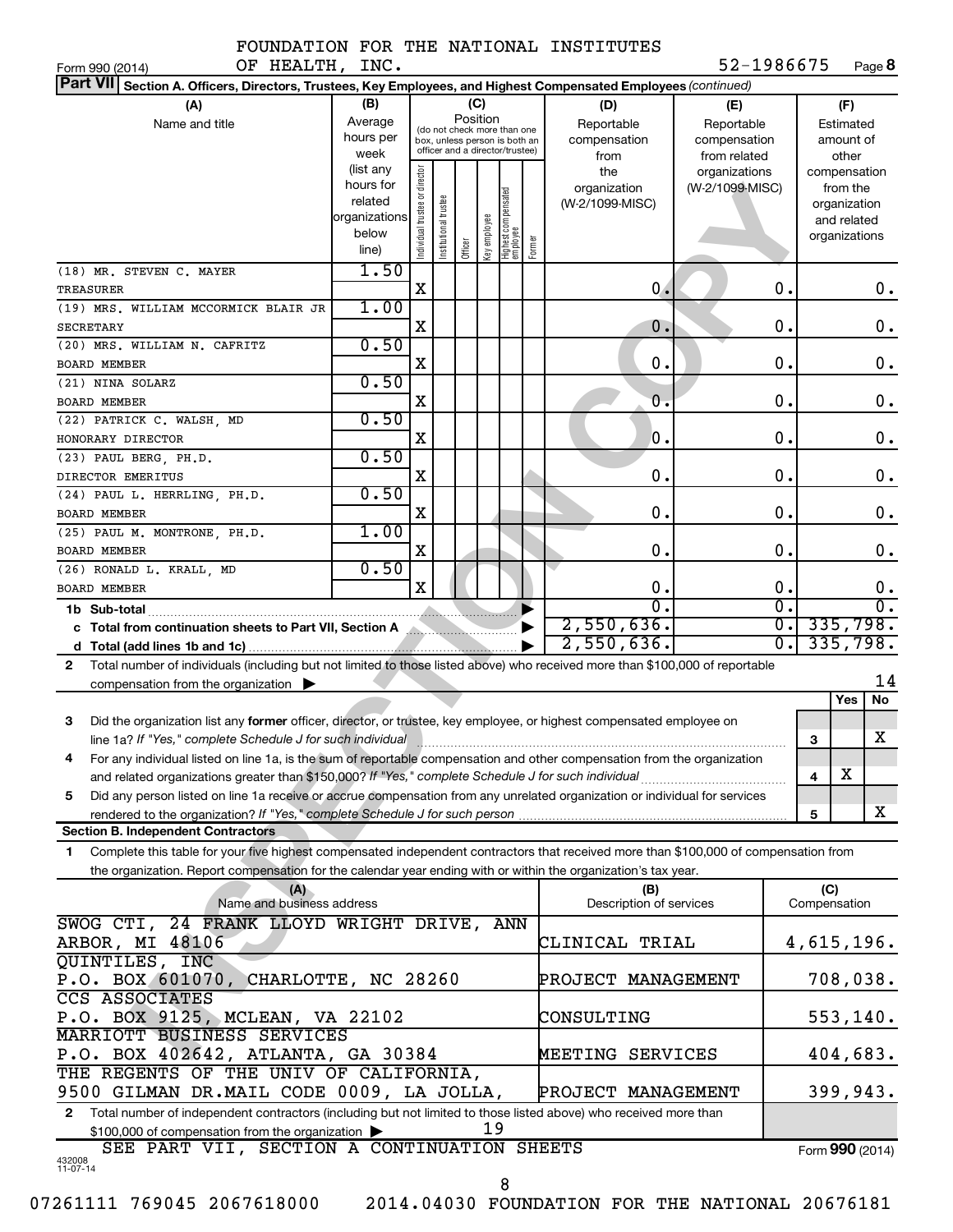|  |  | FOUNDATION FOR THE NATIONAL INSTITUTES |
|--|--|----------------------------------------|
|  |  |                                        |

OF HEALTH, INC. 52-1986675

| OF HEALTH,<br>Form 990                                                                                          | INC.                     |                               |                      |             |              |                              |        |                 | 52-1986675      |                              |
|-----------------------------------------------------------------------------------------------------------------|--------------------------|-------------------------------|----------------------|-------------|--------------|------------------------------|--------|-----------------|-----------------|------------------------------|
| Part VII Section A. Officers, Directors, Trustees, Key Employees, and Highest Compensated Employees (continued) |                          |                               |                      |             |              |                              |        |                 |                 |                              |
| (A)                                                                                                             | (B)                      |                               |                      | (C)         |              |                              |        | (D)             | (E)             | (F)                          |
| Name and title                                                                                                  | Average                  |                               |                      | Position    |              |                              |        | Reportable      | Reportable      | Estimated                    |
|                                                                                                                 | hours                    |                               |                      |             |              | (check all that apply)       |        | compensation    | compensation    | amount of                    |
|                                                                                                                 | per                      |                               |                      |             |              |                              |        | from            | from related    | other                        |
|                                                                                                                 | week                     |                               |                      |             |              |                              |        | the             | organizations   | compensation                 |
|                                                                                                                 | (list any                |                               |                      |             |              |                              |        | organization    | (W-2/1099-MISC) | from the                     |
|                                                                                                                 | hours for                |                               |                      |             |              |                              |        | (W-2/1099-MISC) |                 | organization                 |
|                                                                                                                 | related<br>organizations |                               |                      |             |              |                              |        |                 |                 | and related<br>organizations |
|                                                                                                                 | below                    | ndividual trustee or director | nstitutional trustee |             | key employee | Highest compensated employee |        |                 |                 |                              |
|                                                                                                                 | line)                    |                               |                      | Officer     |              |                              | Former |                 |                 |                              |
| (27) SAMUEL O. THIER, MD                                                                                        | 0.50                     |                               |                      |             |              |                              |        |                 |                 |                              |
| <b>BOARD MEMBER</b>                                                                                             |                          | $\mathbf X$                   |                      |             |              |                              |        | 0.              | $\mathbf 0$ .   | 0.                           |
| (28) SHERRY LANSING                                                                                             | 0.50                     |                               |                      |             |              |                              |        |                 |                 |                              |
| BOARD MEMBER                                                                                                    |                          | X                             |                      |             |              |                              |        | $\mathbf{0}$ .  | 0.              | $0$ .                        |
| (29) SOLOMON H. SNYDER, MD                                                                                      | 1.50                     |                               |                      |             |              |                              |        |                 |                 |                              |
| VICE CHAIRMAN, SCIENCE                                                                                          |                          | X                             |                      |             |              |                              |        | 0.              | $\mathbf 0$ .   | $\mathbf 0$ .                |
| (30) STEVEN M. PAUL, MD                                                                                         | 0.50                     |                               |                      |             |              |                              |        |                 |                 |                              |
| BOARD MEMBER                                                                                                    |                          | X                             |                      |             |              |                              |        | 0.              | 0.              | 0.                           |
| (31) MARIA FREIRE, PH.D.                                                                                        | 40.00                    |                               |                      |             |              |                              |        |                 |                 |                              |
| PRESIDENT                                                                                                       |                          |                               |                      | $\mathbf X$ |              |                              |        | 374,138.        | 0.              | 26,000.                      |
| (32) ANDREA BARUCHIN                                                                                            | 40.00                    |                               |                      |             |              |                              |        |                 |                 |                              |
| SR ADVISOR TO PRESIDENT                                                                                         |                          |                               |                      |             | X            |                              |        | 199,543.        | 0.              | 25, 250.                     |
| (33) ANN ASHBY                                                                                                  | 40.00                    |                               |                      |             |              |                              |        |                 |                 |                              |
| DEPUTY EXECUTIVE DIRECTOR                                                                                       |                          |                               |                      |             | X            |                              |        | 210,755.        | 0.              | 32,595.                      |
| (34) DAVID WHOLLEY                                                                                              | 40.00                    |                               |                      |             |              |                              |        |                 |                 |                              |
| DIR RESEARCH PARTNERSHIPS                                                                                       |                          |                               |                      |             | $\rm X$      |                              |        | 284,891         | 0.              | 37,520.                      |
| (35) JULIA WOLF-RODDA                                                                                           | 40.00                    |                               |                      |             |              |                              |        |                 |                 |                              |
| DIR DEVELOPMENT                                                                                                 |                          |                               |                      |             | X            |                              |        | 187,834.        | 0.              | 30, 303.                     |
| (36) JULIE TUNE                                                                                                 | 40.00                    |                               |                      |             |              |                              |        |                 |                 |                              |
| CHIEF FINANCIAL OFFICER                                                                                         |                          |                               |                      |             | Χ            |                              |        | 192,774.        | 0.              | 30,797.                      |
| (37) STEPHANIE JAMES                                                                                            | 40.00                    |                               |                      |             |              |                              |        |                 |                 |                              |
| DIR OF SCIENCE AND GCGH                                                                                         |                          |                               |                      |             | X            |                              |        | 288,174.        | 0.              | 26,000.                      |
| (38) GAIL LEVINE                                                                                                | 40.00                    |                               |                      |             |              |                              |        |                 |                 |                              |
| SCIENTIFIC PROGRAM MANAGER                                                                                      |                          |                               |                      |             |              | Χ                            |        | 149,386.        | 0.              | 26,459.                      |
| (39) KAREN TOUNTAS                                                                                              | 40.00                    |                               |                      |             |              |                              |        |                 |                 |                              |
| SCIENTIFIC PROGRAM MANAGER                                                                                      |                          |                               |                      |             |              | $\mathbf X$                  |        | 152,591.        | $\mathbf 0$ .   | 26,779.                      |
| (40) MARIA VASSILEVA                                                                                            | 40.00                    |                               |                      |             |              |                              |        |                 |                 |                              |
| SCIENTIFIC PROGRAM MANAGER                                                                                      |                          |                               |                      |             |              | Χ                            |        | 136,960.        | 0.              | 25, 216.                     |
| (41) MICHAEL GOTTLIEB                                                                                           | 40.00                    |                               |                      |             |              |                              |        |                 |                 |                              |
| ASSOC DIR OF SCIENCE                                                                                            | 40.00                    |                               |                      |             |              | Χ                            |        | 234,143.        | 0.              | 23,414.                      |
| (42) STEVE HOFFMAN                                                                                              |                          |                               |                      |             |              |                              |        |                 | 0.              |                              |
| SCIENTIFIC PROGRAM MANAGER                                                                                      |                          |                               |                      |             |              | X                            |        | 139,447.        |                 | 25,465.                      |
|                                                                                                                 |                          |                               |                      |             |              |                              |        |                 |                 |                              |
|                                                                                                                 |                          |                               |                      |             |              |                              |        |                 |                 |                              |
|                                                                                                                 |                          |                               |                      |             |              |                              |        |                 |                 |                              |
|                                                                                                                 |                          |                               |                      |             |              |                              |        |                 |                 |                              |
|                                                                                                                 |                          |                               |                      |             |              |                              |        |                 |                 |                              |
|                                                                                                                 |                          |                               |                      |             |              |                              |        |                 |                 |                              |
|                                                                                                                 |                          |                               |                      |             |              |                              |        |                 |                 |                              |
|                                                                                                                 |                          |                               |                      |             |              |                              |        |                 |                 |                              |
|                                                                                                                 |                          |                               |                      |             |              |                              |        | 2,550,636.      |                 | 335,798.                     |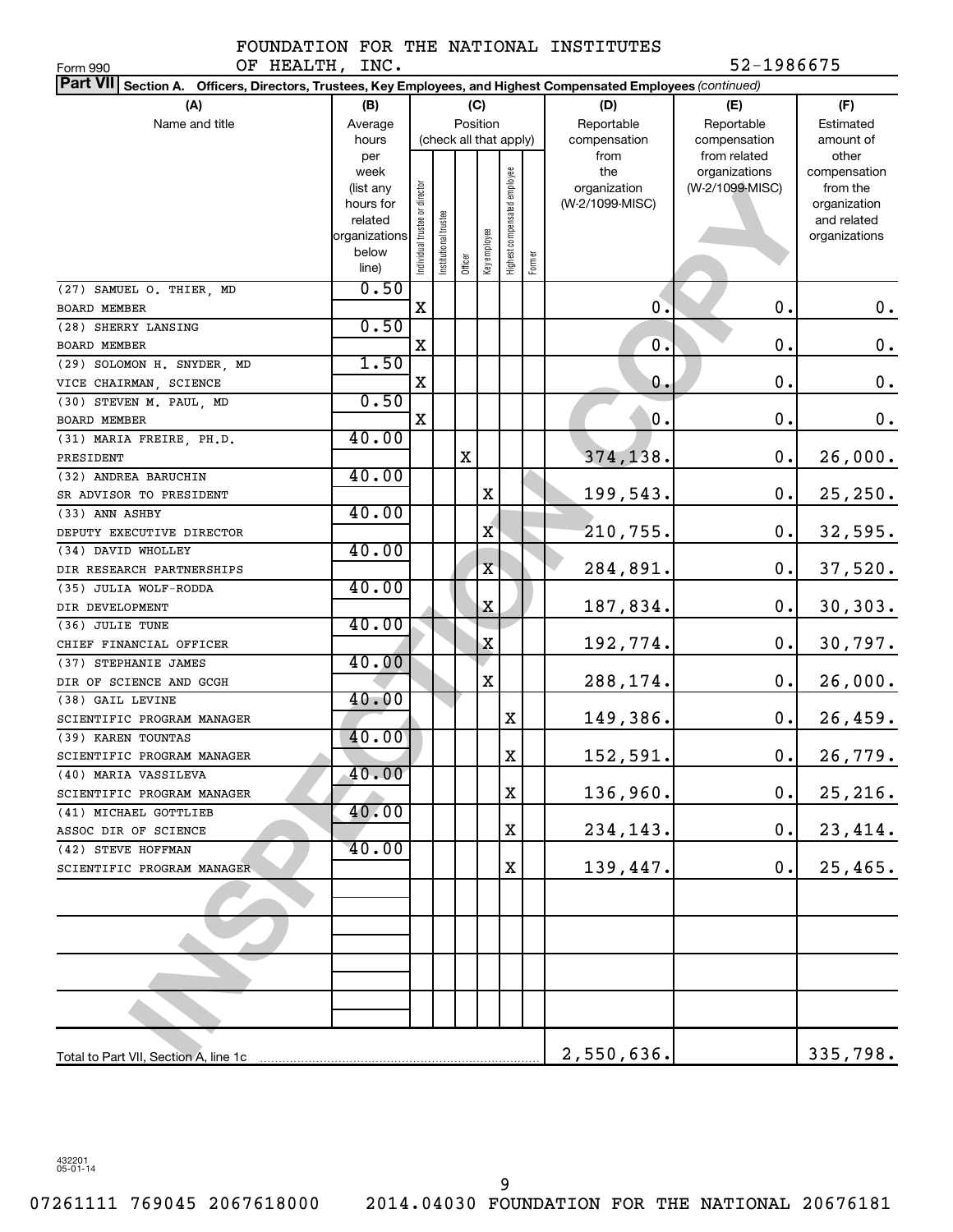|                                                           |                  | OF HEALTH, INC.<br>Form 990 (2014)                                         |                      |               |                                          | 52-1986675                       | Page 9                                                      |
|-----------------------------------------------------------|------------------|----------------------------------------------------------------------------|----------------------|---------------|------------------------------------------|----------------------------------|-------------------------------------------------------------|
|                                                           | <b>Part VIII</b> | <b>Statement of Revenue</b>                                                |                      |               |                                          |                                  |                                                             |
|                                                           |                  |                                                                            |                      |               |                                          |                                  |                                                             |
|                                                           |                  |                                                                            |                      | Total revenue | Related or<br>exempt function<br>revenue | Unrelated<br>business<br>revenue | Revenue excluded<br>from tax under<br>sections<br>512 - 514 |
|                                                           |                  | 1 a Federated campaigns<br>1a                                              |                      |               |                                          |                                  |                                                             |
|                                                           |                  | 1 <sub>b</sub>                                                             |                      |               |                                          |                                  |                                                             |
|                                                           |                  | l 1c<br>c Fundraising events                                               |                      |               |                                          |                                  |                                                             |
|                                                           |                  | 1 <sub>d</sub><br>d Related organizations                                  |                      |               |                                          |                                  |                                                             |
|                                                           |                  | 1e<br>e Government grants (contributions)                                  | 500,000.             |               |                                          |                                  |                                                             |
|                                                           |                  | f All other contributions, gifts, grants, and                              |                      |               |                                          |                                  |                                                             |
|                                                           |                  | similar amounts not included above<br>1f                                   | 73,405,546.          |               |                                          |                                  |                                                             |
| Contributions, Gifts, Grants<br>and Other Similar Amounts |                  | g Noncash contributions included in lines 1a-1f: \$                        |                      | 73,905,546.   |                                          |                                  |                                                             |
|                                                           |                  |                                                                            | <b>Business Code</b> |               |                                          |                                  |                                                             |
|                                                           |                  | 2 a ADMINISTRATIVE FEES                                                    | 561000               | 197, 177.     | 197, 177.                                |                                  |                                                             |
|                                                           | b                | <u> 1980 - Johann Barbara, martxa amerikan personal (</u>                  |                      |               |                                          |                                  |                                                             |
|                                                           | с                | <u> 1989 - Johann Barn, fransk politik (d. 1989)</u>                       |                      |               |                                          |                                  |                                                             |
|                                                           | d                |                                                                            |                      |               |                                          |                                  |                                                             |
| Program Service<br>Revenue                                | е                |                                                                            |                      |               |                                          |                                  |                                                             |
|                                                           | f                |                                                                            |                      |               |                                          |                                  |                                                             |
|                                                           |                  |                                                                            |                      | 197, 177.     |                                          |                                  |                                                             |
|                                                           | 3                | Investment income (including dividends, interest, and                      |                      |               |                                          |                                  |                                                             |
|                                                           |                  |                                                                            |                      | 214, 303.     |                                          |                                  | 214,303.                                                    |
|                                                           | 4                | Income from investment of tax-exempt bond proceeds                         |                      |               |                                          |                                  |                                                             |
|                                                           | 5                | (i) Real                                                                   | (ii) Personal        |               |                                          |                                  |                                                             |
|                                                           |                  | 6 a Gross rents                                                            |                      |               |                                          |                                  |                                                             |
|                                                           |                  |                                                                            |                      |               |                                          |                                  |                                                             |
|                                                           |                  |                                                                            |                      |               |                                          |                                  |                                                             |
|                                                           |                  |                                                                            |                      |               |                                          |                                  |                                                             |
|                                                           |                  | 7 a Gross amount from sales of<br>(i) Securities                           | (ii) Other           |               |                                          |                                  |                                                             |
|                                                           |                  | assets other than inventory                                                | 71,282,940.          |               |                                          |                                  |                                                             |
|                                                           |                  | <b>b</b> Less: cost or other basis                                         |                      |               |                                          |                                  |                                                             |
|                                                           |                  | and sales expenses  [                                                      | 71, 348, 725.        |               |                                          |                                  |                                                             |
|                                                           |                  |                                                                            | $-65, 785.$          |               |                                          |                                  |                                                             |
|                                                           |                  | 8 a Gross income from fundraising events (not                              |                      | $-65,785.$    |                                          |                                  | 65,785.                                                     |
| <b>Other Revenue</b>                                      |                  | including \$<br>$\overline{\phantom{a}}$ of                                |                      |               |                                          |                                  |                                                             |
|                                                           |                  | contributions reported on line 1c). See                                    |                      |               |                                          |                                  |                                                             |
|                                                           |                  |                                                                            | 184,675.<br>139,378. |               |                                          |                                  |                                                             |
|                                                           |                  | b Less: direct expenses<br>c Net income or (loss) from fundraising events  | b                    | 45,297.       |                                          |                                  | 45,297.                                                     |
|                                                           |                  | 9 a Gross income from gaming activities. See                               |                      |               |                                          |                                  |                                                             |
|                                                           |                  |                                                                            |                      |               |                                          |                                  |                                                             |
|                                                           |                  |                                                                            | $\mathbf b$          |               |                                          |                                  |                                                             |
|                                                           |                  |                                                                            |                      |               |                                          |                                  |                                                             |
|                                                           |                  | 10 a Gross sales of inventory, less returns                                |                      |               |                                          |                                  |                                                             |
|                                                           |                  |                                                                            |                      |               |                                          |                                  |                                                             |
|                                                           |                  |                                                                            |                      |               |                                          |                                  |                                                             |
|                                                           |                  | c Net income or (loss) from sales of inventory                             |                      |               |                                          |                                  |                                                             |
|                                                           |                  | Miscellaneous Revenue                                                      | <b>Business Code</b> |               |                                          |                                  |                                                             |
|                                                           |                  | 11 a MISCELLANEOUS REVENUE                                                 | 541700               | 153,956.      |                                          |                                  | 153,956.                                                    |
|                                                           | b                | the control of the control of the control of the control of the control of |                      |               |                                          |                                  |                                                             |
|                                                           | c                |                                                                            |                      |               |                                          |                                  |                                                             |
|                                                           | d                |                                                                            |                      | 153,956.      |                                          |                                  |                                                             |
|                                                           | 12               |                                                                            |                      | 74,450,494.   | 197, 177.                                | 0.                               | 347,771.                                                    |
| 432009<br>11-07-14                                        |                  |                                                                            |                      |               |                                          |                                  | Form 990 (2014)                                             |

10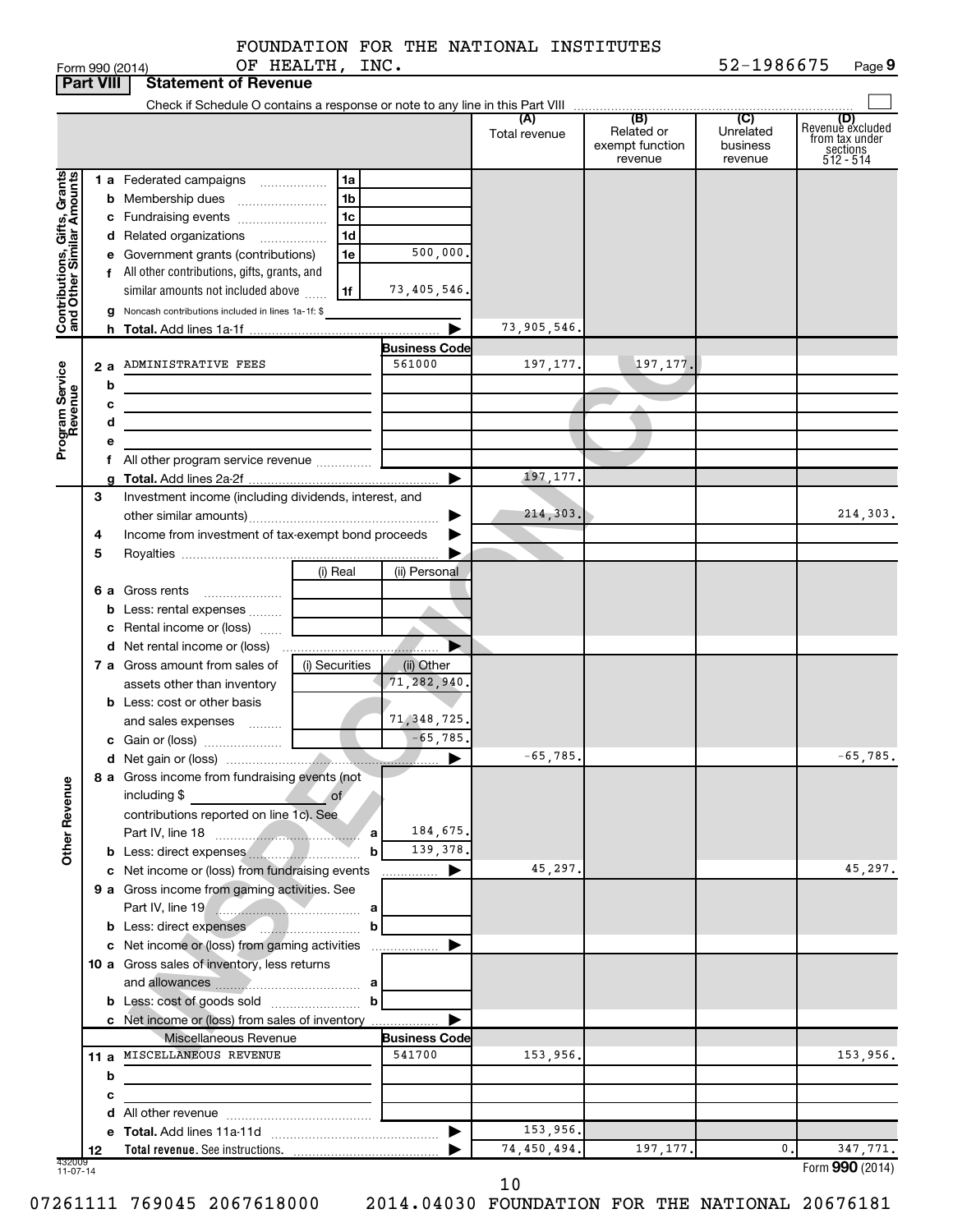#### Form 990 (2014) OF HEALTH, INC  $\bullet$  52-1986675 <sub>Page</sub> FOUNDATION FOR THE NATIONAL INSTITUTES

52-1986675 Page 10

|              | <b>Part IX Statement of Functional Expenses</b>                                                                            |                       |                                    |                                           |                                |  |
|--------------|----------------------------------------------------------------------------------------------------------------------------|-----------------------|------------------------------------|-------------------------------------------|--------------------------------|--|
|              | Section 501(c)(3) and 501(c)(4) organizations must complete all columns. All other organizations must complete column (A). |                       |                                    |                                           |                                |  |
|              | Check if Schedule O contains a response or note to any line in this Part IX                                                |                       |                                    |                                           |                                |  |
|              | Do not include amounts reported on lines 6b,<br>7b, 8b, 9b, and 10b of Part VIII.                                          | (A)<br>Total expenses | (B)<br>Program service<br>expenses | (C)<br>Management and<br>general expenses | (D)<br>Fundraising<br>expenses |  |
| 1.           | Grants and other assistance to domestic organizations                                                                      |                       |                                    |                                           |                                |  |
|              | and domestic governments. See Part IV, line 21                                                                             |                       | $35, 152, 112.$ 35, 152, 112.      |                                           |                                |  |
| $\mathbf{2}$ | Grants and other assistance to domestic                                                                                    |                       |                                    |                                           |                                |  |
|              | individuals. See Part IV, line 22                                                                                          | 219,718.              | 219,718.                           |                                           |                                |  |
| 3            | Grants and other assistance to foreign                                                                                     |                       |                                    |                                           |                                |  |
|              | organizations, foreign governments, and foreign                                                                            |                       |                                    |                                           |                                |  |
|              | individuals. See Part IV, lines 15 and 16                                                                                  |                       | $21,969,154.$ 21,969,154.          |                                           |                                |  |
| 4            | Benefits paid to or for members                                                                                            |                       |                                    |                                           |                                |  |
| 5            | Compensation of current officers, directors,                                                                               |                       |                                    |                                           |                                |  |
|              | trustees, and key employees                                                                                                | 1,940,876.            | 755,061.                           | 1, 182, 716.                              | 3,099.                         |  |
| 6            | Compensation not included above, to disqualified                                                                           |                       |                                    |                                           |                                |  |
|              | persons (as defined under section 4958(f)(1)) and                                                                          |                       |                                    |                                           |                                |  |
| 7            | persons described in section 4958(c)(3)(B)<br>Other salaries and wages                                                     | 2,746,045.            | 1,832,409.                         | 835, 201.                                 | 78,435.                        |  |
| 8            | Pension plan accruals and contributions (include                                                                           |                       |                                    |                                           |                                |  |
|              | section 401(k) and 403(b) employer contributions)                                                                          | 458,277.              | 242,342.                           | 202, 254.                                 |                                |  |
| 9            |                                                                                                                            | 417,301.              | 254,925.                           | 155,401.                                  | $\frac{13,681}{6,975}$         |  |
| 10           |                                                                                                                            | 305, 673.             | 142,660.                           | 163,013.                                  |                                |  |
| 11           | Fees for services (non-employees):                                                                                         |                       |                                    |                                           |                                |  |
| a            |                                                                                                                            |                       |                                    |                                           |                                |  |
| b            |                                                                                                                            | 338,998.              | 335,915.                           | 3,083.                                    |                                |  |
| с            |                                                                                                                            | 53,500.               |                                    | 53,500.                                   |                                |  |
| d            | Lobbying                                                                                                                   |                       |                                    |                                           |                                |  |
|              | Professional fundraising services. See Part IV, line 17                                                                    |                       |                                    |                                           |                                |  |
| f            | Investment management fees                                                                                                 |                       |                                    |                                           |                                |  |
| g            | Other. (If line 11g amount exceeds 10% of line 25,                                                                         |                       |                                    |                                           |                                |  |
|              | column (A) amount, list line 11g expenses on Sch O.)                                                                       |                       |                                    |                                           |                                |  |
| 12           | Advertising and promotion <i>manually contained</i>                                                                        | 15,000.               | 15,000.                            |                                           |                                |  |
| 13           |                                                                                                                            | 23,251.<br>150, 255.  | 13,711.<br>49,561.                 | 9,463.<br>95,593.                         | 77.<br>5,101.                  |  |
| 14           |                                                                                                                            |                       |                                    |                                           |                                |  |
| 15           |                                                                                                                            | 437,715.              | 183,785.                           | 253,930.                                  |                                |  |
| 16           |                                                                                                                            | 1,390,625.            | 1,322,824.                         | 67,054.                                   | 747.                           |  |
| 17<br>18     | Travel<br>Payments of travel or entertainment expenses                                                                     |                       |                                    |                                           |                                |  |
|              | for any federal, state, or local public officials                                                                          |                       |                                    |                                           |                                |  |
| 19           | Conferences, conventions, and meetings                                                                                     |                       |                                    |                                           |                                |  |
| 20           | Interest                                                                                                                   |                       |                                    |                                           |                                |  |
| 21           |                                                                                                                            |                       |                                    |                                           |                                |  |
| 22           | Depreciation, depletion, and amortization                                                                                  | 26,542.               |                                    | 26, 542.                                  |                                |  |
| 23           | Insurance                                                                                                                  | 171,874.              | 123, 196.                          | 48,678.                                   |                                |  |
| 24           | Other expenses. Itemize expenses not covered<br>above. (List miscellaneous expenses in line 24e. If line                   |                       |                                    |                                           |                                |  |
|              | 24e amount exceeds 10% of line 25, column (A)<br>amount, list line 24e expenses on Schedule O.)                            |                       |                                    |                                           |                                |  |
| a            | PROGRAM CONTRACTS                                                                                                          | 6,384,946.            | 6,384,946.                         |                                           |                                |  |
|              | <b>CONSULTANTS</b>                                                                                                         | 1,502,514.            | 1, 234, 372.                       | 264, 269.                                 | 3,873.                         |  |
|              | RECRUITING                                                                                                                 | 154,967.              | 63,840.                            | 91,127.                                   |                                |  |
|              | <b>SERVICE CHARGES</b>                                                                                                     | 98,342.               | 24,582.                            | 73,760.                                   |                                |  |
|              | e All other expenses                                                                                                       | 119,807.              | 13,574.                            | 92, 205.                                  | 14,028.                        |  |
| 25           | Total functional expenses. Add lines 1 through 24e                                                                         | 74,077,492.           | 70,333,687.                        | 3,617,789.                                | 126,016.                       |  |
| 26           | Joint costs. Complete this line only if the organization                                                                   |                       |                                    |                                           |                                |  |
|              | reported in column (B) joint costs from a combined                                                                         |                       |                                    |                                           |                                |  |
|              | educational campaign and fundraising solicitation.                                                                         |                       |                                    |                                           |                                |  |
|              | Check here<br>if following SOP 98-2 (ASC 958-720)                                                                          |                       |                                    |                                           |                                |  |

432010 11-07-14

Form (2014) **990**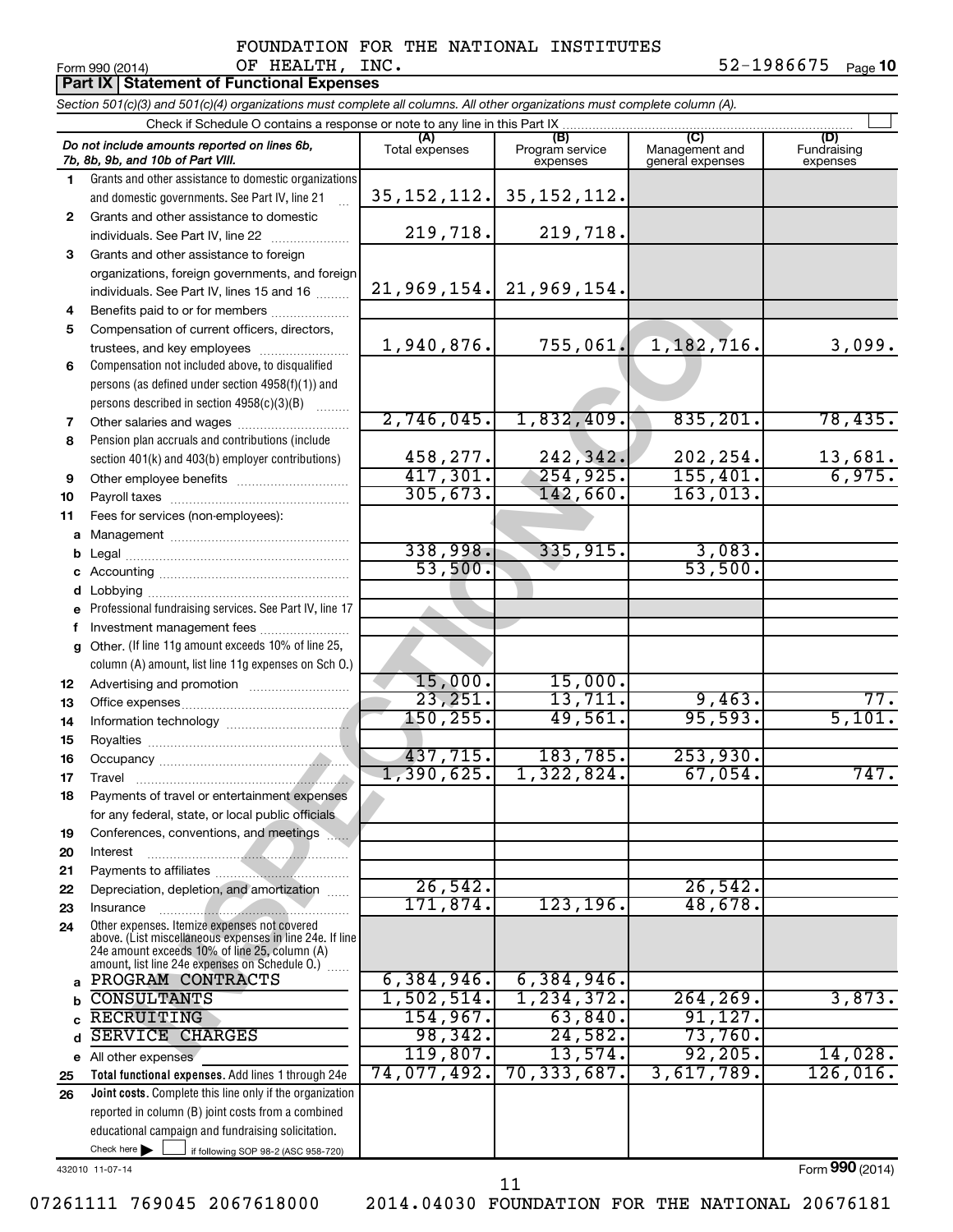07261111 769045 2067618000 2014.04030 FOUNDATION FOR THE NATIONAL 20676181 12

FOUNDATION FOR THE NATIONAL INSTITUTES

Form 990 (2014)  $\qquad \qquad \text{OF} \text{ HEALTH}, \text{INC.} \qquad \qquad \qquad \qquad 52\text{--}1986675 \quad \text{Page}$ 52-1986675 Page 11

|                             |    |                                                                                                                              |                 |             | (A)               |                     | (B)             |
|-----------------------------|----|------------------------------------------------------------------------------------------------------------------------------|-----------------|-------------|-------------------|---------------------|-----------------|
|                             |    |                                                                                                                              |                 |             | Beginning of year |                     | End of year     |
|                             | 1  |                                                                                                                              |                 |             |                   | 1                   |                 |
|                             | 2  |                                                                                                                              |                 |             | 21,557,709.       | $\mathbf{2}$        | 20, 242, 543.   |
|                             | 3  |                                                                                                                              |                 |             | 10,917,910.       | 3                   | 19,827,866.     |
|                             | 4  |                                                                                                                              |                 |             |                   | $\overline{\bf{4}}$ |                 |
|                             | 5  | Loans and other receivables from current and former officers, directors,                                                     |                 |             |                   |                     |                 |
|                             |    | trustees, key employees, and highest compensated employees. Complete                                                         |                 |             |                   |                     |                 |
|                             |    | Part II of Schedule L                                                                                                        |                 |             |                   | 5                   |                 |
|                             | 6  | Loans and other receivables from other disqualified persons (as defined under                                                |                 |             |                   |                     |                 |
|                             |    | section $4958(f)(1)$ , persons described in section $4958(c)(3)(B)$ , and contributing                                       |                 |             |                   |                     |                 |
|                             |    | employers and sponsoring organizations of section 501(c)(9) voluntary                                                        |                 |             |                   |                     |                 |
|                             |    | employees' beneficiary organizations (see instr). Complete Part II of Sch L                                                  |                 |             |                   | 6                   |                 |
| Assets                      | 7  |                                                                                                                              |                 |             |                   | 7                   |                 |
|                             | 8  |                                                                                                                              |                 |             |                   | 8                   |                 |
|                             | 9  | Prepaid expenses and deferred charges                                                                                        |                 |             | 243,935.          | 9                   | 101,522.        |
|                             |    | 10a Land, buildings, and equipment: cost or other                                                                            |                 |             |                   |                     |                 |
|                             |    | basis. Complete Part VI of Schedule D  10a                                                                                   |                 | 662,633.    |                   |                     |                 |
|                             |    |                                                                                                                              | 10 <sub>b</sub> | 608, 297.   | 32,016.           | 10 <sub>c</sub>     | 54,336.         |
|                             | 11 |                                                                                                                              |                 |             |                   | 11                  |                 |
|                             | 12 |                                                                                                                              |                 |             | 68,829,475.       | 12                  | 58,789,274.     |
|                             | 13 |                                                                                                                              |                 | 13          |                   |                     |                 |
|                             | 14 |                                                                                                                              |                 | 14          |                   |                     |                 |
|                             | 15 |                                                                                                                              |                 |             |                   | 15                  |                 |
|                             | 16 | Total assets. Add lines 1 through 15 (must equal line 34) [100]                                                              |                 |             | 101,581,045.      | 16                  | 99,015,541.     |
|                             | 17 |                                                                                                                              |                 |             | 3,735,752.        | 17                  | 1,338,401.      |
|                             | 18 |                                                                                                                              |                 | 18          |                   |                     |                 |
|                             | 19 |                                                                                                                              | 5,340,739.      | 19          | 4,605,461.        |                     |                 |
|                             | 20 |                                                                                                                              |                 | 20          |                   |                     |                 |
|                             | 21 | Escrow or custodial account liability. Complete Part IV of Schedule D                                                        | 1, 196, 132.    | 21          | 1,338,837.        |                     |                 |
|                             | 22 | Loans and other payables to current and former officers, directors, trustees,                                                |                 |             |                   |                     |                 |
| Liabilities                 |    | key employees, highest compensated employees, and disqualified persons.                                                      |                 |             |                   |                     |                 |
|                             |    |                                                                                                                              |                 |             |                   | 22                  |                 |
|                             | 23 | Secured mortgages and notes payable to unrelated third parties                                                               |                 |             |                   | 23                  |                 |
|                             | 24 | Unsecured notes and loans payable to unrelated third parties                                                                 |                 |             |                   | 24                  |                 |
|                             | 25 | Other liabilities (including federal income tax, payables to related third                                                   |                 |             |                   |                     |                 |
|                             |    | parties, and other liabilities not included on lines 17-24). Complete Part X of                                              |                 |             |                   |                     |                 |
|                             |    | Schedule D                                                                                                                   |                 |             | 170,004.          | 25                  | 163,461.        |
|                             | 26 |                                                                                                                              |                 |             | 10,442,627.       | 26                  | 7,446,160.      |
|                             |    | Organizations that follow SFAS 117 (ASC 958), check here $\blacktriangleright \begin{array}{c} \boxed{X} \\ \end{array}$ and |                 |             |                   |                     |                 |
|                             |    | complete lines 27 through 29, and lines 33 and 34.                                                                           |                 |             |                   |                     |                 |
|                             | 27 |                                                                                                                              |                 |             | 11,306,798.       | 27                  | 11,758,572.     |
|                             | 28 |                                                                                                                              |                 | 76,604,220. | 28                | 76, 594, 675.       |                 |
|                             | 29 | Permanently restricted net assets                                                                                            |                 |             | 3,227,400.        | 29                  | 3, 216, 134.    |
|                             |    | Organizations that do not follow SFAS 117 (ASC 958), check here >                                                            |                 |             |                   |                     |                 |
|                             |    | and complete lines 30 through 34.                                                                                            |                 |             |                   |                     |                 |
| Net Assets or Fund Balances | 30 |                                                                                                                              |                 |             |                   | 30                  |                 |
|                             | 31 | Paid-in or capital surplus, or land, building, or equipment fund                                                             |                 |             |                   | 31                  |                 |
|                             | 32 | Retained earnings, endowment, accumulated income, or other funds                                                             |                 |             |                   | 32                  |                 |
|                             | 33 |                                                                                                                              |                 |             | 91, 138, 418.     | 33                  | 91,569,381.     |
|                             | 34 |                                                                                                                              |                 |             | 101, 581, 045.    | 34                  | 99,015,541.     |
|                             |    |                                                                                                                              |                 |             |                   |                     | Form 990 (2014) |

**Part X** | Balance Sheet

| 190 (2014) |  |
|------------|--|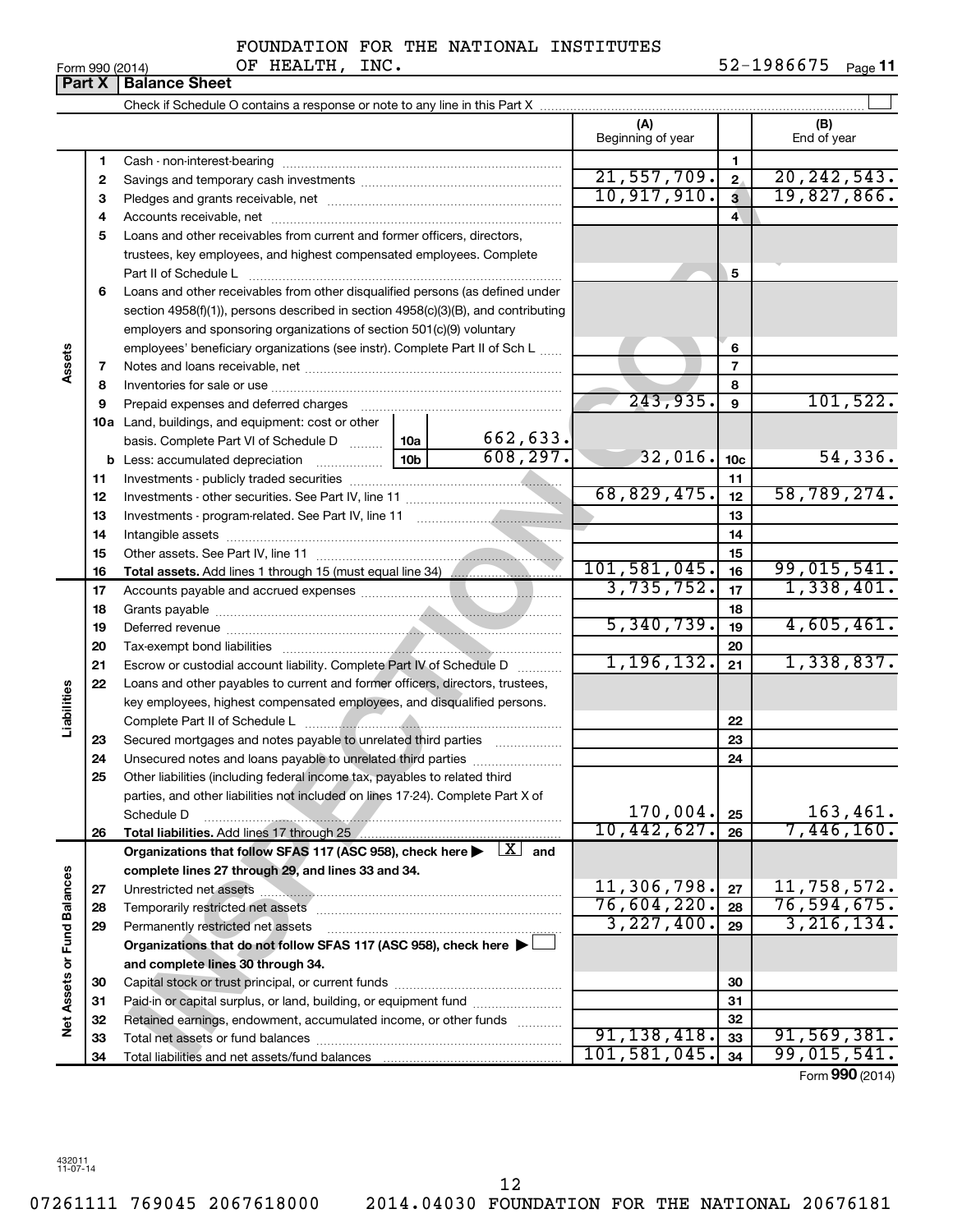| FOUNDATION FOR THE NATIONAL INSTITUTES |  |  |  |  |  |
|----------------------------------------|--|--|--|--|--|
|----------------------------------------|--|--|--|--|--|

52-1986675 <sub>Page</sub> 12

|    | OF HEALTH, INC.<br>Form 990 (2014)                                                                                                                                                                                             |                | 52-1986675     |          | Page 12           |
|----|--------------------------------------------------------------------------------------------------------------------------------------------------------------------------------------------------------------------------------|----------------|----------------|----------|-------------------|
|    | <b>Part XI Reconciliation of Net Assets</b>                                                                                                                                                                                    |                |                |          |                   |
|    |                                                                                                                                                                                                                                |                |                |          |                   |
|    |                                                                                                                                                                                                                                |                |                |          |                   |
| 1  |                                                                                                                                                                                                                                | $\mathbf{1}$   | 74,450,494.    |          |                   |
| 2  |                                                                                                                                                                                                                                | $\overline{2}$ | 74,077,492.    |          |                   |
| 3  | Revenue less expenses. Subtract line 2 from line 1                                                                                                                                                                             | $\mathbf{3}$   |                | 373,002. |                   |
| 4  |                                                                                                                                                                                                                                | $\overline{4}$ | 91, 138, 418.  |          |                   |
| 5  | Net unrealized gains (losses) on investments [11] matter in the contract of the state of the state of the state of the state of the state of the state of the state of the state of the state of the state of the state of the | 5              |                | 57,961.  |                   |
| 6  | Donated services and use of facilities                                                                                                                                                                                         | 6              |                |          |                   |
| 7  | Investment expenses                                                                                                                                                                                                            | $\overline{7}$ |                |          |                   |
| 8  | Prior period adjustments <i>manufacture content and adjustments</i> and anti-                                                                                                                                                  | 8              |                |          |                   |
| 9  |                                                                                                                                                                                                                                | $\mathbf{9}$   |                |          | $\overline{0}$ .  |
| 10 | Net assets or fund balances at end of year. Combine lines 3 through 9 (must equal Part X, line 33,                                                                                                                             |                |                |          |                   |
|    | column (B))                                                                                                                                                                                                                    | 10             | 91,569,381.    |          |                   |
|    | <b>Part XII</b> Financial Statements and Reporting                                                                                                                                                                             |                |                |          |                   |
|    |                                                                                                                                                                                                                                |                |                |          | $\vert$ X $\vert$ |
|    |                                                                                                                                                                                                                                |                |                | Yes      | <b>No</b>         |
| 1. | $\boxed{\text{X}}$ Accrual $\boxed{\phantom{0}}$ Other<br>Accounting method used to prepare the Form 990: $\Box$ Cash                                                                                                          |                |                |          |                   |
|    | If the organization changed its method of accounting from a prior year or checked "Other," explain in Schedule O.                                                                                                              |                |                |          |                   |
|    | 2a Were the organization's financial statements compiled or reviewed by an independent accountant?                                                                                                                             |                | 2a             |          | х                 |
|    | If "Yes," check a box below to indicate whether the financial statements for the year were compiled or reviewed on a                                                                                                           |                |                |          |                   |
|    | separate basis, consolidated basis, or both:                                                                                                                                                                                   |                |                |          |                   |
|    | Separate basis<br>Consolidated basis<br>Both consolidated and separate basis                                                                                                                                                   |                |                |          |                   |
|    |                                                                                                                                                                                                                                |                | 2 <sub>b</sub> | x        |                   |
|    | If "Yes," check a box below to indicate whether the financial statements for the year were audited on a separate basis,                                                                                                        |                |                |          |                   |
|    | consolidated basis, or both:                                                                                                                                                                                                   |                |                |          |                   |
|    | $\boxed{\textbf{X}}$ Separate basis<br><b>Consolidated basis</b><br>Both consolidated and separate basis                                                                                                                       |                |                |          |                   |
|    | c If "Yes" to line 2a or 2b, does the organization have a committee that assumes responsibility for oversight of the audit,                                                                                                    |                |                |          |                   |
|    |                                                                                                                                                                                                                                |                | 2c             | х        |                   |
|    | If the organization changed either its oversight process or selection process during the tax year, explain in Schedule O.                                                                                                      |                |                |          |                   |
|    | 3a As a result of a federal award, was the organization required to undergo an audit or audits as set forth in the Single Audit                                                                                                |                |                |          |                   |
|    |                                                                                                                                                                                                                                |                | За             |          | х                 |
|    | b If "Yes," did the organization undergo the required audit or audits? If the organization did not undergo the required audit                                                                                                  |                |                |          |                   |
|    |                                                                                                                                                                                                                                |                | 3b             |          |                   |
|    |                                                                                                                                                                                                                                |                |                |          | Form 990 (2014)   |
|    |                                                                                                                                                                                                                                |                |                |          |                   |
|    |                                                                                                                                                                                                                                |                |                |          |                   |
|    |                                                                                                                                                                                                                                |                |                |          |                   |
|    |                                                                                                                                                                                                                                |                |                |          |                   |
|    |                                                                                                                                                                                                                                |                |                |          |                   |
|    |                                                                                                                                                                                                                                |                |                |          |                   |
|    |                                                                                                                                                                                                                                |                |                |          |                   |
|    |                                                                                                                                                                                                                                |                |                |          |                   |
|    |                                                                                                                                                                                                                                |                |                |          |                   |
|    |                                                                                                                                                                                                                                |                |                |          |                   |
|    |                                                                                                                                                                                                                                |                |                |          |                   |
|    |                                                                                                                                                                                                                                |                |                |          |                   |
|    |                                                                                                                                                                                                                                |                |                |          |                   |
|    |                                                                                                                                                                                                                                |                |                |          |                   |

432012 11-07-14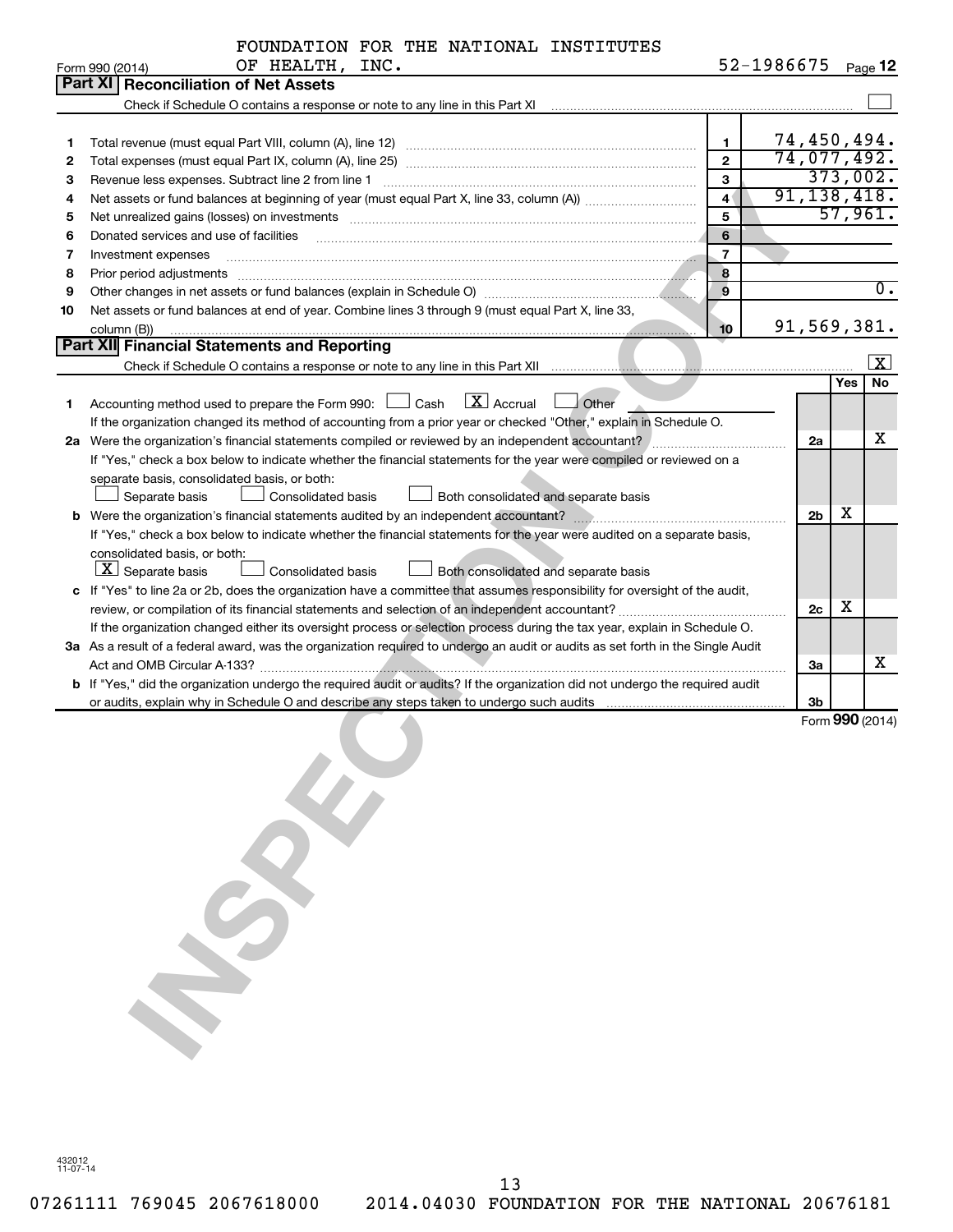| <b>SCHEDULE A</b><br>(Form 990 or 990-EZ)<br>Department of the Treasury<br>Internal Revenue Service |                                                                                                                                                                                                                                               | <b>Public Charity Status and Public Support</b><br>Complete if the organization is a section 501(c)(3) organization or a section<br>4947(a)(1) nonexempt charitable trust.<br>Attach to Form 990 or Form 990-EZ. |                                       |                        | OMB No. 1545-0047<br><b>Open to Public</b><br>Inspection |
|-----------------------------------------------------------------------------------------------------|-----------------------------------------------------------------------------------------------------------------------------------------------------------------------------------------------------------------------------------------------|------------------------------------------------------------------------------------------------------------------------------------------------------------------------------------------------------------------|---------------------------------------|------------------------|----------------------------------------------------------|
| Name of the organization                                                                            | Information about Schedule A (Form 990 or 990-EZ) and its instructions is at www.irs.gov/form990.<br>FOUNDATION FOR THE NATIONAL INSTITUTES                                                                                                   |                                                                                                                                                                                                                  |                                       |                        | <b>Employer identification number</b>                    |
|                                                                                                     | OF HEALTH, INC.                                                                                                                                                                                                                               |                                                                                                                                                                                                                  |                                       |                        | 52-1986675                                               |
| Part I                                                                                              | Reason for Public Charity Status (All organizations must complete this part.) See instructions.                                                                                                                                               |                                                                                                                                                                                                                  |                                       |                        |                                                          |
|                                                                                                     | The organization is not a private foundation because it is: (For lines 1 through 11, check only one box.)                                                                                                                                     |                                                                                                                                                                                                                  |                                       |                        |                                                          |
| 1                                                                                                   | A church, convention of churches, or association of churches described in section 170(b)(1)(A)(i).                                                                                                                                            |                                                                                                                                                                                                                  |                                       |                        |                                                          |
| 2                                                                                                   | A school described in section 170(b)(1)(A)(ii). (Attach Schedule E.)                                                                                                                                                                          |                                                                                                                                                                                                                  |                                       |                        |                                                          |
| 3                                                                                                   | A hospital or a cooperative hospital service organization described in section 170(b)(1)(A)(iii).                                                                                                                                             |                                                                                                                                                                                                                  |                                       |                        |                                                          |
| 4                                                                                                   | A medical research organization operated in conjunction with a hospital described in section 170(b)(1)(A)(iii). Enter the hospital's name,                                                                                                    |                                                                                                                                                                                                                  |                                       |                        |                                                          |
| city, and state:                                                                                    |                                                                                                                                                                                                                                               |                                                                                                                                                                                                                  |                                       |                        |                                                          |
| 5                                                                                                   | An organization operated for the benefit of a college or university owned or operated by a governmental unit described in                                                                                                                     |                                                                                                                                                                                                                  |                                       |                        |                                                          |
|                                                                                                     | section 170(b)(1)(A)(iv). (Complete Part II.)                                                                                                                                                                                                 |                                                                                                                                                                                                                  |                                       |                        |                                                          |
| 6<br>$\boxed{\text{X}}$<br>7                                                                        | A federal, state, or local government or governmental unit described in section 170(b)(1)(A)(v).<br>An organization that normally receives a substantial part of its support from a governmental unit or from the general public described in |                                                                                                                                                                                                                  |                                       |                        |                                                          |
|                                                                                                     | section 170(b)(1)(A)(vi). (Complete Part II.)                                                                                                                                                                                                 |                                                                                                                                                                                                                  |                                       |                        |                                                          |
| 8                                                                                                   | A community trust described in section 170(b)(1)(A)(vi). (Complete Part II.)                                                                                                                                                                  |                                                                                                                                                                                                                  |                                       |                        |                                                          |
| 9                                                                                                   | An organization that normally receives: (1) more than 33 1/3% of its support from contributions, membership fees, and gross receipts from                                                                                                     |                                                                                                                                                                                                                  |                                       |                        |                                                          |
|                                                                                                     | activities related to its exempt functions - subject to certain exceptions, and (2) no more than 33 1/3% of its support from gross investment                                                                                                 |                                                                                                                                                                                                                  |                                       |                        |                                                          |
|                                                                                                     | income and unrelated business taxable income (less section 511 tax) from businesses acquired by the organization after June 30, 1975.                                                                                                         |                                                                                                                                                                                                                  |                                       |                        |                                                          |
|                                                                                                     | See section 509(a)(2). (Complete Part III.)                                                                                                                                                                                                   |                                                                                                                                                                                                                  |                                       |                        |                                                          |
| 10                                                                                                  | An organization organized and operated exclusively to test for public safety. See section 509(a)(4).                                                                                                                                          |                                                                                                                                                                                                                  |                                       |                        |                                                          |
| 11                                                                                                  | An organization organized and operated exclusively for the benefit of, to perform the functions of, or to carry out the purposes of one or                                                                                                    |                                                                                                                                                                                                                  |                                       |                        |                                                          |
|                                                                                                     | more publicly supported organizations described in section 509(a)(1) or section 509(a)(2). See section 509(a)(3). Check the box in                                                                                                            |                                                                                                                                                                                                                  |                                       |                        |                                                          |
| а                                                                                                   | lines 11a through 11d that describes the type of supporting organization and complete lines 11e, 11f, and 11g.<br>Type I. A supporting organization operated, supervised, or controlled by its supported organization(s), typically by giving |                                                                                                                                                                                                                  |                                       |                        |                                                          |
|                                                                                                     | the supported organization(s) the power to regularly appoint or elect a majority of the directors or trustees of the supporting                                                                                                               |                                                                                                                                                                                                                  |                                       |                        |                                                          |
|                                                                                                     | organization. You must complete Part IV, Sections A and B.                                                                                                                                                                                    |                                                                                                                                                                                                                  |                                       |                        |                                                          |
| b                                                                                                   | Type II. A supporting organization supervised or controlled in connection with its supported organization(s), by having                                                                                                                       |                                                                                                                                                                                                                  |                                       |                        |                                                          |
|                                                                                                     | control or management of the supporting organization vested in the same persons that control or manage the supported                                                                                                                          |                                                                                                                                                                                                                  |                                       |                        |                                                          |
|                                                                                                     | organization(s). You must complete Part IV, Sections A and C.                                                                                                                                                                                 |                                                                                                                                                                                                                  |                                       |                        |                                                          |
| c                                                                                                   | Type III functionally integrated. A supporting organization operated in connection with, and functionally integrated with,                                                                                                                    |                                                                                                                                                                                                                  |                                       |                        |                                                          |
|                                                                                                     | its supported organization(s) (see instructions). You must complete Part IV, Sections A, D, and E.                                                                                                                                            |                                                                                                                                                                                                                  |                                       |                        |                                                          |
| d                                                                                                   | Type III non-functionally integrated. A supporting organization operated in connection with its supported organization(s)                                                                                                                     |                                                                                                                                                                                                                  |                                       |                        |                                                          |
|                                                                                                     | that is not functionally integrated. The organization generally must satisfy a distribution requirement and an attentiveness                                                                                                                  |                                                                                                                                                                                                                  |                                       |                        |                                                          |
|                                                                                                     | requirement (see instructions). You must complete Part IV, Sections A and D, and Part V.                                                                                                                                                      |                                                                                                                                                                                                                  |                                       |                        |                                                          |
| е                                                                                                   | Check this box if the organization received a written determination from the IRS that it is a Type I, Type II, Type III<br>functionally integrated, or Type III non-functionally integrated supporting organization.                          |                                                                                                                                                                                                                  |                                       |                        |                                                          |
|                                                                                                     | f Enter the number of supported organizations                                                                                                                                                                                                 |                                                                                                                                                                                                                  |                                       |                        |                                                          |
|                                                                                                     | Provide the following information about the supported organization(s).                                                                                                                                                                        |                                                                                                                                                                                                                  |                                       |                        |                                                          |
| (i) Name of supported                                                                               | (ii) EIN                                                                                                                                                                                                                                      | (iii) Type of organization                                                                                                                                                                                       | (iv) Is the organization              | (v) Amount of monetary | (vi) Amount of                                           |
| organization                                                                                        |                                                                                                                                                                                                                                               | (described on lines 1-9<br>above or IRC section                                                                                                                                                                  | listed in your<br>governing document? | support (see           | other support (see                                       |
|                                                                                                     |                                                                                                                                                                                                                                               | (see instructions))                                                                                                                                                                                              | Yes<br>No                             | Instructions)          | Instructions)                                            |
|                                                                                                     |                                                                                                                                                                                                                                               |                                                                                                                                                                                                                  |                                       |                        |                                                          |
|                                                                                                     |                                                                                                                                                                                                                                               |                                                                                                                                                                                                                  |                                       |                        |                                                          |
|                                                                                                     |                                                                                                                                                                                                                                               |                                                                                                                                                                                                                  |                                       |                        |                                                          |
|                                                                                                     |                                                                                                                                                                                                                                               |                                                                                                                                                                                                                  |                                       |                        |                                                          |
|                                                                                                     |                                                                                                                                                                                                                                               |                                                                                                                                                                                                                  |                                       |                        |                                                          |
|                                                                                                     |                                                                                                                                                                                                                                               |                                                                                                                                                                                                                  |                                       |                        |                                                          |
|                                                                                                     |                                                                                                                                                                                                                                               |                                                                                                                                                                                                                  |                                       |                        |                                                          |
|                                                                                                     |                                                                                                                                                                                                                                               |                                                                                                                                                                                                                  |                                       |                        |                                                          |
| Total                                                                                               |                                                                                                                                                                                                                                               |                                                                                                                                                                                                                  |                                       |                        |                                                          |
| Form 990 or 990-EZ. 432021 09-17-14                                                                 | LHA For Paperwork Reduction Act Notice, see the Instructions for                                                                                                                                                                              |                                                                                                                                                                                                                  |                                       |                        | Schedule A (Form 990 or 990-EZ) 2014                     |

14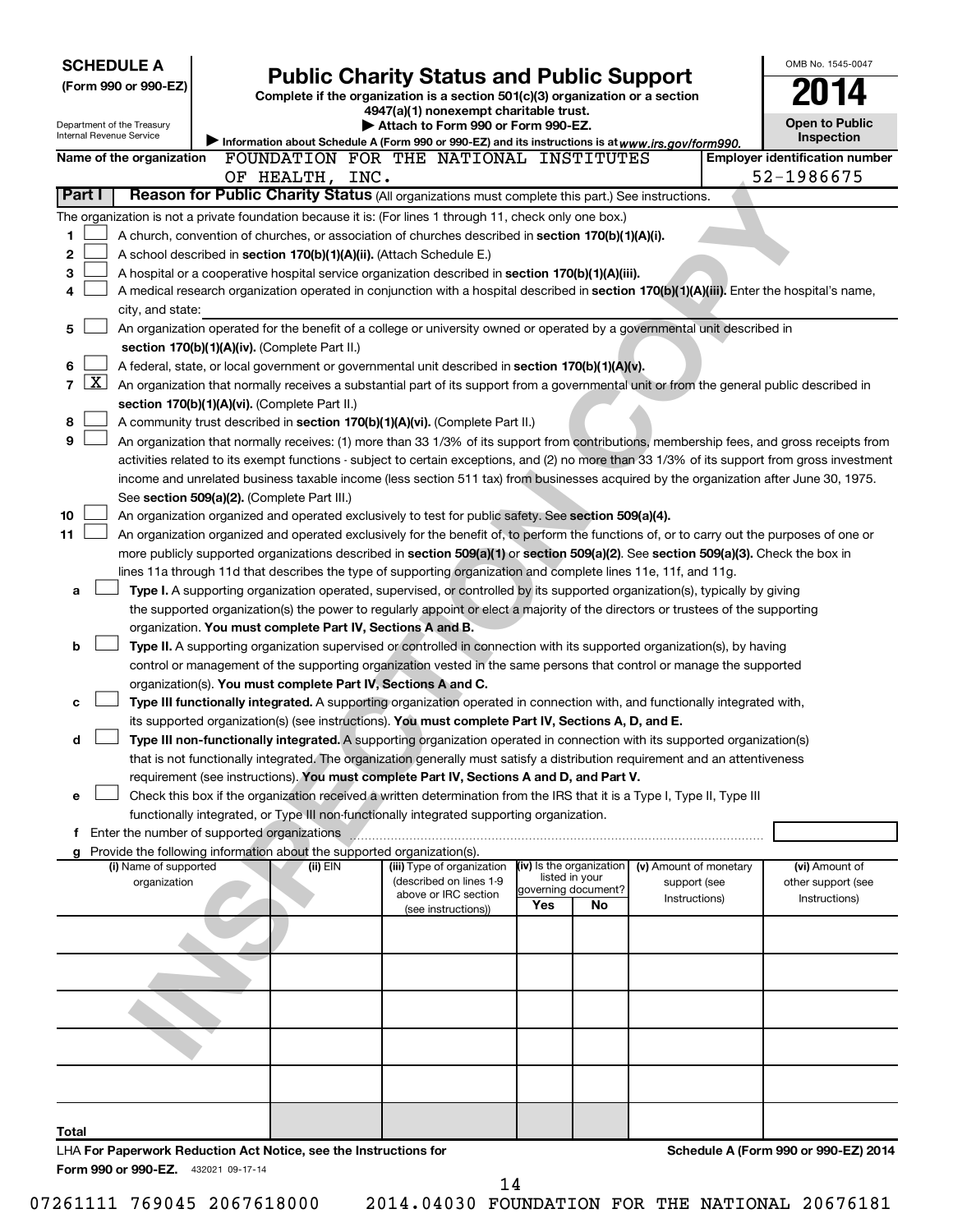**Part II Support Schedule for Organizations Described in Sections 170(b)(1)(A)(iv) and 170(b)(1)(A)(vi)**

(Complete only if you checked the box on line 5, 7, or 8 of Part I or if the organization failed to qualify under Part III. If the organization fails to qualify under the tests listed below, please complete Part III.)

|     | <b>Section A. Public Support</b>                                                                                                           |                           |                           |                          |                          |                                      |                                    |
|-----|--------------------------------------------------------------------------------------------------------------------------------------------|---------------------------|---------------------------|--------------------------|--------------------------|--------------------------------------|------------------------------------|
|     | Calendar year (or fiscal year beginning in)                                                                                                | (a) 2010                  | (b) 2011                  | $(c)$ 2012               | $(d)$ 2013               | (e) 2014                             | (f) Total                          |
|     | 1 Gifts, grants, contributions, and                                                                                                        |                           |                           |                          |                          |                                      |                                    |
|     | membership fees received. (Do not                                                                                                          |                           |                           |                          |                          |                                      |                                    |
|     | include any "unusual grants.")                                                                                                             | 61,850,631.               | 59, 279, 254.             | 58, 355, 026.            | 58,635,001.              | 73,405,546.                          | 311, 525, 458.                     |
|     | 2 Tax revenues levied for the organ-                                                                                                       |                           |                           |                          |                          |                                      |                                    |
|     | ization's benefit and either paid to                                                                                                       |                           |                           |                          |                          |                                      |                                    |
|     | or expended on its behalf                                                                                                                  |                           |                           |                          |                          |                                      |                                    |
|     | 3 The value of services or facilities                                                                                                      |                           |                           |                          |                          |                                      |                                    |
|     | furnished by a governmental unit to                                                                                                        |                           |                           |                          |                          |                                      |                                    |
|     | the organization without charge                                                                                                            | 500,000.                  | 486,000.                  | 514,000.                 | 500,000.                 | 500,000.                             | 2,500,000.                         |
|     | 4 Total. Add lines 1 through 3                                                                                                             | 62, 350, 631.             | 59, 765, 254.             | 58,869,026.              | 59, 135, 001.            | 73,905,546.                          | 314,025,458.                       |
| 5.  | The portion of total contributions                                                                                                         |                           |                           |                          |                          |                                      |                                    |
|     | by each person (other than a                                                                                                               |                           |                           |                          |                          |                                      |                                    |
|     | governmental unit or publicly                                                                                                              |                           |                           |                          |                          |                                      |                                    |
|     | supported organization) included                                                                                                           |                           |                           |                          |                          |                                      |                                    |
|     | on line 1 that exceeds 2% of the                                                                                                           |                           |                           |                          |                          |                                      |                                    |
|     | amount shown on line 11,                                                                                                                   |                           |                           |                          |                          |                                      |                                    |
|     | column (f)                                                                                                                                 |                           |                           |                          |                          |                                      | 159,928,420.                       |
|     | 6 Public support. Subtract line 5 from line 4.                                                                                             |                           |                           |                          |                          |                                      | 154,097,038.                       |
|     | <b>Section B. Total Support</b>                                                                                                            |                           |                           |                          |                          |                                      |                                    |
|     | Calendar year (or fiscal year beginning in)                                                                                                | (a) 2010<br>62, 350, 631. | (b) 2011<br>59, 765, 254. | $(c)$ 2012<br>58,869,026 | $(d)$ 2013<br>59,135,001 | (e) 2014<br>73,905,546               | (f) Total<br>314,025,458.          |
|     | <b>7</b> Amounts from line 4                                                                                                               |                           |                           |                          |                          |                                      |                                    |
|     | 8 Gross income from interest,                                                                                                              |                           |                           |                          |                          |                                      |                                    |
|     | dividends, payments received on                                                                                                            |                           |                           |                          |                          |                                      |                                    |
|     | securities loans, rents, royalties                                                                                                         | 173,991.                  | 134, 140.                 | 140,900.                 | 213,728.                 | 214,303.                             | 877,062.                           |
|     | and income from similar sources                                                                                                            |                           |                           |                          |                          |                                      |                                    |
|     | 9 Net income from unrelated business                                                                                                       |                           |                           |                          |                          |                                      |                                    |
|     | activities, whether or not the                                                                                                             |                           |                           |                          |                          |                                      |                                    |
|     | business is regularly carried on                                                                                                           |                           |                           |                          |                          |                                      |                                    |
|     | 10 Other income. Do not include gain                                                                                                       |                           |                           |                          |                          |                                      |                                    |
|     | or loss from the sale of capital                                                                                                           |                           |                           |                          |                          |                                      |                                    |
|     | assets (Explain in Part VI.)<br>11 Total support. Add lines 7 through 10                                                                   |                           |                           |                          |                          |                                      | 314,902,520.                       |
|     | 12 Gross receipts from related activities, etc. (see instructions)                                                                         |                           |                           |                          |                          | 12                                   | $\overline{2}$ , 742, 095.         |
|     | 13 First five years. If the Form 990 is for the organization's first, second, third, fourth, or fifth tax year as a section 501(c)(3)      |                           |                           |                          |                          |                                      |                                    |
|     | organization, check this box and stop here                                                                                                 |                           |                           |                          |                          |                                      |                                    |
|     | Section C. Computation of Public Support Percentage                                                                                        |                           |                           |                          |                          |                                      |                                    |
|     |                                                                                                                                            |                           |                           |                          |                          | 14                                   | 48.93<br>%                         |
|     |                                                                                                                                            |                           |                           |                          |                          | 15                                   | 54.00<br>%                         |
|     | 16a 33 1/3% support test - 2014. If the organization did not check the box on line 13, and line 14 is 33 1/3% or more, check this box and  |                           |                           |                          |                          |                                      |                                    |
|     | stop here. The organization qualifies as a publicly supported organization manufaction manufacture or the organization                     |                           |                           |                          |                          |                                      | $\blacktriangleright$ $\mathbf{X}$ |
|     | b 33 1/3% support test - 2013. If the organization did not check a box on line 13 or 16a, and line 15 is 33 1/3% or more, check this box   |                           |                           |                          |                          |                                      |                                    |
|     |                                                                                                                                            |                           |                           |                          |                          |                                      |                                    |
|     | 17a 10% -facts-and-circumstances test - 2014. If the organization did not check a box on line 13, 16a, or 16b, and line 14 is 10% or more, |                           |                           |                          |                          |                                      |                                    |
|     | and if the organization meets the "facts-and-circumstances" test, check this box and stop here. Explain in Part VI how the organization    |                           |                           |                          |                          |                                      |                                    |
|     |                                                                                                                                            |                           |                           |                          |                          |                                      |                                    |
|     | b 10% -facts-and-circumstances test - 2013. If the organization did not check a box on line 13, 16a, 16b, or 17a, and line 15 is 10% or    |                           |                           |                          |                          |                                      |                                    |
|     | more, and if the organization meets the "facts-and-circumstances" test, check this box and <b>stop here.</b> Explain in Part VI how the    |                           |                           |                          |                          |                                      |                                    |
|     | organization meets the "facts-and-circumstances" test. The organization qualifies as a publicly supported organization                     |                           |                           |                          |                          |                                      |                                    |
| 18. | Private foundation. If the organization did not check a box on line 13, 16a, 16b, 17a, or 17b, check this box and see instructions         |                           |                           |                          |                          |                                      |                                    |
|     |                                                                                                                                            |                           |                           |                          |                          | Schedule A (Form 990 or 990-EZ) 2014 |                                    |

432022 09-17-14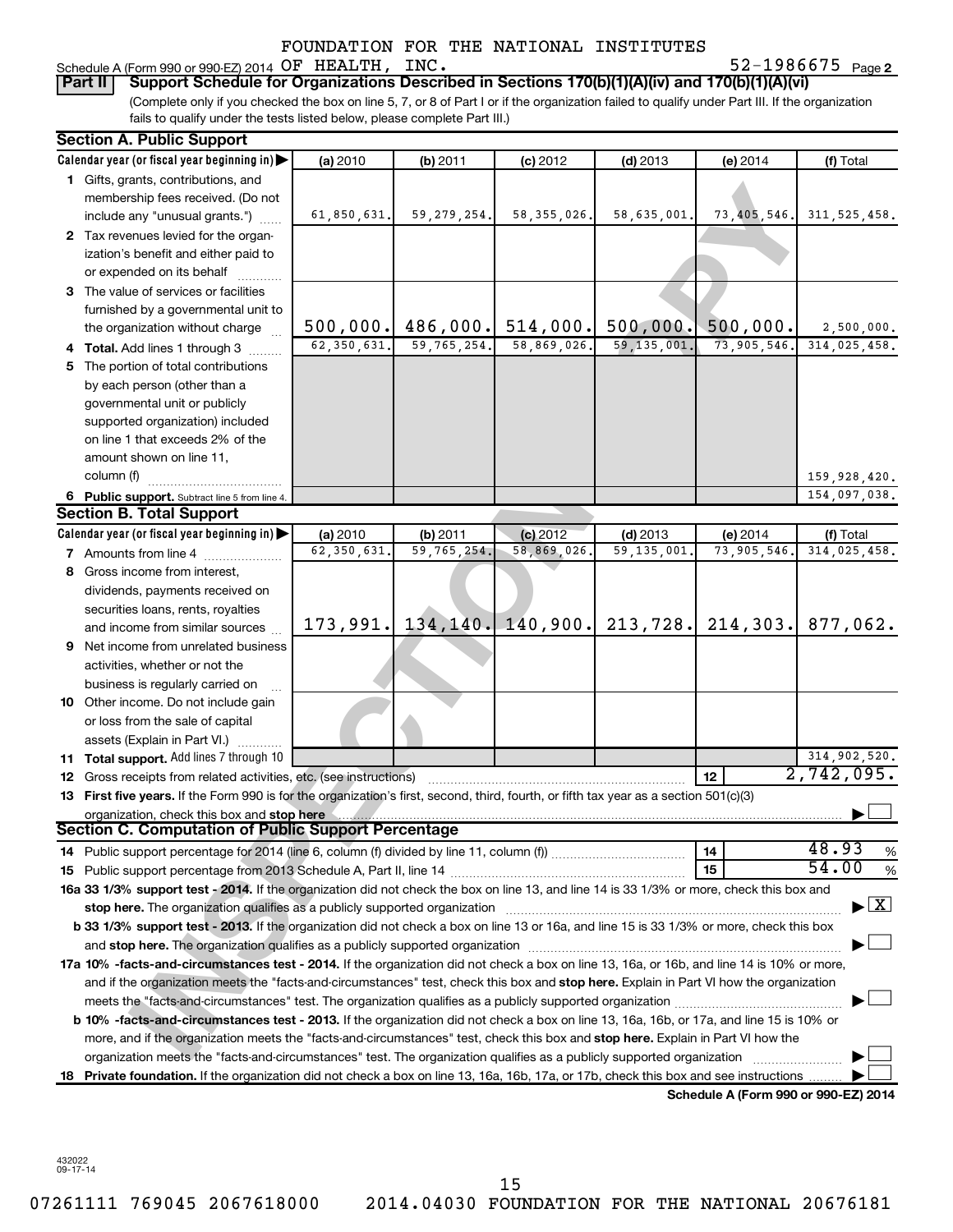# **Part III Support Schedule for Organizations Described in Section 509(a)(2)**

(Complete only if you checked the box on line 9 of Part I or if the organization failed to qualify under Part II. If the organization fails to qualify under the tests listed below, please complete Part II.)

| <b>Section A. Public Support</b>                                                                                                                                                 |          |          |            |            |                                      |           |
|----------------------------------------------------------------------------------------------------------------------------------------------------------------------------------|----------|----------|------------|------------|--------------------------------------|-----------|
| Calendar year (or fiscal year beginning in)                                                                                                                                      | (a) 2010 | (b) 2011 | $(c)$ 2012 | $(d)$ 2013 | (e) 2014                             | (f) Total |
| 1 Gifts, grants, contributions, and                                                                                                                                              |          |          |            |            |                                      |           |
| membership fees received. (Do not                                                                                                                                                |          |          |            |            |                                      |           |
| include any "unusual grants.")                                                                                                                                                   |          |          |            |            |                                      |           |
| 2 Gross receipts from admissions,<br>merchandise sold or services per-<br>formed, or facilities furnished in<br>any activity that is related to the                              |          |          |            |            |                                      |           |
| organization's tax-exempt purpose                                                                                                                                                |          |          |            |            |                                      |           |
| 3 Gross receipts from activities that                                                                                                                                            |          |          |            |            |                                      |           |
| are not an unrelated trade or bus-                                                                                                                                               |          |          |            |            |                                      |           |
| iness under section 513                                                                                                                                                          |          |          |            |            |                                      |           |
| 4 Tax revenues levied for the organ-                                                                                                                                             |          |          |            |            |                                      |           |
| ization's benefit and either paid to                                                                                                                                             |          |          |            |            |                                      |           |
| or expended on its behalf                                                                                                                                                        |          |          |            |            |                                      |           |
| 5 The value of services or facilities                                                                                                                                            |          |          |            |            |                                      |           |
| furnished by a governmental unit to                                                                                                                                              |          |          |            |            |                                      |           |
| the organization without charge                                                                                                                                                  |          |          |            |            |                                      |           |
| 6 Total. Add lines 1 through 5                                                                                                                                                   |          |          |            |            |                                      |           |
| 7a Amounts included on lines 1, 2, and                                                                                                                                           |          |          |            |            |                                      |           |
| 3 received from disqualified persons                                                                                                                                             |          |          |            |            |                                      |           |
| <b>b</b> Amounts included on lines 2 and 3 received<br>from other than disqualified persons that<br>exceed the greater of \$5,000 or 1% of the<br>amount on line 13 for the year |          |          |            |            |                                      |           |
| c Add lines 7a and 7b                                                                                                                                                            |          |          |            |            |                                      |           |
| 8 Public support (Subtract line 7c from line 6.)                                                                                                                                 |          |          |            |            |                                      |           |
| <b>Section B. Total Support</b>                                                                                                                                                  |          |          |            |            |                                      |           |
| Calendar year (or fiscal year beginning in)                                                                                                                                      | (a) 2010 | (b) 2011 | $(c)$ 2012 | $(d)$ 2013 | (e) 2014                             | (f) Total |
| 9 Amounts from line 6                                                                                                                                                            |          |          |            |            |                                      |           |
| <b>10a</b> Gross income from interest,<br>dividends, payments received on<br>securities loans, rents, royalties<br>and income from similar sources                               |          |          |            |            |                                      |           |
| <b>b</b> Unrelated business taxable income                                                                                                                                       |          |          |            |            |                                      |           |
| (less section 511 taxes) from businesses                                                                                                                                         |          |          |            |            |                                      |           |
| acquired after June 30, 1975                                                                                                                                                     |          |          |            |            |                                      |           |
| c Add lines 10a and 10b                                                                                                                                                          |          |          |            |            |                                      |           |
| <b>11</b> Net income from unrelated business<br>activities not included in line 10b.<br>whether or not the business is<br>regularly carried on                                   |          |          |            |            |                                      |           |
| <b>12</b> Other income. Do not include gain<br>or loss from the sale of capital<br>assets (Explain in Part VI.)                                                                  |          |          |            |            |                                      |           |
| <b>13</b> Total support. (Add lines 9, 10c, 11, and 12.)                                                                                                                         |          |          |            |            |                                      |           |
| 14 First five years. If the Form 990 is for the organization's first, second, third, fourth, or fifth tax year as a section 501(c)(3) organization,                              |          |          |            |            |                                      |           |
|                                                                                                                                                                                  |          |          |            |            |                                      |           |
| Section C. Computation of Public Support Percentage                                                                                                                              |          |          |            |            |                                      |           |
|                                                                                                                                                                                  |          |          |            |            | 15                                   | %         |
| 16 Public support percentage from 2013 Schedule A, Part III, line 15                                                                                                             |          |          |            |            | 16                                   | %         |
| Section D. Computation of Investment Income Percentage                                                                                                                           |          |          |            |            |                                      |           |
| 17 Investment income percentage for 2014 (line 10c, column (f) divided by line 13, column (f))                                                                                   |          |          |            |            | 17                                   | %         |
| 18 Investment income percentage from 2013 Schedule A, Part III, line 17                                                                                                          |          |          |            |            | 18                                   | %         |
| 19a 33 1/3% support tests - 2014. If the organization did not check the box on line 14, and line 15 is more than 33 1/3%, and line 17 is not                                     |          |          |            |            |                                      |           |
| more than 33 1/3%, check this box and stop here. The organization qualifies as a publicly supported organization                                                                 |          |          |            |            |                                      |           |
| b 33 1/3% support tests - 2013. If the organization did not check a box on line 14 or line 19a, and line 16 is more than 33 1/3%, and                                            |          |          |            |            |                                      |           |
| line 18 is not more than 33 1/3%, check this box and stop here. The organization qualifies as a publicly supported organization                                                  |          |          |            |            |                                      |           |
|                                                                                                                                                                                  |          |          |            |            |                                      |           |
| 432023 09-17-14                                                                                                                                                                  |          |          |            |            | Schedule A (Form 990 or 990-EZ) 2014 |           |
|                                                                                                                                                                                  |          |          | 16         |            |                                      |           |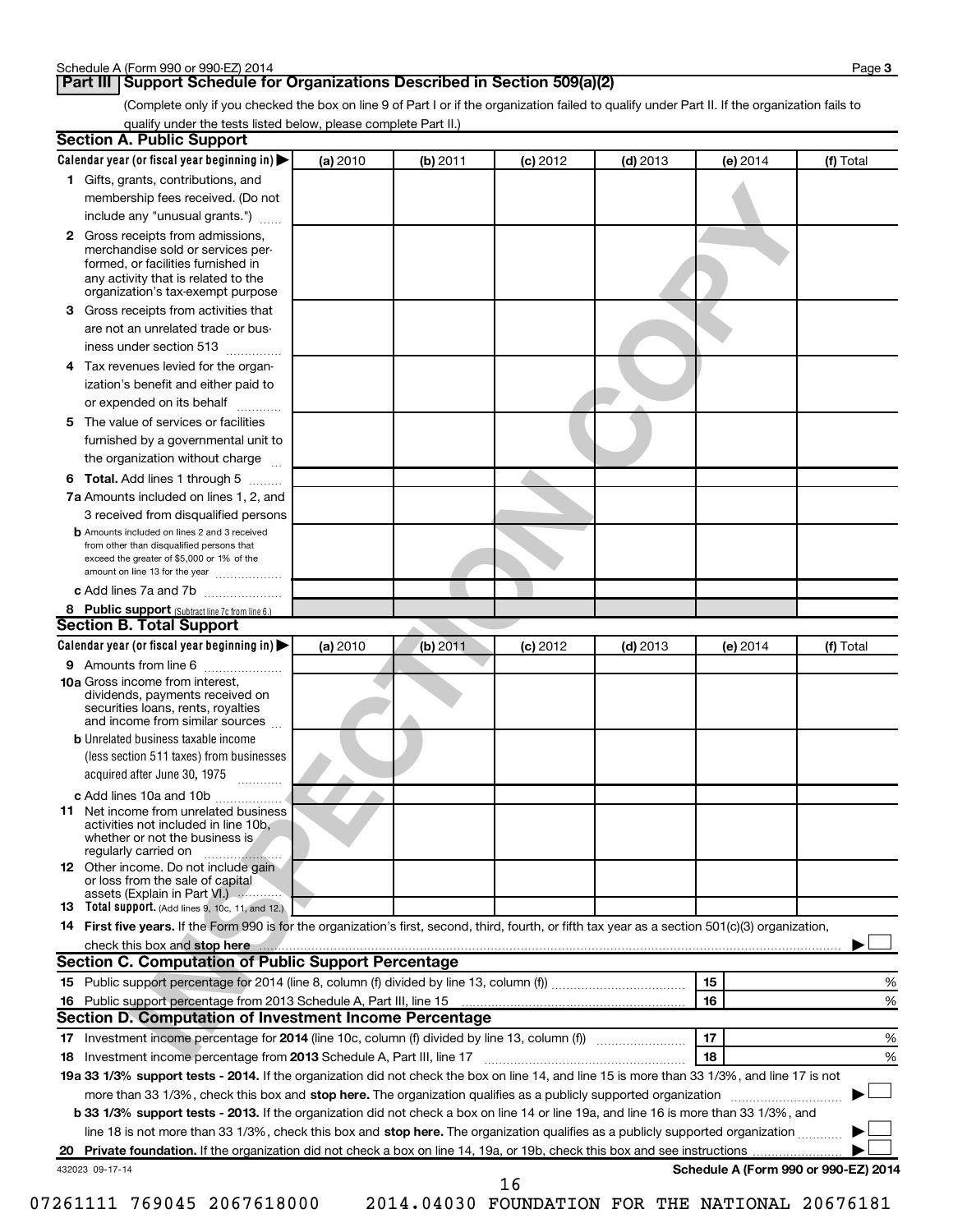# **Part IV Supporting Organizations**

(Complete only if you checked a box on line 11 of Part I. If you checked 11a of Part I, complete Sections A and B. If you checked 11b of Part I, complete Sections A and C. If you checked 11c of Part I, complete Sections A, D, and E. If you checked 11d of Part I, complete Sections A and D, and complete Part V.)

#### **Section A. All Supporting Organizations**

| Are all of the organization's supported organizations listed by name in the organization's governing                             |
|----------------------------------------------------------------------------------------------------------------------------------|
| documents? If "No" describe in $P_{\text{part}}$ v <sub>I</sub> how the supported organizations are designated. If designated by |
| class or purpose, describe the designation. If historic and continuing relationship, explain.                                    |

- **2** Did the organization have any supported organization that does not have an IRS determination of status under section 509(a)(1) or (2)? If "Yes," explain in **p<sub>art VI</sub> how the organization determined that the supported** *organization was described in section 509(a)(1) or (2).*
- **3a** Did the organization have a supported organization described in section 501(c)(4), (5), or (6)? If "Yes," answer *(b) and (c) below.*
- **b** Did the organization confirm that each supported organization qualified under section 501(c)(4), (5), or (6) and satisfied the public support tests under section 509(a)(2)? If "Yes," describe in  $_{\rm Part}$   $_{\rm VI}$  when and how the *organization made the determination.*
- **c** Did the organization ensure that all support to such organizations was used exclusively for section 170(c)(2) (B) purposes? If "Yes," explain in  $_{\mathsf{Part}}$   $_{\mathsf{V}}$  what controls the organization put in place to ensure such use.
- **4 a** *If* Was any supported organization not organized in the United States ("foreign supported organization")? *"Yes" and if you checked 11a or 11b in Part I, answer (b) and (c) below.*
- **b** Did the organization have ultimate control and discretion in deciding whether to make grants to the foreign supported organization? If "Yes," describe in Part VI how the organization had such control and discretion *despite being controlled or supervised by or in connection with its supported organizations.*
- **c** Did the organization support any foreign supported organization that does not have an IRS determination under sections 501(c)(3) and 509(a)(1) or (2)? If "Yes," ex*plain in*  $_{\sf Part}$  *VI what controls the organization used to ensure that all support to the foreign supported organization was used exclusively for section 170(c)(2)(B) purposes.*
- **5a** Did the organization add, substitute, or remove any supported organizations during the tax year? If "Yes," answer (b) and (c) below (if applicable). Also, provide detail in  $_{\rm Part}$   $_{\rm VI,}$  including (i) the names and EIN *numbers of the supported organizations added, substituted, or removed, (ii) the reasons for each such action, (iii) the authority under the organization's organizing document authorizing such action, and (iv) how the action was accomplished (such as by amendment to the organizing document).*
- **b** Type I or Type II only. Was any added or substituted supported organization part of a class already designated in the organization's organizing document?
- **c Substitutions only.**  Was the substitution the result of an event beyond the organization's control?
- **If the cognitizations associated cognitization** in the significant of the cognitization given in the collection of the collection of the collection of the collection of the collection of the collection of the collection o **6** Did the organization provide support (whether in the form of grants or the provision of services or facilities) to support or benefit one or more of the filing organization's supported organizations? If "Yes," provide detail in anyone other than (a) its supported organizations; (b) individuals that are part of the charitable class benefited by one or more of its supported organizations; or (c) other supporting organizations that also *Part VI.*
- **7** Did the organization provide a grant, loan, compensation, or other similar payment to a substantial controlled entity with regard to a substantial contributor? If "Yes," complete Part I of Schedule L (Form 990). contributor (defined in IRC 4958(c)(3)(C)), a family member of a substantial contributor, or a 35-percent
- **8** Did the organization make a loan to a disqualified person (as defined in section 4958) not described in line 7? *If "Yes," complete Part I of Schedule L (Form 990).*
- **9 a** Was the organization controlled directly or indirectly at any time during the tax year by one or more *If "Yes," provide detail in*  in section 509(a)(1) or (2))? *Part VI.* disqualified persons as defined in section 4946 (other than foundation managers and organizations described
- **b** Did one or more disqualified persons (as defined in line 9(a)) hold a controlling interest in any entity in which  *If "Yes," provide detail in*  the supporting organization had an interest? *Part VI.*
- **c** Did a disqualified person (as defined in line 9(a)) have an ownership interest in, or derive any personal benefit from, assets in which the supporting organization also had an interest? If "Yes," *provide detail in Part VI.*
- **10 a** Was the organization subject to the excess business holdings rules of IRC 4943 because of IRC 4943(f)  *If "Yes," answer (b) below.* organizations)? (regarding certain Type II supporting organizations, and all Type III non-functionally integrated supporting
- **b** Did the organization have any excess business holdings in the tax year? (Use Schedule C, Form 4720, to *determine whether the organization had excess business holdings.)*

432024 09-17-14

**Schedule A (Form 990 or 990-EZ) 2014**

17

07261111 769045 2067618000 2014.04030 FOUNDATION FOR THE NATIONAL 20676181

| 4b              |  |
|-----------------|--|
|                 |  |
| 4c              |  |
|                 |  |
| 5a              |  |
|                 |  |
| 5b              |  |
| 5c              |  |
|                 |  |
| 6               |  |
|                 |  |
| $\overline{1}$  |  |
|                 |  |
| 8               |  |
|                 |  |
| <b>9a</b>       |  |
|                 |  |
| 9b              |  |
|                 |  |
| 9c              |  |
|                 |  |
| 10a             |  |
|                 |  |
| 10 <sub>b</sub> |  |

52-1986675 <sub>Page 4</sub> Schedule A (Form 990 or 990-EZ) 2014 Page OF HEALTH, INC. 52-1986675

**1**

**2**

**3a**

**3b**

**3c**

**4a**

**Yes No**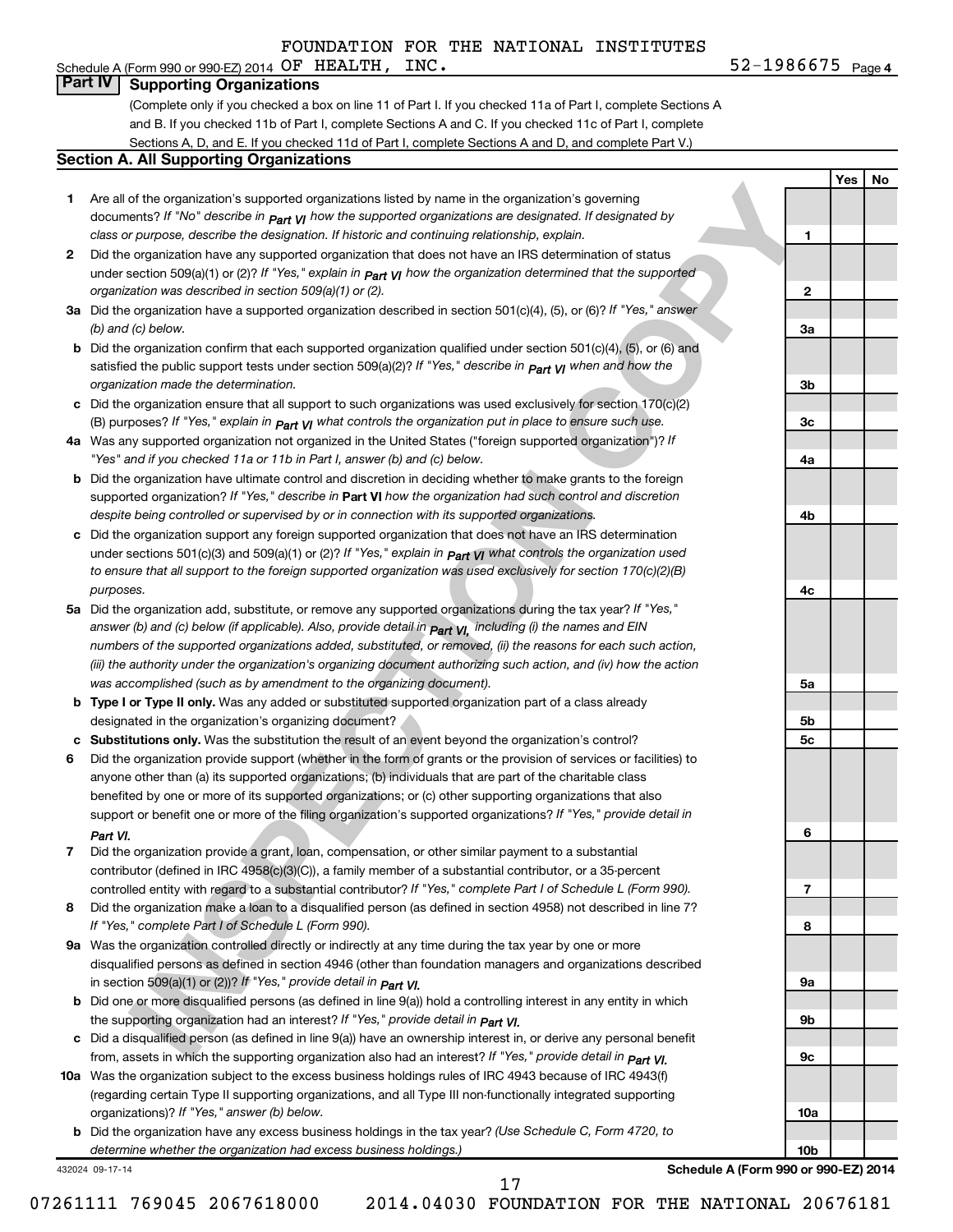Schedule A (Form 990 or 990-EZ) 2014 Page OF HEALTH, INC. 52-1986675

52-1986675 Page 5

|                        | Part IV<br><b>Supporting Organizations (continued)</b>                                                                           |                 |     |
|------------------------|----------------------------------------------------------------------------------------------------------------------------------|-----------------|-----|
|                        |                                                                                                                                  |                 | Yes |
| 11                     | Has the organization accepted a gift or contribution from any of the following persons?                                          |                 |     |
|                        | a A person who directly or indirectly controls, either alone or together with persons described in (b) and (c)                   |                 |     |
|                        | below, the governing body of a supported organization?                                                                           | 11a             |     |
|                        | <b>b</b> A family member of a person described in (a) above?                                                                     | 11 <sub>b</sub> |     |
|                        | c A 35% controlled entity of a person described in (a) or (b) above? If "Yes" to a, b, or c, provide detail in Part VI.          | 11c             |     |
|                        | <b>Section B. Type I Supporting Organizations</b>                                                                                |                 |     |
|                        |                                                                                                                                  |                 | Yes |
| 1                      | Did the directors, trustees, or membership of one or more supported organizations have the power to                              |                 |     |
|                        | regularly appoint or elect at least a majority of the organization's directors or trustees at all times during the               |                 |     |
|                        | tax year? If "No," describe in $_{Part}$ $_{VI}$ how the supported organization(s) effectively operated, supervised, or          |                 |     |
|                        | controlled the organization's activities. If the organization had more than one supported organization,                          |                 |     |
|                        | describe how the powers to appoint and/or remove directors or trustees were allocated among the supported                        |                 |     |
|                        |                                                                                                                                  | 1               |     |
|                        | organizations and what conditions or restrictions, if any, applied to such powers during the tax year.                           |                 |     |
| 2                      | Did the organization operate for the benefit of any supported organization other than the supported                              |                 |     |
|                        | organization(s) that operated, supervised, or controlled the supporting organization? If "Yes," explain in                       |                 |     |
|                        | Part VI how providing such benefit carried out the purposes of the supported organization(s) that operated,                      |                 |     |
|                        | supervised, or controlled the supporting organization.                                                                           | $\mathbf{2}$    |     |
|                        | <b>Section C. Type II Supporting Organizations</b>                                                                               |                 |     |
|                        |                                                                                                                                  |                 | Yes |
| 1                      | Were a majority of the organization's directors or trustees during the tax year also a majority of the directors                 |                 |     |
|                        | or trustees of each of the organization's supported organization(s)? If "No," describe in <b>Part VI</b> how control             |                 |     |
|                        | or management of the supporting organization was vested in the same persons that controlled or managed                           |                 |     |
|                        | the supported organization(s).                                                                                                   | 1               |     |
|                        | <b>Section D. Type III Supporting Organizations</b>                                                                              |                 |     |
|                        |                                                                                                                                  |                 | Yes |
| 1                      | Did the organization provide to each of its supported organizations, by the last day of the fifth month of the                   |                 |     |
|                        | organization's tax year, (1) a written notice describing the type and amount of support provided during the prior tax            |                 |     |
|                        | year, (2) a copy of the Form 990 that was most recently filed as of the date of notification, and (3) copies of the              |                 |     |
|                        | organization's governing documents in effect on the date of notification, to the extent not previously provided?                 | 1               |     |
| 2                      | Were any of the organization's officers, directors, or trustees either (i) appointed or elected by the supported                 |                 |     |
|                        |                                                                                                                                  |                 |     |
|                        | organization(s) or (ii) serving on the governing body of a supported organization? If "No," explain in part VI how               |                 |     |
|                        | the organization maintained a close and continuous working relationship with the supported organization(s).                      | $\mathbf{2}$    |     |
| 3                      | By reason of the relationship described in (2), did the organization's supported organizations have a                            |                 |     |
|                        | significant voice in the organization's investment policies and in directing the use of the organization's                       |                 |     |
|                        | income or assets at all times during the tax year? If "Yes," describe in $P_{\text{art } V1}$ the role the organization's        |                 |     |
|                        | supported organizations played in this regard.                                                                                   | 3               |     |
|                        | Section E. Type III Functionally-Integrated Supporting Organizations                                                             |                 |     |
| 1                      | Check the box next to the method that the organization used to satisfy the Integral Part Test during the year(see instructions): |                 |     |
| a                      | The organization satisfied the Activities Test. Complete line 2 below.                                                           |                 |     |
|                        | The organization is the parent of each of its supported organizations. Complete $_{\text{line 3}}$ below.                        |                 |     |
| b                      |                                                                                                                                  |                 |     |
| c                      | The organization supported a governmental entity. Describe in Part VI how you supported a government entity (see instructions).  |                 |     |
|                        |                                                                                                                                  |                 | Yes |
| а                      | Activities Test. Answer (a) and (b) below.                                                                                       |                 |     |
|                        | Did substantially all of the organization's activities during the tax year directly further the exempt purposes of               |                 |     |
|                        | the supported organization(s) to which the organization was responsive? If "Yes," then in Part VI identify                       |                 |     |
|                        | how these activities directly furthered their exempt purposes,<br>those supported organizations and explain                      |                 |     |
|                        | how the organization was responsive to those supported organizations, and how the organization determined                        |                 |     |
|                        | that these activities constituted substantially all of its activities.                                                           | 2a              |     |
|                        | b Did the activities described in (a) constitute activities that, but for the organization's involvement, one or more            |                 |     |
|                        | of the organization's supported organization(s) would have been engaged in? If "Yes," explain in part VI the                     |                 |     |
|                        | reasons for the organization's position that its supported organization(s) would have engaged in these                           |                 |     |
|                        | activities but for the organization's involvement.                                                                               | 2 <sub>b</sub>  |     |
|                        | Parent of Supported Organizations. Answer (a) and (b) below.                                                                     |                 |     |
| $\mathbf{2}$<br>3<br>а | Did the organization have the power to regularly appoint or elect a majority of the officers, directors, or                      |                 |     |
|                        | trustees of each of the supported organizations? Provide details in <i>Part VI.</i>                                              | За              |     |
|                        | <b>b</b> Did the organization exercise a substantial degree of direction over the policies, programs, and activities of each     |                 |     |
|                        | of its supported organizations? If "Yes," describe in part v <sub>1</sub> the role played by the organization in this regard.    | 3b              |     |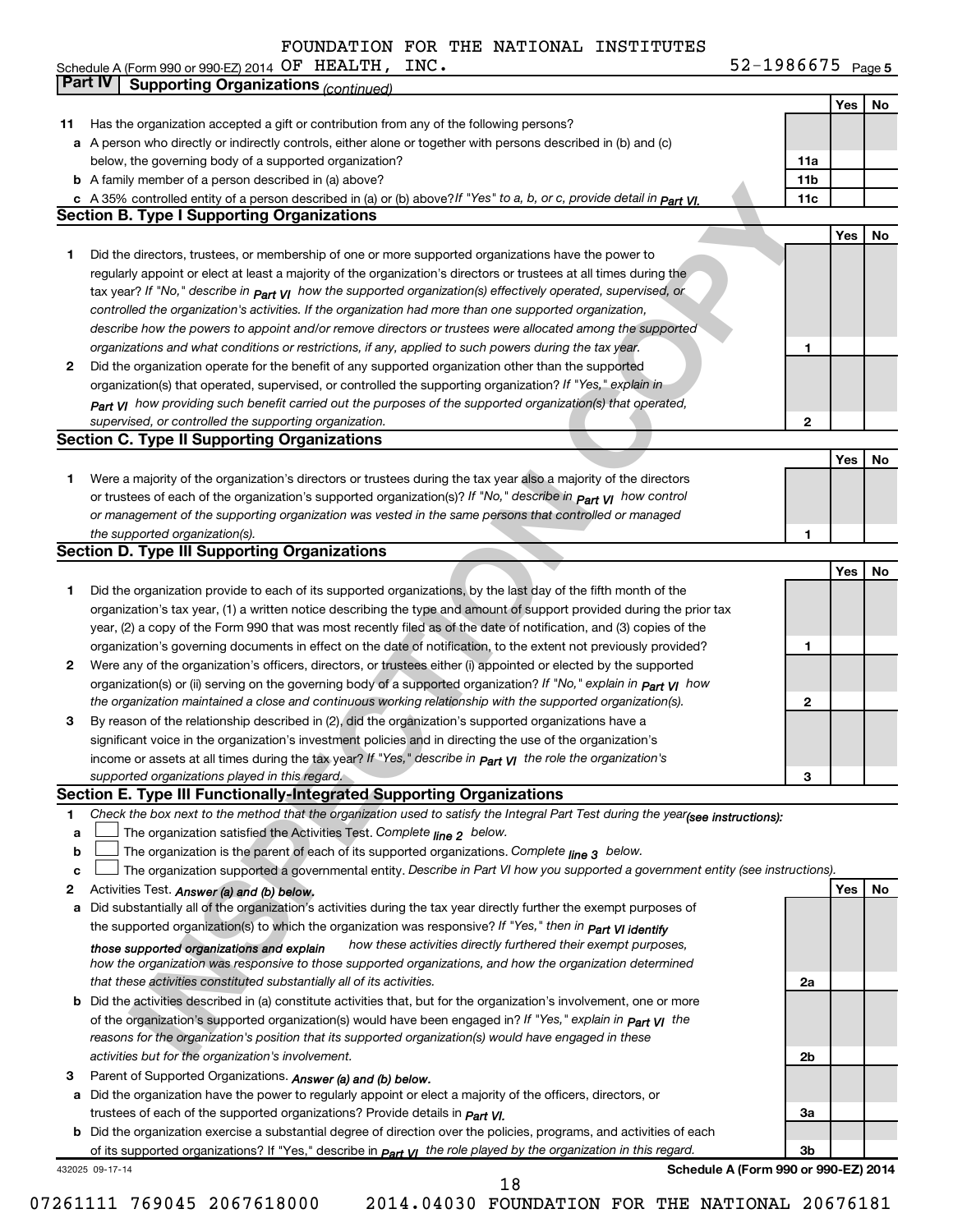|   | Schedule A (Form 990 or 990-EZ) 2014 OF HEALTH, INC.                                                                          |   |                | 52-1986675 Page 6              |
|---|-------------------------------------------------------------------------------------------------------------------------------|---|----------------|--------------------------------|
|   | <b>Part V</b><br>Type III Non-Functionally Integrated 509(a)(3) Supporting Organizations                                      |   |                |                                |
|   | Check here if the organization satisfied the Integral Part Test as a qualifying trust on Nov. 20, 1970. See instructions. All |   |                |                                |
|   | other Type III non-functionally integrated supporting organizations must complete Sections A through E.                       |   |                |                                |
|   | Section A - Adjusted Net Income                                                                                               |   | (A) Prior Year | (B) Current Year<br>(optional) |
|   | Net short-term capital gain                                                                                                   |   |                |                                |
|   | Recoveries of prior-year distributions                                                                                        | 2 |                |                                |
| з | Other gross income (see instructions)                                                                                         | 3 |                |                                |
|   | Add lines 1 through 3                                                                                                         | 4 |                |                                |
| 5 | Depreciation and depletion                                                                                                    | 5 |                |                                |
| 6 | Portion of operating expenses paid or incurred for production or                                                              |   |                |                                |
|   | collection of gross income or for management, conservation, or                                                                |   |                |                                |

|                | <u>INGLISHULFLGHIH GADILAI YAIH</u>                                                                                               |                |                |                                      |
|----------------|-----------------------------------------------------------------------------------------------------------------------------------|----------------|----------------|--------------------------------------|
| 2              | Recoveries of prior-year distributions                                                                                            | $\mathbf{2}$   |                |                                      |
| 3              | Other gross income (see instructions)                                                                                             | 3              |                |                                      |
| 4              | Add lines 1 through 3                                                                                                             | 4              |                |                                      |
| 5              | Depreciation and depletion                                                                                                        | 5              |                |                                      |
| 6              | Portion of operating expenses paid or incurred for production or                                                                  |                |                |                                      |
|                | collection of gross income or for management, conservation, or                                                                    |                |                |                                      |
|                | maintenance of property held for production of income (see instructions)                                                          | 6              |                |                                      |
| 7              | Other expenses (see instructions)                                                                                                 | $\overline{7}$ |                |                                      |
|                |                                                                                                                                   | 8              |                |                                      |
| 8              | Adjusted Net Income (subtract lines 5, 6 and 7 from line 4)                                                                       |                |                |                                      |
|                | <b>Section B - Minimum Asset Amount</b>                                                                                           |                | (A) Prior Year | (B) Current Year<br>(optional)       |
| 1              | Aggregate fair market value of all non-exempt-use assets (see                                                                     |                |                |                                      |
|                | instructions for short tax year or assets held for part of year):                                                                 |                |                |                                      |
|                | a Average monthly value of securities                                                                                             | 1a             |                |                                      |
|                | <b>b</b> Average monthly cash balances                                                                                            | 1b             |                |                                      |
|                | c Fair market value of other non-exempt-use assets                                                                                | 1c             |                |                                      |
|                | <b>d</b> Total (add lines 1a, 1b, and 1c)                                                                                         | 1d             |                |                                      |
|                | e Discount claimed for blockage or other                                                                                          |                |                |                                      |
|                | factors (explain in detail in <b>Part VI</b> ):                                                                                   |                |                |                                      |
| 2              | Acquisition indebtedness applicable to non-exempt-use assets                                                                      | $\overline{2}$ |                |                                      |
| З              | Subtract line 2 from line 1d                                                                                                      | 3              |                |                                      |
| 4              | Cash deemed held for exempt use. Enter 1-1/2% of line 3 (for greater amount,                                                      |                |                |                                      |
|                | see instructions).                                                                                                                | 4              |                |                                      |
| 5              | Net value of non-exempt-use assets (subtract line 4 from line 3)                                                                  | 5              |                |                                      |
| 6              | Multiply line 5 by .035                                                                                                           | 6              |                |                                      |
| 7              | Recoveries of prior-year distributions                                                                                            | $\overline{7}$ |                |                                      |
| 8              | Minimum Asset Amount (add line 7 to line 6)                                                                                       | 8              |                |                                      |
|                |                                                                                                                                   |                |                |                                      |
|                | <b>Section C - Distributable Amount</b>                                                                                           |                |                | <b>Current Year</b>                  |
| 1              | Adjusted net income for prior year (from Section A, line 8, Column A)                                                             | 1              |                |                                      |
| $\mathbf{2}$   | Enter 85% of line 1                                                                                                               | $\mathbf{2}$   |                |                                      |
| 3              | Minimum asset amount for prior year (from Section B, line 8, Column A)                                                            | 3              |                |                                      |
| 4              | Enter greater of line 2 or line 3                                                                                                 | 4              |                |                                      |
| 5              | Income tax imposed in prior year                                                                                                  | 5              |                |                                      |
| 6              | Distributable Amount. Subtract line 5 from line 4, unless subject to                                                              |                |                |                                      |
|                | emergency temporary reduction (see instructions)                                                                                  | 6              |                |                                      |
| $\overline{7}$ | Check here if the current year is the organization's first as a non-functionally-integrated Type III supporting organization (see |                |                |                                      |
|                | instructions)                                                                                                                     |                |                |                                      |
|                |                                                                                                                                   |                |                | Schedule A (Form 990 or 990-EZ) 2014 |

432026 09-17-14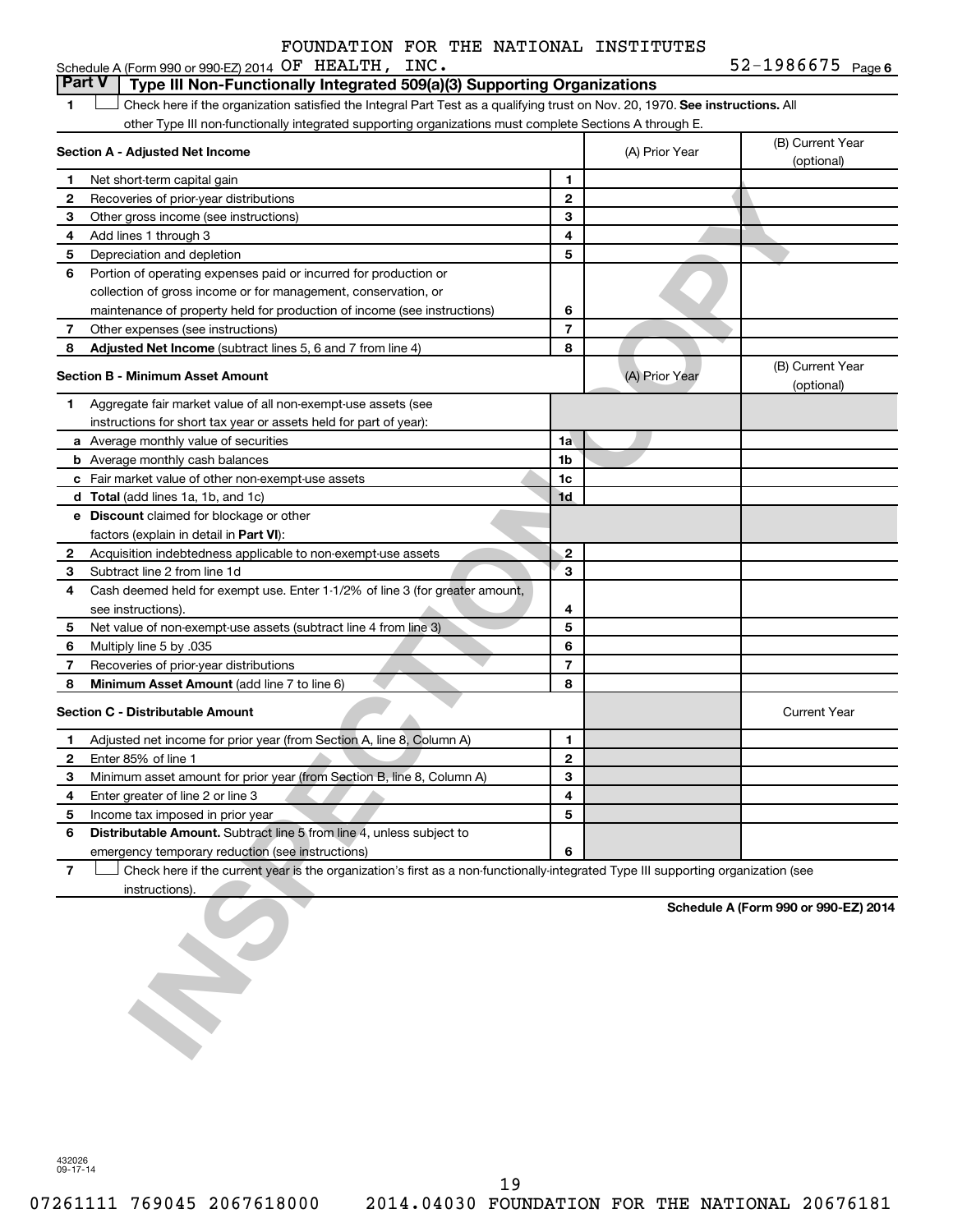| <b>Part V</b> | Type III Non-Functionally Integrated 509(a)(3) Supporting Organizations (continued)                              |                                    |                                               |                                                  |
|---------------|------------------------------------------------------------------------------------------------------------------|------------------------------------|-----------------------------------------------|--------------------------------------------------|
|               | <b>Section D - Distributions</b>                                                                                 |                                    |                                               | <b>Current Year</b>                              |
| 1             | Amounts paid to supported organizations to accomplish exempt purposes                                            |                                    |                                               |                                                  |
| 2             | Amounts paid to perform activity that directly furthers exempt purposes of supported                             |                                    |                                               |                                                  |
|               | organizations, in excess of income from activity                                                                 |                                    |                                               |                                                  |
| 3             | Administrative expenses paid to accomplish exempt purposes of supported organizations                            |                                    |                                               |                                                  |
| 4             | Amounts paid to acquire exempt-use assets                                                                        |                                    |                                               |                                                  |
| 5             | Qualified set-aside amounts (prior IRS approval required)                                                        |                                    |                                               |                                                  |
| 6             | Other distributions (describe in Part VI). See instructions.                                                     |                                    |                                               |                                                  |
| 7             | Total annual distributions. Add lines 1 through 6.                                                               |                                    |                                               |                                                  |
| 8             | Distributions to attentive supported organizations to which the organization is responsive                       |                                    |                                               |                                                  |
|               | (provide details in Part VI). See instructions.                                                                  |                                    |                                               |                                                  |
| 9             | Distributable amount for 2014 from Section C, line 6                                                             |                                    |                                               |                                                  |
| 10            | Line 8 amount divided by Line 9 amount                                                                           |                                    |                                               |                                                  |
|               | Section E - Distribution Allocations (see instructions)                                                          | (i)<br><b>Excess Distributions</b> | (ii)<br><b>Underdistributions</b><br>Pre-2014 | (iii)<br><b>Distributable</b><br>Amount for 2014 |
| 1.            | Distributable amount for 2014 from Section C, line 6                                                             |                                    |                                               |                                                  |
| 2             | Underdistributions, if any, for years prior to 2014                                                              |                                    |                                               |                                                  |
|               | (reasonable cause required-see instructions)                                                                     |                                    |                                               |                                                  |
| 3             | Excess distributions carryover, if any, to 2014:                                                                 |                                    |                                               |                                                  |
| а             |                                                                                                                  |                                    |                                               |                                                  |
| b             |                                                                                                                  |                                    |                                               |                                                  |
| с             |                                                                                                                  |                                    |                                               |                                                  |
| d             |                                                                                                                  |                                    |                                               |                                                  |
|               | e From 2013                                                                                                      |                                    |                                               |                                                  |
|               | f Total of lines 3a through e                                                                                    |                                    |                                               |                                                  |
|               | g Applied to underdistributions of prior years                                                                   |                                    |                                               |                                                  |
|               | h Applied to 2014 distributable amount                                                                           |                                    |                                               |                                                  |
|               | i Carryover from 2009 not applied (see instructions)                                                             |                                    |                                               |                                                  |
|               | Remainder. Subtract lines 3g, 3h, and 3i from 3f.                                                                |                                    |                                               |                                                  |
| 4             | Distributions for 2014 from Section D,                                                                           |                                    |                                               |                                                  |
|               | line $7:$<br>\$                                                                                                  |                                    |                                               |                                                  |
|               | a Applied to underdistributions of prior years                                                                   |                                    |                                               |                                                  |
|               | <b>b</b> Applied to 2014 distributable amount                                                                    |                                    |                                               |                                                  |
|               | c Remainder. Subtract lines 4a and 4b from 4.                                                                    |                                    |                                               |                                                  |
| 5             | Remaining underdistributions for years prior to 2014, if                                                         |                                    |                                               |                                                  |
|               | any. Subtract lines 3g and 4a from line 2 (if amount                                                             |                                    |                                               |                                                  |
|               | greater than zero, see instructions).                                                                            |                                    |                                               |                                                  |
| 6             | Remaining underdistributions for 2014. Subtract lines 3h<br>and 4b from line 1 (if amount greater than zero, see |                                    |                                               |                                                  |
|               | instructions).                                                                                                   |                                    |                                               |                                                  |
| 7             | Excess distributions carryover to 2015. Add lines 3j                                                             |                                    |                                               |                                                  |
|               | and 4c.                                                                                                          |                                    |                                               |                                                  |
| 8             | Breakdown of line 7:                                                                                             |                                    |                                               |                                                  |
| a             |                                                                                                                  |                                    |                                               |                                                  |
| b             |                                                                                                                  |                                    |                                               |                                                  |
| С             |                                                                                                                  |                                    |                                               |                                                  |
|               | d Excess from 2013                                                                                               |                                    |                                               |                                                  |
|               | e Excess from 2014                                                                                               |                                    |                                               |                                                  |
|               |                                                                                                                  |                                    |                                               | Schedule A (Form 990 or 990-EZ) 2014             |
|               |                                                                                                                  |                                    |                                               |                                                  |

432027 09-17-14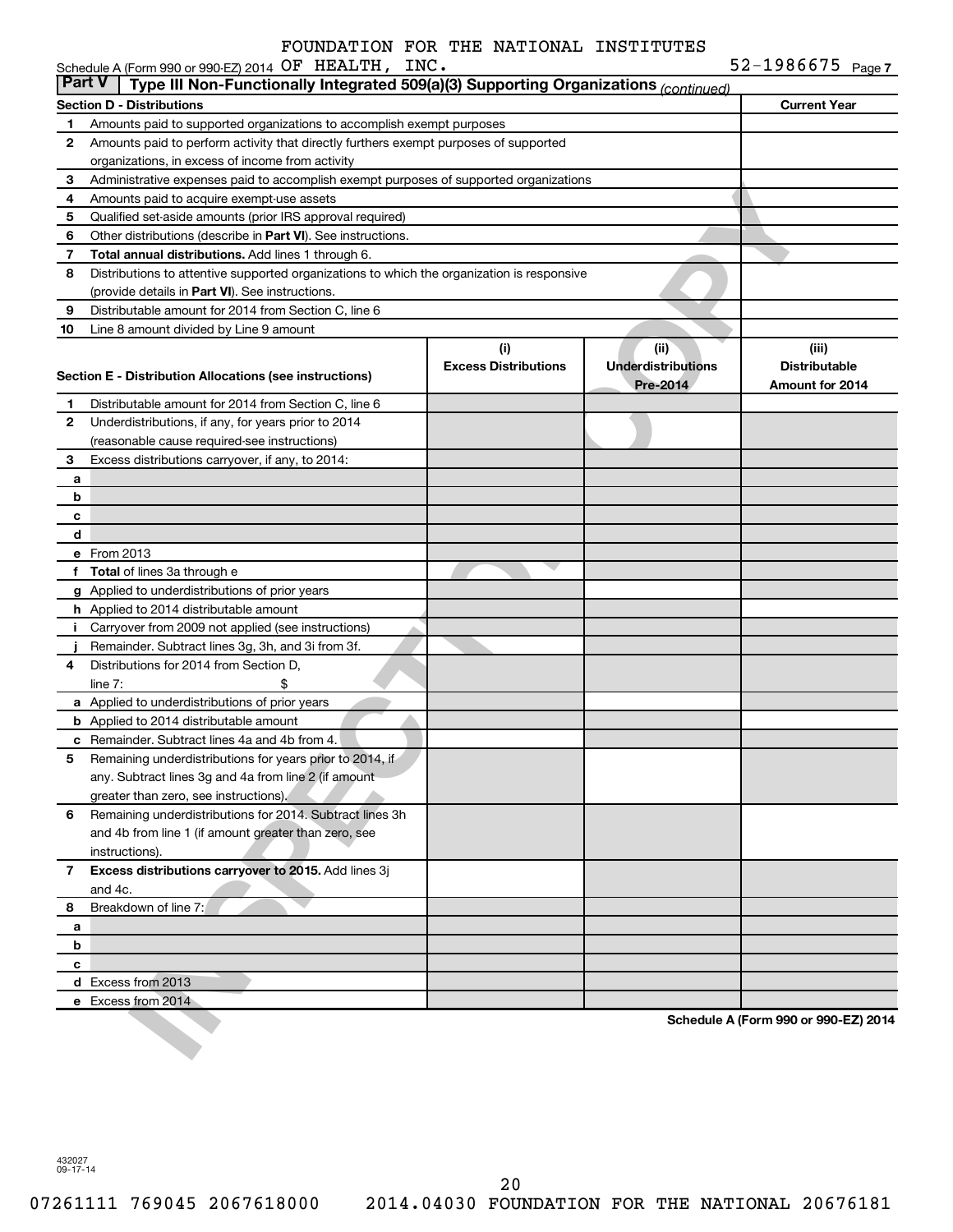|                 | Schedule A (Form 990 or 990-EZ) 2014 OF HEALTH, INC.                                                                              | FOUNDATION FOR THE NATIONAL INSTITUTES | 52-1986675 Page 8                               |
|-----------------|-----------------------------------------------------------------------------------------------------------------------------------|----------------------------------------|-------------------------------------------------|
| Part VI         | Supplemental Information. Provide the explanations required by Part II, line 10; Part II, line 17a or 17b; and Part III, line 12. |                                        |                                                 |
|                 | Also complete this part for any additional information. (See instructions).                                                       |                                        |                                                 |
|                 |                                                                                                                                   |                                        |                                                 |
|                 |                                                                                                                                   |                                        |                                                 |
|                 |                                                                                                                                   |                                        |                                                 |
|                 |                                                                                                                                   |                                        |                                                 |
|                 |                                                                                                                                   |                                        |                                                 |
|                 |                                                                                                                                   |                                        |                                                 |
|                 |                                                                                                                                   |                                        |                                                 |
|                 |                                                                                                                                   |                                        |                                                 |
|                 |                                                                                                                                   |                                        |                                                 |
|                 |                                                                                                                                   |                                        |                                                 |
|                 |                                                                                                                                   |                                        |                                                 |
|                 |                                                                                                                                   |                                        |                                                 |
|                 |                                                                                                                                   |                                        |                                                 |
|                 |                                                                                                                                   |                                        |                                                 |
|                 |                                                                                                                                   |                                        |                                                 |
|                 |                                                                                                                                   |                                        |                                                 |
|                 |                                                                                                                                   |                                        |                                                 |
|                 |                                                                                                                                   |                                        |                                                 |
|                 |                                                                                                                                   |                                        |                                                 |
|                 |                                                                                                                                   |                                        |                                                 |
|                 |                                                                                                                                   |                                        |                                                 |
|                 |                                                                                                                                   |                                        |                                                 |
|                 |                                                                                                                                   |                                        |                                                 |
|                 |                                                                                                                                   |                                        |                                                 |
|                 |                                                                                                                                   |                                        |                                                 |
|                 |                                                                                                                                   |                                        |                                                 |
|                 |                                                                                                                                   |                                        |                                                 |
|                 |                                                                                                                                   |                                        |                                                 |
|                 |                                                                                                                                   |                                        |                                                 |
|                 |                                                                                                                                   |                                        |                                                 |
|                 |                                                                                                                                   |                                        |                                                 |
|                 |                                                                                                                                   |                                        |                                                 |
|                 |                                                                                                                                   |                                        |                                                 |
|                 |                                                                                                                                   |                                        |                                                 |
|                 |                                                                                                                                   |                                        |                                                 |
| 432028 09-17-14 |                                                                                                                                   |                                        | Schedule A (Form 990 or 990-EZ) 2014            |
|                 | 07261111 769045 2067618000                                                                                                        | 21                                     | 2014.04030 FOUNDATION FOR THE NATIONAL 20676181 |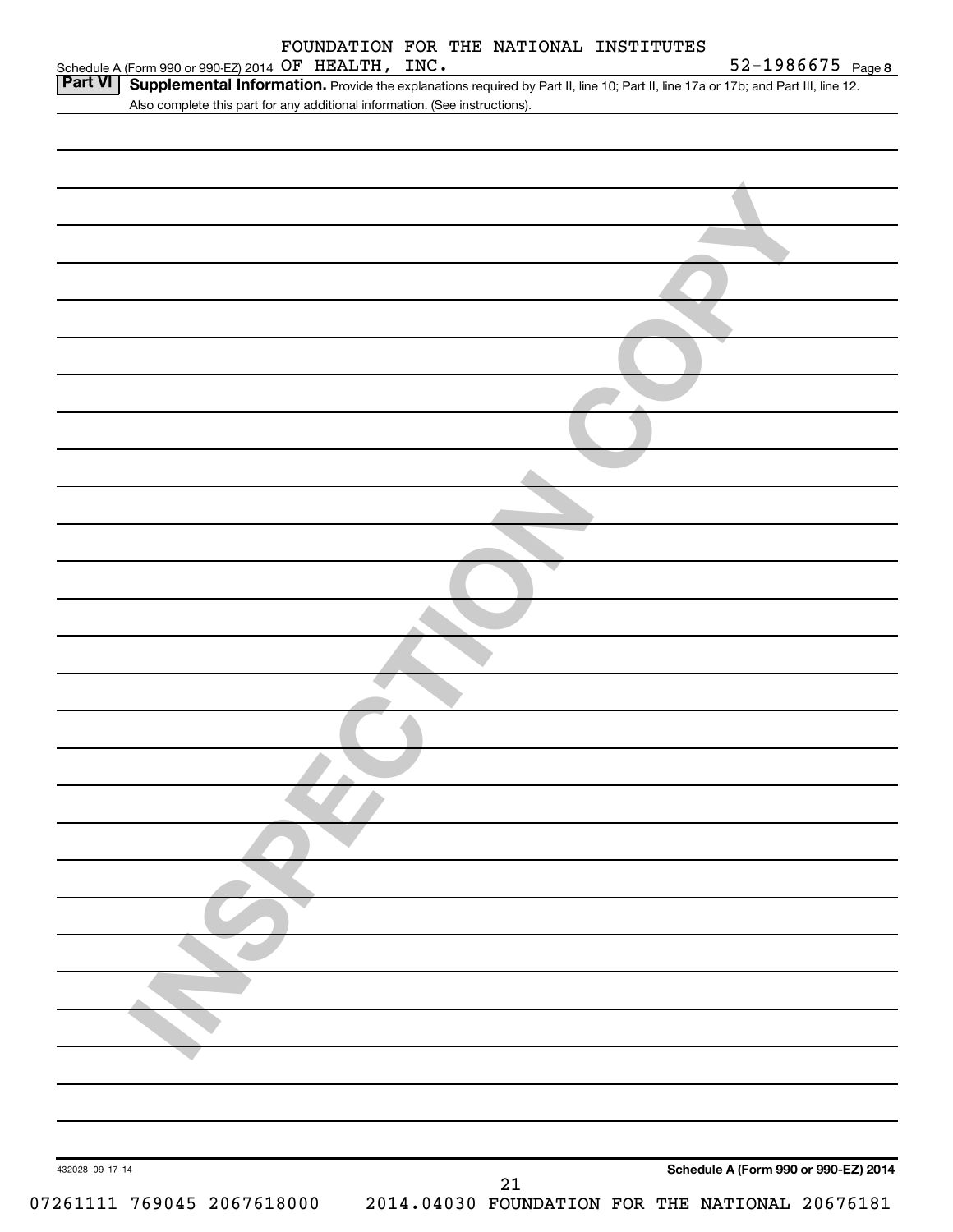|                | <b>SCHEDULE D</b>              |                                                                                                        | <b>Supplemental Financial Statements</b>                                                                                                                                                                                                           |                          | OMB No. 1545-0047                     |
|----------------|--------------------------------|--------------------------------------------------------------------------------------------------------|----------------------------------------------------------------------------------------------------------------------------------------------------------------------------------------------------------------------------------------------------|--------------------------|---------------------------------------|
|                | (Form 990)                     |                                                                                                        | Complete if the organization answered "Yes" to Form 990,                                                                                                                                                                                           |                          |                                       |
|                | Department of the Treasury     |                                                                                                        | Part IV, line 6, 7, 8, 9, 10, 11a, 11b, 11c, 11d, 11e, 11f, 12a, or 12b.<br>Attach to Form 990.                                                                                                                                                    |                          | <b>Open to Public</b>                 |
|                | Internal Revenue Service       |                                                                                                        | Information about Schedule D (Form 990) and its instructions is at www.irs.gov/form990.                                                                                                                                                            |                          | Inspection                            |
|                | Name of the organization       |                                                                                                        | FOUNDATION FOR THE NATIONAL INSTITUTES                                                                                                                                                                                                             |                          | <b>Employer identification number</b> |
|                |                                | OF HEALTH, INC.                                                                                        |                                                                                                                                                                                                                                                    |                          | 52-1986675                            |
| Part I         |                                |                                                                                                        | Organizations Maintaining Donor Advised Funds or Other Similar Funds or Accounts. Complete if the                                                                                                                                                  |                          |                                       |
|                |                                | organization answered "Yes" to Form 990, Part IV, line 6.                                              | (a) Donor advised funds                                                                                                                                                                                                                            |                          | (b) Funds and other accounts          |
|                |                                |                                                                                                        | 2                                                                                                                                                                                                                                                  |                          |                                       |
| 1<br>2         |                                | Aggregate value of contributions to (during year)                                                      | 4,230.                                                                                                                                                                                                                                             |                          |                                       |
| з              |                                |                                                                                                        | 3,100.                                                                                                                                                                                                                                             |                          |                                       |
| 4              |                                |                                                                                                        | 4,925,017.                                                                                                                                                                                                                                         |                          |                                       |
| 5              |                                |                                                                                                        | Did the organization inform all donors and donor advisors in writing that the assets held in donor advised funds                                                                                                                                   |                          |                                       |
|                |                                |                                                                                                        |                                                                                                                                                                                                                                                    |                          | $\boxed{\text{X}}$ Yes<br><b>No</b>   |
| 6              |                                |                                                                                                        | Did the organization inform all grantees, donors, and donor advisors in writing that grant funds can be used only                                                                                                                                  |                          |                                       |
|                |                                |                                                                                                        | for charitable purposes and not for the benefit of the donor or donor advisor, or for any other purpose conferring                                                                                                                                 |                          |                                       |
|                | impermissible private benefit? |                                                                                                        |                                                                                                                                                                                                                                                    |                          | $\overline{X}$ Yes<br><b>No</b>       |
| Part II        |                                |                                                                                                        | Conservation Easements. Complete if the organization answered "Yes" to Form 990, Part IV, line 7.                                                                                                                                                  |                          |                                       |
| 1              |                                | Purpose(s) of conservation easements held by the organization (check all that apply).                  |                                                                                                                                                                                                                                                    |                          |                                       |
|                |                                | Preservation of land for public use (e.g., recreation or education)                                    | Preservation of a historically important land area                                                                                                                                                                                                 |                          |                                       |
|                |                                | Protection of natural habitat                                                                          | Preservation of a certified historic structure                                                                                                                                                                                                     |                          |                                       |
|                |                                | Preservation of open space                                                                             |                                                                                                                                                                                                                                                    |                          |                                       |
| 2              |                                |                                                                                                        | Complete lines 2a through 2d if the organization held a qualified conservation contribution in the form of a conservation easement on the last                                                                                                     |                          |                                       |
|                | day of the tax year.           |                                                                                                        |                                                                                                                                                                                                                                                    |                          |                                       |
|                |                                |                                                                                                        |                                                                                                                                                                                                                                                    |                          | Held at the End of the Tax Year       |
|                |                                |                                                                                                        |                                                                                                                                                                                                                                                    | 2a                       |                                       |
| b              |                                |                                                                                                        |                                                                                                                                                                                                                                                    | 2 <sub>b</sub>           |                                       |
|                |                                |                                                                                                        |                                                                                                                                                                                                                                                    | 2c                       |                                       |
|                |                                |                                                                                                        | d Number of conservation easements included in (c) acquired after 8/17/06, and not on a historic structure                                                                                                                                         |                          |                                       |
|                |                                |                                                                                                        |                                                                                                                                                                                                                                                    | 2d                       |                                       |
| з              |                                |                                                                                                        | Number of conservation easements modified, transferred, released, extinguished, or terminated by the organization during the tax                                                                                                                   |                          |                                       |
|                | year                           |                                                                                                        |                                                                                                                                                                                                                                                    |                          |                                       |
| 4              |                                | Number of states where property subject to conservation easement is located $\blacktriangleright$      |                                                                                                                                                                                                                                                    |                          |                                       |
| 5              |                                | Does the organization have a written policy regarding the periodic monitoring, inspection, handling of |                                                                                                                                                                                                                                                    |                          |                                       |
|                |                                | violations, and enforcement of the conservation easements it holds?                                    |                                                                                                                                                                                                                                                    |                          | Yes<br><b>No</b>                      |
|                |                                |                                                                                                        | Staff and volunteer hours devoted to monitoring, inspecting, and enforcing conservation easements during the year                                                                                                                                  |                          |                                       |
| 7              |                                |                                                                                                        | Amount of expenses incurred in monitoring, inspecting, and enforcing conservation easements during the year $\triangleright$ \$<br>Does each conservation easement reported on line 2(d) above satisfy the requirements of section 170(h)(4)(B)(i) |                          |                                       |
| 8              |                                |                                                                                                        |                                                                                                                                                                                                                                                    |                          | Yes<br>No                             |
| 9              |                                |                                                                                                        | In Part XIII, describe how the organization reports conservation easements in its revenue and expense statement, and balance sheet, and                                                                                                            |                          |                                       |
|                |                                |                                                                                                        | include, if applicable, the text of the footnote to the organization's financial statements that describes the organization's accounting for                                                                                                       |                          |                                       |
|                | conservation easements.        |                                                                                                        |                                                                                                                                                                                                                                                    |                          |                                       |
|                | Part III                       |                                                                                                        | Organizations Maintaining Collections of Art, Historical Treasures, or Other Similar Assets.                                                                                                                                                       |                          |                                       |
|                |                                | Complete if the organization answered "Yes" to Form 990, Part IV, line 8.                              |                                                                                                                                                                                                                                                    |                          |                                       |
|                |                                |                                                                                                        | 1a If the organization elected, as permitted under SFAS 116 (ASC 958), not to report in its revenue statement and balance sheet works of art,                                                                                                      |                          |                                       |
|                |                                |                                                                                                        | historical treasures, or other similar assets held for public exhibition, education, or research in furtherance of public service, provide, in Part XIII,                                                                                          |                          |                                       |
|                |                                | the text of the footnote to its financial statements that describes these items.                       |                                                                                                                                                                                                                                                    |                          |                                       |
|                |                                |                                                                                                        | <b>b</b> If the organization elected, as permitted under SFAS 116 (ASC 958), to report in its revenue statement and balance sheet works of art, historical                                                                                         |                          |                                       |
|                |                                |                                                                                                        | treasures, or other similar assets held for public exhibition, education, or research in furtherance of public service, provide the following amounts                                                                                              |                          |                                       |
|                | relating to these items:       |                                                                                                        |                                                                                                                                                                                                                                                    |                          |                                       |
|                |                                |                                                                                                        | (i) Revenue included in Form 990, Part VIII, line 1 [2000] [2000] [2000] [30] Revenue included in Form 990, Part VIII, line 1 [2000] [2000] [2000] [2000] [2000] [3000] [3000] [3000] [3000] [3000] [3000] [3000] [3000] [3000                     | $\blacktriangleright$ s  |                                       |
|                |                                | (ii) Assets included in Form 990, Part X                                                               |                                                                                                                                                                                                                                                    | $\blacktriangleright$ \$ |                                       |
| 2              |                                |                                                                                                        | If the organization received or held works of art, historical treasures, or other similar assets for financial gain, provide                                                                                                                       |                          |                                       |
|                |                                | the following amounts required to be reported under SFAS 116 (ASC 958) relating to these items:        |                                                                                                                                                                                                                                                    |                          |                                       |
| а              |                                |                                                                                                        |                                                                                                                                                                                                                                                    | $\blacktriangleright$ \$ |                                       |
|                |                                |                                                                                                        |                                                                                                                                                                                                                                                    |                          |                                       |
|                |                                |                                                                                                        |                                                                                                                                                                                                                                                    |                          |                                       |
| 432051         |                                | LHA For Paperwork Reduction Act Notice, see the Instructions for Form 990.                             |                                                                                                                                                                                                                                                    |                          | Schedule D (Form 990) 2014            |
| $10 - 01 - 14$ |                                |                                                                                                        |                                                                                                                                                                                                                                                    |                          |                                       |
|                |                                |                                                                                                        | 28                                                                                                                                                                                                                                                 |                          |                                       |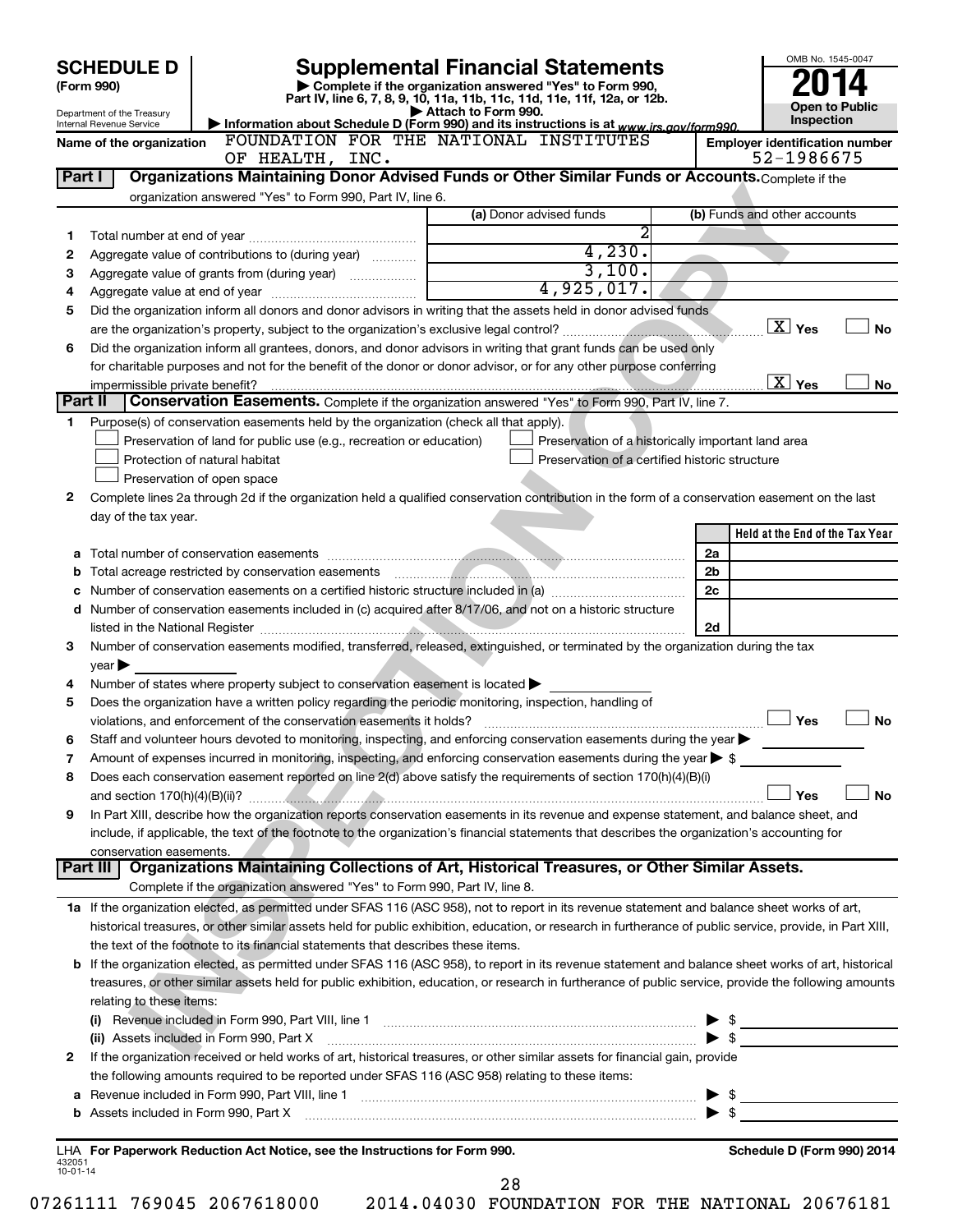|               |                                                                                                                                                                                                                      | FOUNDATION FOR THE NATIONAL INSTITUTES |   |                   |                           |         |                      |            |                        |                                      |
|---------------|----------------------------------------------------------------------------------------------------------------------------------------------------------------------------------------------------------------------|----------------------------------------|---|-------------------|---------------------------|---------|----------------------|------------|------------------------|--------------------------------------|
|               | Schedule D (Form 990) 2014                                                                                                                                                                                           | OF HEALTH, INC.                        |   |                   |                           |         |                      |            |                        | $52 - 1986675$ Page 2                |
|               | Part III $\vert$<br>Organizations Maintaining Collections of Art, Historical Treasures, or Other Similar Assets (continued)                                                                                          |                                        |   |                   |                           |         |                      |            |                        |                                      |
| З             | Using the organization's acquisition, accession, and other records, check any of the following that are a significant use of its collection items<br>(check all that apply):                                         |                                        |   |                   |                           |         |                      |            |                        |                                      |
| a             | Public exhibition                                                                                                                                                                                                    |                                        |   |                   | Loan or exchange programs |         |                      |            |                        |                                      |
| b             | Scholarly research                                                                                                                                                                                                   |                                        | e | Other             |                           |         |                      |            |                        |                                      |
| c             | Preservation for future generations                                                                                                                                                                                  |                                        |   |                   |                           |         |                      |            |                        |                                      |
| 4             | Provide a description of the organization's collections and explain how they further the organization's exempt purpose in Part XIII.                                                                                 |                                        |   |                   |                           |         |                      |            |                        |                                      |
| 5             | During the year, did the organization solicit or receive donations of art, historical treasures, or other similar assets                                                                                             |                                        |   |                   |                           |         |                      |            |                        |                                      |
|               |                                                                                                                                                                                                                      |                                        |   |                   |                           |         |                      |            | Yes                    | No                                   |
|               | Part IV<br><b>Escrow and Custodial Arrangements.</b> Complete if the organization answered "Yes" to Form 990, Part IV, line 9, or                                                                                    |                                        |   |                   |                           |         |                      |            |                        |                                      |
|               | reported an amount on Form 990, Part X, line 21.                                                                                                                                                                     |                                        |   |                   |                           |         |                      |            |                        |                                      |
|               | 1a Is the organization an agent, trustee, custodian or other intermediary for contributions or other assets not included                                                                                             |                                        |   |                   |                           |         |                      |            |                        |                                      |
|               |                                                                                                                                                                                                                      |                                        |   |                   |                           |         |                      |            | Yes                    | $\overline{X}$ No                    |
|               | b If "Yes," explain the arrangement in Part XIII and complete the following table:                                                                                                                                   |                                        |   |                   |                           |         |                      |            |                        |                                      |
|               |                                                                                                                                                                                                                      |                                        |   |                   |                           |         |                      |            | Amount                 |                                      |
|               |                                                                                                                                                                                                                      |                                        |   |                   |                           |         | 1c                   |            |                        |                                      |
| c             | Beginning balance material contracts and contracts and contracts and contracts and contracts and contracts and                                                                                                       |                                        |   |                   |                           |         | 1d                   |            |                        |                                      |
|               |                                                                                                                                                                                                                      |                                        |   |                   |                           |         | 1e                   |            |                        |                                      |
|               |                                                                                                                                                                                                                      |                                        |   |                   |                           |         |                      |            |                        |                                      |
|               |                                                                                                                                                                                                                      |                                        |   |                   |                           |         | 1f                   |            | $\boxed{\text{X}}$ Yes |                                      |
|               | 2a Did the organization include an amount on Form 990, Part X, line 21, for escrow or custodial account liability?                                                                                                   |                                        |   |                   |                           |         |                      |            |                        | <b>No</b><br>$\overline{\texttt{x}}$ |
| <b>Part V</b> | <b>b</b> If "Yes," explain the arrangement in Part XIII. Check here if the explanation has been provided in Part XIII<br>Endowment Funds. Complete if the organization answered "Yes" to Form 990, Part IV, line 10. |                                        |   |                   |                           |         |                      |            |                        |                                      |
|               |                                                                                                                                                                                                                      |                                        |   |                   |                           |         |                      |            |                        |                                      |
|               |                                                                                                                                                                                                                      | (a) Current year                       |   | (b) Prior year    | $\mid$ (c) Two years back |         | (d) Three years back |            |                        | (e) Four years back                  |
| ٦а            | Beginning of year balance                                                                                                                                                                                            | 3,381,374.                             |   | 3,491,739.        | 3,498,900.                |         |                      | 3,558,830. |                        | 3,736,712.                           |
| b             |                                                                                                                                                                                                                      | 6, 271, 975.                           |   | 14,559.           |                           | 15,153. |                      | 3,214.     |                        | 9,744.                               |
|               | Net investment earnings, gains, and losses                                                                                                                                                                           | 11,641.                                |   | $-83,704.$        |                           | 25,879  |                      | $-91.$     |                        | $-108,391.$                          |
|               |                                                                                                                                                                                                                      |                                        |   |                   |                           |         |                      |            |                        |                                      |
|               | e Other expenditures for facilities                                                                                                                                                                                  |                                        |   |                   |                           |         |                      |            |                        |                                      |
|               | and programs                                                                                                                                                                                                         |                                        |   |                   |                           |         |                      |            |                        | 131,734.                             |
|               |                                                                                                                                                                                                                      | 48,330.                                |   | 41,220.           |                           | 48,193. |                      | 63,053.    |                        | 79,235.                              |
| g             | End of year balance                                                                                                                                                                                                  | 9,616,660.                             |   | 3, 381, 374.      | 3,491,739.                |         |                      | 3,498,900. |                        | 3,558,830.                           |
| 2             | Provide the estimated percentage of the current year end balance (line 1g, column (a)) held as:                                                                                                                      |                                        |   |                   |                           |         |                      |            |                        |                                      |
| a             | Board designated or quasi-endowment                                                                                                                                                                                  | 65.00                                  | % |                   |                           |         |                      |            |                        |                                      |
|               | 33.00<br>Permanent endowment                                                                                                                                                                                         | %                                      |   |                   |                           |         |                      |            |                        |                                      |
|               | <b>c</b> Temporarily restricted endowment $\blacktriangleright$                                                                                                                                                      | 2.00<br>%                              |   |                   |                           |         |                      |            |                        |                                      |
|               | The percentages in lines 2a, 2b, and 2c should equal 100%.                                                                                                                                                           |                                        |   |                   |                           |         |                      |            |                        |                                      |
|               | 3a Are there endowment funds not in the possession of the organization that are held and administered for the organization                                                                                           |                                        |   |                   |                           |         |                      |            |                        |                                      |
|               | by:                                                                                                                                                                                                                  |                                        |   |                   |                           |         |                      |            |                        | Yes<br>No                            |
|               | (i)                                                                                                                                                                                                                  |                                        |   |                   |                           |         |                      |            | 3a(i)                  | $\overline{\mathbf{X}}$              |
|               |                                                                                                                                                                                                                      |                                        |   |                   |                           |         |                      |            | 3a(ii)                 | $\overline{\text{X}}$                |
|               |                                                                                                                                                                                                                      |                                        |   |                   |                           |         |                      |            | 3b                     |                                      |
|               | Describe in Part XIII the intended uses of the organization's endowment funds.                                                                                                                                       |                                        |   |                   |                           |         |                      |            |                        |                                      |
|               | Land, Buildings, and Equipment.<br><b>Part VI</b>                                                                                                                                                                    |                                        |   |                   |                           |         |                      |            |                        |                                      |
|               | Complete if the organization answered "Yes" to Form 990, Part IV, line 11a. See Form 990, Part X, line 10.                                                                                                           |                                        |   |                   |                           |         |                      |            |                        |                                      |
|               | Description of property                                                                                                                                                                                              | (a) Cost or other                      |   | (b) Cost or other |                           |         | (c) Accumulated      |            | (d) Book value         |                                      |
|               |                                                                                                                                                                                                                      | basis (investment)                     |   | basis (other)     |                           |         | depreciation         |            |                        |                                      |
|               |                                                                                                                                                                                                                      |                                        |   |                   |                           |         |                      |            |                        |                                      |
| b             |                                                                                                                                                                                                                      |                                        |   |                   |                           |         |                      |            |                        |                                      |
|               |                                                                                                                                                                                                                      |                                        |   |                   |                           |         |                      |            |                        |                                      |
|               |                                                                                                                                                                                                                      |                                        |   |                   |                           |         |                      |            |                        |                                      |
|               | d Equipment <b>Manual Communication</b> and Equipment                                                                                                                                                                |                                        |   |                   | 662,633.                  |         | 608, 297.            |            |                        | 54,336.                              |
|               | Total. Add lines 1a through 1e. (Column (d) must equal Form 990, Part X, column (B), line 10c.)                                                                                                                      |                                        |   |                   |                           |         |                      |            |                        | 54, 336.                             |
|               |                                                                                                                                                                                                                      |                                        |   |                   |                           |         |                      |            |                        |                                      |
|               |                                                                                                                                                                                                                      |                                        |   |                   |                           |         |                      |            |                        | Schedule D (Form 990) 2014           |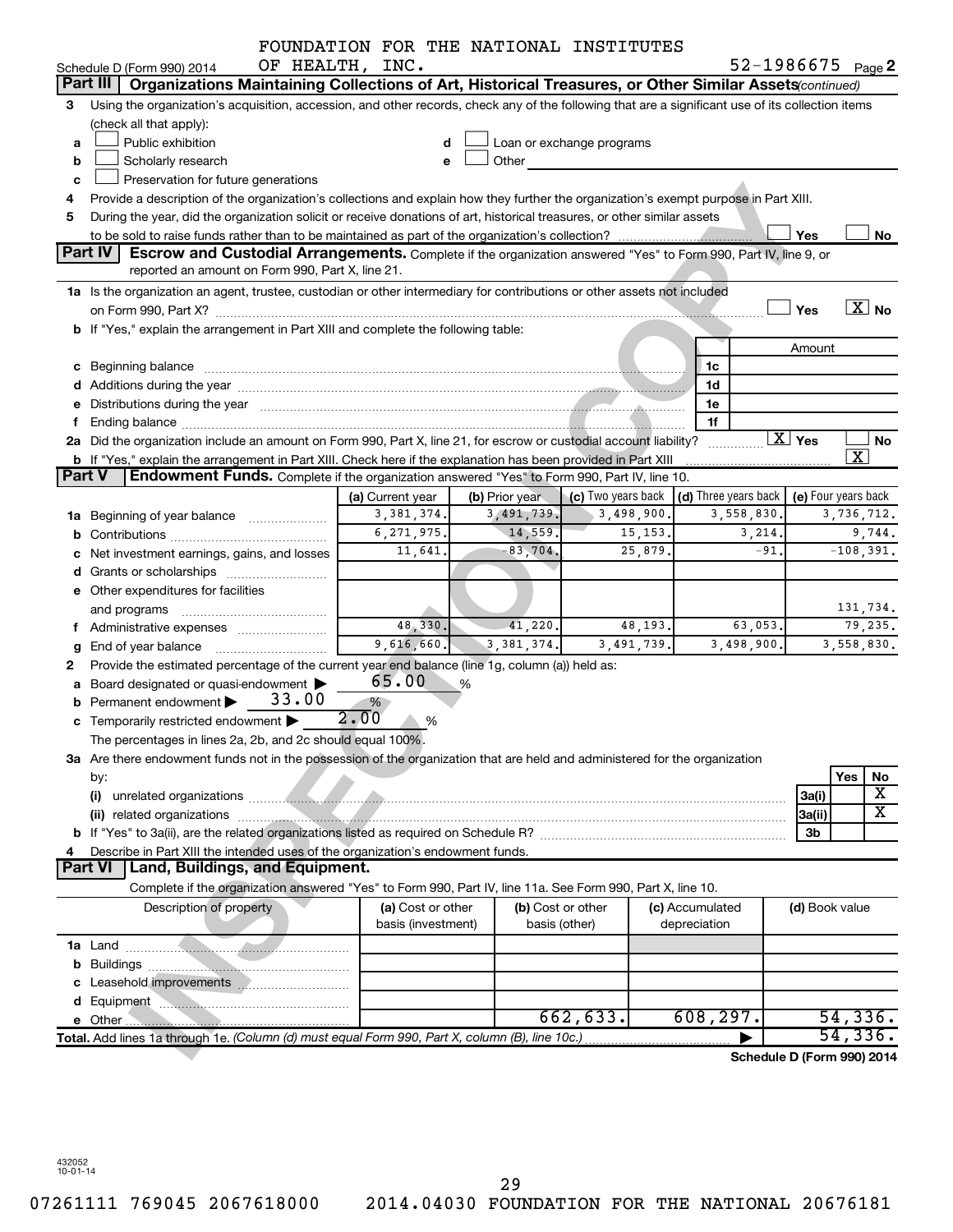|                |                                                                                                                                                        |                 | FOUNDATION FOR THE NATIONAL INSTITUTES |                                                           |
|----------------|--------------------------------------------------------------------------------------------------------------------------------------------------------|-----------------|----------------------------------------|-----------------------------------------------------------|
|                | OF HEALTH, INC.<br>Schedule D (Form 990) 2014                                                                                                          |                 |                                        | $52 - 1986675$ Page 3                                     |
|                | <b>Part VII</b> Investments - Other Securities.                                                                                                        |                 |                                        |                                                           |
|                | Complete if the organization answered "Yes" to Form 990, Part IV, line 11b. See Form 990, Part X, line 12.                                             |                 |                                        |                                                           |
|                | (a) Description of security or category (including name of security)                                                                                   | (b) Book value  |                                        | (c) Method of valuation: Cost or end-of-year market value |
|                | (1) Financial derivatives                                                                                                                              |                 |                                        |                                                           |
|                |                                                                                                                                                        |                 |                                        |                                                           |
| (3) Other      |                                                                                                                                                        |                 |                                        |                                                           |
| (A)            | <b>BOND MUTUAL FUNDS</b>                                                                                                                               | 591,522.        | END-OF-YEAR MARKET VALUE               |                                                           |
| (B)            | <b>EQUITY MUTUAL FUNDS</b>                                                                                                                             | 269,535.        | END-OF-YEAR MARKET VALUE               |                                                           |
| (C)            | <b>CORPORATE BONDS</b>                                                                                                                                 | 213, 211.       | END-OF-YEAR MARKET VALUE               |                                                           |
| (D)            | <b>GOVERNMENT BONDS</b>                                                                                                                                | 56,897,792.     | END-OF-YEAR MARKET VALUE               |                                                           |
| (E)            | <b>STOCKS</b>                                                                                                                                          | 703,404.        | END-OF-YEAR MARKET VALUE               |                                                           |
| (F)            | <b>EXCHANGE TRADED FUNDS</b>                                                                                                                           | 113,810.        | END-OF-YEAR MARKET VALUE               |                                                           |
|                |                                                                                                                                                        |                 |                                        |                                                           |
| (G)            |                                                                                                                                                        |                 |                                        |                                                           |
| (H)            |                                                                                                                                                        | 58,789,274.     |                                        |                                                           |
|                | Total. (Col. (b) must equal Form 990, Part X, col. (B) line 12.) $\blacktriangleright$                                                                 |                 |                                        |                                                           |
|                | Part VIII Investments - Program Related.                                                                                                               |                 |                                        |                                                           |
|                | Complete if the organization answered "Yes" to Form 990, Part IV, line 11c. See Form 990, Part X, line 13.                                             |                 |                                        |                                                           |
|                | (a) Description of investment                                                                                                                          | (b) Book value  |                                        | (c) Method of valuation: Cost or end-of-year market value |
| (1)            |                                                                                                                                                        |                 |                                        |                                                           |
| (2)            |                                                                                                                                                        |                 |                                        |                                                           |
| (3)            |                                                                                                                                                        |                 |                                        |                                                           |
| (4)            |                                                                                                                                                        |                 |                                        |                                                           |
| (5)            |                                                                                                                                                        |                 |                                        |                                                           |
| (6)            |                                                                                                                                                        |                 |                                        |                                                           |
| (7)            |                                                                                                                                                        |                 |                                        |                                                           |
| (8)            |                                                                                                                                                        |                 |                                        |                                                           |
| (9)            |                                                                                                                                                        |                 |                                        |                                                           |
|                | <b>Total.</b> (Col. (b) must equal Form 990, Part X, col. (B) line 13.) $\blacktriangleright$                                                          |                 |                                        |                                                           |
| <b>Part IX</b> | <b>Other Assets.</b>                                                                                                                                   |                 |                                        |                                                           |
|                |                                                                                                                                                        |                 |                                        |                                                           |
|                |                                                                                                                                                        |                 |                                        |                                                           |
|                | Complete if the organization answered "Yes" to Form 990, Part IV, line 11d. See Form 990, Part X, line 15.                                             | (a) Description |                                        | (b) Book value                                            |
|                |                                                                                                                                                        |                 |                                        |                                                           |
| (1)            |                                                                                                                                                        |                 |                                        |                                                           |
| (2)            |                                                                                                                                                        |                 |                                        |                                                           |
| (3)            |                                                                                                                                                        |                 |                                        |                                                           |
| (4)            |                                                                                                                                                        |                 |                                        |                                                           |
| (၁)            |                                                                                                                                                        |                 |                                        |                                                           |
| (6)            |                                                                                                                                                        |                 |                                        |                                                           |
| (7)            |                                                                                                                                                        |                 |                                        |                                                           |
| (8)            |                                                                                                                                                        |                 |                                        |                                                           |
| (9)            |                                                                                                                                                        |                 |                                        |                                                           |
|                | Total. (Column (b) must equal Form 990, Part X, col. (B) line 15.)                                                                                     |                 |                                        |                                                           |
| <b>Part X</b>  | <b>Other Liabilities.</b>                                                                                                                              |                 |                                        |                                                           |
|                | Complete if the organization answered "Yes" to Form 990, Part IV, line 11e or 11f. See Form 990, Part X, line 25.                                      |                 |                                        |                                                           |
| 1.             | (a) Description of liability                                                                                                                           |                 | (b) Book value                         |                                                           |
| (1)            | Federal income taxes                                                                                                                                   |                 |                                        |                                                           |
| (2)            | CHARITABLE GIFT ANNUITY                                                                                                                                |                 | 163,461.                               |                                                           |
| (3)            |                                                                                                                                                        |                 |                                        |                                                           |
| (4)            |                                                                                                                                                        |                 |                                        |                                                           |
| (5)            |                                                                                                                                                        |                 |                                        |                                                           |
| (6)            |                                                                                                                                                        |                 |                                        |                                                           |
| (7)            |                                                                                                                                                        |                 |                                        |                                                           |
| (8)            |                                                                                                                                                        |                 |                                        |                                                           |
| (9)            |                                                                                                                                                        |                 |                                        |                                                           |
|                | Total. (Column (b) must equal Form 990, Part X, col. (B) line 25.)                                                                                     |                 | 163,461                                |                                                           |
|                | 2. Liability for uncertain tax positions. In Part XIII, provide the text of the footnote to the organization's financial statements that reports the   |                 |                                        |                                                           |
|                | organization's liability for uncertain tax positions under FIN 48 (ASC 740). Check here if the text of the footnote has been provided in Part XIII   X |                 |                                        |                                                           |

432053 10-01-14

30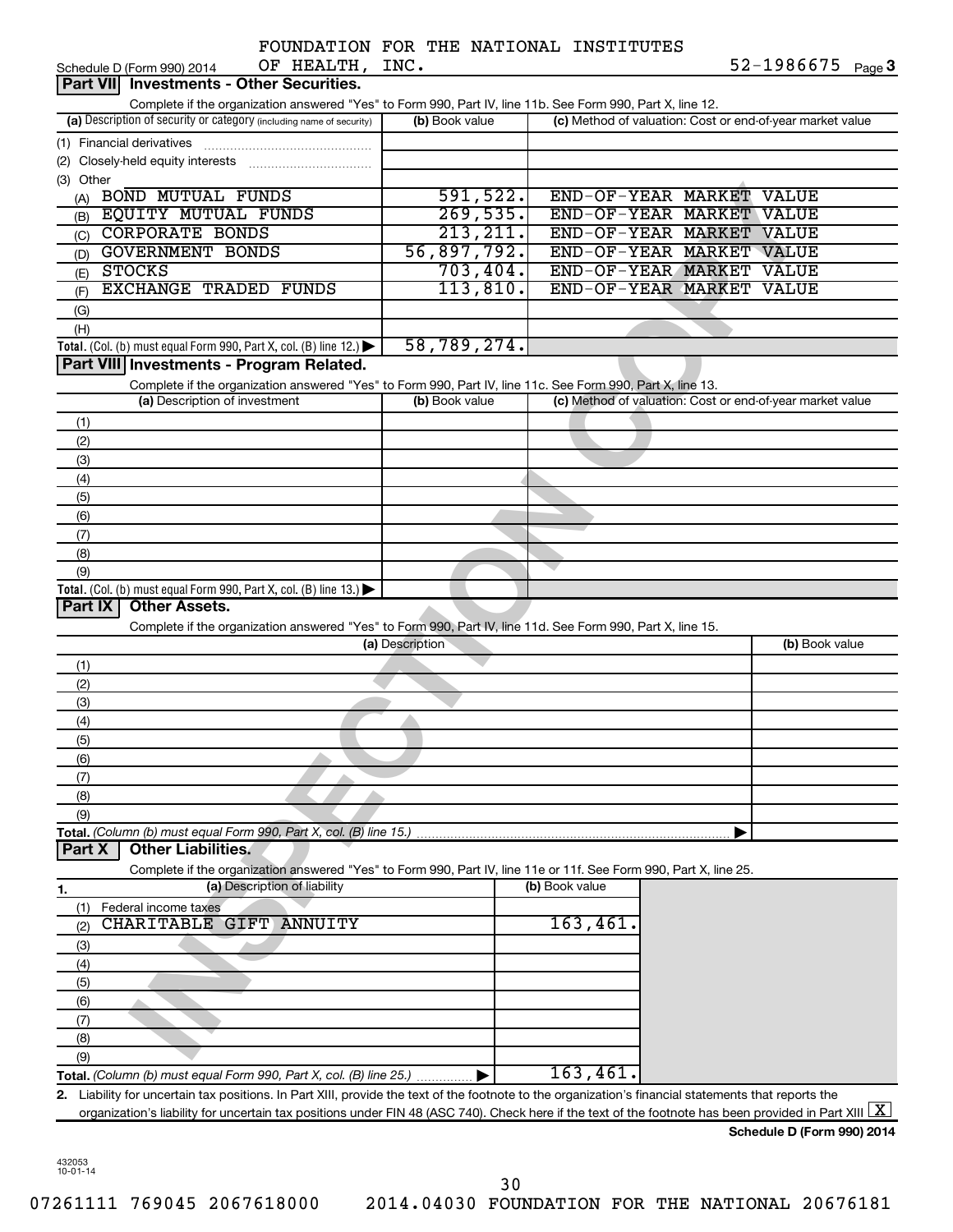|   | FOUNDATION FOR THE NATIONAL INSTITUTES                                                                                                                                                                                                                                       |                |                          |                |                   |    |
|---|------------------------------------------------------------------------------------------------------------------------------------------------------------------------------------------------------------------------------------------------------------------------------|----------------|--------------------------|----------------|-------------------|----|
|   | OF HEALTH, INC.<br>Schedule D (Form 990) 2014                                                                                                                                                                                                                                |                |                          |                | 52-1986675 Page 4 |    |
|   | Reconciliation of Revenue per Audited Financial Statements With Revenue per Return.<br>Part XI                                                                                                                                                                               |                |                          |                |                   |    |
|   | Complete if the organization answered "Yes" to Form 990, Part IV, line 12a.                                                                                                                                                                                                  |                |                          |                |                   |    |
| 1 | Total revenue, gains, and other support per audited financial statements [[[[[[[[[[[[[[[[[[[[[[[[[]]]]]]]]]]]                                                                                                                                                                |                |                          | $\mathbf{1}$   | 76,561,089.       |    |
| 2 | Amounts included on line 1 but not on Form 990, Part VIII, line 12:                                                                                                                                                                                                          |                |                          |                |                   |    |
| a |                                                                                                                                                                                                                                                                              | 2a             | $\frac{57,961}{188,637}$ |                |                   |    |
| b |                                                                                                                                                                                                                                                                              | 2 <sub>b</sub> |                          |                |                   |    |
| c |                                                                                                                                                                                                                                                                              | 2 <sub>c</sub> |                          |                |                   |    |
|   |                                                                                                                                                                                                                                                                              | 2d             | 1,724,619.               |                |                   |    |
|   | e Add lines 2a through 2d                                                                                                                                                                                                                                                    |                |                          | 2e             | 1,971,217.        |    |
| З |                                                                                                                                                                                                                                                                              |                |                          | $\overline{3}$ | 74,589,872.       |    |
| 4 | Amounts included on Form 990, Part VIII, line 12, but not on line 1:                                                                                                                                                                                                         |                |                          |                |                   |    |
|   |                                                                                                                                                                                                                                                                              | 4a             |                          |                |                   |    |
|   |                                                                                                                                                                                                                                                                              | 4 <sub>b</sub> | $-139,378.$              |                |                   |    |
|   | c Add lines 4a and 4b                                                                                                                                                                                                                                                        |                |                          | 4c             | $-139,378.$       |    |
| 5 |                                                                                                                                                                                                                                                                              |                |                          | 5              | 74,450,494.       |    |
|   | Part XII Reconciliation of Expenses per Audited Financial Statements With Expenses per Return.                                                                                                                                                                               |                |                          |                |                   |    |
|   | Complete if the organization answered "Yes" to Form 990, Part IV, line 12a.                                                                                                                                                                                                  |                |                          |                |                   |    |
| 1 |                                                                                                                                                                                                                                                                              |                |                          | $\mathbf{1}$   | 76, 130, 126.     |    |
| 2 | Amounts included on line 1 but not on Form 990, Part IX, line 25:                                                                                                                                                                                                            |                |                          |                |                   |    |
| a |                                                                                                                                                                                                                                                                              | 2a             | 188,637.                 |                |                   |    |
| b |                                                                                                                                                                                                                                                                              | 2 <sub>b</sub> |                          |                |                   |    |
|   |                                                                                                                                                                                                                                                                              | 2 <sub>c</sub> |                          |                |                   |    |
|   |                                                                                                                                                                                                                                                                              | 2d             | 1,863,997.               |                |                   |    |
|   | e Add lines 2a through 2d <b>[16]</b> [16] <b>All and Primes 22</b> [16] <b>All and Primes 2</b> [16] <b>All and Primes 2</b> [16] <b>All and Primes 2</b> [16] <b>All and Primes 2</b> [16] <b>All and Primes 2</b> [16] <b>All and Primes 2</b> [16] <b>All and Primes</b> |                |                          | 2е             | 2,052,634.        |    |
| З |                                                                                                                                                                                                                                                                              |                |                          | 3              | 74,077,492.       |    |
|   | Amounts included on Form 990, Part IX, line 25, but not on line 1:                                                                                                                                                                                                           |                |                          |                |                   |    |
| 4 |                                                                                                                                                                                                                                                                              | 4a             |                          |                |                   |    |
|   |                                                                                                                                                                                                                                                                              | 4b             |                          |                |                   |    |
|   |                                                                                                                                                                                                                                                                              |                |                          |                |                   | 0. |
|   | c Add lines 4a and 4b                                                                                                                                                                                                                                                        |                |                          | 4c<br>5        | 74,077,492.       |    |
| 5 | Part XIII Supplemental Information.                                                                                                                                                                                                                                          |                |                          |                |                   |    |
|   |                                                                                                                                                                                                                                                                              |                |                          |                |                   |    |
|   | Provide the descriptions required for Part II, lines 3, 5, and 9; Part III, lines 1a and 4; Part IV, lines 1b and 2b; Part V, line 4; Part X, line 2; Part XI,                                                                                                               |                |                          |                |                   |    |
|   | lines 2d and 4b; and Part XII, lines 2d and 4b. Also complete this part to provide any additional information.                                                                                                                                                               |                |                          |                |                   |    |
|   |                                                                                                                                                                                                                                                                              |                |                          |                |                   |    |
|   |                                                                                                                                                                                                                                                                              |                |                          |                |                   |    |
|   | PART IV, LINE 2B:                                                                                                                                                                                                                                                            |                |                          |                |                   |    |
|   | AS OF 12/31/2014, THE FOUNDATION FOR THE NATIONAL INSTITUTES OF HEALTH,                                                                                                                                                                                                      |                |                          |                |                   |    |
|   |                                                                                                                                                                                                                                                                              |                |                          |                |                   |    |
|   | INC HELD \$1,338,837 IN AGENCY FUNDS FOR FUTURE DISTRIBUTIONS TO THE                                                                                                                                                                                                         |                |                          |                |                   |    |
|   |                                                                                                                                                                                                                                                                              |                |                          |                |                   |    |
|   |                                                                                                                                                                                                                                                                              |                |                          |                |                   |    |
|   | NATIONAL INSTITUTES OF HEALTH (NIH). THESE FUNDS ARE DESIGNATED BY THE                                                                                                                                                                                                       |                |                          |                |                   |    |
|   |                                                                                                                                                                                                                                                                              |                |                          |                |                   |    |
|   | FUNDER(S) FOR SPECIFIC PROJECTS AT THE NIH, AND WILL BE DISBURSED AS                                                                                                                                                                                                         |                |                          |                |                   |    |
|   |                                                                                                                                                                                                                                                                              |                |                          |                |                   |    |
|   | NEEDED.                                                                                                                                                                                                                                                                      |                |                          |                |                   |    |
|   |                                                                                                                                                                                                                                                                              |                |                          |                |                   |    |
|   |                                                                                                                                                                                                                                                                              |                |                          |                |                   |    |
|   |                                                                                                                                                                                                                                                                              |                |                          |                |                   |    |
|   | PART V, LINE 4:                                                                                                                                                                                                                                                              |                |                          |                |                   |    |
|   |                                                                                                                                                                                                                                                                              |                |                          |                |                   |    |
|   | THE FOUNDATION'S ENDOWMENTS CONSIST OF INDIVIDUAL DONOR-RESTRICTED                                                                                                                                                                                                           |                |                          |                |                   |    |
|   |                                                                                                                                                                                                                                                                              |                |                          |                |                   |    |

| AS OF 12/31/2014, THE FOUNDATION FOR THE NATIONAL INSTITUTES OF HEALTH,           |
|-----------------------------------------------------------------------------------|
| INC HELD \$1,338,837 IN AGENCY FUNDS FOR FUTURE DISTRIBUTIONS TO<br>THE           |
| NATIONAL INSTITUTES OF HEALTH (NIH). THESE FUNDS ARE DESIGNATED BY THE            |
| FUNDER(S) FOR SPECIFIC PROJECTS AT THE NIH, AND WILL BE DISBURSED AS              |
| NEEDED.                                                                           |
|                                                                                   |
| PART V, LINE 4:                                                                   |
| THE FOUNDATION'S ENDOWMENTS CONSIST OF INDIVIDUAL DONOR-RESTRICTED                |
| FUNDS ESTABLISHED FOR A VARIETY OF PURPOSES. (E.G. VARIETY OF<br><b>ENDOWMENT</b> |
| RESEARCH AND EDUCATIONAL INITIATIVES AT THE FOUNDATION FOR THE NIH). NET          |
| ASSETS ASSOCIATED WITH ENDOWMENT FUNDS ARE CLASSIFIED AND REPORTED BASED          |
| 432054<br>Schedule D (Form 990) 2014<br>$10 - 01 - 14$<br>31                      |
| 07261111 769045 2067618000  2014.04030 FOUNDATION FOR THE NATIONAL 20676181       |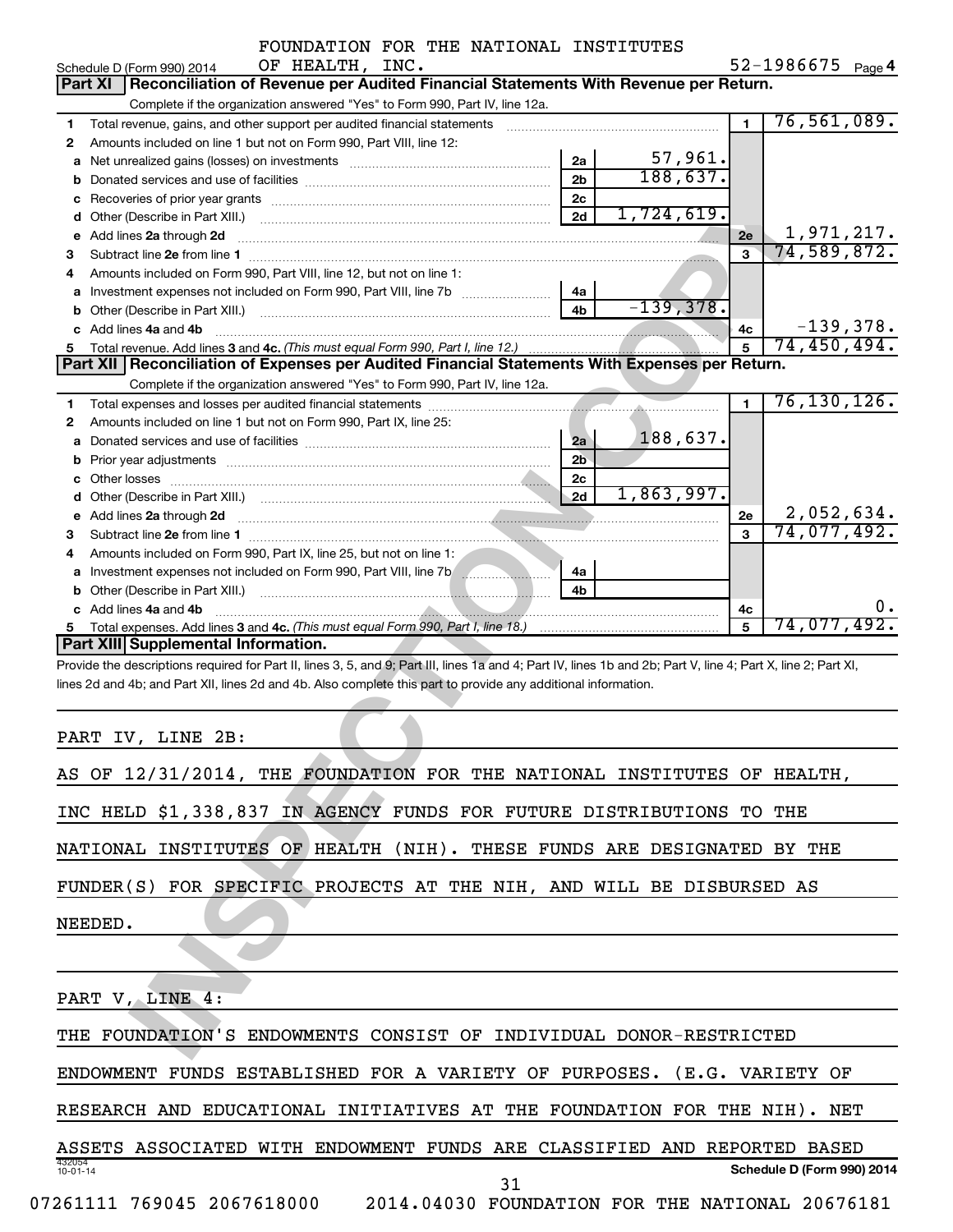**OF HEALTH, INC.** 52-1986675  $_{\text{Page 5}}$ Schedule D (Form 990) 2014  $\qquad \qquad$  OF HEALTH, INC. FOUNDATION FOR THE NATIONAL INSTITUTES

*(continued)* **Part XIII Supplemental Information** 

ON THE EXISTENCE OR ABSENCE OF DONOR-IMPOSED RESTRICTIONS.

PART X, LINE 2:

THE FOUNDATION IS EXEMPT FROM FEDERAL INCOME TAXES UNDER SECTION 501(C)(3)

OF THE INTERNAL REVENUE CODE; ACCORDINGLY, THE ACCOMPANYING FINANCIAL

STATEMENTS DO NOT REFLECT A PROVISION OR LIABILITY FOR FEDERAL AND STATE

**INDATION IS EXEMPT FROM FEDERAL INCOME TAXES UNDER SECTION 501(C)**<br>INTERNAL REVENUE CODE, ACCORDINGLY, THE ACCOMPANYING FINANCIAL<br>EXECTS DO NOT REFLECT A PROVISION OR LIABILITY FOR FEDERAL AND STATISTS OR CHARGE THAT IT T INCOME TAXES. THE FOUNDATION HAS DETERMINED THAT IT DOES NOT HAVE ANY

MATERIAL UNRECOGNIZED TAX BENEFITS OR OBLIGATIONS AS OF DECEMBER 31, 2014

AND 2013. FISCAL YEARS ENDING ON OR AFTER DECEMBER 31, 2011 REMAIN SUBJECT

TO EXAMINATION BY FEDERAL AND STATE TAX AUTHORIES.

PART XI, LINE 2D - OTHER ADJUSTMENTS:

IN KIND CONTRIBUTIONS

PART XI, LINE 4B - OTHER ADJUSTMENTS:

FUNDRAISING DIRECT EXPENSE

PART XII, LINE 2D - OTHER ADJUSTMENTS:

IN KIND CONTRIBUTIONS

FUNDRAISING DIRECT EXPENSE

**Schedule D (Form 990) 2014**

432055 10-01-14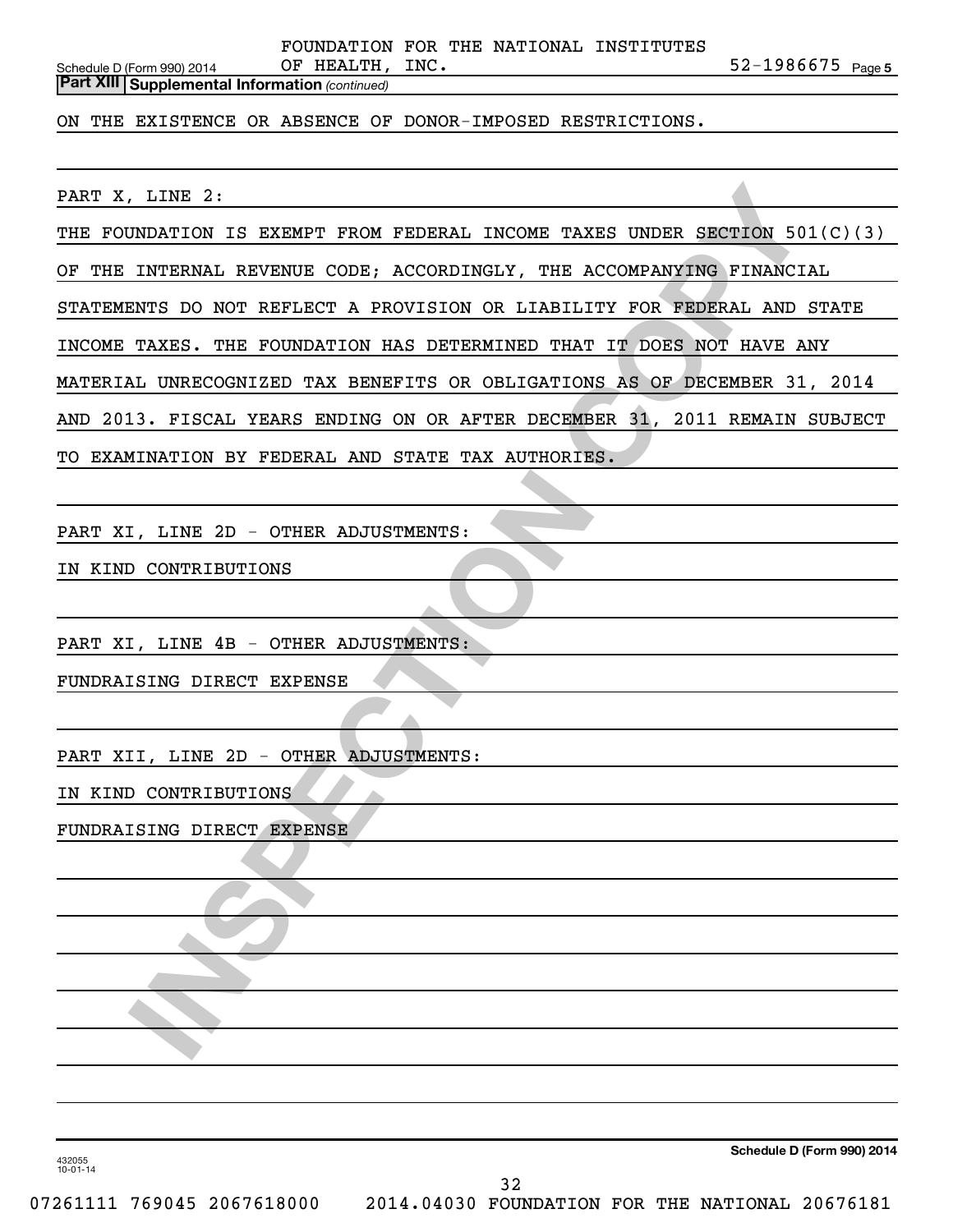| <b>SCHEDULE FI</b>                                   |                          |                             | <b>Statement of Activities Outside the United States</b>                                                                                                                                                                                             |                                                        | OMB No. 1545-0047                                   |
|------------------------------------------------------|--------------------------|-----------------------------|------------------------------------------------------------------------------------------------------------------------------------------------------------------------------------------------------------------------------------------------------|--------------------------------------------------------|-----------------------------------------------------|
| (Form 990)                                           |                          |                             | > Complete if the organization answered "Yes" on Form 990, Part IV, line 14b, 15, or 16.                                                                                                                                                             |                                                        |                                                     |
| Department of the Treasury                           |                          |                             | Attach to Form 990.                                                                                                                                                                                                                                  |                                                        | <b>Open to Public</b>                               |
| Internal Revenue Service<br>Name of the organization |                          |                             | Information about Schedule F (Form 990) and its instructions is at www.irs.gov/form990.                                                                                                                                                              |                                                        | Inspection<br><b>Employer identification number</b> |
| FOUNDATION FOR THE NATIONAL INSTITUTES               |                          |                             |                                                                                                                                                                                                                                                      |                                                        |                                                     |
| OF HEALTH, INC.                                      |                          |                             |                                                                                                                                                                                                                                                      | 52-1986675                                             |                                                     |
| Part I                                               |                          |                             | General Information on Activities Outside the United States. Complete if the organization answered "Yes" on                                                                                                                                          |                                                        |                                                     |
| Form 990, Part IV, line 14b.                         |                          |                             |                                                                                                                                                                                                                                                      |                                                        |                                                     |
| 1.                                                   |                          |                             | For grantmakers. Does the organization maintain records to substantiate the amount of its grants and other assistance,<br>the grantees' eligibility for the grants or assistance, and the selection criteria used to award the grants or assistance? |                                                        | $\boxed{\text{X}}$ Yes<br><b>No</b>                 |
|                                                      |                          |                             |                                                                                                                                                                                                                                                      |                                                        |                                                     |
| 2                                                    |                          |                             | For grantmakers. Describe in Part V the organization's procedures for monitoring the use of its grants and other assistance outside the                                                                                                              |                                                        |                                                     |
| United States.                                       |                          |                             |                                                                                                                                                                                                                                                      |                                                        |                                                     |
| 3                                                    |                          |                             | Activities per Region. (The following Part I, line 3 table can be duplicated if additional space is needed.)                                                                                                                                         |                                                        |                                                     |
| (a) Region                                           | (b) Number of<br>offices | (c) Number of<br>employees, | (d) Activities conducted in region<br>(by type) (e.g., fundraising, program                                                                                                                                                                          | (e) If activity listed in (d)<br>is a program service, | (f) Total<br>expenditures                           |
|                                                      | in the region            | agents, and<br>independent  | services, investments, grants to                                                                                                                                                                                                                     | describe specific type                                 | for and                                             |
|                                                      |                          | contractors<br>in region    | recipients located in the region)                                                                                                                                                                                                                    | of service(s) in region                                | investments<br>in region                            |
|                                                      |                          |                             |                                                                                                                                                                                                                                                      |                                                        |                                                     |
|                                                      |                          |                             |                                                                                                                                                                                                                                                      |                                                        |                                                     |
| EAST ASIA AND THE                                    |                          |                             |                                                                                                                                                                                                                                                      |                                                        |                                                     |
| PACIFIC                                              | 0                        | 0                           | GRANTMAKING                                                                                                                                                                                                                                          |                                                        | 11,010,529.                                         |
|                                                      |                          |                             |                                                                                                                                                                                                                                                      |                                                        |                                                     |
|                                                      |                          |                             |                                                                                                                                                                                                                                                      |                                                        |                                                     |
| EUROPE                                               | 0                        | 0                           | GRANTMAKING                                                                                                                                                                                                                                          |                                                        | 10,434,252.                                         |
|                                                      |                          |                             |                                                                                                                                                                                                                                                      |                                                        |                                                     |
|                                                      |                          |                             |                                                                                                                                                                                                                                                      |                                                        |                                                     |
|                                                      |                          |                             |                                                                                                                                                                                                                                                      |                                                        |                                                     |
| SUB-SAHARAN AFRICA                                   | 0                        | 0                           | GRANTMAKING                                                                                                                                                                                                                                          |                                                        | 210,453.                                            |
|                                                      |                          |                             |                                                                                                                                                                                                                                                      |                                                        |                                                     |
|                                                      |                          |                             |                                                                                                                                                                                                                                                      |                                                        |                                                     |
| SOUTH ASIA                                           | 0                        | 0                           | GRANTMAKING                                                                                                                                                                                                                                          |                                                        | 313,920.                                            |
|                                                      |                          |                             |                                                                                                                                                                                                                                                      |                                                        |                                                     |
|                                                      |                          |                             |                                                                                                                                                                                                                                                      |                                                        |                                                     |
|                                                      |                          |                             |                                                                                                                                                                                                                                                      |                                                        |                                                     |
|                                                      |                          |                             |                                                                                                                                                                                                                                                      |                                                        |                                                     |
|                                                      |                          |                             |                                                                                                                                                                                                                                                      |                                                        |                                                     |
|                                                      |                          |                             |                                                                                                                                                                                                                                                      |                                                        |                                                     |
|                                                      |                          |                             |                                                                                                                                                                                                                                                      |                                                        |                                                     |
|                                                      |                          |                             |                                                                                                                                                                                                                                                      |                                                        |                                                     |
|                                                      |                          |                             |                                                                                                                                                                                                                                                      |                                                        |                                                     |
|                                                      |                          |                             |                                                                                                                                                                                                                                                      |                                                        |                                                     |
|                                                      |                          |                             |                                                                                                                                                                                                                                                      |                                                        |                                                     |
|                                                      |                          |                             |                                                                                                                                                                                                                                                      |                                                        |                                                     |
|                                                      |                          |                             |                                                                                                                                                                                                                                                      |                                                        |                                                     |
|                                                      |                          |                             |                                                                                                                                                                                                                                                      |                                                        |                                                     |
| 3 a Sub-total                                        | O                        | 0                           |                                                                                                                                                                                                                                                      |                                                        | 21,969,154.                                         |
| <b>b</b> Total from continuation                     |                          |                             |                                                                                                                                                                                                                                                      |                                                        |                                                     |
| sheets to Part I                                     |                          | 0                           |                                                                                                                                                                                                                                                      |                                                        | 0.                                                  |
| c Totals (add lines 3a<br>and 3b)                    |                          | 0                           |                                                                                                                                                                                                                                                      |                                                        | 21,969,154.                                         |
|                                                      |                          |                             |                                                                                                                                                                                                                                                      |                                                        |                                                     |

**For Paperwork Reduction Act Notice, see the Instructions for Form 990. Schedule F (Form 990) 2014** LHA

432071 09-24-14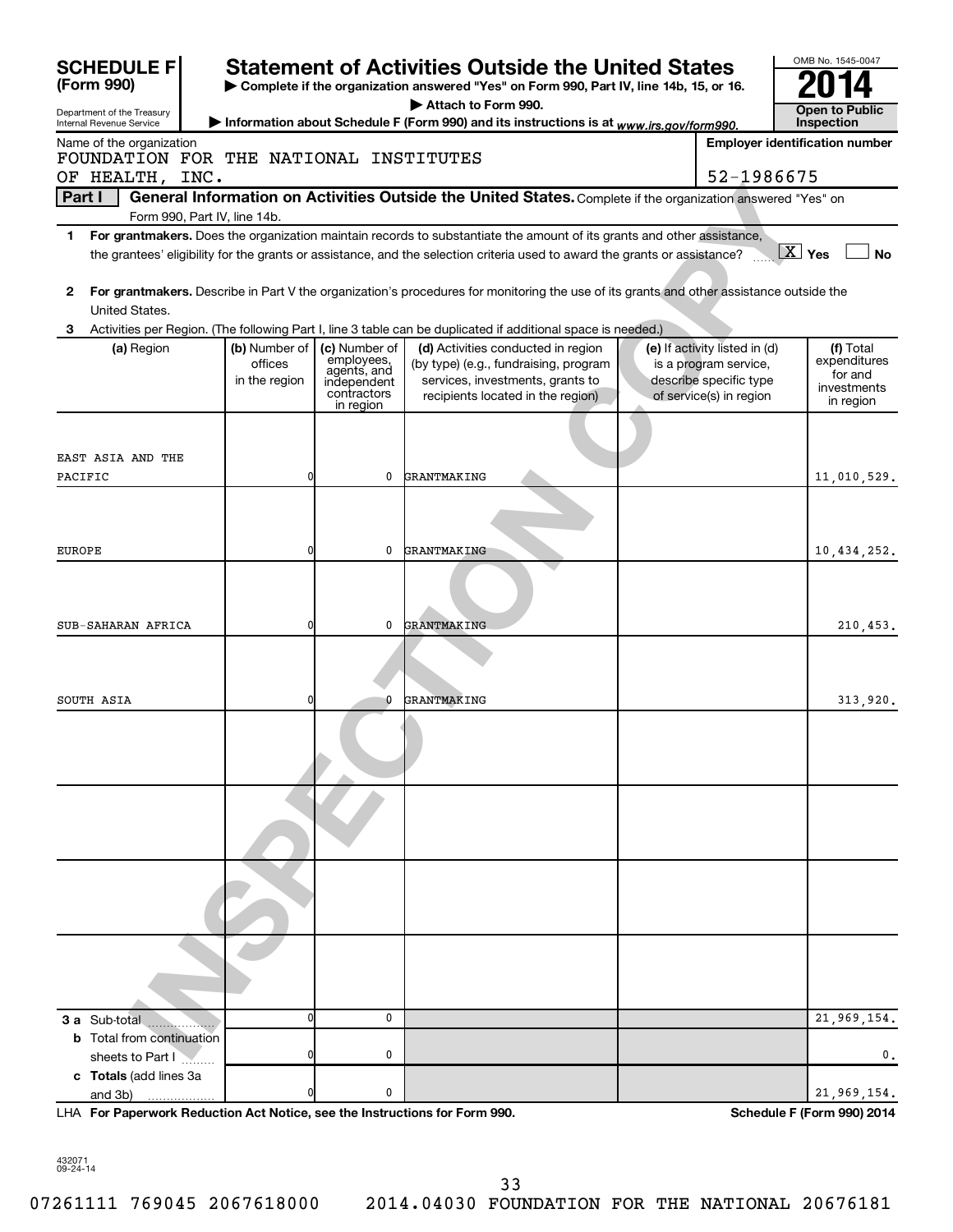Schedule F (Form 990) 2014 OF HEALTH, INC. Noted that is a set of the state of the Page Page Page Page Rese

**2**

**Schedule F (Form 990) 2014**

Part II | Grants and Other Assistance to Organizations or Entities Outside the United States. Complete if the organization answered "Yes" on Form 990, Part IV, line 15, for any recipient who received more than \$5,000. Part II can be duplicated if additional space is needed.

|                                                            |                                                 |                                | recipient who received more than \$5,000. Part II can be duplicated if additional space is needed.                                                |            |                                                  |                                         |                                              |                                                             |
|------------------------------------------------------------|-------------------------------------------------|--------------------------------|---------------------------------------------------------------------------------------------------------------------------------------------------|------------|--------------------------------------------------|-----------------------------------------|----------------------------------------------|-------------------------------------------------------------|
| $\mathbf{1}$<br>(a) Name of organization                   | (b) IRS code section<br>and EIN (if applicable) | (c) Region                     | (d) Purpose of<br>grant                                                                                                                           | (e) Amount | (f) Manner of<br>of cash grant cash disbursement | (g) Amount of<br>non-cash<br>assistance | (h) Description<br>of non-cash<br>assistance | (i) Method of<br>valuation (book, FMV,<br>appraisal, other) |
|                                                            |                                                 |                                | DEVELOP A GENETIC<br>STRATEGY TO DEPLETE                                                                                                          |            |                                                  |                                         |                                              |                                                             |
|                                                            |                                                 | <b>EUROPE</b>                  | OR INCAPACITATE<br>INSECTS/VIMC2                                                                                                                  |            | 9,416,510. WIRE TRANSFER                         | $\Omega$                                |                                              |                                                             |
|                                                            |                                                 | SOUTH ASIA                     | EPIDEMIOLOGY OF<br>VISCERAL LEISMANIASIS<br>PROJECT                                                                                               |            | 95, 211. WIRE TRANSFER                           | 0                                       |                                              |                                                             |
|                                                            |                                                 | EAST ASIA AND THE STRUCTURE TO | MODIFYING MOSQUITO<br>POPULATION AGE                                                                                                              |            |                                                  |                                         |                                              |                                                             |
|                                                            |                                                 | PACIFIC                        | ELIMINATE DENGUE                                                                                                                                  |            | 10,995,461. WIRE TRANSFER                        | 0                                       |                                              |                                                             |
|                                                            |                                                 |                                | EPIDEMIOLOGY OF<br>VISCERAL LEISMANIASIS                                                                                                          |            |                                                  |                                         |                                              |                                                             |
|                                                            |                                                 | SOUTH ASIA                     | PROJECT                                                                                                                                           |            | 218,709. WIRE TRANSFER                           | 0                                       |                                              |                                                             |
|                                                            |                                                 |                                | <b>IDENTIFICATION OF</b><br>HIGH-QUALITY HITS FOR                                                                                                 |            |                                                  |                                         |                                              |                                                             |
|                                                            |                                                 | <b>EUROPE</b>                  | TUBERCULOSIS                                                                                                                                      |            | 477,592. WIRE TRANSFER                           | $\mathbf 0$ .                           |                                              |                                                             |
|                                                            |                                                 | EAST ASIA AND THE<br>PACIFIC   | <b>BIOMARKERS</b><br>OSTEOARTHRITIS                                                                                                               |            | 15,068. WIRE TRANSFER                            | 0.                                      |                                              |                                                             |
|                                                            |                                                 | <b>SUB-SAHARAN</b><br>AFRICA   | <b>IDENTIFICATION OF</b><br>HIGH-QUALITY HITS FOR<br>TUBERCULOSIS                                                                                 |            | 210,453. WIRE TRANSFER                           | $\mathbf 0$ .                           |                                              |                                                             |
|                                                            |                                                 | <b>EUROPE</b>                  | <b>IDENTIFICATION OF</b><br>HIGH-QUALITY HITS FOR<br>TUBERCULOSIS                                                                                 |            | 540,150. WIRE TRANSFER                           | 0.                                      |                                              |                                                             |
| Enter total number of other organizations or entities<br>3 |                                                 |                                | 2 Enter total number of recipient organizations listed above that are recognized as charities by the foreign country, recognized as tax-exempt by |            |                                                  |                                         |                                              | 8                                                           |

**3**

SEE PART V FOR COLUMN (D) DESCRIPTIONS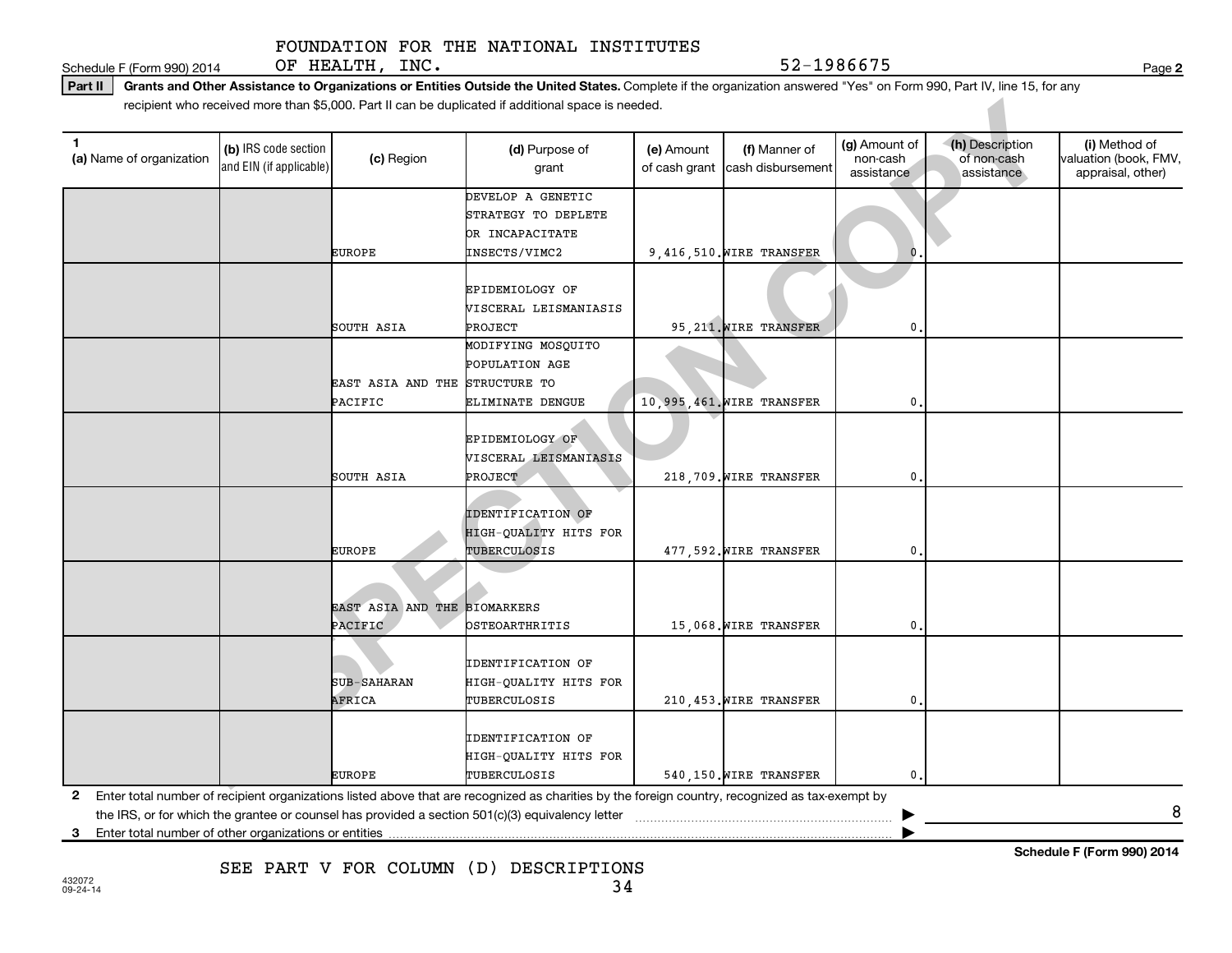| Part III | Grants and Other Assistance to Individuals Outside the United States. Complete if the organization answered "Yes" on Form 990, Part IV, line 16. |  |
|----------|--------------------------------------------------------------------------------------------------------------------------------------------------|--|
|          | Part III can be duplicated if additional space is needed.                                                                                        |  |

|                 |  | FOUNDATION FOR THE NATIONAL INSTITUTES |
|-----------------|--|----------------------------------------|
| OF HEALTH, INC. |  |                                        |

Schedule F (Form 990) 2014 OF HEALTH, INC.  $52-1986675$ 

| Part III can be duplicated if additional space is needed. |            |                             |                             |                                    |                                         |                                           |                                                                |
|-----------------------------------------------------------|------------|-----------------------------|-----------------------------|------------------------------------|-----------------------------------------|-------------------------------------------|----------------------------------------------------------------|
| (a) Type of grant or assistance                           | (b) Region | (c) Number of<br>recipients | (d) Amount of<br>cash grant | (e) Manner of<br>cash disbursement | (f) Amount of<br>non-cash<br>assistance | (g) Description of<br>non-cash assistance | (h) Method of<br>valuation<br>(book, FMV,<br>appraisal, other) |
|                                                           |            |                             |                             |                                    |                                         |                                           |                                                                |
|                                                           |            |                             |                             |                                    |                                         |                                           |                                                                |
|                                                           |            |                             |                             |                                    |                                         |                                           |                                                                |
|                                                           |            |                             |                             |                                    |                                         |                                           |                                                                |
|                                                           |            |                             |                             |                                    |                                         |                                           |                                                                |
|                                                           |            |                             |                             |                                    |                                         |                                           |                                                                |
|                                                           |            |                             |                             |                                    |                                         |                                           |                                                                |
|                                                           |            |                             |                             |                                    |                                         |                                           |                                                                |
|                                                           |            |                             |                             |                                    |                                         |                                           |                                                                |

**Schedule F (Form 990) 2014**

**3**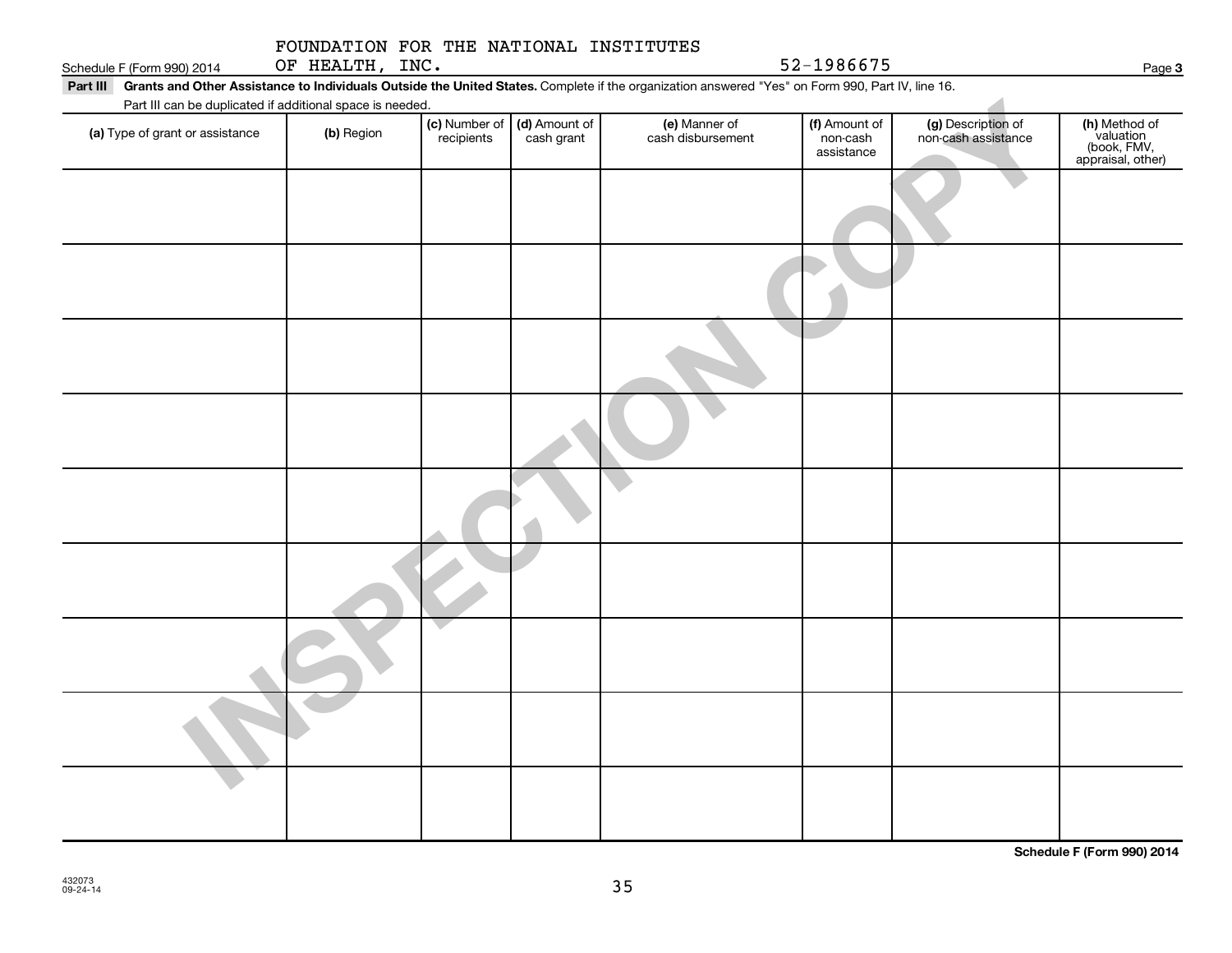OF HEALTH, INC.

| Schedule F (Form 990) 2014 |  |  | OF | HEALTH, | INC. | いい こうしゅう<br>-1986675<br>- 20 | $P$ age 4 |
|----------------------------|--|--|----|---------|------|------------------------------|-----------|
|----------------------------|--|--|----|---------|------|------------------------------|-----------|

| <b>Part IV</b><br><b>Foreign Forms</b>                                                                                                                                                                                                                                                                                                                         |                                                                                                               |                                   |
|----------------------------------------------------------------------------------------------------------------------------------------------------------------------------------------------------------------------------------------------------------------------------------------------------------------------------------------------------------------|---------------------------------------------------------------------------------------------------------------|-----------------------------------|
| Was the organization a U.S. transferor of property to a foreign corporation during the tax year? If "Yes," the<br>organization may be required to file Form 926, Return by a U.S. Transferor of Property to a Foreign                                                                                                                                          | Yes                                                                                                           | $\boxed{\text{X}}$ No             |
| Did the organization have an interest in a foreign trust during the tax year? If "Yes," the organization<br>may be required to file Form 3520, Annual Return To Report Transactions With Foreign Trusts and<br>Receipt of Certain Foreign Gifts, and/or Form 3520-A, Annual Information Return of Foreign Trust With                                           |                                                                                                               | $\overline{X}$ No                 |
| Did the organization have an ownership interest in a foreign corporation during the tax year? If "Yes,"<br>the organization may be required to file Form 5471, Information Return of U.S. Persons With Respect To                                                                                                                                              | Yes                                                                                                           | $\overline{\mathbf{X}}$ No        |
| Was the organization a direct or indirect shareholder of a passive foreign investment company or a<br>qualified electing fund during the tax year? If "Yes," the organization may be required to file Form 8621,<br>Information Return by a Shareholder of a Passive Foreign Investment Company or Qualified Electing Fund<br>(see Instructions for Form 8621) | Yes                                                                                                           | $\boxed{\text{X}}$ No             |
| Did the organization have an ownership interest in a foreign partnership during the tax year? If "Yes,"<br>the organization may be required to file Form 8865, Return of U.S. Persons With Respect to Certain                                                                                                                                                  | Yes                                                                                                           | $\overline{X}$ No                 |
| Did the organization have any operations in or related to any boycotting countries during the tax year? If<br>"Yes," the organization may be required to file Form 5713, International Boycott Report (see Instructions                                                                                                                                        | Yes                                                                                                           | $\overline{X}$ No                 |
|                                                                                                                                                                                                                                                                                                                                                                |                                                                                                               |                                   |
|                                                                                                                                                                                                                                                                                                                                                                | a U.S. Owner (see Instructions for Forms 3520 and 3520-A; do not file with Form 990) [[[[[[[[[[[[[[[[[[[[[[[[ | Yes<br>Schedule F (Form 990) 2014 |

432074 09-24-14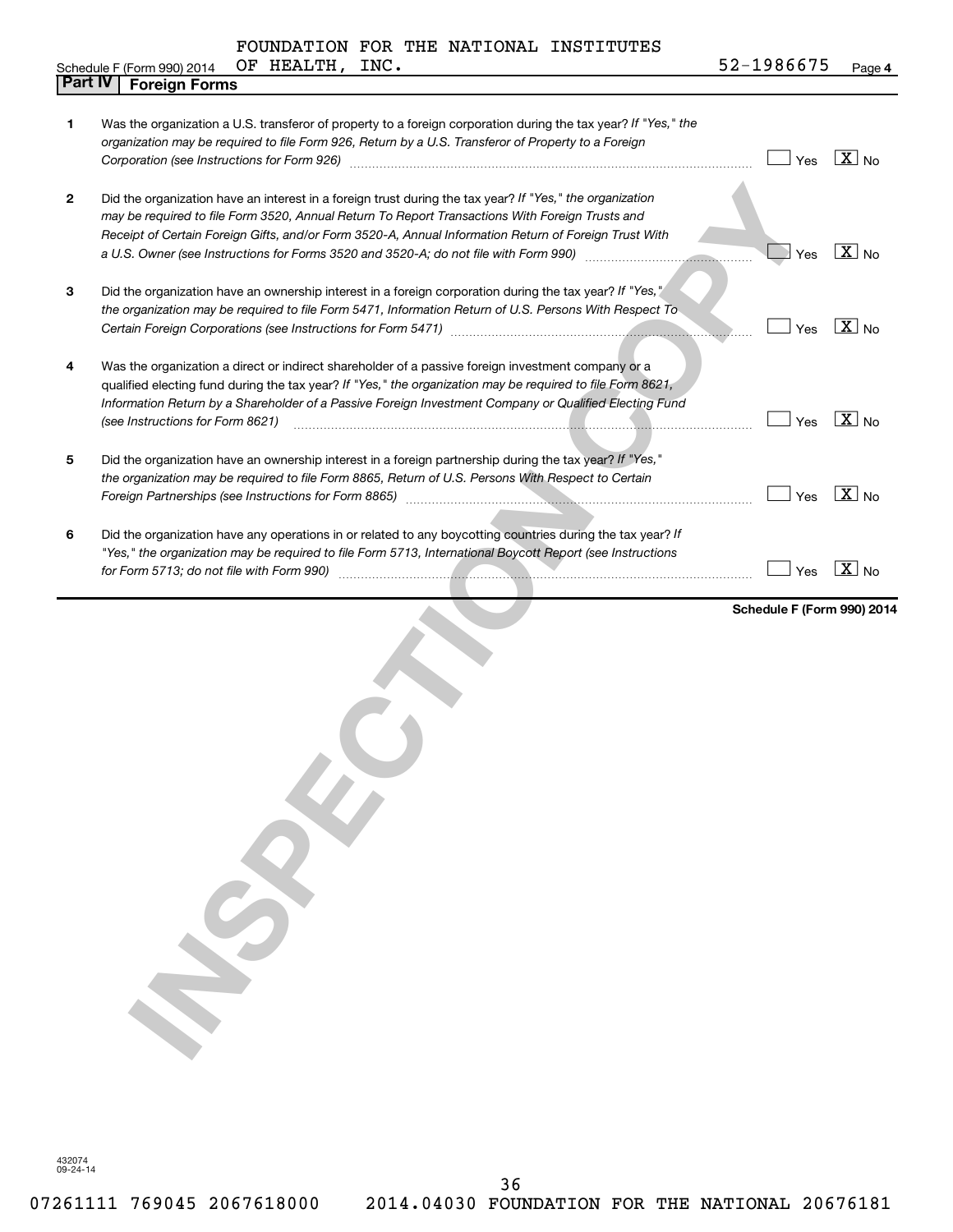| OF HEALTH, INC.<br>Schedule F (Form 990) 2014                                                                                         | 52-1986675<br>Page 5     |
|---------------------------------------------------------------------------------------------------------------------------------------|--------------------------|
| <b>Part V</b><br><b>Supplemental Information</b>                                                                                      |                          |
| Provide the information required by Part I, line 2 (monitoring of funds); Part I, line 3, column (f) (accounting method; amounts of   |                          |
| investments vs. expenditures per region); Part II, line 1 (accounting method); Part III (accounting method); and Part III, column (c) |                          |
| (estimated number of recipients), as applicable. Also complete this part to provide any additional information.                       |                          |
|                                                                                                                                       |                          |
| PART I, LINE 2:                                                                                                                       |                          |
| PROGRAM AND GRANTS MANAGEMENT STAFF<br>INVEST CONSIDERABLE EFFORT IN                                                                  |                          |
| PROVIDING SCIENTIFIC, ADMINISTRATIVE, AND FISCAL OVERSIGHT FOR FNIH                                                                   |                          |
| GRANTS.<br>SCIENTIFIC AND TECHNICAL PROGRESS IS MONITORED THROUGH                                                                     |                          |
| SEMI-ANNUAL AND ANNUAL REPORTS FROM THE GRANTEES AS WELL AS                                                                           | THROUGH                  |
| DIRECT CONTACT WITH INVESTIGATORS BOTH BY TELECONFERENCE AND SITE VISITS,                                                             |                          |
| TO PROGRESS REPORTS AND SITE VISITS WHERE SCIENTIFIC<br>AND FOLLOW UP                                                                 |                          |
| QUESTIONS OR ADMINISTRATIVE ISSUES ARE IDENTIFIED.                                                                                    | <b>SCIENTIFIC REPORT</b> |
| SUBMISSIONS COVER A WIDE RANGE OF<br>ITEMS<br>INCLUDING INDIVIDUAL OBJECTIVES                                                         |                          |
| OVERALL PROGRESS REVIEW, MILESTONE ACHIEVEMENT, PROJECT PLAN UPDATE,<br>AND                                                           |                          |
| AND ANY OTHER SIGNIFICANT CHANGES. FINANCIAL REPORTING IS REQUIRED                                                                    |                          |
| ANNUALLY FOR ALL OF THE GRANTEES, AND SEMI-ANNUALLY FOR INSTITUTIONS THAT                                                             |                          |
| REQUIRE ADDITIONAL OVERSIGHT, SUCH AS SOME DEVELOPING COUNTRY                                                                         |                          |
| INSTITUTIONS.<br>DUE DILIGENCE PROCEDURES, SUCH AS FNIH COMPLIANCE WITH THE                                                           |                          |
| USA PATRIOT ACT AND IRS REQUIREMENTS ON EXPENDITURE RESPONSIBILITIES,                                                                 |                          |
| HAVE BEEN INCORPORATED INTO THE REPORTING PROCESS TO ENSURE                                                                           | THAT THE                 |
| GRANTEES ARE COMPLYING WITH GRANT, LEGAL, FINANCIAL, AND REGULATORY                                                                   |                          |
| REQUIREMENTS.                                                                                                                         |                          |
|                                                                                                                                       |                          |
| PART II, COLUMN (D):                                                                                                                  |                          |
| REGION: EAST ASIA AND THE PACIFIC                                                                                                     |                          |
| (D) PURPOSE OF GRANT: MODIFYING MOSQUITO POPULATION AGE STRUCTURE TO                                                                  |                          |
| ELIMINATE DENGUE TRANSMISSION-ELIMINATE DENGUE                                                                                        |                          |
|                                                                                                                                       |                          |
|                                                                                                                                       |                          |

#### REGION: EAST ASIA AND THE PACIFIC

#### ELIMINATE DENGUE TRANSMISSION-ELIMINATE DENGUE

432075 09-24-14

**Schedule F (Form 990) 2014**

07261111 769045 2067618000 2014.04030 FOUNDATION FOR THE NATIONAL 20676181

37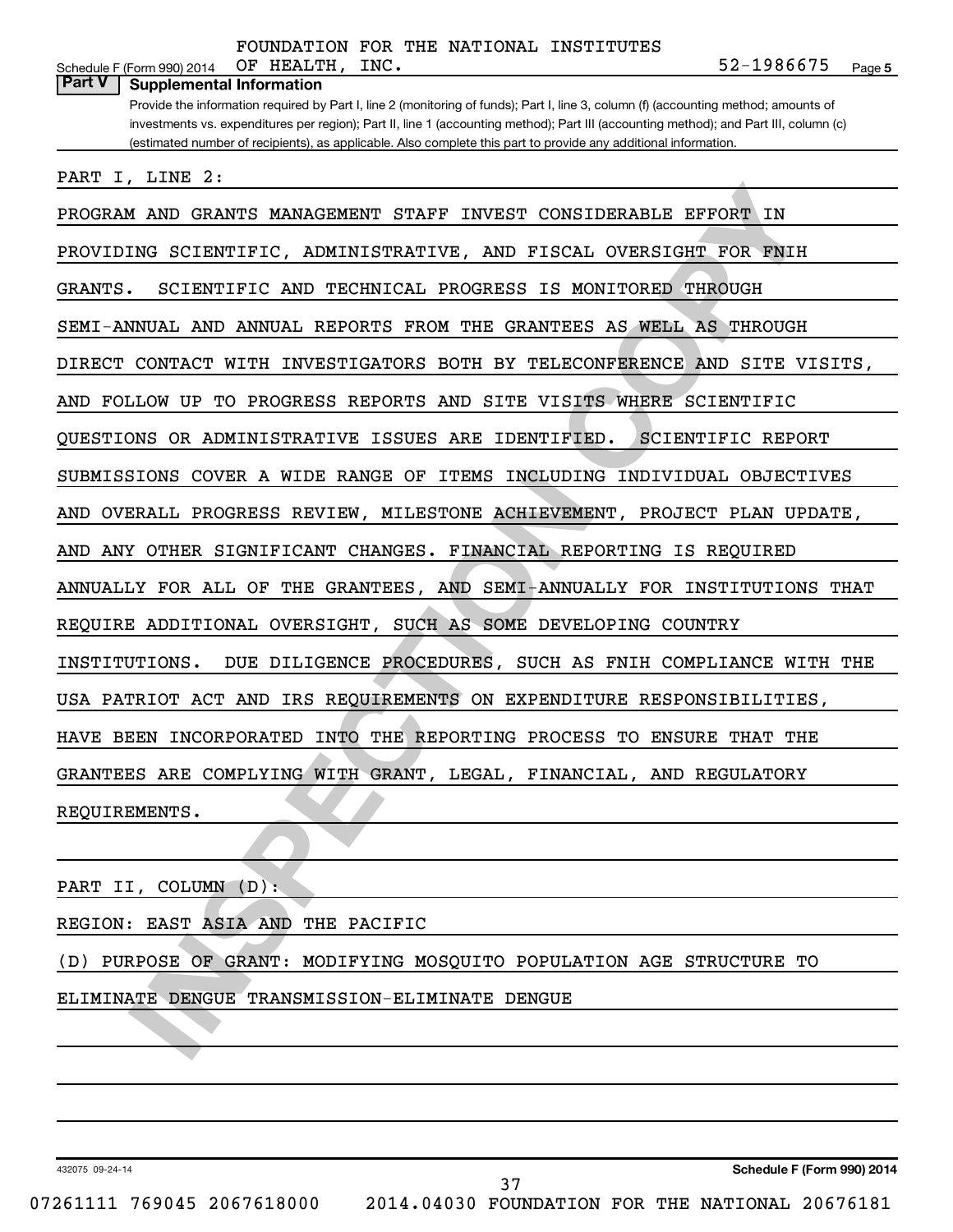| <b>SCHEDULE G</b><br>(Form 990 or 990-EZ)<br>Department of the Treasury<br>Internal Revenue Service                                                                                                                                                                                                                                                                                                                                                                                                                                                                                                                                                                                        | <b>Supplemental Information Regarding Fundraising or Gaming Activities</b><br>Complete if the organization answered "Yes" to Form 990, Part IV, lines 17, 18, or 19, or if the<br>organization entered more than \$15,000 on Form 990-EZ, line 6a.<br>Attach to Form 990 or Form 990-EZ.<br>Information about Schedule G (Form 990 or 990-EZ) and its instructions is at www.irs.gov/form 990. |     |                                                                            |                                                                            |                                                                            |     | OMB No. 1545-0047<br><b>Open to Public</b><br>Inspection |
|--------------------------------------------------------------------------------------------------------------------------------------------------------------------------------------------------------------------------------------------------------------------------------------------------------------------------------------------------------------------------------------------------------------------------------------------------------------------------------------------------------------------------------------------------------------------------------------------------------------------------------------------------------------------------------------------|------------------------------------------------------------------------------------------------------------------------------------------------------------------------------------------------------------------------------------------------------------------------------------------------------------------------------------------------------------------------------------------------|-----|----------------------------------------------------------------------------|----------------------------------------------------------------------------|----------------------------------------------------------------------------|-----|----------------------------------------------------------|
| Name of the organization                                                                                                                                                                                                                                                                                                                                                                                                                                                                                                                                                                                                                                                                   | FOUNDATION FOR THE NATIONAL INSTITUTES<br>OF HEALTH, INC.                                                                                                                                                                                                                                                                                                                                      |     |                                                                            |                                                                            | 52-1986675                                                                 |     | <b>Employer identification number</b>                    |
| Part I<br>required to complete this part.                                                                                                                                                                                                                                                                                                                                                                                                                                                                                                                                                                                                                                                  | Fundraising Activities. Complete if the organization answered "Yes" to Form 990, Part IV, line 17. Form 990-EZ filers are not                                                                                                                                                                                                                                                                  |     |                                                                            |                                                                            |                                                                            |     |                                                          |
| 1 Indicate whether the organization raised funds through any of the following activities. Check all that apply.<br>Mail solicitations<br>a<br>Internet and email solicitations<br>b<br>Phone solicitations<br>с<br>In-person solicitations<br>d<br>2 a Did the organization have a written or oral agreement with any individual (including officers, directors, trustees or<br>key employees listed in Form 990, Part VII) or entity in connection with professional fundraising services?<br>b If "Yes," list the ten highest paid individuals or entities (fundraisers) pursuant to agreements under which the fundraiser is to be<br>compensated at least \$5,000 by the organization. | e<br>Special fundraising events<br>g                                                                                                                                                                                                                                                                                                                                                           |     |                                                                            | Solicitation of non-government grants<br>Solicitation of government grants |                                                                            | Yes | <b>No</b>                                                |
| (i) Name and address of individual<br>or entity (fundraiser)                                                                                                                                                                                                                                                                                                                                                                                                                                                                                                                                                                                                                               | (ii) Activity                                                                                                                                                                                                                                                                                                                                                                                  |     | (iii) Did<br>fundraiser<br>have custody<br>or control of<br>contributions? | (iv) Gross receipts<br>from activity                                       | (v) Amount paid<br>to (or retained by)<br>fundraiser<br>listed in col. (i) |     | (vi) Amount paid<br>to (or retained by)<br>organization  |
|                                                                                                                                                                                                                                                                                                                                                                                                                                                                                                                                                                                                                                                                                            |                                                                                                                                                                                                                                                                                                                                                                                                | Yes | No                                                                         |                                                                            |                                                                            |     |                                                          |
|                                                                                                                                                                                                                                                                                                                                                                                                                                                                                                                                                                                                                                                                                            |                                                                                                                                                                                                                                                                                                                                                                                                |     |                                                                            |                                                                            |                                                                            |     |                                                          |
|                                                                                                                                                                                                                                                                                                                                                                                                                                                                                                                                                                                                                                                                                            |                                                                                                                                                                                                                                                                                                                                                                                                |     |                                                                            |                                                                            |                                                                            |     |                                                          |
|                                                                                                                                                                                                                                                                                                                                                                                                                                                                                                                                                                                                                                                                                            |                                                                                                                                                                                                                                                                                                                                                                                                |     |                                                                            |                                                                            |                                                                            |     |                                                          |
|                                                                                                                                                                                                                                                                                                                                                                                                                                                                                                                                                                                                                                                                                            |                                                                                                                                                                                                                                                                                                                                                                                                |     |                                                                            |                                                                            |                                                                            |     |                                                          |
|                                                                                                                                                                                                                                                                                                                                                                                                                                                                                                                                                                                                                                                                                            |                                                                                                                                                                                                                                                                                                                                                                                                |     |                                                                            |                                                                            |                                                                            |     |                                                          |
|                                                                                                                                                                                                                                                                                                                                                                                                                                                                                                                                                                                                                                                                                            |                                                                                                                                                                                                                                                                                                                                                                                                |     |                                                                            |                                                                            |                                                                            |     |                                                          |
|                                                                                                                                                                                                                                                                                                                                                                                                                                                                                                                                                                                                                                                                                            |                                                                                                                                                                                                                                                                                                                                                                                                |     |                                                                            |                                                                            |                                                                            |     |                                                          |
|                                                                                                                                                                                                                                                                                                                                                                                                                                                                                                                                                                                                                                                                                            |                                                                                                                                                                                                                                                                                                                                                                                                |     |                                                                            |                                                                            |                                                                            |     |                                                          |
| Total                                                                                                                                                                                                                                                                                                                                                                                                                                                                                                                                                                                                                                                                                      |                                                                                                                                                                                                                                                                                                                                                                                                |     |                                                                            |                                                                            |                                                                            |     |                                                          |
| 3 List all states in which the organization is registered or licensed to solicit contributions or has been notified it is exempt from registration<br>or licensing.                                                                                                                                                                                                                                                                                                                                                                                                                                                                                                                        |                                                                                                                                                                                                                                                                                                                                                                                                |     |                                                                            |                                                                            |                                                                            |     |                                                          |
| LHA For Paperwork Reduction Act Notice, see the Instructions for Form 990 or 990-EZ.                                                                                                                                                                                                                                                                                                                                                                                                                                                                                                                                                                                                       |                                                                                                                                                                                                                                                                                                                                                                                                |     |                                                                            |                                                                            |                                                                            |     | Schedule G (Form 990 or 990-EZ) 2014                     |

432081 08-28-14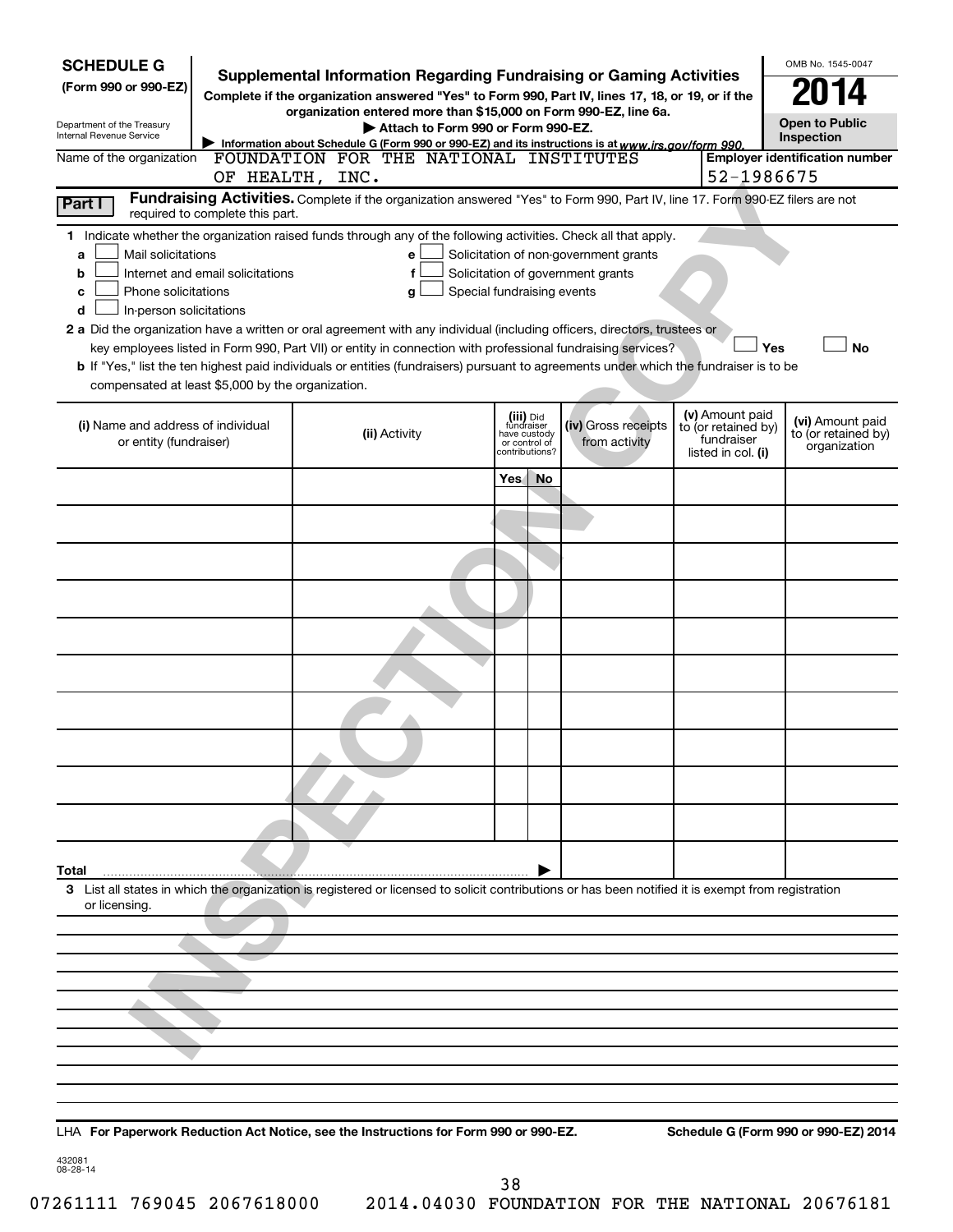|                 |                |                                                                                                                                                                                                                                                             | FOUNDATION FOR THE NATIONAL INSTITUTES                     |                                                  |                                                   | $52 - 1986675$ Page 2                                 |
|-----------------|----------------|-------------------------------------------------------------------------------------------------------------------------------------------------------------------------------------------------------------------------------------------------------------|------------------------------------------------------------|--------------------------------------------------|---------------------------------------------------|-------------------------------------------------------|
|                 | Part II        | Schedule G (Form 990 or 990-EZ) 2014 OF HEALTH, INC.<br>Fundraising Events. Complete if the organization answered "Yes" to Form 990, Part IV, line 18, or reported more than \$15,000                                                                       |                                                            |                                                  |                                                   |                                                       |
|                 |                | of fundraising event contributions and gross income on Form 990-EZ, lines 1 and 6b. List events with gross receipts greater than \$5,000.                                                                                                                   |                                                            |                                                  |                                                   |                                                       |
|                 |                |                                                                                                                                                                                                                                                             | (a) Event #1<br>2014- FNIH<br>AWARD CEREMO<br>(event type) | (b) Event #2<br>(event type)                     | (c) Other events<br><b>NONE</b><br>(total number) | (d) Total events<br>(add col. (a) through<br>col. (c) |
| Revenue         | 1              |                                                                                                                                                                                                                                                             | 184,675.                                                   |                                                  |                                                   | 184,675.                                              |
|                 | $\mathbf{2}$   |                                                                                                                                                                                                                                                             |                                                            |                                                  |                                                   |                                                       |
|                 | 3              | Gross income (line 1 minus line 2)                                                                                                                                                                                                                          | 184,675.                                                   |                                                  |                                                   | 184,675.                                              |
|                 |                |                                                                                                                                                                                                                                                             |                                                            |                                                  |                                                   |                                                       |
|                 | 5              |                                                                                                                                                                                                                                                             |                                                            |                                                  |                                                   |                                                       |
| Direct Expenses | 6              |                                                                                                                                                                                                                                                             |                                                            |                                                  |                                                   |                                                       |
|                 | 7              |                                                                                                                                                                                                                                                             | 17,422.                                                    |                                                  |                                                   | 17,422.                                               |
|                 | 8              |                                                                                                                                                                                                                                                             |                                                            |                                                  |                                                   |                                                       |
|                 | 9              |                                                                                                                                                                                                                                                             | 121,956.                                                   |                                                  |                                                   | 121,956.                                              |
|                 |                |                                                                                                                                                                                                                                                             |                                                            |                                                  |                                                   | 139,378.<br>45, 297.                                  |
|                 | 11<br>Part III | Gaming. Complete if the organization answered "Yes" to Form 990, Part IV, line 19, or reported more than                                                                                                                                                    |                                                            |                                                  |                                                   |                                                       |
|                 |                | \$15,000 on Form 990-EZ, line 6a.                                                                                                                                                                                                                           |                                                            |                                                  |                                                   |                                                       |
| Revenue         |                |                                                                                                                                                                                                                                                             | (a) Bingo                                                  | (b) Pull tabs/instant<br>bingo/progressive bingo | (c) Other gaming                                  | (d) Total gaming (add<br>col. (a) through col. (c))   |
|                 | 1              |                                                                                                                                                                                                                                                             |                                                            |                                                  |                                                   |                                                       |
|                 | 2              |                                                                                                                                                                                                                                                             |                                                            |                                                  |                                                   |                                                       |
| Expenses        | 3              |                                                                                                                                                                                                                                                             |                                                            |                                                  |                                                   |                                                       |
| Direct          | 4              |                                                                                                                                                                                                                                                             |                                                            |                                                  |                                                   |                                                       |
|                 |                |                                                                                                                                                                                                                                                             |                                                            |                                                  |                                                   |                                                       |
|                 |                |                                                                                                                                                                                                                                                             | Yes<br>%<br>No                                             | Yes<br>%<br>No                                   | Yes<br>%<br>No                                    |                                                       |
|                 | 7              |                                                                                                                                                                                                                                                             |                                                            |                                                  |                                                   |                                                       |
|                 |                |                                                                                                                                                                                                                                                             |                                                            |                                                  |                                                   |                                                       |
| 9               |                |                                                                                                                                                                                                                                                             |                                                            |                                                  |                                                   |                                                       |
|                 |                |                                                                                                                                                                                                                                                             |                                                            |                                                  |                                                   | Yes<br><b>No</b>                                      |
|                 |                | <b>b</b> If "No," explain:<br><u> 1980 - Johann Barbara, martxa a shekara tsa a shekara tsa a shekara tsa a shekara tsa a shekara tsa a shekara</u>                                                                                                         |                                                            |                                                  |                                                   |                                                       |
|                 |                | 10a Were any of the organization's gaming licenses revoked, suspended or terminated during the tax year?<br><b>b</b> If "Yes," explain:<br>and the control of the control of the control of the control of the control of the control of the control of the |                                                            |                                                  |                                                   | Yes<br><b>No</b>                                      |
|                 |                |                                                                                                                                                                                                                                                             |                                                            |                                                  |                                                   |                                                       |
|                 |                | 432082 08-28-14                                                                                                                                                                                                                                             |                                                            |                                                  |                                                   | Schedule G (Form 990 or 990-EZ) 2014                  |
|                 |                |                                                                                                                                                                                                                                                             |                                                            |                                                  |                                                   |                                                       |

39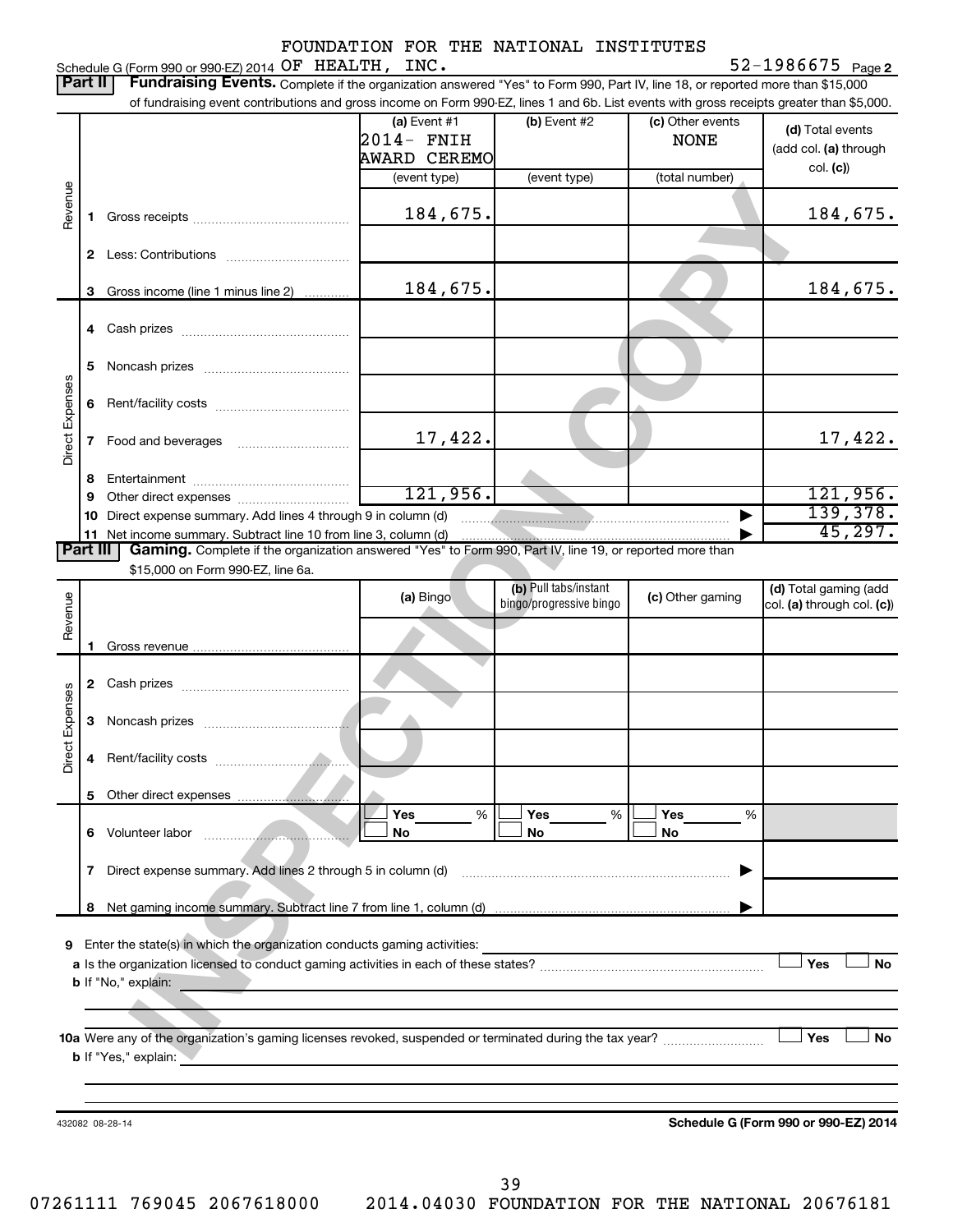|    | FOUNDATION FOR THE NATIONAL INSTITUTES                                                                                                                                                                              |                                      |           |
|----|---------------------------------------------------------------------------------------------------------------------------------------------------------------------------------------------------------------------|--------------------------------------|-----------|
|    | Schedule G (Form 990 or 990-EZ) 2014 OF HEALTH, INC.<br><u> 1989 - Johann Barn, mars eta inperiodo</u>                                                                                                              | $52 - 1986675$ Page 3                |           |
|    |                                                                                                                                                                                                                     | $\Box$ Yes                           | No        |
|    | 12 Is the organization a grantor, beneficiary or trustee of a trust or a member of a partnership or other entity formed                                                                                             | $\Box$ Yes                           | <b>No</b> |
|    | 13 Indicate the percentage of gaming activity conducted in:                                                                                                                                                         |                                      |           |
|    |                                                                                                                                                                                                                     | 1За                                  | %         |
|    | <b>b</b> An outside facility <i>www.communicality www.communicality.communicality www.communicality www.communicality.communicality www.communicality.com</i>                                                       | 13 <sub>b</sub>                      | $\%$      |
|    | 14 Enter the name and address of the person who prepares the organization's gaming/special events books and records:                                                                                                |                                      |           |
|    | Name $\blacktriangleright$                                                                                                                                                                                          |                                      |           |
|    | Address $\blacktriangleright$                                                                                                                                                                                       |                                      |           |
|    | 15a Does the organization have a contract with a third party from whom the organization receives gaming revenue?                                                                                                    | Yes                                  | No        |
|    | and the amount<br><b>b</b> If "Yes," enter the amount of gaming revenue received by the organization $\triangleright$ \$                                                                                            |                                      |           |
|    | of gaming revenue retained by the third party $\triangleright$ \$ __________________.                                                                                                                               |                                      |           |
|    | c If "Yes," enter name and address of the third party:                                                                                                                                                              |                                      |           |
|    | Name $\blacktriangleright$<br><u> 1980 - Johann John Stein, marwolaethau (b. 1980)</u>                                                                                                                              |                                      |           |
|    | Address $\blacktriangleright$<br><u> 1989 - Johann Stein, mars an deutscher Stein († 1958)</u>                                                                                                                      |                                      |           |
| 16 | Gaming manager information:                                                                                                                                                                                         |                                      |           |
|    | Name $\blacktriangleright$                                                                                                                                                                                          |                                      |           |
|    | Gaming manager compensation $\triangleright$ \$                                                                                                                                                                     |                                      |           |
|    | Description of services provided >                                                                                                                                                                                  |                                      |           |
|    |                                                                                                                                                                                                                     |                                      |           |
|    |                                                                                                                                                                                                                     |                                      |           |
|    | Director/officer<br>Employee<br>Independent contractor                                                                                                                                                              |                                      |           |
|    | 17 Mandatory distributions:                                                                                                                                                                                         |                                      |           |
|    | a Is the organization required under state law to make charitable distributions from the gaming proceeds to                                                                                                         |                                      |           |
|    | retain the state gaming license?                                                                                                                                                                                    | Yes                                  | <b>No</b> |
|    | <b>b</b> Enter the amount of distributions required under state law to be distributed to other exempt organizations or spent in the<br>organization's own exempt activities during the tax year $\triangleright$ \$ |                                      |           |
|    | <b>Part IV</b><br>Supplemental Information. Provide the explanations required by Part I, line 2b, columns (iii) and (v), and Part III, lines 9, 9b, 10b, 15b,                                                       |                                      |           |
|    | 15c, 16, and 17b, as applicable. Also provide any additional information (see instructions).                                                                                                                        |                                      |           |
|    |                                                                                                                                                                                                                     |                                      |           |
|    |                                                                                                                                                                                                                     |                                      |           |
|    |                                                                                                                                                                                                                     |                                      |           |
|    |                                                                                                                                                                                                                     |                                      |           |
|    |                                                                                                                                                                                                                     |                                      |           |
|    |                                                                                                                                                                                                                     |                                      |           |
|    |                                                                                                                                                                                                                     |                                      |           |
|    |                                                                                                                                                                                                                     |                                      |           |
|    |                                                                                                                                                                                                                     |                                      |           |
|    |                                                                                                                                                                                                                     |                                      |           |
|    | 432083 08-28-14<br>40                                                                                                                                                                                               | Schedule G (Form 990 or 990-EZ) 2014 |           |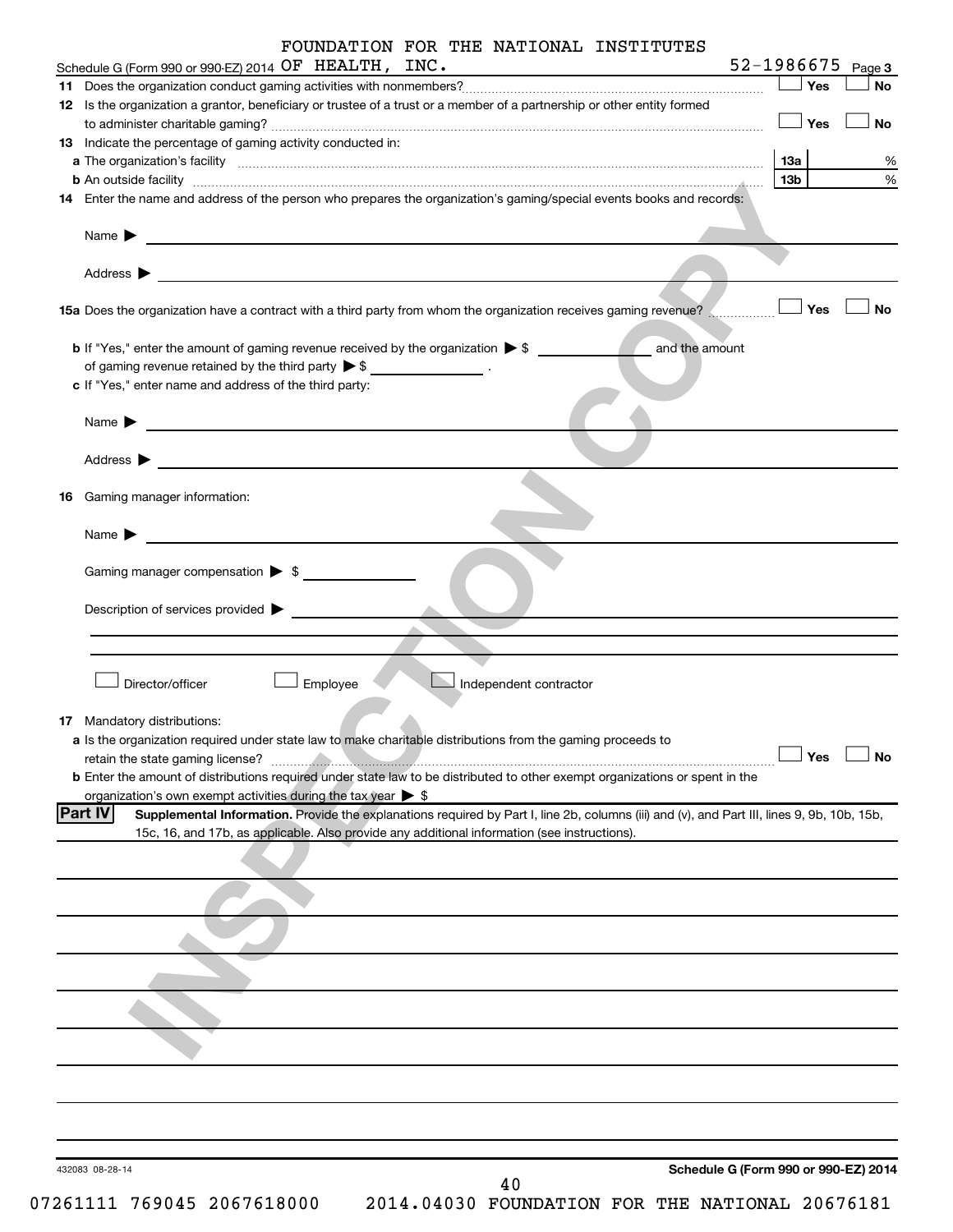|                                                                                                   |                 |    | FOUNDATION FOR THE NATIONAL INSTITUTES |                                 |
|---------------------------------------------------------------------------------------------------|-----------------|----|----------------------------------------|---------------------------------|
| Schedule G (Form 990 or 990-EZ) OF HEALTH,<br><b>Part IV</b> Supplemental Information (continued) | OF HEALTH, INC. |    |                                        | $52 - 1986675$ Page 4           |
|                                                                                                   |                 |    |                                        |                                 |
|                                                                                                   |                 |    |                                        |                                 |
|                                                                                                   |                 |    |                                        |                                 |
|                                                                                                   |                 |    |                                        |                                 |
|                                                                                                   |                 |    |                                        |                                 |
|                                                                                                   |                 |    |                                        |                                 |
|                                                                                                   |                 |    |                                        |                                 |
|                                                                                                   |                 |    |                                        |                                 |
|                                                                                                   |                 |    |                                        |                                 |
|                                                                                                   |                 |    |                                        |                                 |
|                                                                                                   |                 |    |                                        |                                 |
|                                                                                                   |                 |    |                                        |                                 |
|                                                                                                   |                 |    |                                        |                                 |
|                                                                                                   |                 |    |                                        |                                 |
|                                                                                                   |                 |    |                                        |                                 |
|                                                                                                   |                 |    |                                        |                                 |
|                                                                                                   |                 |    |                                        |                                 |
|                                                                                                   |                 |    |                                        |                                 |
|                                                                                                   |                 |    |                                        |                                 |
|                                                                                                   |                 |    |                                        |                                 |
|                                                                                                   |                 |    |                                        |                                 |
|                                                                                                   |                 |    |                                        |                                 |
|                                                                                                   |                 |    |                                        |                                 |
|                                                                                                   |                 |    |                                        |                                 |
|                                                                                                   |                 |    |                                        |                                 |
|                                                                                                   |                 |    |                                        |                                 |
|                                                                                                   |                 |    |                                        |                                 |
|                                                                                                   |                 |    |                                        |                                 |
|                                                                                                   |                 |    |                                        |                                 |
|                                                                                                   |                 |    |                                        |                                 |
|                                                                                                   |                 |    |                                        |                                 |
|                                                                                                   |                 |    |                                        |                                 |
|                                                                                                   |                 |    |                                        |                                 |
|                                                                                                   |                 |    |                                        |                                 |
|                                                                                                   |                 |    |                                        |                                 |
|                                                                                                   |                 |    |                                        |                                 |
|                                                                                                   |                 |    |                                        |                                 |
|                                                                                                   |                 |    |                                        |                                 |
|                                                                                                   |                 |    |                                        |                                 |
|                                                                                                   |                 |    |                                        |                                 |
|                                                                                                   |                 |    |                                        |                                 |
|                                                                                                   |                 |    |                                        |                                 |
|                                                                                                   |                 |    |                                        |                                 |
|                                                                                                   |                 |    |                                        |                                 |
|                                                                                                   |                 |    |                                        |                                 |
|                                                                                                   |                 |    |                                        |                                 |
|                                                                                                   |                 |    |                                        | Schedule G (Form 990 or 990-EZ) |
| 432084<br>05-01-14                                                                                |                 | 41 |                                        |                                 |
|                                                                                                   |                 |    |                                        |                                 |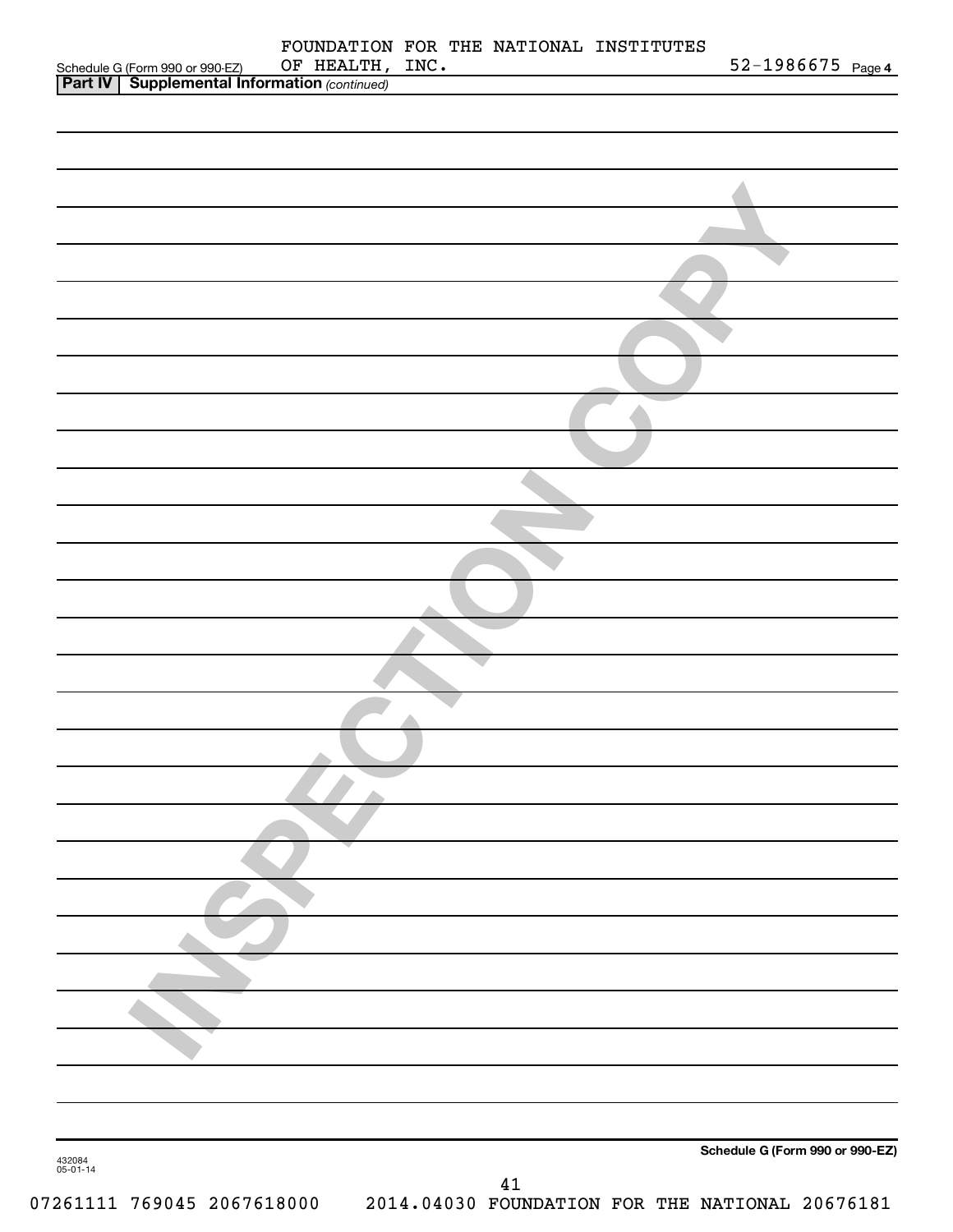| <b>SCHEDULE I</b><br>(Form 990)                               | <b>Grants and Other Assistance to Organizations,</b><br>Governments, and Individuals in the United States<br>Complete if the organization answered "Yes" to Form 990, Part IV, line 21 or 22. |                          |                                                                                                                                   |                             |                                         |                                                                |                                           |                                                     |  |
|---------------------------------------------------------------|-----------------------------------------------------------------------------------------------------------------------------------------------------------------------------------------------|--------------------------|-----------------------------------------------------------------------------------------------------------------------------------|-----------------------------|-----------------------------------------|----------------------------------------------------------------|-------------------------------------------|-----------------------------------------------------|--|
| Department of the Treasury<br><b>Internal Revenue Service</b> |                                                                                                                                                                                               |                          |                                                                                                                                   | Attach to Form 990.         |                                         |                                                                |                                           | <b>Open to Public</b><br>Inspection                 |  |
| Name of the organization                                      |                                                                                                                                                                                               |                          | Information about Schedule I (Form 990) and its instructions is at www.irs.gov/form990.<br>FOUNDATION FOR THE NATIONAL INSTITUTES |                             |                                         |                                                                |                                           | <b>Employer identification number</b><br>52-1986675 |  |
| Part I                                                        | OF HEALTH, INC.<br><b>General Information on Grants and Assistance</b>                                                                                                                        |                          |                                                                                                                                   |                             |                                         |                                                                |                                           |                                                     |  |
| $\mathbf{1}$                                                  | Does the organization maintain records to substantiate the amount of the grants or assistance, the grantees' eligibility for the grants or assistance, and the selection                      |                          |                                                                                                                                   |                             |                                         |                                                                |                                           |                                                     |  |
|                                                               |                                                                                                                                                                                               |                          |                                                                                                                                   |                             |                                         |                                                                |                                           | $\boxed{\text{X}}$ Yes<br>l No                      |  |
| 2                                                             | Describe in Part IV the organization's procedures for monitoring the use of grant funds in the United States.                                                                                 |                          |                                                                                                                                   |                             |                                         |                                                                |                                           |                                                     |  |
| Part II                                                       | Grants and Other Assistance to Domestic Organizations and Domestic Governments. Complete if the organization answered "Yes" to Form 990, Part IV, line 21, for any                            |                          |                                                                                                                                   |                             |                                         |                                                                |                                           |                                                     |  |
|                                                               | recipient that received more than \$5,000. Part II can be duplicated if additional space is needed.                                                                                           |                          |                                                                                                                                   |                             |                                         |                                                                |                                           |                                                     |  |
|                                                               | <b>1 (a)</b> Name and address of organization<br>or government                                                                                                                                | $(b)$ EIN                | (c) IRC section<br>if applicable                                                                                                  | (d) Amount of<br>cash grant | (e) Amount of<br>non-cash<br>assistance | (f) Method of<br>valuation (book,<br>FMV, appraisal,<br>other) | (g) Description of<br>non-cash assistance | (h) Purpose of grant<br>or assistance               |  |
|                                                               |                                                                                                                                                                                               |                          |                                                                                                                                   |                             |                                         |                                                                |                                           |                                                     |  |
| NIH/NIA<br>9000 ROCKVILLE PIKE                                |                                                                                                                                                                                               |                          |                                                                                                                                   |                             |                                         |                                                                |                                           |                                                     |  |
| BETHESDA, MD 20892                                            |                                                                                                                                                                                               | 52-0858115               | $170(C)(1)$ GOVT                                                                                                                  | 13,050,991                  | $\mathbf{0}$                            |                                                                |                                           | <b>RESEARCH</b>                                     |  |
|                                                               |                                                                                                                                                                                               |                          |                                                                                                                                   |                             |                                         |                                                                |                                           |                                                     |  |
| NIH/NIAID                                                     |                                                                                                                                                                                               |                          |                                                                                                                                   |                             |                                         |                                                                |                                           |                                                     |  |
| 9000 ROCKVILLE PIKE                                           |                                                                                                                                                                                               |                          |                                                                                                                                   |                             |                                         |                                                                |                                           |                                                     |  |
| BETHESDA, MD 20892                                            |                                                                                                                                                                                               | 52-0858115               | $170(C)(1)$ GOVT                                                                                                                  | 4,072,380                   | $\mathbf{0}$                            |                                                                |                                           | RESEARCH                                            |  |
|                                                               |                                                                                                                                                                                               |                          |                                                                                                                                   |                             |                                         |                                                                |                                           |                                                     |  |
| NIH/NHLBI                                                     |                                                                                                                                                                                               |                          |                                                                                                                                   |                             |                                         |                                                                |                                           |                                                     |  |
| 9000 ROCKVILLE PIKE                                           |                                                                                                                                                                                               |                          |                                                                                                                                   |                             |                                         |                                                                |                                           |                                                     |  |
| BETHESDA, MD 20892                                            |                                                                                                                                                                                               | 52-0858115               | $170(C)(1)$ GOVT                                                                                                                  | 4,050.877.                  | $\mathbf{0}$                            |                                                                |                                           | <b>RESEARCH</b>                                     |  |
| NIH/NIAMS                                                     |                                                                                                                                                                                               |                          |                                                                                                                                   |                             |                                         |                                                                |                                           |                                                     |  |
| 9000 ROCKVILLE PIKE                                           |                                                                                                                                                                                               |                          |                                                                                                                                   |                             |                                         |                                                                |                                           |                                                     |  |
| BETHESDA, MD 20892                                            |                                                                                                                                                                                               | 52-0858115               | $170(C)(1)$ GOVT                                                                                                                  | 3,000,000.                  | $\mathbf 0$ .                           |                                                                |                                           | RESEARCH                                            |  |
| NIH/NINDS                                                     |                                                                                                                                                                                               |                          |                                                                                                                                   |                             |                                         |                                                                |                                           |                                                     |  |
| 9000 ROCKVILLE PIKE                                           |                                                                                                                                                                                               |                          |                                                                                                                                   |                             |                                         |                                                                |                                           |                                                     |  |
| BETHESDA, MD 20892                                            |                                                                                                                                                                                               | 52-0858115               | $170(C)(1)$ GOVT                                                                                                                  | 2,858,899,                  | $\mathbf{0}$                            |                                                                |                                           | <b>RESEARCH</b>                                     |  |
|                                                               |                                                                                                                                                                                               |                          |                                                                                                                                   |                             |                                         |                                                                |                                           |                                                     |  |
| JOHNS HOPKINS UNIVERSITY                                      |                                                                                                                                                                                               |                          |                                                                                                                                   |                             |                                         |                                                                |                                           |                                                     |  |
| 615 N. WOLFE ST, W1100                                        |                                                                                                                                                                                               |                          |                                                                                                                                   |                             |                                         |                                                                |                                           |                                                     |  |
| BALTIMORE, MD 21205                                           |                                                                                                                                                                                               | $15-0595110$ $501(C)(3)$ |                                                                                                                                   | 1,266,704.                  | 0.                                      |                                                                |                                           | MAL-ED                                              |  |
| $\mathbf{2}$                                                  | Enter total number of section $501(c)(3)$ and government organizations listed in the line 1 table                                                                                             |                          |                                                                                                                                   |                             |                                         |                                                                |                                           | 26.                                                 |  |
| 3                                                             | Enter total number of other organizations listed in the line 1 table                                                                                                                          |                          |                                                                                                                                   |                             |                                         |                                                                |                                           |                                                     |  |
|                                                               | LHA For Paperwork Reduction Act Notice, see the Instructions for Form 990.                                                                                                                    |                          |                                                                                                                                   |                             |                                         |                                                                |                                           | Schedule I (Form 990) (2014)                        |  |

SEE PART IV FOR COLUMN (H) DESCRIPTIONS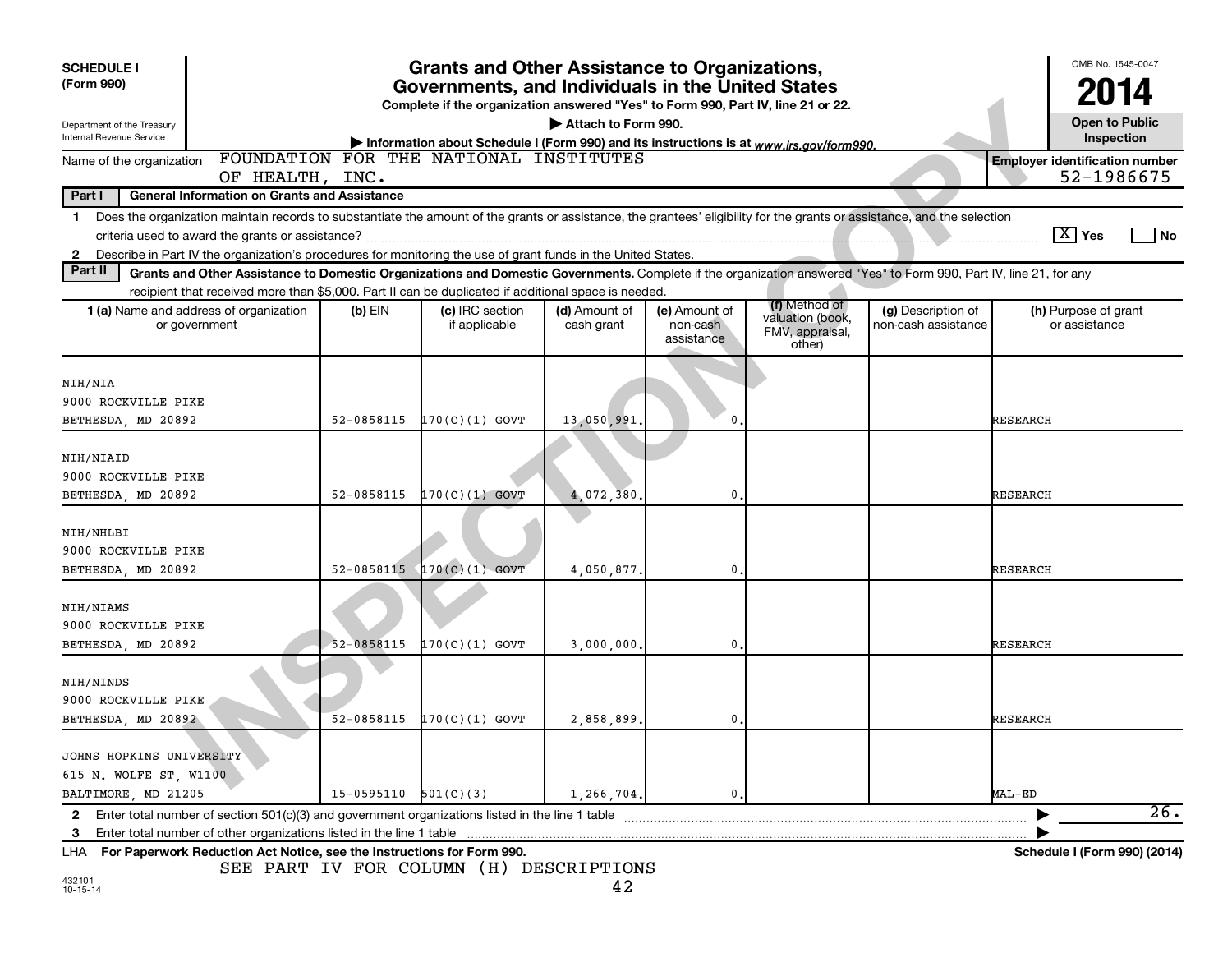Schedule I (Form 990) Page 1 OF HEALTH, INC.  $52-1986675$ 

| Continuation of Grants and Other Assistance to Governments and Organizations in the United States (Schedule I (Form 990), Part II.)<br>  Part II |            |                                  |                             |                                         |                                                                |                                           |                                       |  |  |  |  |
|--------------------------------------------------------------------------------------------------------------------------------------------------|------------|----------------------------------|-----------------------------|-----------------------------------------|----------------------------------------------------------------|-------------------------------------------|---------------------------------------|--|--|--|--|
| (a) Name and address of<br>organization or government                                                                                            | $(b)$ EIN  | (c) IRC section<br>if applicable | (d) Amount of<br>cash grant | (e) Amount of<br>non-cash<br>assistance | (f) Method of<br>valuation<br>(book, FMV,<br>appraisal, other) | (g) Description of<br>non-cash assistance | (h) Purpose of grant<br>or assistance |  |  |  |  |
|                                                                                                                                                  |            |                                  |                             |                                         |                                                                |                                           |                                       |  |  |  |  |
| NIH- CLINICAL CENTER                                                                                                                             |            |                                  |                             |                                         |                                                                |                                           |                                       |  |  |  |  |
| 9000 ROCKVILLE PIKE                                                                                                                              |            |                                  |                             |                                         |                                                                |                                           | <b>RESEARCH</b>                       |  |  |  |  |
| BETHESDA, MD 20892                                                                                                                               | 52-0858115 | $170(C)(1)$ GOVT                 | 1,033,784.                  | 0                                       |                                                                |                                           |                                       |  |  |  |  |
| NIH/NCI                                                                                                                                          |            |                                  |                             |                                         |                                                                |                                           |                                       |  |  |  |  |
| 9000 ROCKVILLE PIKE                                                                                                                              |            |                                  |                             |                                         |                                                                |                                           |                                       |  |  |  |  |
| BETHESDA, MD 20892                                                                                                                               | 52-0858115 | $170(C)(1)$ GOVT                 | 835, 326.                   | 0                                       |                                                                |                                           | <b>RESEARCH</b>                       |  |  |  |  |
| UNIVERSITY OF CALIFORNIA, SAN                                                                                                                    |            |                                  |                             |                                         |                                                                |                                           |                                       |  |  |  |  |
| FRANCISCO - 1855 FOLSOM                                                                                                                          |            |                                  |                             |                                         |                                                                |                                           |                                       |  |  |  |  |
| STREET/MCB425- BOX 0897 - SAN                                                                                                                    |            |                                  |                             |                                         |                                                                |                                           | OSTEOARTHRITIS/BONE                   |  |  |  |  |
| FRANCISCO, CA 94143                                                                                                                              | 94-6036493 | 501(C)(3)                        | 545,000                     | n                                       |                                                                |                                           | QUALITY                               |  |  |  |  |
|                                                                                                                                                  |            |                                  |                             |                                         |                                                                |                                           |                                       |  |  |  |  |
| NIH/FIC                                                                                                                                          |            |                                  |                             |                                         |                                                                |                                           |                                       |  |  |  |  |
| 9000 ROCKVILLE PIKE                                                                                                                              |            |                                  |                             |                                         |                                                                |                                           |                                       |  |  |  |  |
| BETHESDA, MD 20892                                                                                                                               | 52-0858115 | $170(C)(1)$ GOVT                 | 538,507.                    | 0                                       |                                                                |                                           | <b>RESEARCH</b>                       |  |  |  |  |
|                                                                                                                                                  |            |                                  |                             |                                         |                                                                |                                           |                                       |  |  |  |  |
| FRED HUTCHINSON CANCER RESEARCH                                                                                                                  |            |                                  |                             |                                         |                                                                |                                           |                                       |  |  |  |  |
| CENTER - 1100 FAIRVIEW AVE. N. -                                                                                                                 |            |                                  |                             |                                         |                                                                |                                           | VIMC/INNATE AND MUCOSAL               |  |  |  |  |
| SEATTLE, WA 98109                                                                                                                                | 23-7156071 | 501(C)(3)                        | 529,119.                    | 0                                       |                                                                |                                           | <b>IMMUNITY DISCOVERY TEAM</b>        |  |  |  |  |
| THOMAS JEFFERSON UNIVERSITY                                                                                                                      |            |                                  |                             |                                         |                                                                |                                           |                                       |  |  |  |  |
| 125 SOUTH 9TH ST, 2ND FLOOR.                                                                                                                     |            |                                  |                             |                                         |                                                                |                                           |                                       |  |  |  |  |
| SHERIDAN BUILDING. -                                                                                                                             |            |                                  |                             |                                         |                                                                |                                           |                                       |  |  |  |  |
| PHILADELPHIA, PA 19107                                                                                                                           | 23-1352651 | 501(C)(3)                        | 469,870.                    | 0                                       |                                                                |                                           | <b>OVAF</b>                           |  |  |  |  |
|                                                                                                                                                  |            |                                  |                             |                                         |                                                                |                                           |                                       |  |  |  |  |
| NIH/NICHD                                                                                                                                        |            |                                  |                             |                                         |                                                                |                                           |                                       |  |  |  |  |
| 9001 ROCKVILLE PIKE                                                                                                                              |            |                                  |                             |                                         |                                                                |                                           |                                       |  |  |  |  |
| BETHESDA, MD 20893                                                                                                                               | 52-0858116 | $170(C)(1)$ GOVT                 | 464,268.                    | 0                                       |                                                                |                                           | <b>RESEARCH</b>                       |  |  |  |  |
|                                                                                                                                                  |            |                                  |                             |                                         |                                                                |                                           | MOLECULAR MOSQUITOCIDES:              |  |  |  |  |
| COLORADO STATE UNIVERSITY                                                                                                                        |            |                                  |                             |                                         |                                                                |                                           | DEVELOPMENT OF AN                     |  |  |  |  |
| 601 HOWES STREET-2002 CAMPUS DELIVE                                                                                                              |            |                                  |                             |                                         |                                                                |                                           | INNOVATIVE AND ROBUST,                |  |  |  |  |
| FORT COLLINS, CO 80523                                                                                                                           | 84-6000545 | $170(C)(1)$ GOVT                 | 435, 319.                   | 0                                       |                                                                |                                           | PLATFORM-BASED APPROACH               |  |  |  |  |
| VACCINE AND GENE THERAPY INSTITUTE                                                                                                               |            |                                  |                             |                                         |                                                                |                                           |                                       |  |  |  |  |
| FLORIDA - 11350 SW VILLAGE                                                                                                                       |            |                                  |                             |                                         |                                                                |                                           |                                       |  |  |  |  |
| PARKWAY. THIRD FLOOR - PORT ST.                                                                                                                  |            |                                  |                             |                                         |                                                                |                                           | VIMC/INNATE AND MUCOSAL               |  |  |  |  |
| LUCIE, FL 34987                                                                                                                                  | 36-4631835 | $170(C)(1)$ GOVT                 | 432,016.                    | $\mathbf 0$ .                           |                                                                |                                           | IMMUNITY DISCOVERY TEAM               |  |  |  |  |

**Schedule I (Form 990)**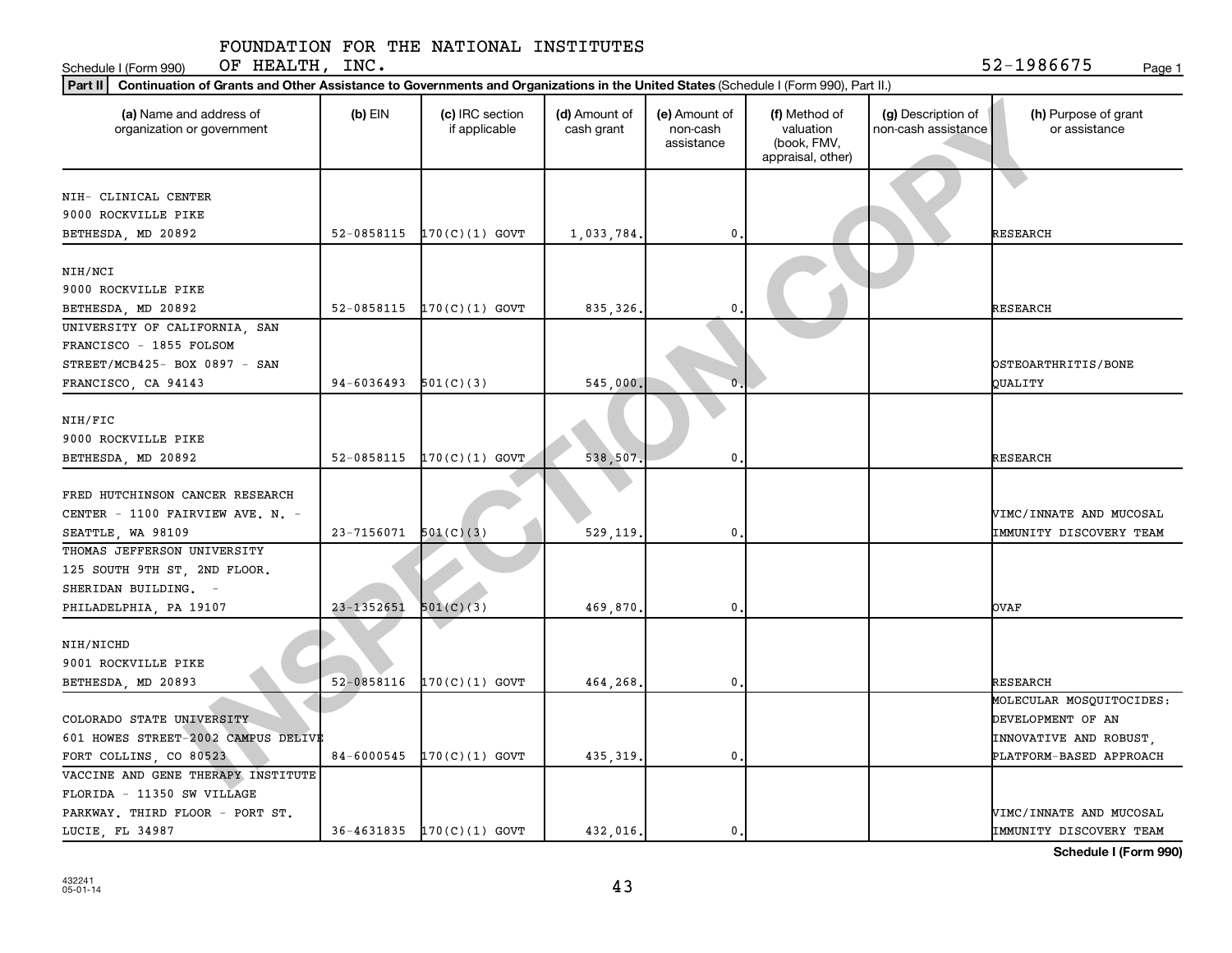Schedule I (Form 990) Page 1 OF HEALTH, INC.  $52-1986675$ 

| Part II   Continuation of Grants and Other Assistance to Governments and Organizations in the United States (Schedule I (Form 990), Part II.) |                          |                                  |                             |                                         |                                                                |                                           |                                                                           |  |  |  |  |
|-----------------------------------------------------------------------------------------------------------------------------------------------|--------------------------|----------------------------------|-----------------------------|-----------------------------------------|----------------------------------------------------------------|-------------------------------------------|---------------------------------------------------------------------------|--|--|--|--|
| (a) Name and address of<br>organization or government                                                                                         | $(b)$ EIN                | (c) IRC section<br>if applicable | (d) Amount of<br>cash grant | (e) Amount of<br>non-cash<br>assistance | (f) Method of<br>valuation<br>(book, FMV,<br>appraisal, other) | (g) Description of<br>non-cash assistance | (h) Purpose of grant<br>or assistance                                     |  |  |  |  |
| DUKE UNIVERSITY                                                                                                                               |                          |                                  |                             |                                         |                                                                |                                           |                                                                           |  |  |  |  |
| 2200 WEST MAIN STREET, SUITE 820,                                                                                                             |                          |                                  |                             |                                         |                                                                |                                           |                                                                           |  |  |  |  |
| ERWIN SQUARE PLAZA - DURHAM, NC                                                                                                               |                          |                                  |                             |                                         |                                                                |                                           | PROFICIENCY TESTING                                                       |  |  |  |  |
| 27705                                                                                                                                         | $56-0532129$ $501(C)(3)$ |                                  | 350,549.                    | 0                                       |                                                                |                                           | CENTRAL/CECI/BIOMARKERS                                                   |  |  |  |  |
| DONALD DANFORTH PLANT SCIENCE<br>CENTER - 975 NORTH WARSON ROAD -<br>ST. LOUIS, MO 63132                                                      | $31-1584621$ $501(C)(3)$ |                                  | 278,792.                    | 0                                       |                                                                |                                           | REGULATORY DEVELOPMENT<br>FOR HEG-MODIFIED<br>MOSQUITOES                  |  |  |  |  |
|                                                                                                                                               |                          |                                  |                             |                                         |                                                                |                                           |                                                                           |  |  |  |  |
| NEW YORK BLOOD CENTER                                                                                                                         |                          |                                  |                             |                                         |                                                                |                                           |                                                                           |  |  |  |  |
| 310 EAST 67TH STREET                                                                                                                          |                          |                                  |                             |                                         |                                                                |                                           |                                                                           |  |  |  |  |
| NEW YORK, NY 10065                                                                                                                            | $13-1949477$ $501(C)(3)$ |                                  | 198,887.                    | $\mathbf{0}$                            |                                                                |                                           | OVAF                                                                      |  |  |  |  |
| NIH/NIDCD<br>9002 ROCKVILLE PIKE                                                                                                              |                          |                                  |                             |                                         |                                                                |                                           |                                                                           |  |  |  |  |
| BETHESDA, MD 20894                                                                                                                            | 52-0858117               | $170(C)(1)$ GOVT                 | 195,000                     | 0                                       |                                                                |                                           | <b>RESEARCH</b>                                                           |  |  |  |  |
| BETH ISRAEL DEACONESS MEDICAL<br>CENTER - 330 BROOKLINE AVENUE -<br>BOSTON, MA 02215                                                          | $04-2103881$ $501(C)(3)$ |                                  | 124,176                     | 0                                       |                                                                |                                           | NON HUMAN PRIMATE NEW<br>ASSAY                                            |  |  |  |  |
|                                                                                                                                               |                          |                                  |                             |                                         |                                                                |                                           |                                                                           |  |  |  |  |
| THE HOPE FOUNDATION                                                                                                                           |                          |                                  |                             |                                         |                                                                |                                           |                                                                           |  |  |  |  |
| 24 FRANK LLOYD WRIGHT DR. SUITE 360                                                                                                           |                          |                                  |                             |                                         |                                                                |                                           |                                                                           |  |  |  |  |
| ANN ARBOR, MI 48106                                                                                                                           | 74-2655302               | 501(C)(3)                        | 92,446.                     | 0                                       |                                                                |                                           | LUNGMAP                                                                   |  |  |  |  |
| BRIGHAM AND WOMEN'S HOSPITAL<br>1620 TREMONT STREET, 3RD FLOOR, RM                                                                            |                          |                                  |                             |                                         |                                                                |                                           | EVALUATION OF THE EFFECTS<br>OF FCRN MUTATIONS ON<br>ANTIBODY HALF-LIFE.+ |  |  |  |  |
| BOSTON, MA 02120                                                                                                                              | 04-2312909               | 501(C)(3)                        | 89,616.                     | 0                                       |                                                                |                                           | KIDNEY                                                                    |  |  |  |  |
| FRIENDS OF CANCER RESEARCH                                                                                                                    |                          |                                  |                             |                                         |                                                                |                                           |                                                                           |  |  |  |  |
| 1800 M STREET NW, SUITE 1050 SOUTH                                                                                                            |                          |                                  |                             |                                         |                                                                |                                           |                                                                           |  |  |  |  |
| WASHINGTON, DC 20036                                                                                                                          | 52-1983273               | 501(C)(3)                        | 75,000.                     | $\mathbf 0$ .                           |                                                                |                                           | LUNG CANCER PROTOCOL                                                      |  |  |  |  |
| NIH/NEI                                                                                                                                       |                          |                                  |                             |                                         |                                                                |                                           |                                                                           |  |  |  |  |
| 9000 ROCKVILLE PIKE                                                                                                                           |                          |                                  |                             |                                         |                                                                |                                           |                                                                           |  |  |  |  |
| BETHESDA, MD 20892                                                                                                                            |                          | 52-0858115 $170(C)(1)$ GOVT      | 69,412.                     | $\mathbf 0$ .                           |                                                                |                                           | <b>RESEARCH</b>                                                           |  |  |  |  |

**Schedule I (Form 990)**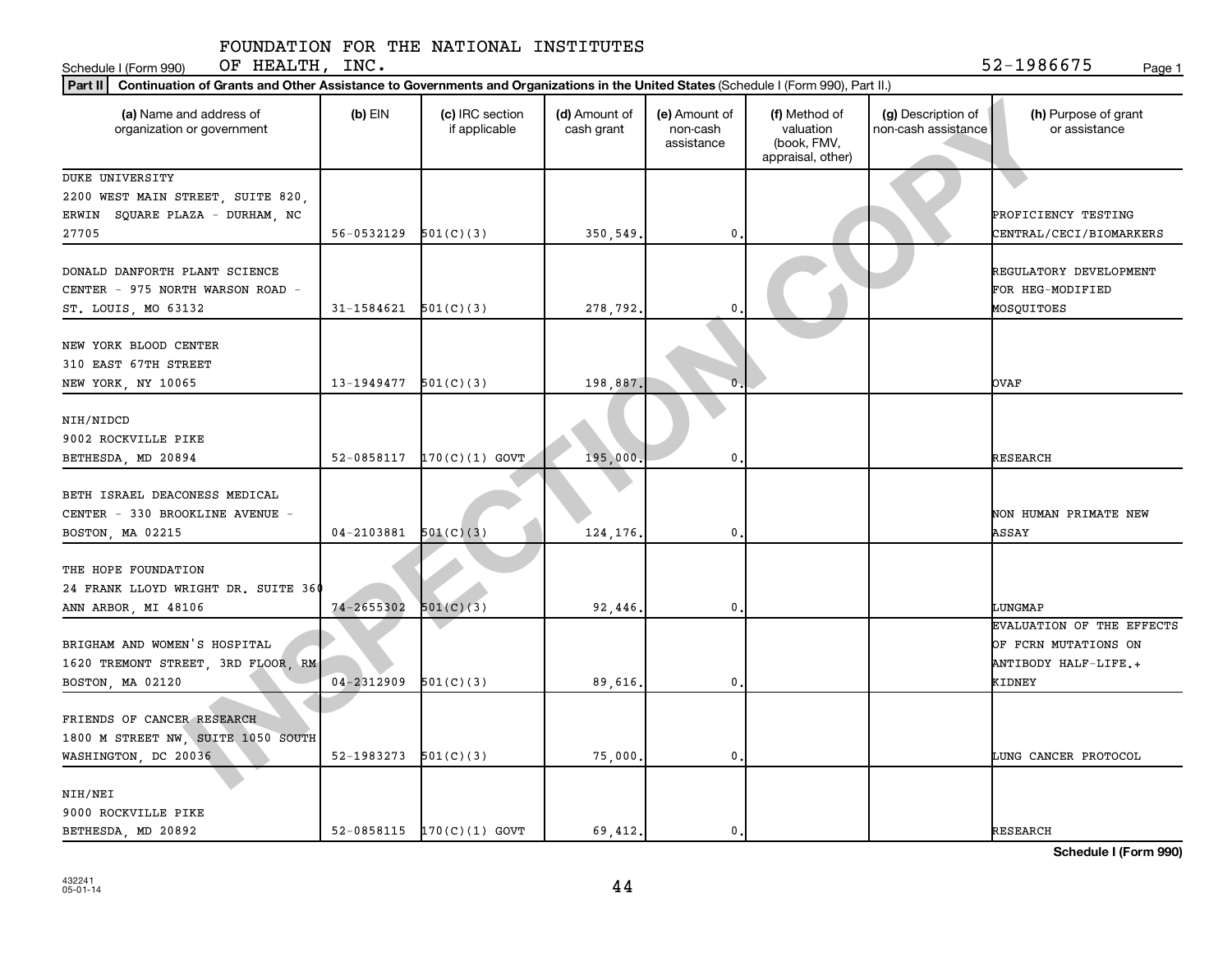| FOUNDATION FOR THE NATIONAL INSTITUTES |  |  |  |
|----------------------------------------|--|--|--|
|----------------------------------------|--|--|--|

Schedule I (Form 990) Page 1

OF HEALTH, INC.  $52-1986675$ 

|                |                                  |                                      | Part II   Continuation of Grants and Other Assistance to Governments and Organizations in the United States (Schedule I (Form 990), Part II.) |                                                                |                                           |                                       |  |  |  |  |  |  |  |
|----------------|----------------------------------|--------------------------------------|-----------------------------------------------------------------------------------------------------------------------------------------------|----------------------------------------------------------------|-------------------------------------------|---------------------------------------|--|--|--|--|--|--|--|
| $(b)$ EIN      | (c) IRC section<br>if applicable | (d) Amount of<br>cash grant          | (e) Amount of<br>non-cash<br>assistance                                                                                                       | (f) Method of<br>valuation<br>(book, FMV,<br>appraisal, other) | (g) Description of<br>non-cash assistance | (h) Purpose of grant<br>or assistance |  |  |  |  |  |  |  |
|                |                                  |                                      |                                                                                                                                               |                                                                |                                           |                                       |  |  |  |  |  |  |  |
|                |                                  |                                      |                                                                                                                                               |                                                                |                                           |                                       |  |  |  |  |  |  |  |
|                |                                  |                                      |                                                                                                                                               |                                                                |                                           | <b>RESEARCH</b>                       |  |  |  |  |  |  |  |
|                |                                  |                                      |                                                                                                                                               |                                                                |                                           |                                       |  |  |  |  |  |  |  |
|                |                                  |                                      |                                                                                                                                               |                                                                |                                           |                                       |  |  |  |  |  |  |  |
|                |                                  |                                      |                                                                                                                                               |                                                                |                                           |                                       |  |  |  |  |  |  |  |
| $52 - 0858115$ |                                  | 45,000.                              | $\mathbf 0$                                                                                                                                   |                                                                |                                           | <b>RESEARCH</b>                       |  |  |  |  |  |  |  |
|                |                                  |                                      |                                                                                                                                               |                                                                |                                           |                                       |  |  |  |  |  |  |  |
|                |                                  |                                      |                                                                                                                                               |                                                                |                                           |                                       |  |  |  |  |  |  |  |
|                |                                  |                                      |                                                                                                                                               |                                                                |                                           |                                       |  |  |  |  |  |  |  |
|                |                                  |                                      |                                                                                                                                               |                                                                |                                           |                                       |  |  |  |  |  |  |  |
|                |                                  |                                      |                                                                                                                                               |                                                                |                                           |                                       |  |  |  |  |  |  |  |
|                |                                  |                                      |                                                                                                                                               |                                                                |                                           |                                       |  |  |  |  |  |  |  |
|                |                                  |                                      |                                                                                                                                               |                                                                |                                           |                                       |  |  |  |  |  |  |  |
|                | $52 - 0858115$                   | $170(C)(1)$ GOVT<br>$170(C)(1)$ GOVT | 50,000.                                                                                                                                       | $\mathbf{0}$                                                   |                                           |                                       |  |  |  |  |  |  |  |

**Schedule I (Form 990)**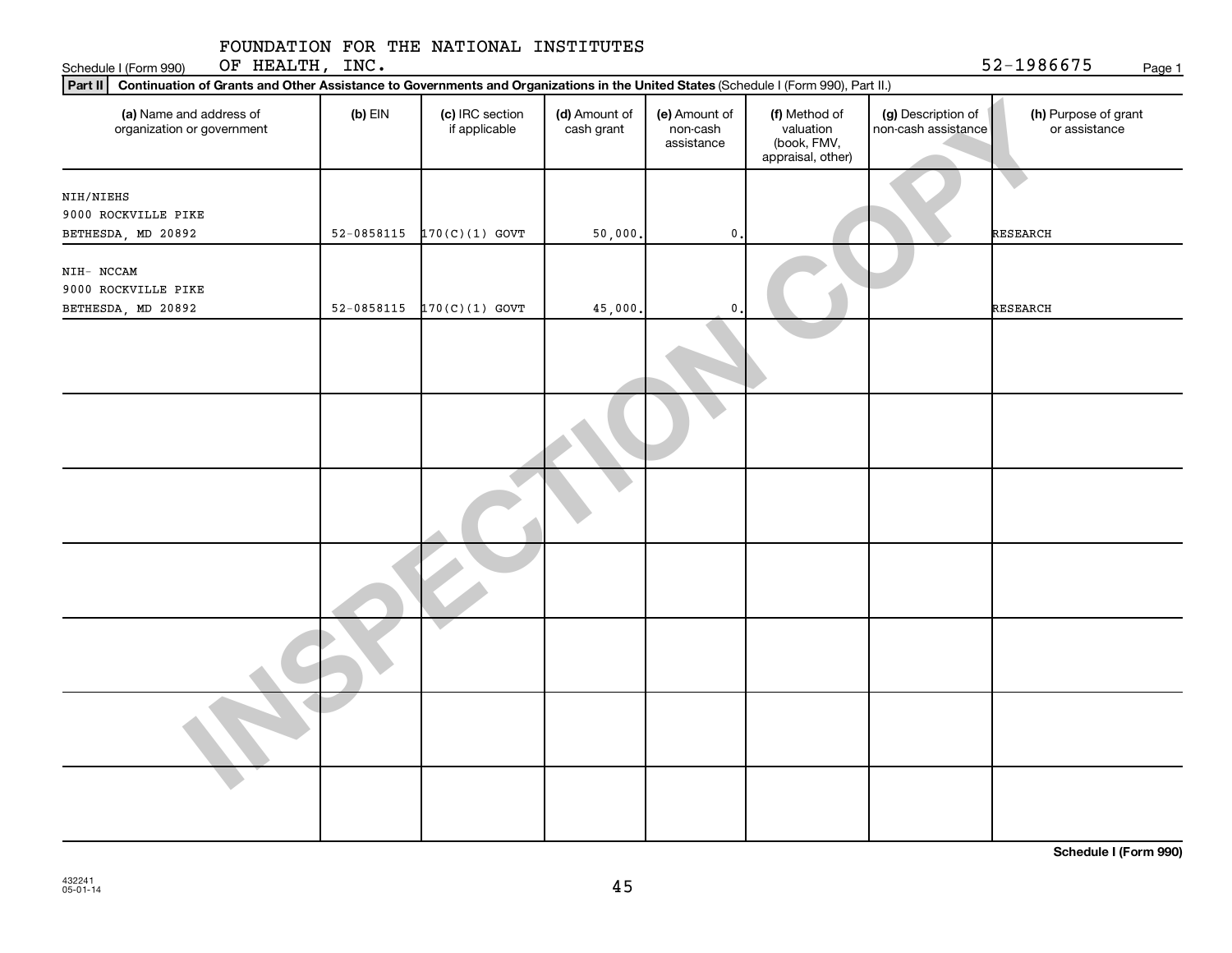Schedule I (Form 990) (2014)  $\qquad \qquad$  OF HEALTH, INC. OF HEALTH, INC.

**2**

Part III | Grants and Other Assistance to Domestic Individuals. Complete if the organization answered "Yes" to Form 990, Part IV, line 22. Part III can be duplicated if additional space is needed.

| Part III can be duplicated if additional space is needed.                                                                                                                                                                      |                             |                             |                                       |                                                          |                                        |  |  |  |
|--------------------------------------------------------------------------------------------------------------------------------------------------------------------------------------------------------------------------------|-----------------------------|-----------------------------|---------------------------------------|----------------------------------------------------------|----------------------------------------|--|--|--|
| (a) Type of grant or assistance                                                                                                                                                                                                | (b) Number of<br>recipients | (c) Amount of<br>cash grant | (d) Amount of non-<br>cash assistance | (e) Method of valuation<br>(book, FMV, appraisal, other) | (f) Description of non-cash assistance |  |  |  |
| AWARDS                                                                                                                                                                                                                         | 10                          | 130,650.                    |                                       | $0.$ FMV                                                 |                                        |  |  |  |
|                                                                                                                                                                                                                                |                             |                             |                                       |                                                          |                                        |  |  |  |
|                                                                                                                                                                                                                                |                             |                             |                                       |                                                          |                                        |  |  |  |
|                                                                                                                                                                                                                                |                             |                             |                                       |                                                          |                                        |  |  |  |
|                                                                                                                                                                                                                                |                             |                             |                                       |                                                          |                                        |  |  |  |
| Supplemental Information. Provide the information required in Part I, line 2, Part III, column (b), and any other additional information.<br><b>Part IV</b>                                                                    |                             |                             |                                       |                                                          |                                        |  |  |  |
| PART I, LINE 2:                                                                                                                                                                                                                |                             |                             |                                       |                                                          |                                        |  |  |  |
| PROGRAM AND GRANTS MANAGEMENT STAFF INVEST CONSIDERABLE EFFORT IN PROVIDING                                                                                                                                                    |                             |                             |                                       |                                                          |                                        |  |  |  |
| SCIENTIFIC, ADMINISTRATIVE, AND FISCAL OVERSIGHT FOR FNIH GRANTS.                                                                                                                                                              |                             |                             |                                       |                                                          |                                        |  |  |  |
| SCIENTIFIC AND TECHNICAL PROGRESS IS MONITORED THROUGH SEMI-ANNUAL AND                                                                                                                                                         |                             |                             |                                       |                                                          |                                        |  |  |  |
| ANNUAL REPORTS FROM THE GRANTEES AS WELL AS THROUGH DIRECT CONTACT WITH                                                                                                                                                        |                             |                             |                                       |                                                          |                                        |  |  |  |
| INVESTIGATORS BOTH BY TELECONFERENCE AND SITE VISITS, AND FOLLOW UP TO                                                                                                                                                         |                             |                             |                                       |                                                          |                                        |  |  |  |
| $27.57$ $117.77$ $27.77$ $27.77$ $27.77$ $27.77$ $27.77$ $27.77$ $27.77$ $27.77$ $27.77$ $27.77$ $27.77$ $27.77$ $27.77$ $27.77$ $27.77$ $27.77$ $27.77$ $27.77$ $27.77$ $27.77$ $27.77$ $27.77$ $27.77$ $27.77$ $27.77$ $27.$ |                             |                             |                                       |                                                          |                                        |  |  |  |

PROGRESS REPORTS AND SITE VISITS WHERE SCIENTIFIC QUESTIONS OR

ADMINISTRATIVE ISSUES ARE IDENTIFIED. SCIENTIFIC REPORT SUBMISSIONS COVER

A WIDE RANGE OF ITEMS INCLUDING INDIVIDUAL OBJECTIVES AND OVERALL PROGRESS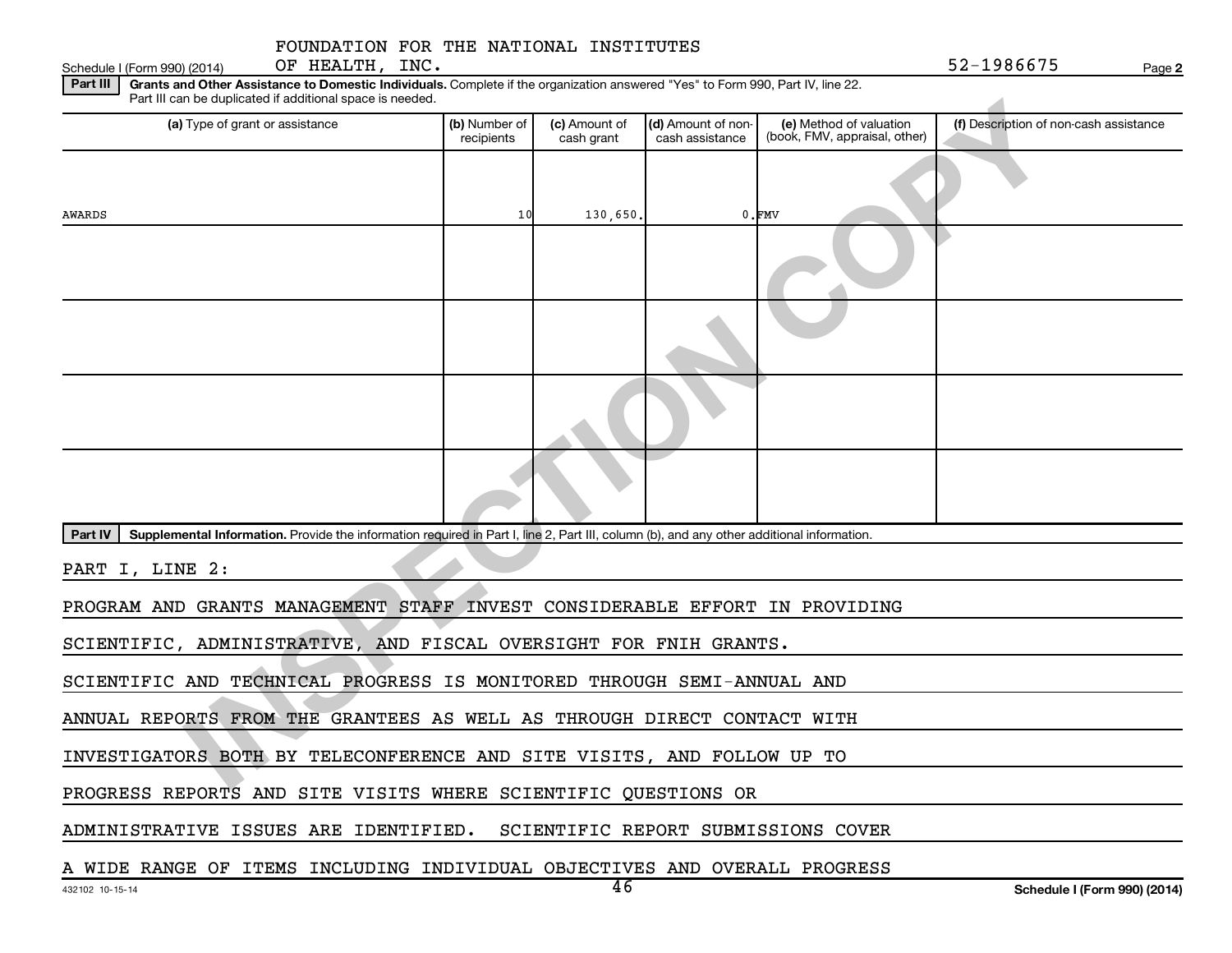**2** Schedule I (Form 990) Page **Part IV Supplemental Information** FOUNDATION FOR THE NATIONAL INSTITUTES OF HEALTH, INC. REVIEW, MILESTONE ACHIEVEMENT, PROJECT PLAN UPDATE, AND ANY OTHER SIGNIFICANT CHANGES. FINANCIAL REPORTING IS REQUIRED ANNUALLY FOR ALL OF THE GRANTEES, AND SEMI-ANNUALLY FOR INSTITUTIONS THAT REQUIRE ADDITIONAL OVERSIGHT, SUCH AS FOR-PROFIT INSTITUTIONS. DUE DILIGENCE PROCEDURES, SUCH AS FNIH COMPLIANCE WITH THE USA PATRIOT ACT AND IRS REQUIREMENTS ON EXPENDITURE RESPONSIBILITIES, HAVE BEEN INCORPORATED INTO THE REPORTING PROCESS TO ENSURE THAT THE GRANTEES ARE COMPLYING WITH GRANT, LEGAL, FINANCIAL, AND REGULATORY REQUIREMENTS.

FELLOWS SELECTED FOR FOUNDATION FELLOWSHIPS ARE SELECTED THROUGH NATIONWIDE AND INTERNATIONAL COMPETITIONS.

**INTERS, AND SEMI-ANNUALLY FOR INSTITUTIONS THAT REQUIRE ADDITIONALLY TO HERE AND TRITUIT INSTITUTIONS.** DUE DILIGENCE PROCEDURES, INCOMINANCE WITH THE USA PATRICY ACT AND IRS REQUIREMENTS ON CONFLINUES. HAVE BEPORTITY INS THE CLINICAL RESEARCH TRAINING PROGRAM (CRTP) IS OPEN TO ALL THIRD YEAR STUDENTS ENROLLED IN MEDICAL OR DENTAL SCHOOLS. THE WOMEN'S HEALTH FELLOWSHIP PROGRAMS ARE OPEN TO DOCTORAL-LEVEL CANDIDATES WITHIN FIVE YEARS OF RECEIPT OF THE DOCTORAL DEGREE. APPLICATIONS, CONTAINING TRANSCRIPTS AND ESSAYS ON THEIR RESEARCH GOALS ARE SUBMITTED AND REVIEWED BY PANELS OF NIH SCIENTISTS WHO MAKE RECOMMENDATIONS FOR SELECTION. POTENTIAL FELLOWS ARE OFTEN BROUGHT TO THE CAMPUS FOR INTERVIEWS AND FINAL SELECTION. THE FOUNDATION'S FELLOWSHIPS ARE OPEN TO PROFESSIONALS WORKING AT VARIOUS STAGES OF THEIR RESEARCH CAREERS. APPLICANTS TO THE NEUROSCIENCE FELLOWSHIP, FOR EXAMPLE, ARE YOUNG SCIENTISTS WHO WILL BENEFIT FROM EXPERIENCE OF CLINICAL AND BASIC SCIENCE RESEARCH. THE DIRECTOR'S FELLOWSHIP IN COMPLEMENTARY AND ALTERNATIVE MEDICINE RESEARCH SEEKS A MORE EXPERIENCED SCIENTIST WHO IS WELL-POSITIONED TO BECOME A LEADER IN THE FIELD OF COMPLEMENTARY ALTERNATIVE MEDICINE.

PART II, LINE 1, COLUMN (H):

432291 05-01-14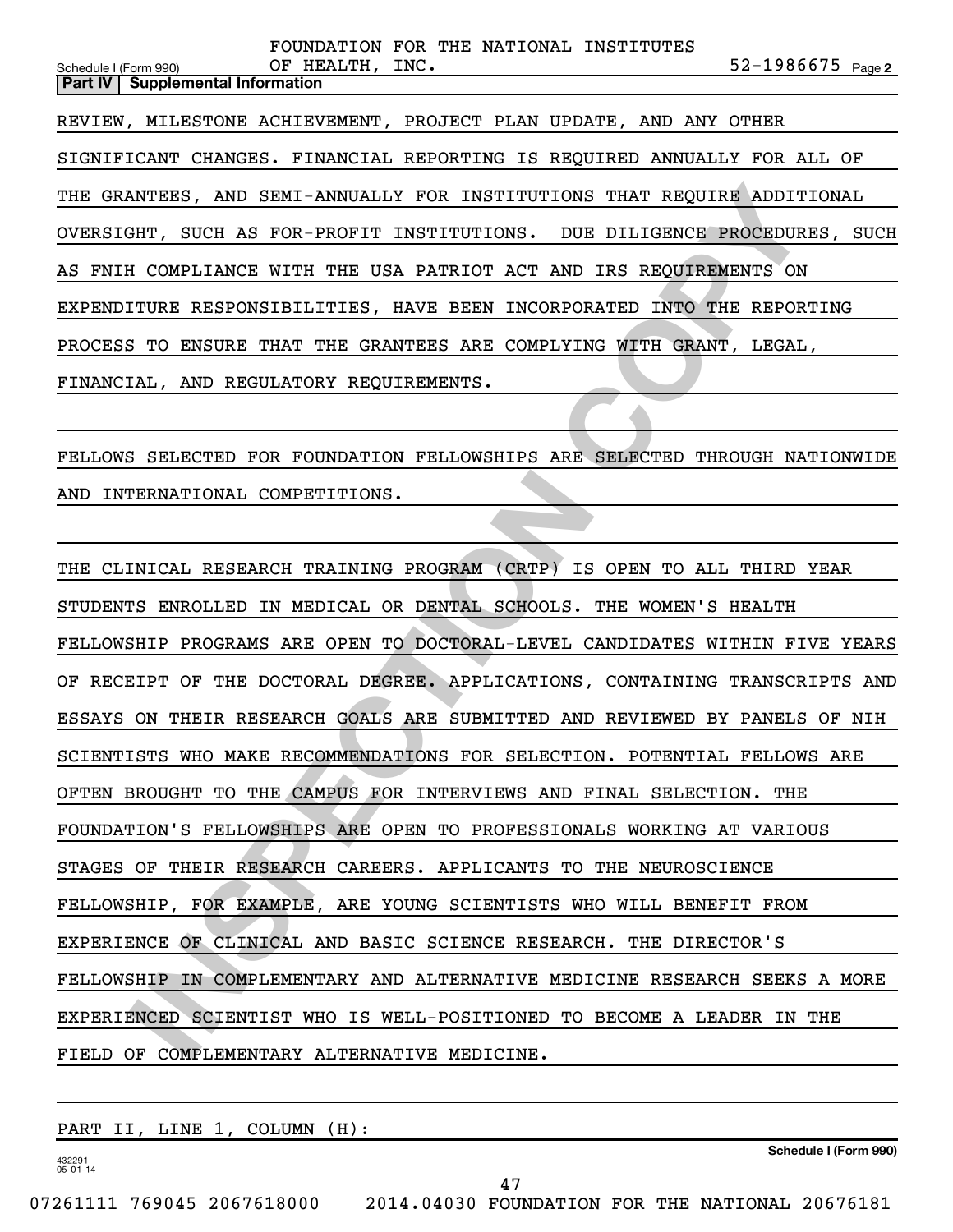|                    |                       |                                 |  |                 | FOUNDATION FOR THE NATIONAL INSTITUTES                               |  |                                                                          |
|--------------------|-----------------------|---------------------------------|--|-----------------|----------------------------------------------------------------------|--|--------------------------------------------------------------------------|
| <b>Part IV</b>     | Schedule I (Form 990) | <b>Supplemental Information</b> |  | OF HEALTH, INC. |                                                                      |  | 52-1986675 Page 2                                                        |
|                    |                       |                                 |  |                 | NAME OF ORGANIZATION OR GOVERNMENT: COLORADO STATE UNIVERSITY        |  |                                                                          |
|                    |                       |                                 |  |                 |                                                                      |  | (H) PURPOSE OF GRANT OR ASSISTANCE: MOLECULAR MOSQUITOCIDES: DEVELOPMENT |
|                    |                       |                                 |  |                 | OF AN INNOVATIVE AND ROBUST, PLATFORM-BASED APPROACH FOR SUSTAINABLE |  |                                                                          |
|                    |                       |                                 |  |                 | INSECTICIDAL CONTROL OF ANOPHELINE MOSQUITOES                        |  |                                                                          |
|                    |                       |                                 |  |                 |                                                                      |  |                                                                          |
|                    |                       |                                 |  |                 |                                                                      |  |                                                                          |
|                    |                       |                                 |  |                 |                                                                      |  |                                                                          |
|                    |                       |                                 |  |                 |                                                                      |  |                                                                          |
|                    |                       |                                 |  |                 |                                                                      |  |                                                                          |
|                    |                       |                                 |  |                 |                                                                      |  |                                                                          |
|                    |                       |                                 |  |                 |                                                                      |  |                                                                          |
|                    |                       |                                 |  |                 |                                                                      |  |                                                                          |
|                    |                       |                                 |  |                 |                                                                      |  |                                                                          |
|                    |                       |                                 |  |                 |                                                                      |  |                                                                          |
|                    |                       |                                 |  |                 |                                                                      |  |                                                                          |
|                    |                       |                                 |  |                 |                                                                      |  |                                                                          |
|                    |                       |                                 |  |                 |                                                                      |  |                                                                          |
|                    |                       |                                 |  |                 |                                                                      |  |                                                                          |
|                    |                       |                                 |  |                 |                                                                      |  |                                                                          |
|                    |                       |                                 |  |                 |                                                                      |  |                                                                          |
|                    |                       |                                 |  |                 |                                                                      |  |                                                                          |
|                    |                       |                                 |  |                 |                                                                      |  |                                                                          |
|                    |                       |                                 |  |                 |                                                                      |  |                                                                          |
|                    |                       |                                 |  |                 |                                                                      |  |                                                                          |
|                    |                       |                                 |  |                 |                                                                      |  |                                                                          |
|                    |                       |                                 |  |                 |                                                                      |  |                                                                          |
|                    |                       |                                 |  |                 |                                                                      |  |                                                                          |
|                    |                       |                                 |  |                 |                                                                      |  |                                                                          |
| 432291<br>05-01-14 |                       |                                 |  |                 |                                                                      |  | Schedule I (Form 990)                                                    |
|                    |                       |                                 |  |                 | 48                                                                   |  |                                                                          |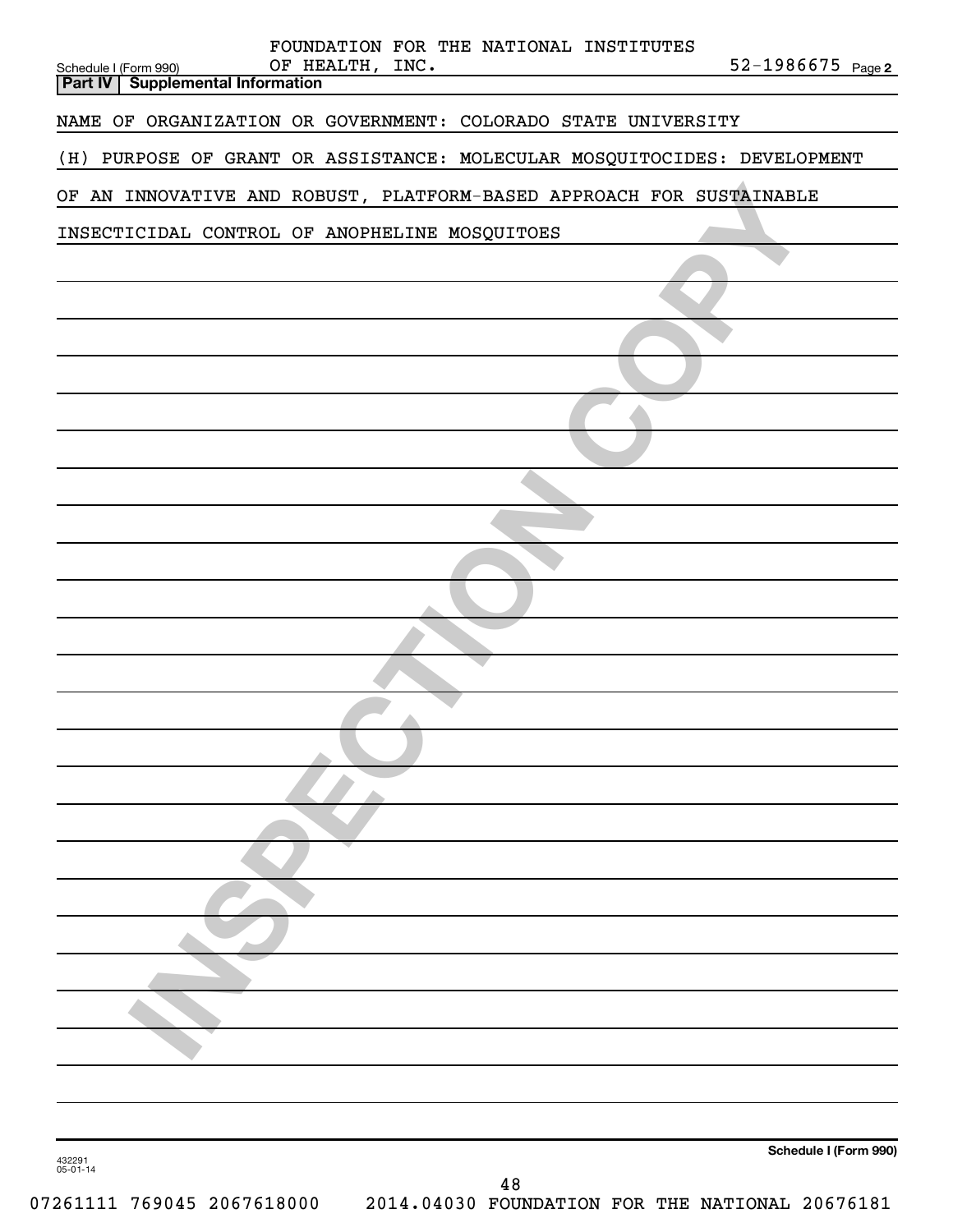|    | <b>SCHEDULE J</b>                       | <b>Compensation Information</b>                                                                                                                                                                                               |                                       | OMB No. 1545-0047     |            |           |
|----|-----------------------------------------|-------------------------------------------------------------------------------------------------------------------------------------------------------------------------------------------------------------------------------|---------------------------------------|-----------------------|------------|-----------|
|    | (Form 990)                              | For certain Officers, Directors, Trustees, Key Employees, and Highest                                                                                                                                                         |                                       | 2014                  |            |           |
|    |                                         | <b>Compensated Employees</b><br>Complete if the organization answered "Yes" on Form 990, Part IV, line 23.                                                                                                                    |                                       |                       |            |           |
|    | Department of the Treasury              | Attach to Form 990.                                                                                                                                                                                                           |                                       | <b>Open to Public</b> |            |           |
|    | Internal Revenue Service                | Information about Schedule J (Form 990) and its instructions is at www.irs.gov/form990.                                                                                                                                       |                                       | Inspection            |            |           |
|    | Name of the organization                | FOUNDATION FOR THE NATIONAL INSTITUTES                                                                                                                                                                                        | <b>Emplover identification number</b> |                       |            |           |
|    |                                         | OF HEALTH, INC.                                                                                                                                                                                                               | 52-1986675                            |                       |            |           |
|    | Part I                                  | <b>Questions Regarding Compensation</b>                                                                                                                                                                                       |                                       |                       |            |           |
|    |                                         |                                                                                                                                                                                                                               |                                       |                       | <b>Yes</b> | <b>No</b> |
|    |                                         | 1a Check the appropriate box(es) if the organization provided any of the following to or for a person listed in Form 990,                                                                                                     |                                       |                       |            |           |
|    |                                         | Part VII, Section A, line 1a. Complete Part III to provide any relevant information regarding these items.                                                                                                                    |                                       |                       |            |           |
|    | First-class or charter travel           | Housing allowance or residence for personal use                                                                                                                                                                               |                                       |                       |            |           |
|    | Travel for companions                   | Payments for business use of personal residence<br>Health or social club dues or initiation fees<br>Tax indemnification and gross-up payments                                                                                 |                                       |                       |            |           |
|    |                                         | Personal services (e.g., maid, chauffeur, chef)<br>Discretionary spending account                                                                                                                                             |                                       |                       |            |           |
|    |                                         |                                                                                                                                                                                                                               |                                       |                       |            |           |
|    |                                         | <b>b</b> If any of the boxes on line 1a are checked, did the organization follow a written policy regarding payment or                                                                                                        |                                       |                       |            |           |
|    |                                         |                                                                                                                                                                                                                               |                                       | 1b                    |            |           |
| 2  |                                         | Did the organization require substantiation prior to reimbursing or allowing expenses incurred by all directors,                                                                                                              |                                       |                       |            |           |
|    |                                         | trustees, and officers, including the CEO/Executive Director, regarding the items checked in line 1a?                                                                                                                         |                                       | $\mathbf{2}$          |            |           |
|    |                                         |                                                                                                                                                                                                                               |                                       |                       |            |           |
| З  |                                         | Indicate which, if any, of the following the filing organization used to establish the compensation of the organization's                                                                                                     |                                       |                       |            |           |
|    |                                         | CEO/Executive Director. Check all that apply. Do not check any boxes for methods used by a related organization to                                                                                                            |                                       |                       |            |           |
|    |                                         | establish compensation of the CEO/Executive Director, but explain in Part III.                                                                                                                                                |                                       |                       |            |           |
|    | Compensation committee                  | $X$ Written employment contract                                                                                                                                                                                               |                                       |                       |            |           |
|    |                                         | $\mathbf{X}$<br>Compensation survey or study<br>Independent compensation consultant                                                                                                                                           |                                       |                       |            |           |
|    |                                         | $\mathbf{X}$ Approval by the board or compensation committee<br>Form 990 of other organizations                                                                                                                               |                                       |                       |            |           |
|    |                                         |                                                                                                                                                                                                                               |                                       |                       |            |           |
| 4  |                                         | During the year, did any person listed in Form 990, Part VII, Section A, line 1a, with respect to the filing                                                                                                                  |                                       |                       |            |           |
|    | organization or a related organization: |                                                                                                                                                                                                                               |                                       |                       |            |           |
| а  |                                         |                                                                                                                                                                                                                               |                                       | 4a                    |            | x         |
| b  |                                         |                                                                                                                                                                                                                               |                                       | 4b                    |            | х         |
|    |                                         |                                                                                                                                                                                                                               |                                       | 4c                    |            | x         |
|    |                                         | If "Yes" to any of lines 4a-c, list the persons and provide the applicable amounts for each item in Part III.                                                                                                                 |                                       |                       |            |           |
|    |                                         |                                                                                                                                                                                                                               |                                       |                       |            |           |
|    |                                         | Only section 501(c)(3), 501(c)(4), and 501(c)(29) organizations must complete lines 5-9.                                                                                                                                      |                                       |                       |            |           |
|    |                                         | For persons listed in Form 990, Part VII, Section A, line 1a, did the organization pay or accrue any compensation                                                                                                             |                                       |                       |            |           |
|    | contingent on the revenues of:          |                                                                                                                                                                                                                               |                                       |                       |            |           |
|    |                                         |                                                                                                                                                                                                                               |                                       | 5a                    |            | х         |
|    |                                         |                                                                                                                                                                                                                               |                                       | 5b                    |            | x         |
|    |                                         | If "Yes" to line 5a or 5b, describe in Part III.                                                                                                                                                                              |                                       |                       |            |           |
|    |                                         | 6 For persons listed in Form 990, Part VII, Section A, line 1a, did the organization pay or accrue any compensation                                                                                                           |                                       |                       |            |           |
|    | contingent on the net earnings of:      |                                                                                                                                                                                                                               |                                       |                       |            |           |
|    |                                         | a The organization? <b>Constitution</b> and the organization?                                                                                                                                                                 |                                       | 6a                    |            | X<br>X    |
|    |                                         | b Any related organization? 2000 and 2000 and 2000 and 2000 and 2000 and 2000 and 2000 and 2000 and 2000 and 2000 and 2000 and 2000 and 2000 and 2000 and 2000 and 2000 and 2000 and 2000 and 2000 and 2000 and 2000 and 2000 |                                       | 6b                    |            |           |
|    |                                         | If "Yes" to line 6a or 6b, describe in Part III.                                                                                                                                                                              |                                       |                       |            |           |
|    |                                         | 7 For persons listed in Form 990, Part VII, Section A, line 1a, did the organization provide any non-fixed payments                                                                                                           |                                       |                       |            | х         |
|    |                                         |                                                                                                                                                                                                                               |                                       | 7                     |            |           |
| 8. |                                         | Were any amounts reported in Form 990, Part VII, paid or accrued pursuant to a contract that was subject to the                                                                                                               |                                       | 8                     |            | x         |
| 9. |                                         | If "Yes" to line 8, did the organization also follow the rebuttable presumption procedure described in                                                                                                                        |                                       |                       |            |           |
|    |                                         |                                                                                                                                                                                                                               |                                       | 9                     |            |           |
|    |                                         | LHA For Paperwork Reduction Act Notice, see the Instructions for Form 990.                                                                                                                                                    | Schedule J (Form 990) 2014            |                       |            |           |
|    |                                         |                                                                                                                                                                                                                               |                                       |                       |            |           |

432111 10-13-14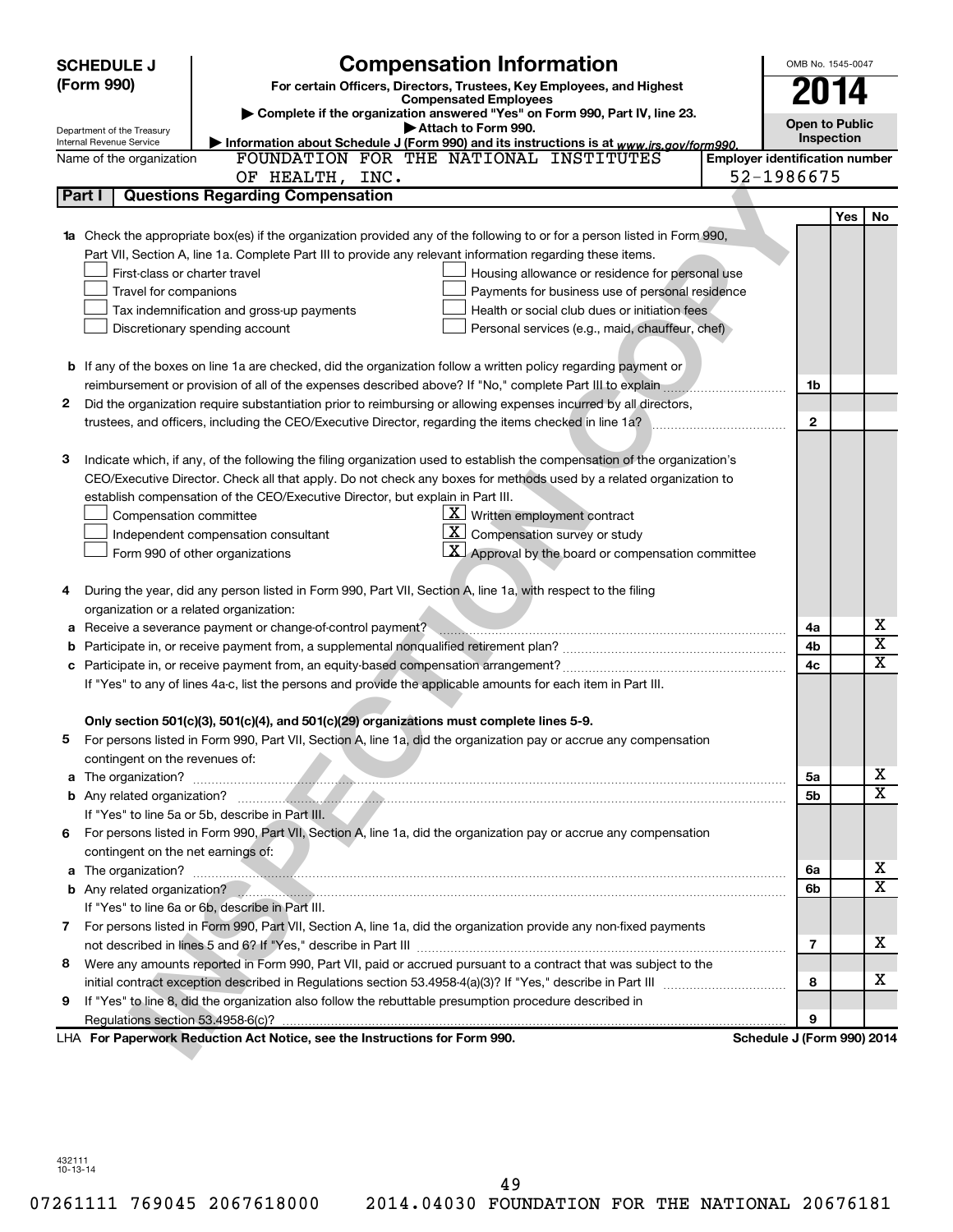Schedule J (Form 990) 2014  $OF$  HEALTH,  $INC.$ 

**2**

#### Part II | Officers, Directors, Trustees, Key Employees, and Highest Compensated Employees. Use duplicate copies if additional space is needed.

| For each individual whose compensation must be reported in Schedule J, report compensation from the organization on row (i) and from related organizations, described in the instructions, on row (ii).<br>Do not list any individuals that are not listed on Form 990, Part VII. |             |                                                                       |                                                    |                                           |                                |                             |                      |                                                            |  |  |  |  |
|-----------------------------------------------------------------------------------------------------------------------------------------------------------------------------------------------------------------------------------------------------------------------------------|-------------|-----------------------------------------------------------------------|----------------------------------------------------|-------------------------------------------|--------------------------------|-----------------------------|----------------------|------------------------------------------------------------|--|--|--|--|
| Note. The sum of columns (B)(i)-(iii) for each listed individual must equal the total amount of Form 990, Part VII, Section A, line 1a, applicable column (D) and (E) amounts for that individual.                                                                                |             |                                                                       |                                                    |                                           |                                |                             |                      |                                                            |  |  |  |  |
|                                                                                                                                                                                                                                                                                   |             |                                                                       | (B) Breakdown of W-2 and/or 1099-MISC compensation |                                           | (C) Retirement and             | (D) Nontaxable              | (E) Total of columns | (F) Compensation                                           |  |  |  |  |
| (A) Name and Title                                                                                                                                                                                                                                                                |             | (i) Base<br>(ii) Bonus &<br>compensation<br>incentive<br>compensation |                                                    | (iii) Other<br>reportable<br>compensation | other deferred<br>compensation | benefits                    | $(B)(i)$ - $(D)$     | in column (B)<br>reported as deferred<br>in prior Form 990 |  |  |  |  |
| MARIA FREIRE, PH.D.<br>(1)                                                                                                                                                                                                                                                        | (i)         | 374,138.                                                              | $\overline{0}$ .                                   | $\overline{0}$ .                          | 26,000.                        | $\overline{\mathfrak{o}}$ . | 400, 138.            | $\overline{\mathbf{0}}$ .                                  |  |  |  |  |
| PRESIDENT                                                                                                                                                                                                                                                                         | (ii)        | 0.                                                                    | σ.                                                 | 0.                                        | 0.                             | 0.                          | 0.                   | σ.                                                         |  |  |  |  |
| ANDREA BARUCHIN<br>(2)                                                                                                                                                                                                                                                            | (i)         | 199, 343.                                                             | σ.                                                 | 200.                                      | 19,934.                        | 5,316.                      | 224,793.             | $\overline{0}$ .                                           |  |  |  |  |
| SR ADVISOR TO PRESIDENT                                                                                                                                                                                                                                                           | (ii)        | 0.                                                                    | σ.                                                 | 0.                                        | 0.                             | 0.                          | 0                    | $\overline{\mathfrak{o}}$ .                                |  |  |  |  |
| ANN ASHBY<br>(3)                                                                                                                                                                                                                                                                  | (i)         | 208, 255.                                                             | 0.                                                 | 2,500.                                    | 21,075.                        | 11,520.                     | 243, 350.            | $\overline{0}$ .                                           |  |  |  |  |
| DEPUTY EXECUTIVE DIRECTOR                                                                                                                                                                                                                                                         | (ii)        | 0.                                                                    | $\overline{0}$ .                                   | 0.                                        | О.                             | 0.                          | 0.                   | $\overline{\mathfrak{o}}$ .                                |  |  |  |  |
| DAVID WHOLLEY<br>(4)                                                                                                                                                                                                                                                              | (i)         | 282, 391.                                                             | $\overline{\mathfrak{o}}$ .                        | 2,500.                                    | 26,000.                        | 11,520.                     | 322,411.             | $\overline{\mathfrak{o}}$ .                                |  |  |  |  |
| DIR RESEARCH PARTNERSHIPS                                                                                                                                                                                                                                                         | (ii)        | 0.                                                                    | σ.                                                 | 0.                                        | О.                             | 0.                          | 0.                   | $\overline{0}$ .                                           |  |  |  |  |
| JULIA WOLF-RODDA<br>(5)                                                                                                                                                                                                                                                           | (i)         | 187,834.                                                              | σ.                                                 | О.                                        | 18,783.                        | 11,520.                     | 218, 137.            | $\overline{\mathfrak{o}}$ .                                |  |  |  |  |
| DIR DEVELOPMENT                                                                                                                                                                                                                                                                   | (ii)        | О.                                                                    | 0.                                                 |                                           | Ο.                             | 0.                          | 0.                   | $\overline{0}$ .                                           |  |  |  |  |
| <b>JULIE TUNE</b><br>(6)                                                                                                                                                                                                                                                          | (i)         | 192,274.                                                              | $\overline{\mathfrak{o}}$ .                        | 500.                                      | 19,277.                        | 11,520.                     | 223,571.             | $\overline{0}$ .                                           |  |  |  |  |
| CHIEF FINANCIAL OFFICER                                                                                                                                                                                                                                                           | (ii)        | 0.                                                                    | $\overline{0}$ .                                   | 0.                                        | 0.                             | 0.                          | Ω.                   | $\overline{\mathfrak{o}}$ .                                |  |  |  |  |
| STEPHANIE JAMES<br>(7)                                                                                                                                                                                                                                                            | (i)         | 288, 174.                                                             | $\overline{0}$ .                                   | σ.                                        | 26,000.                        | σ.                          | 314,174.             | $\overline{0}$ .                                           |  |  |  |  |
| DIR OF SCIENCE AND GCGH                                                                                                                                                                                                                                                           | (ii)        | 0.                                                                    | $\overline{0}$ .                                   | 0.                                        | 0.                             | 0.                          | Ω.                   | $\overline{0}$ .                                           |  |  |  |  |
| <b>GAIL LEVINE</b><br>(8)                                                                                                                                                                                                                                                         | (i)         | 146,886.                                                              | 0.                                                 | 2,500.                                    | 14,939.                        | 11,520.                     | 175,845.             | $\overline{\mathfrak{o}}$ .                                |  |  |  |  |
| SCIENTIFIC PROGRAM MANAGER                                                                                                                                                                                                                                                        | (ii)        | Ο.                                                                    | О.                                                 | 0.                                        | Ο.                             | 0.                          | 0.                   | $\overline{\mathfrak{o}}$ .                                |  |  |  |  |
| KAREN TOUNTAS<br>(9)                                                                                                                                                                                                                                                              | (i)         | 152,591.                                                              | 0.                                                 | 0.                                        | 15,259.                        | 11,520.                     | 179,370.             | $\overline{0}$ .                                           |  |  |  |  |
| SCIENTIFIC PROGRAM MANAGER                                                                                                                                                                                                                                                        | (ii)        | $\mathfrak{o}$ .                                                      | 0.                                                 | 0.                                        | 0.                             | 0.                          | 0.                   | $\overline{\mathfrak{o}}$ .                                |  |  |  |  |
| (10) MARIA VASSILEVA                                                                                                                                                                                                                                                              | (i)         | 130,760.                                                              | $\overline{0}$ .                                   | 6, 200.                                   | 13,696.                        | 11,520.                     | 162, 176.            | $\overline{0}$ .                                           |  |  |  |  |
| SCIENTIFIC PROGRAM MANAGER                                                                                                                                                                                                                                                        | (iii)       | $\overline{\mathfrak{o}}$ .                                           | $\mathbf 0$ .                                      | О.                                        | 0.                             | о.                          | 0.                   | $\overline{\mathfrak{o}}$ .                                |  |  |  |  |
| (11) MICHAEL GOTTLIEB                                                                                                                                                                                                                                                             | (i)         | 234,143.                                                              | σ.                                                 | 0.                                        | 23,414                         | 0.                          | 257,557.             | $\overline{\mathbf{0}}$ .                                  |  |  |  |  |
| ASSOC DIR OF SCIENCE                                                                                                                                                                                                                                                              | (i)         | Ο.                                                                    | σ.                                                 | $\overline{0}$ .                          | Ο.                             | 0.                          | 0.                   | $\overline{0}$ .                                           |  |  |  |  |
| (12) STEVE HOFFMAN                                                                                                                                                                                                                                                                | (i)         | 133,447.                                                              | 6,000.                                             | О.                                        | 13,945.                        | 11,520                      | 164,912.             | $\overline{0}$ .                                           |  |  |  |  |
| SCIENTIFIC PROGRAM MANAGER                                                                                                                                                                                                                                                        | (ii)        | 0.                                                                    | ο.                                                 | 0.                                        | 0.                             | 0.                          | 0.                   | $\overline{0}$ .                                           |  |  |  |  |
|                                                                                                                                                                                                                                                                                   | (i)<br>(ii) |                                                                       |                                                    |                                           |                                |                             |                      |                                                            |  |  |  |  |
|                                                                                                                                                                                                                                                                                   | (i)<br>(ii) |                                                                       |                                                    |                                           |                                |                             |                      |                                                            |  |  |  |  |
|                                                                                                                                                                                                                                                                                   | (i)         |                                                                       |                                                    |                                           |                                |                             |                      |                                                            |  |  |  |  |
|                                                                                                                                                                                                                                                                                   | (ii)        |                                                                       |                                                    |                                           |                                |                             |                      |                                                            |  |  |  |  |
|                                                                                                                                                                                                                                                                                   | (i)         |                                                                       |                                                    |                                           |                                |                             |                      |                                                            |  |  |  |  |
|                                                                                                                                                                                                                                                                                   | (iii)       |                                                                       |                                                    |                                           |                                |                             |                      |                                                            |  |  |  |  |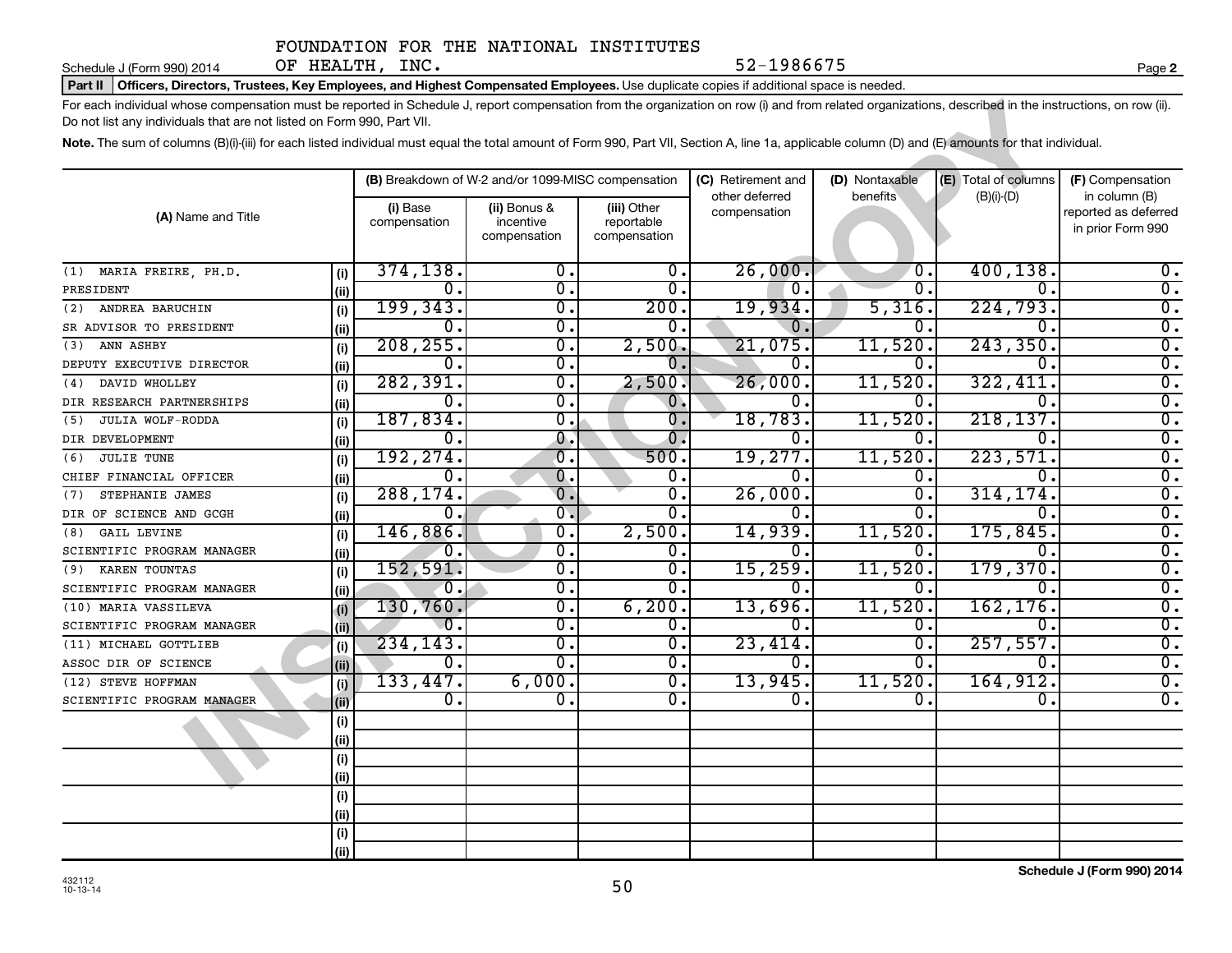#### **Part III Supplemental Information**

Provide the information, explanation, or descriptions required for Part I, lines 1a, 1b, 3, 4a, 4b, 4c, 5a, 5b, 6a, 6b, 7, and 8, and for Part II. Also complete this part for any additional information.

| Provide the information, explanation, or descriptions required for Part I, lines 1a, 1b, 3, 4a, 4b, 4c, 5a, 5b, 6a, 6b, 7, and 8, and for Part II. Also complete this part for any additional information. |
|------------------------------------------------------------------------------------------------------------------------------------------------------------------------------------------------------------|
|                                                                                                                                                                                                            |
|                                                                                                                                                                                                            |
|                                                                                                                                                                                                            |
|                                                                                                                                                                                                            |
|                                                                                                                                                                                                            |
|                                                                                                                                                                                                            |
|                                                                                                                                                                                                            |
|                                                                                                                                                                                                            |
|                                                                                                                                                                                                            |
|                                                                                                                                                                                                            |
|                                                                                                                                                                                                            |
|                                                                                                                                                                                                            |
|                                                                                                                                                                                                            |
|                                                                                                                                                                                                            |
|                                                                                                                                                                                                            |
|                                                                                                                                                                                                            |
|                                                                                                                                                                                                            |
|                                                                                                                                                                                                            |
|                                                                                                                                                                                                            |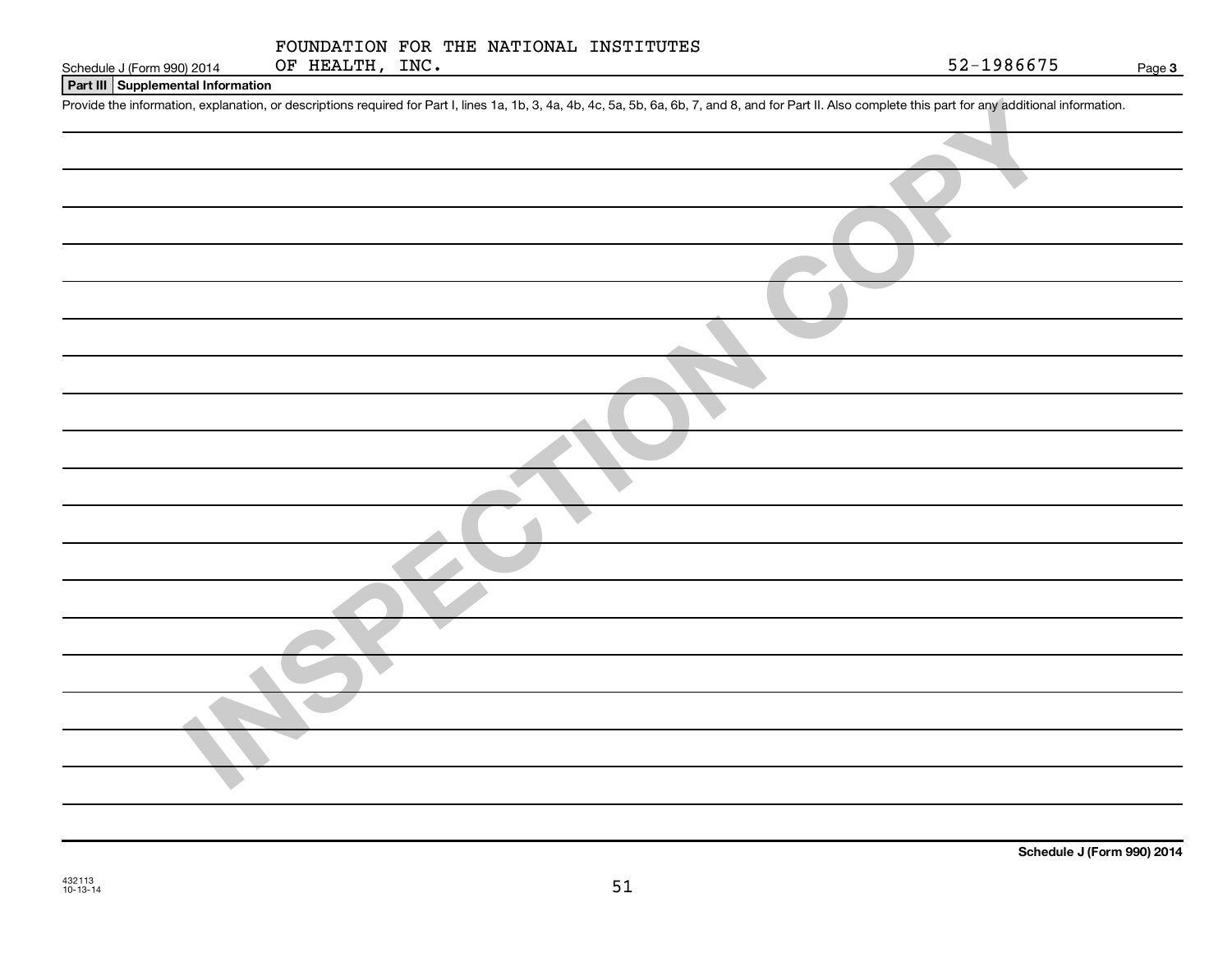|                                                                                                                   | <b>Noncash Contributions</b><br><b>SCHEDULE M</b>                                                               |                                                                                                                                |                         |                  |                                                                                         |                                       |                              |     |    |
|-------------------------------------------------------------------------------------------------------------------|-----------------------------------------------------------------------------------------------------------------|--------------------------------------------------------------------------------------------------------------------------------|-------------------------|------------------|-----------------------------------------------------------------------------------------|---------------------------------------|------------------------------|-----|----|
|                                                                                                                   | (Form 990)                                                                                                      |                                                                                                                                |                         |                  |                                                                                         |                                       | 2014                         |     |    |
|                                                                                                                   |                                                                                                                 |                                                                                                                                |                         |                  | Complete if the organizations answered "Yes" on Form 990, Part IV, lines 29 or 30.      |                                       |                              |     |    |
|                                                                                                                   | Department of the Treasury                                                                                      | Attach to Form 990.                                                                                                            |                         |                  |                                                                                         |                                       | <b>Open To Public</b>        |     |    |
|                                                                                                                   | Internal Revenue Service                                                                                        |                                                                                                                                |                         |                  | Information about Schedule M (Form 990) and its instructions is at www.irs.gov/form990. |                                       | Inspection                   |     |    |
|                                                                                                                   | Name of the organization                                                                                        | FOUNDATION FOR THE NATIONAL INSTITUTES                                                                                         |                         |                  |                                                                                         | <b>Employer identification number</b> |                              |     |    |
|                                                                                                                   |                                                                                                                 | OF HEALTH, INC.                                                                                                                |                         |                  |                                                                                         |                                       | 52-1986675                   |     |    |
| Part I                                                                                                            |                                                                                                                 | <b>Types of Property</b>                                                                                                       |                         |                  |                                                                                         |                                       |                              |     |    |
|                                                                                                                   |                                                                                                                 |                                                                                                                                | (a)<br>Check if         | (b)<br>Number of | (c)<br>Noncash contribution                                                             |                                       | (d)<br>Method of determining |     |    |
|                                                                                                                   |                                                                                                                 |                                                                                                                                | applicable              | contributions or | amounts reported on                                                                     | noncash contribution amounts          |                              |     |    |
|                                                                                                                   |                                                                                                                 |                                                                                                                                |                         |                  | items contributed Form 990, Part VIII, line 1g                                          |                                       |                              |     |    |
| 1                                                                                                                 |                                                                                                                 |                                                                                                                                |                         |                  |                                                                                         |                                       |                              |     |    |
| 2                                                                                                                 |                                                                                                                 |                                                                                                                                |                         |                  |                                                                                         |                                       |                              |     |    |
| З                                                                                                                 |                                                                                                                 |                                                                                                                                |                         |                  |                                                                                         |                                       |                              |     |    |
| 4                                                                                                                 |                                                                                                                 |                                                                                                                                |                         |                  |                                                                                         |                                       |                              |     |    |
| 5                                                                                                                 |                                                                                                                 | Clothing and household goods                                                                                                   |                         |                  |                                                                                         |                                       |                              |     |    |
| 6                                                                                                                 |                                                                                                                 |                                                                                                                                |                         |                  |                                                                                         |                                       |                              |     |    |
| 7                                                                                                                 |                                                                                                                 |                                                                                                                                |                         |                  |                                                                                         |                                       |                              |     |    |
| 8                                                                                                                 |                                                                                                                 |                                                                                                                                |                         |                  |                                                                                         |                                       |                              |     |    |
| 9                                                                                                                 |                                                                                                                 | Securities - Publicly traded                                                                                                   |                         |                  |                                                                                         |                                       |                              |     |    |
| 10                                                                                                                |                                                                                                                 | Securities - Closely held stock                                                                                                |                         |                  |                                                                                         |                                       |                              |     |    |
| 11                                                                                                                | Securities - Partnership, LLC, or                                                                               |                                                                                                                                |                         |                  |                                                                                         |                                       |                              |     |    |
|                                                                                                                   | trust interests                                                                                                 |                                                                                                                                |                         |                  |                                                                                         |                                       |                              |     |    |
| 12                                                                                                                |                                                                                                                 | Securities - Miscellaneous                                                                                                     |                         |                  |                                                                                         |                                       |                              |     |    |
| 13                                                                                                                | Qualified conservation contribution -                                                                           |                                                                                                                                |                         |                  |                                                                                         |                                       |                              |     |    |
|                                                                                                                   | Historic structures                                                                                             |                                                                                                                                |                         |                  |                                                                                         |                                       |                              |     |    |
| 14                                                                                                                |                                                                                                                 | Qualified conservation contribution - Other                                                                                    |                         |                  |                                                                                         |                                       |                              |     |    |
| 15                                                                                                                |                                                                                                                 |                                                                                                                                |                         |                  |                                                                                         |                                       |                              |     |    |
| 16                                                                                                                |                                                                                                                 | Real estate - Commercial                                                                                                       |                         |                  |                                                                                         |                                       |                              |     |    |
| 17                                                                                                                |                                                                                                                 |                                                                                                                                |                         |                  |                                                                                         |                                       |                              |     |    |
| 18                                                                                                                |                                                                                                                 |                                                                                                                                |                         |                  |                                                                                         |                                       |                              |     |    |
| 19                                                                                                                |                                                                                                                 |                                                                                                                                |                         |                  |                                                                                         |                                       |                              |     |    |
| 20                                                                                                                |                                                                                                                 | Drugs and medical supplies                                                                                                     | $\overline{\textbf{x}}$ | 2                | 1,492,479.                                                                              | <b>MARKET PRICE</b>                   |                              |     |    |
| 21                                                                                                                |                                                                                                                 |                                                                                                                                |                         |                  |                                                                                         |                                       |                              |     |    |
| 22                                                                                                                |                                                                                                                 |                                                                                                                                |                         |                  |                                                                                         |                                       |                              |     |    |
| 23                                                                                                                |                                                                                                                 |                                                                                                                                |                         |                  |                                                                                         |                                       |                              |     |    |
| 24                                                                                                                |                                                                                                                 |                                                                                                                                |                         |                  |                                                                                         |                                       |                              |     |    |
| 25                                                                                                                | Other                                                                                                           |                                                                                                                                |                         |                  |                                                                                         |                                       |                              |     |    |
| 26                                                                                                                | Other                                                                                                           |                                                                                                                                |                         |                  |                                                                                         |                                       |                              |     |    |
| 27                                                                                                                | Other                                                                                                           |                                                                                                                                |                         |                  |                                                                                         |                                       |                              |     |    |
| 28                                                                                                                | Other                                                                                                           |                                                                                                                                |                         |                  |                                                                                         |                                       |                              |     |    |
| 29                                                                                                                |                                                                                                                 | Number of Forms 8283 received by the organization during the tax year for contributions                                        |                         |                  |                                                                                         |                                       |                              |     |    |
|                                                                                                                   |                                                                                                                 | for which the organization completed Form 8283, Part IV, Donee Acknowledgement                                                 |                         |                  | 29                                                                                      |                                       |                              |     |    |
|                                                                                                                   |                                                                                                                 |                                                                                                                                |                         |                  |                                                                                         |                                       |                              | Yes | No |
|                                                                                                                   |                                                                                                                 | 30a During the year, did the organization receive by contribution any property reported in Part I, lines 1 through 28, that it |                         |                  |                                                                                         |                                       |                              |     |    |
|                                                                                                                   |                                                                                                                 | must hold for at least three years from the date of the initial contribution, and which is not required to be used for         |                         |                  |                                                                                         |                                       |                              |     |    |
|                                                                                                                   |                                                                                                                 |                                                                                                                                |                         |                  |                                                                                         |                                       | <b>30a</b>                   |     | х  |
|                                                                                                                   |                                                                                                                 | <b>b</b> If "Yes," describe the arrangement in Part II.                                                                        |                         |                  |                                                                                         |                                       | 31                           |     |    |
| 31                                                                                                                | Does the organization have a gift acceptance policy that requires the review of any non-standard contributions? |                                                                                                                                |                         |                  |                                                                                         |                                       |                              |     | х  |
| 32a Does the organization hire or use third parties or related organizations to solicit, process, or sell noncash |                                                                                                                 |                                                                                                                                |                         |                  |                                                                                         |                                       |                              |     |    |
|                                                                                                                   |                                                                                                                 |                                                                                                                                |                         |                  |                                                                                         |                                       | <b>32a</b>                   |     | х  |
|                                                                                                                   | <b>b</b> If "Yes," describe in Part II.                                                                         |                                                                                                                                |                         |                  |                                                                                         |                                       |                              |     |    |
| 33                                                                                                                |                                                                                                                 | If the organization did not report an amount in column (c) for a type of property for which column (a) is checked,             |                         |                  |                                                                                         |                                       |                              |     |    |
|                                                                                                                   | describe in Part II.                                                                                            |                                                                                                                                |                         |                  |                                                                                         |                                       |                              |     |    |
| LHA                                                                                                               |                                                                                                                 | For Paperwork Reduction Act Notice, see the Instructions for Form 990.                                                         |                         |                  |                                                                                         |                                       | Schedule M (Form 990) (2014) |     |    |
|                                                                                                                   |                                                                                                                 |                                                                                                                                |                         |                  |                                                                                         |                                       |                              |     |    |

432141 08-12-14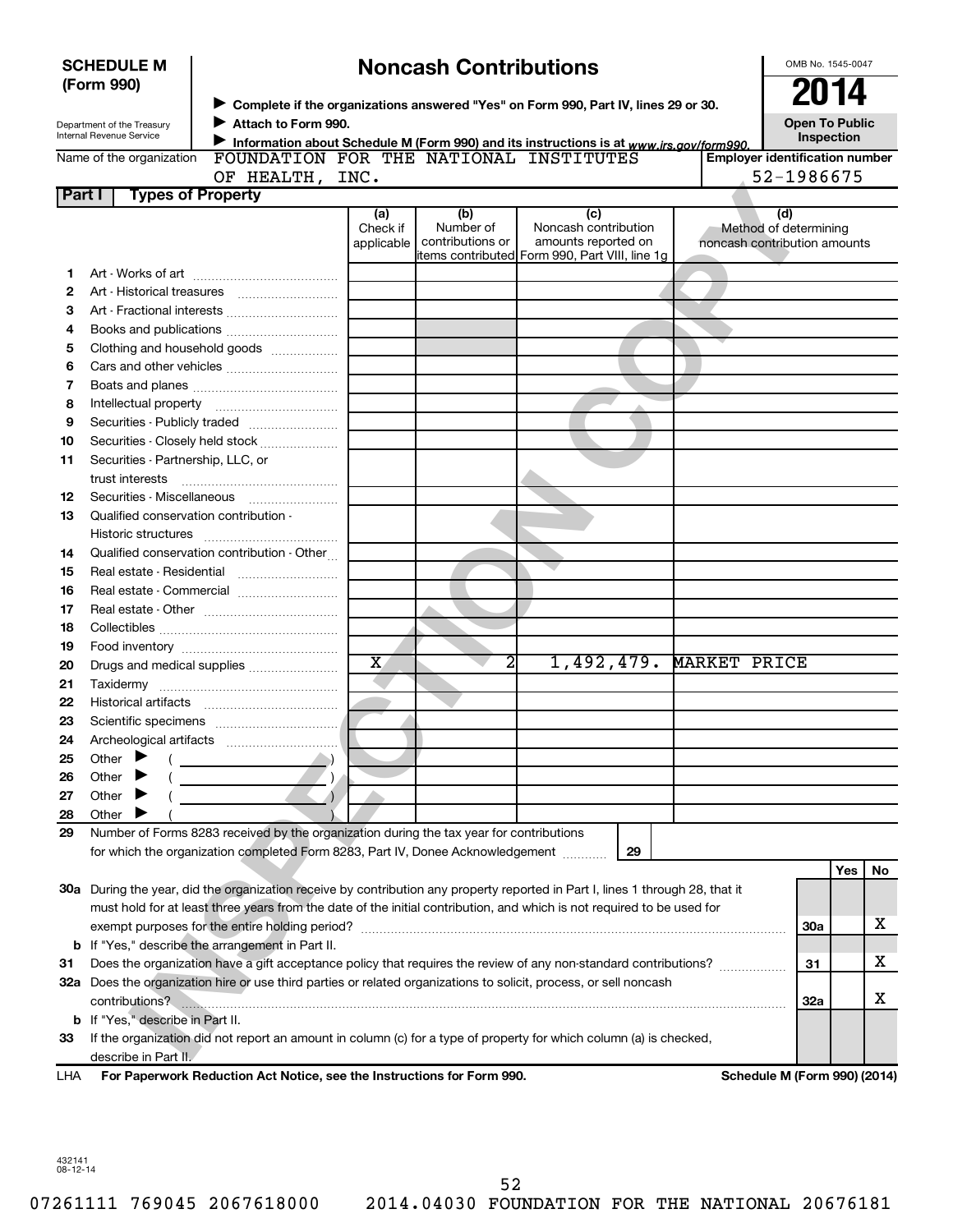|                 |                                              |  |    | FOUNDATION FOR THE NATIONAL INSTITUTES |                                                                                                                                                                                                                                                                                                                |        |
|-----------------|----------------------------------------------|--|----|----------------------------------------|----------------------------------------------------------------------------------------------------------------------------------------------------------------------------------------------------------------------------------------------------------------------------------------------------------------|--------|
| <b>Part II</b>  | Schedule M (Form 990) (2014) OF HEALTH, INC. |  |    |                                        | 52-1986675                                                                                                                                                                                                                                                                                                     | Page 2 |
|                 |                                              |  |    |                                        | Supplemental Information. Provide the information required by Part I, lines 30b, 32b, and 33, and whether the organization<br>is reporting in Part I, column (b), the number of contributions, the number of items received, or a combination of both. Also complete this part for any additional information. |        |
|                 |                                              |  |    |                                        |                                                                                                                                                                                                                                                                                                                |        |
|                 |                                              |  |    |                                        |                                                                                                                                                                                                                                                                                                                |        |
|                 |                                              |  |    |                                        |                                                                                                                                                                                                                                                                                                                |        |
|                 |                                              |  |    |                                        |                                                                                                                                                                                                                                                                                                                |        |
|                 |                                              |  |    |                                        |                                                                                                                                                                                                                                                                                                                |        |
|                 |                                              |  |    |                                        |                                                                                                                                                                                                                                                                                                                |        |
|                 |                                              |  |    |                                        |                                                                                                                                                                                                                                                                                                                |        |
|                 |                                              |  |    |                                        |                                                                                                                                                                                                                                                                                                                |        |
|                 |                                              |  |    |                                        |                                                                                                                                                                                                                                                                                                                |        |
|                 |                                              |  |    |                                        |                                                                                                                                                                                                                                                                                                                |        |
|                 |                                              |  |    |                                        |                                                                                                                                                                                                                                                                                                                |        |
|                 |                                              |  |    |                                        |                                                                                                                                                                                                                                                                                                                |        |
|                 |                                              |  |    |                                        |                                                                                                                                                                                                                                                                                                                |        |
|                 |                                              |  |    |                                        |                                                                                                                                                                                                                                                                                                                |        |
|                 |                                              |  |    |                                        |                                                                                                                                                                                                                                                                                                                |        |
|                 |                                              |  |    |                                        |                                                                                                                                                                                                                                                                                                                |        |
|                 |                                              |  |    |                                        |                                                                                                                                                                                                                                                                                                                |        |
|                 |                                              |  |    |                                        |                                                                                                                                                                                                                                                                                                                |        |
|                 |                                              |  |    |                                        |                                                                                                                                                                                                                                                                                                                |        |
|                 |                                              |  |    |                                        |                                                                                                                                                                                                                                                                                                                |        |
|                 |                                              |  |    |                                        |                                                                                                                                                                                                                                                                                                                |        |
|                 |                                              |  |    |                                        |                                                                                                                                                                                                                                                                                                                |        |
|                 |                                              |  |    |                                        |                                                                                                                                                                                                                                                                                                                |        |
|                 |                                              |  |    |                                        |                                                                                                                                                                                                                                                                                                                |        |
|                 |                                              |  |    |                                        |                                                                                                                                                                                                                                                                                                                |        |
|                 |                                              |  |    |                                        |                                                                                                                                                                                                                                                                                                                |        |
|                 |                                              |  |    |                                        |                                                                                                                                                                                                                                                                                                                |        |
| 432142 08-12-14 |                                              |  | 53 |                                        | Schedule M (Form 990) (2014)                                                                                                                                                                                                                                                                                   |        |
|                 |                                              |  |    |                                        |                                                                                                                                                                                                                                                                                                                |        |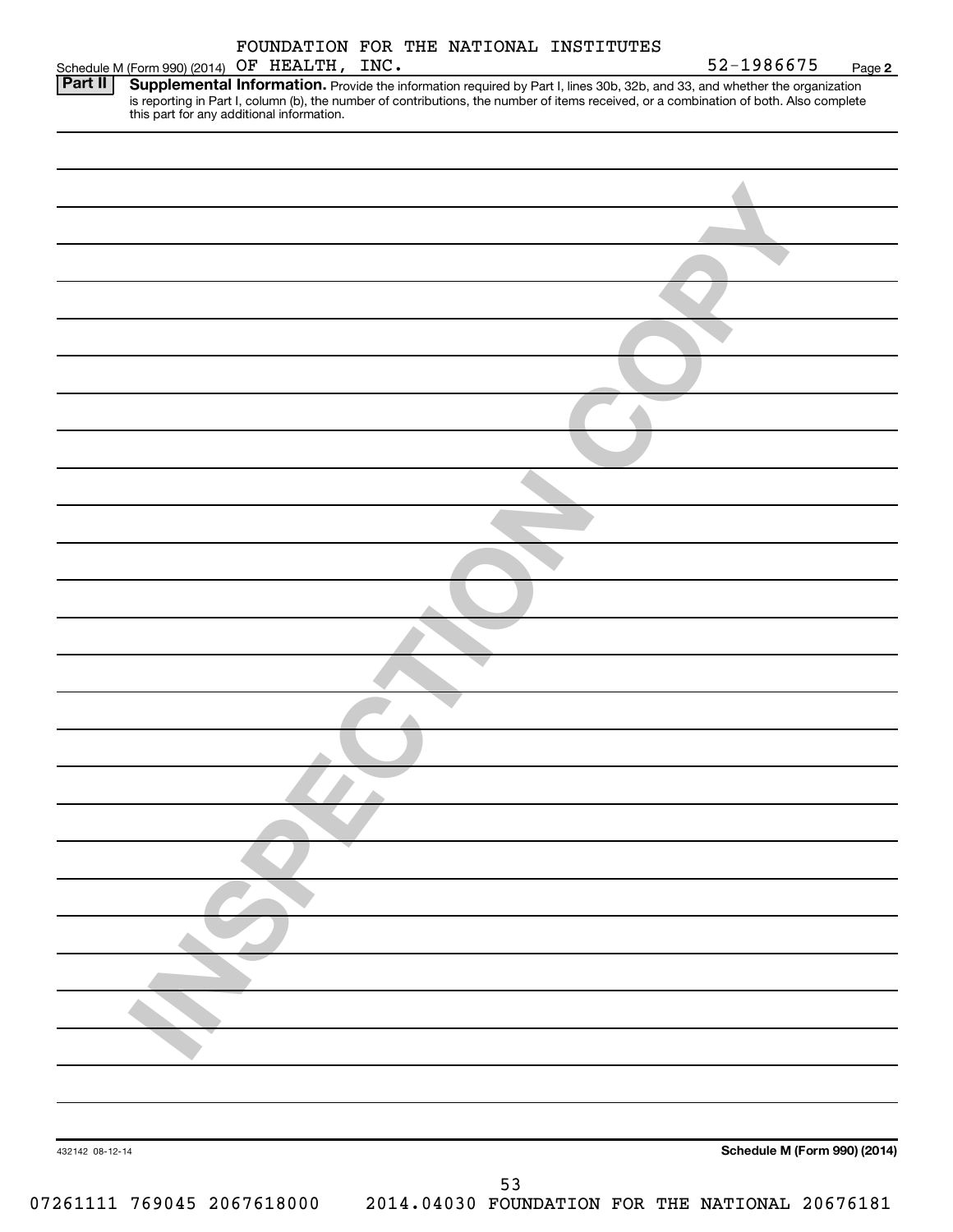**(Form 990 or 990-EZ)**

Department of the Treasury Internal Revenue Service Name of the organization

Information about Schedule O (Form 990 or 990-EZ) and its instructions is at www.irs.gov/form990. **Complete to provide information for responses to specific questions on Form 990 or 990-EZ or to provide any additional information. | Attach to Form 990 or 990-EZ. SCHEDULE O Supplemental Information to Form 990 or 990-EZ 2014**<br>(Form 990 or 990-EZ) Complete to provide information for responses to specific questions on FOUNDATION FOR THE NATIONAL INSTITUTES

**Open to Public Inspection Employer identification number**

OMB No. 1545-0047

OF HEALTH, INC. 52-1986675

# FORM 990, PART I, LINE 1, DESCRIPTION OF ORGANIZATION MISSION:

TO SUPPORT THE NIH IN ITS MISSION TO IMPROVE HEALTH, BY FORMING AND

FACILITATING PUBLIC-PRIVATE PARTNERSHIPS FOR BIOMEDICAL RESEARCH AND

TRAINING. THE FOUNDATION BUILDS PARTNERSHIP FOR DISCOVERY AND

INNOVATION TO IMPROVE HEALTH.

FORM 990, PART III, LINE 1, DESCRIPTION OF ORGANIZATION MISSION:

THE FOUNDATION FOR THE NATIONAL INSTITUTES OF HEALTH WAS ESTABLISHED BY

THE UNITED STATES CONGRESS TO SUPPORT THE NIH IN ITS MISSION TO IMPROVE

HEALTH, BY FORMING AND FACILITATING PUBLIC-PRIVATE PARTNERSHIPS FOR

BIOMEDICAL RESEARCH AND TRAINING. THE FOUNDATION BUILDS PARTNERSHIP FOR

DISCOVERY AND INNOVATION TO IMPROVE HEALTH.

**ION PART I, LINE 1, DESCRIPTION OF ORGANIZATION MISSION (CORT THE NIH IN ITS MISSION TO IMPROVE HEALTH, BY FORMING AND MATING PUBLIC-PRIVATE PARTNERSHIPS FOR BIOMEDICAL RESEARCH AND SOUTHERN POLICY THE FOUNDATION COULD EX** FORM 990, PART III, LINE 4A, PROGRAM SERVICE ACCOMPLISHMENTS: PROGRAM ONE - RESEARCH PARTNERSHIPS - IN 2014, THE FOUNDATION FOR THE NATIONAL INSTITUTES OF HEALTH CONTINUED TO SUPPORT THE MISSION OF THE NIH, FORGING NEW MODELS OF COLLABORATION FOCUSED ON THE GOAL OF ADVANCING BIOMEDICAL SCIENCE TO IMPROVE LIVES. FNIH INITIATIVES BRING TOGETHER GOVERNMENT AGENCIES, FOUNDATIONS, NON-PROFITS, CORPORATIONS AND ACADEMIA IN A WIDE PORTFOLIO OF PROGRAMS TO UNDERSTAND DISEASE, SUPPORT NIH RESEARCH, ENHANCE GLOBAL HEALTH, DEVELOP THE CAREERS OF YOUNGER RESEARCHERS, RECOGNIZE SCIENTIFIC ACHIEVEMENT, EDUCATE THE PUBLIC ABOUT SCIENCE AND MUCH MORE. AMONG THE FNIH PROGRAMS ARE:

432211 08-27-14 LHA For Paperwork Reduction Act Notice, see the Instructions for Form 990 or 990-EZ. Schedule O (Form 990 or 990-EZ) (2014) ACCELERATING MEDICINES PARTNERSHIP (AMP) 07261111 769045 2067618000 2014.04030 FOUNDATION FOR THE NATIONAL 20676181 54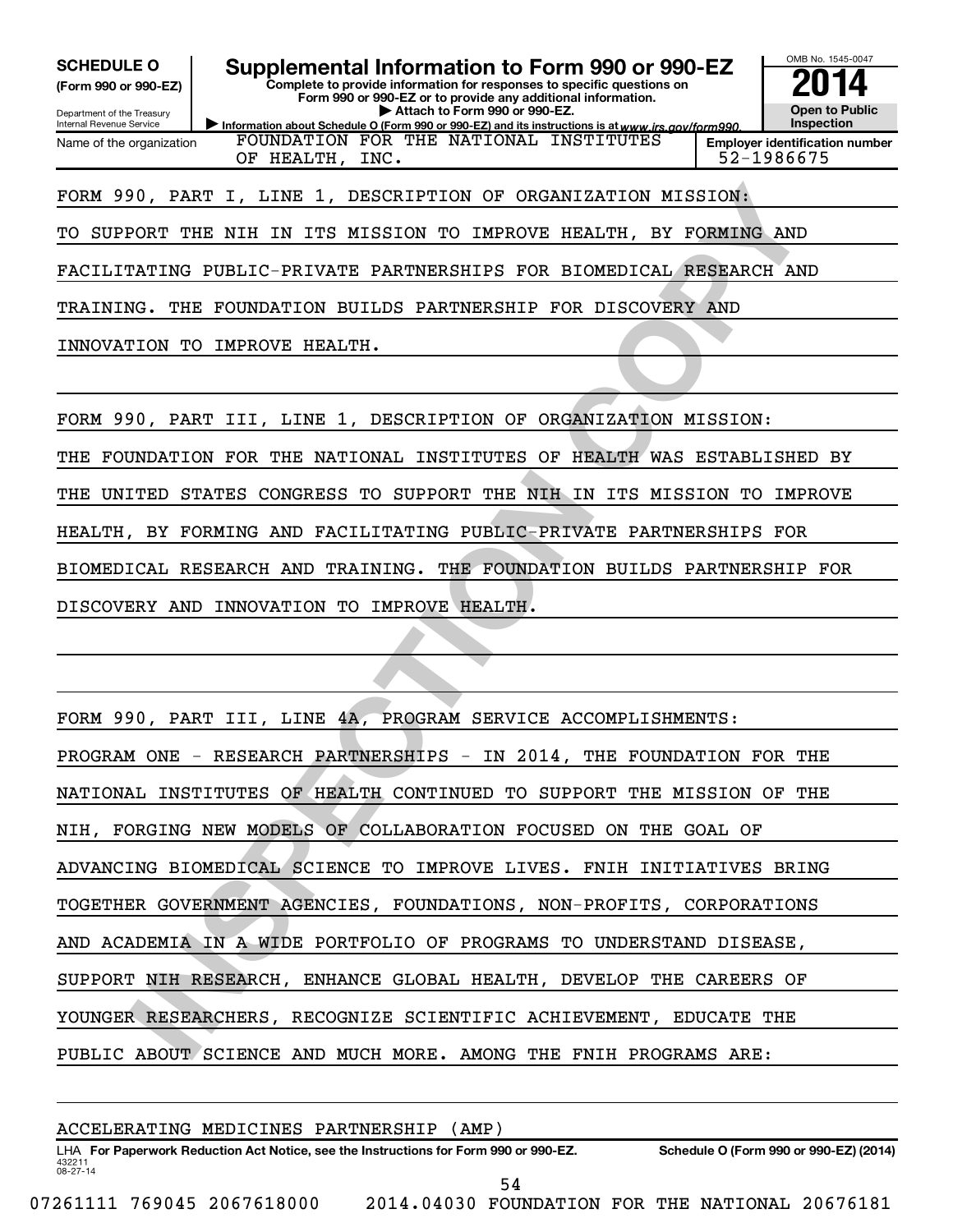| Schedule O (Form 990 or 990-EZ) (2014)<br>FOUNDATION FOR THE NATIONAL INSTITUTES<br>Name of the organization | Page 2<br><b>Employer identification number</b> |
|--------------------------------------------------------------------------------------------------------------|-------------------------------------------------|
| OF HEALTH, INC.                                                                                              | 52-1986675                                      |
| NEW MEDICINES THAT SHOW PROMISE IN THE LABORATORY OFTEN DO NOT SUCCEED                                       |                                                 |
| IN HUMAN TESTING. IN FACT, ABOUT 95 PERCENT FAIL, TYPICALLY LATE IN THE                                      |                                                 |
| CLINICAL TRIALS PROCESS AFTER MILLIONS OF DOLLARS HAVE BEEN INVESTED.                                        |                                                 |
| SUCH A HIGH-COST, LOW-REWARD PIPELINE POINTS TO THE NEED FOR A BETTER                                        |                                                 |
| UNDERSTANDING OF HOW DISEASES DEVELOP AT THE MOLECULAR LEVEL-WHICH IS                                        |                                                 |
| WHY THE FNIH IS HELPING TO LEAD AN UNPRECEDENTED PARTNERSHIP TO FILL                                         |                                                 |
| THIS NEED. LAUNCHED IN 2014, THE ACCELERATING MEDICINES PARTNERSHIP                                          |                                                 |
| (AMP) IS A \$230 MILLION, FIVE-YEAR EFFORT JOINING THE FORCES OF THE                                         |                                                 |
| FNIH, THE NIH AND THE FOOD AND DRUG ADMINISTRATION (FDA) WITH THOSE OF                                       |                                                 |
| NOT-FOR-PROFIT ORGANIZATIONS AND 10 BIOPHARMACEUTICAL COMPANIES TO                                           |                                                 |
| DEVISE A RADICALLY NEW APPROACH TO EARLY-STAGE DRUG DEVELOPMENT. THESE                                       |                                                 |
| COMPANIES HAVE AGREED TO SHARE EXPERTISE, RESOURCES AND DATA TO ANSWER                                       |                                                 |
| A CRITICAL QUESTION: WHICH BIOLOGICAL PATHWAYS UNDERLYING A GIVEN                                            |                                                 |
| DISEASE ARE THE BEST CANDIDATES FOR TARGETING NEW TREATMENTS? INSTEAD                                        |                                                 |
| OF HAVING DIFFERENT ORGANIZATIONS PURSUE DISPARATE PATHWAYS IN                                               |                                                 |
| ISOLATION, AMP WILL GENERATE PRE-COMPETITIVE, DISEASE-SPECIFIC DATA ON                                       |                                                 |
| THE GENETIC AND BIOLOGICAL MARKERS MOST LIKELY TO YIELD SUCCESS WHEN                                         |                                                 |
| USED AS TARGETS FOR NEW MEDICINES. THE DATA WILL BE PUBLICLY AVAILABLE                                       |                                                 |
| TO THE BIOMEDICAL COMMUNITY SO THAT MANY CAN USE IT AS THE FOUNDATION                                        |                                                 |
| FOR DRUG DISCOVERY.                                                                                          |                                                 |
|                                                                                                              |                                                 |
| AMP: TYPE 2 DIABETES                                                                                         |                                                 |
| MORE THAN 100 MILLION AMERICANS ALREADY HAVE TYPE 2 DIABETES OR ARE AT                                       |                                                 |
| HIGH RISK, AND 382 MILLION PEOPLE WORLDWIDE HAVE A TYPE 2 DIAGNOSIS.                                         |                                                 |
| ALTHOUGH THERAPIES ARE AVAILABLE, NONE CAN REVERSE THE DISEASE PROCESS                                       |                                                 |
|                                                                                                              |                                                 |

432212 08-27-14 **Schedule O (Form 990 or 990-EZ) (2014)** AMP: TYPE 2 DIABETES MORE THAN 100 MILLION AMERICANS ALREADY HAVE TYPE 2 DIABETES OR ARE AT HIGH RISK, AND 382 MILLION PEOPLE WORLDWIDE HAVE A TYPE 2 DIAGNOSIS. ALTHOUGH THERAPIES ARE AVAILABLE, NONE CAN REVERSE THE DISEASE PROCESS OR PREVENT THE PROGRESSION THAT LEADS TO LIFE-ALTERING COMPLICATIONS SUCH AS CARDIOVASCULAR AND KIDNEY DISEASE, LIMB LOSS AND BLINDNESS. AMP PARTNERS WILL LEVERAGE THE SUBSTANTIAL AMOUNT OF DATA ALREADY AVAILABLE 07261111 769045 2067618000 2014.04030 FOUNDATION FOR THE NATIONAL 20676181 55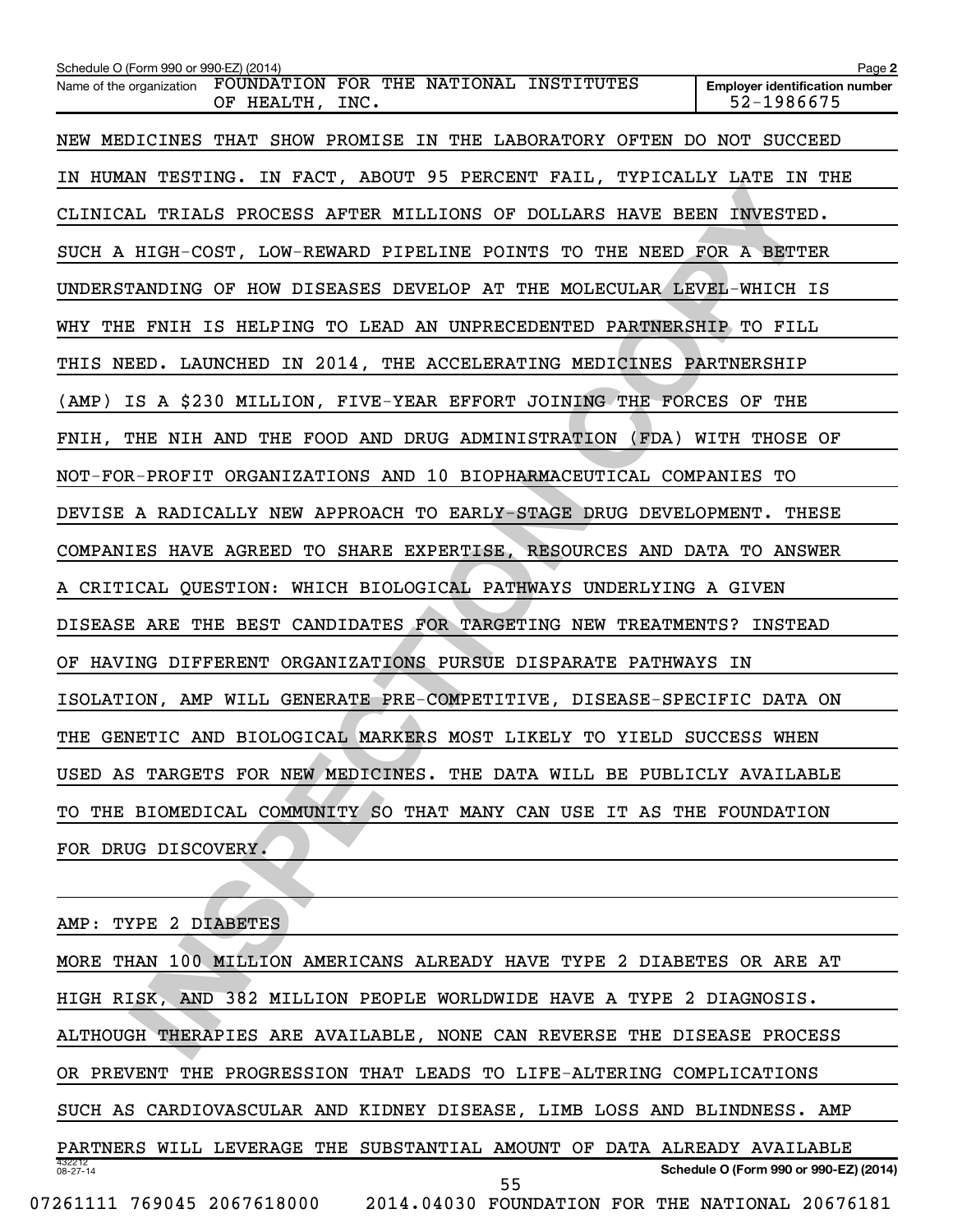| Schedule O (Form 990 or 990-EZ) (2014) |                                                                                    | Page 2                                              |
|----------------------------------------|------------------------------------------------------------------------------------|-----------------------------------------------------|
|                                        | Name of the organization FOUNDATION FOR THE NATIONAL INSTITUTES<br>OF HEALTH, INC. | <b>Employer identification number</b><br>52-1986675 |
|                                        | FROM PATIENTS WITH TYPE 2 DIABETES AND THOSE AT HIGH RISK TO IDENTIFY              |                                                     |
|                                        | AND VALIDATE DNA REGIONS CRITICAL IN THE DEVELOPMENT OR PROGRESSION OF             |                                                     |
|                                        | THE DISEASE, WITH AN EYE TOWARD IDENTIFYING POTENTIAL DRUG TARGETS.                |                                                     |
|                                        |                                                                                    |                                                     |

AMP: ALZHEIMER'S DISEASE

**ISLANS, WITH AN EYE TOWARD IDENTIFYING POTENTIAL DRUG TARGETS.**<br>
ISLASE, WITH AN EYE TOWARD IDENTIFYING POTENTIAL DRUG TARGETS.<br>
ISLAS STISEASE (AD) IS THE MOST COMMON FORM OF DEMENTIA, A<br>
ISLAS STISEASE (AD) IS THE MOST ALZHEIMER'S DISEASE (AD) IS THE MOST COMMON FORM OF DEMENTIA, A CONDITION THAT AFFECTS 36 MILLION PEOPLE GLOBALLY-A NUMBER EXPECTED TO SKYROCKET TO 115 MILLION BY 2050 UNLESS AN EFFECTIVE THERAPY IS DEVELOPED. SCIENTISTS KNOW THAT PEOPLE WITH AD HAVE THE SIGNATURE PROTEIN- BASED BRAIN LESIONS CALLED PLAQUES AND TANGLES; HOWEVER, EFFORTS TO HARNESS THIS KNOWLEDGE TO DEVELOP NEW THERAPIES HAVE NOT SUCCEEDED. AMP PARTNERS ARE WORKING TO ESTABLISH AN EXPANDED SET OF BIOLOGICAL MARKERS THAT ARE PRESENT WHEN AD DEVELOPS, AND THEN DETERMINE WHICH ARE MOST PROMISING FOR DEVELOPING NEW TREATMENTS AND PREDICTING THE LIKELIHOOD OF CLINICAL RESPONSE. THE PROJECT WILL INVOLVE THE LARGE-SCALE ANALYSIS OF BRAIN TISSUE FROM AD PATIENTS AND CLINICAL TRIALS TO VALIDATE NEWLY IDENTIFIED BIOMARKERS.

AMP: RHEUMATOID ARTHRITIS & LUPUS

| RHEUMATOID ARTHRITIS<br>(RA) AND LUPUS ARE JUST TWO OF<br>MANY DISORDERS THAT        |
|--------------------------------------------------------------------------------------|
| IMMUNE<br>SYSTEM MISTAKENLY ATTACKS PARTS OF THE BODY THAT<br>OCCUR WHEN THE         |
| IT IS DESIGNED TO PROTECT, LEADING TO INFLAMMATION THAT DESTROYS                     |
| TISSUES. ANTI-INFLAMMATORY TREATMENTS CAN HELP, BUT MOST PEOPLE<br>WITH RA           |
| CURRENT TREATMENTS ONLY PARTIALLY OR TEMPORARILY. IN<br><b>RESPOND</b><br>TO.<br>THE |
| EFFECTIVE TARGETED THERAPIES EXIST FOR THE MOST<br>LUPUS.<br>NO.<br>CASE OF          |
| SEVERE FORMS<br>DISEASE. AMP PARTNERS WILL ANALYZE TISSUE<br>OF<br>THE<br>AND BLOOD  |
| SAMPLES FROM PEOPLE WITH RA AND LUPUS TO PINPOINT<br>GENES, PROTEINS,                |
| CELLULAR LEVEL.<br>CHEMICAL PATHWAYS AND NETWORKS INVOLVED<br>AT<br>THE<br>THIS IS   |
| 432212<br>Schedule O (Form 990 or 990-EZ) (2014)<br>$08 - 27 - 14$<br>56             |
| 769045 2067618000<br>2014.04030<br>07261111<br>FOUNDATION FOR THE NATIONAL 20676181  |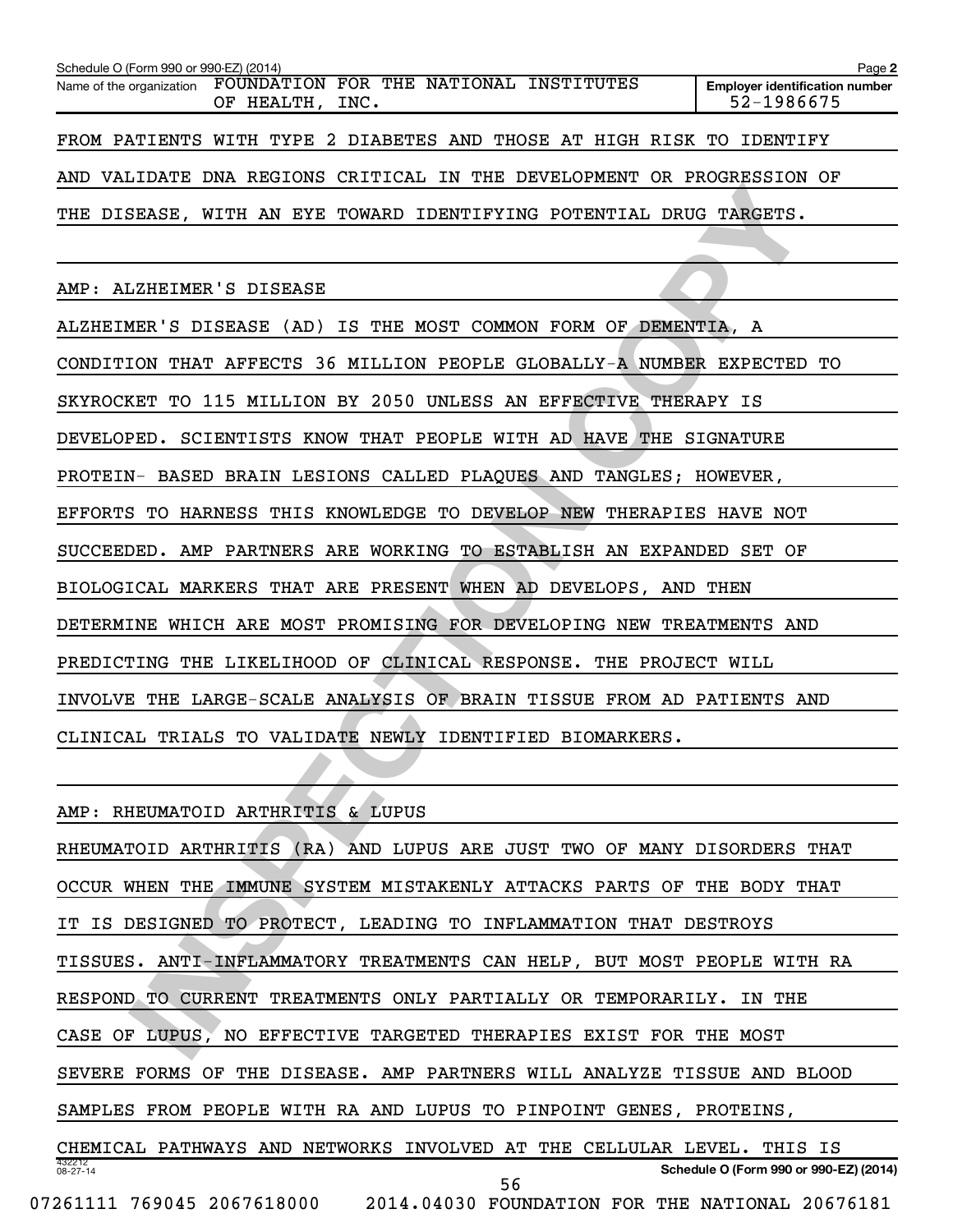| Schedule O (Form 990 or 990-EZ) (2014) |                                                                                    | Page 2                                                              |
|----------------------------------------|------------------------------------------------------------------------------------|---------------------------------------------------------------------|
|                                        | Name of the organization FOUNDATION FOR THE NATIONAL INSTITUTES<br>OF HEALTH, INC. | <b>Employer identification number</b><br>52-1986675                 |
|                                        |                                                                                    | ESSENTIAL FOR DEVELOPING TARGETED TREATMENTS FOR THESE DEBILITATING |
|                                        |                                                                                    | CONDITIONS, BUT IT ALSO COULD SHED LIGHT ON THE AUTOIMMUNE PROCESS  |
|                                        | IMPLICATED IN A WIDE RANGE OF DISEASES.                                            |                                                                     |

THE LUNG CANCER MASTER PROTOCOL

**INSPECTIVE ANSATE PROCESS.**<br>
INSPECTION A WIDE RANGE OF DISEASES.<br>
AG CANCER MASTER PROTOCOL<br>
IS WITH ADVANCED SQUAMOUS CELL LUNG CANCER HAVE FEW GOOD<br>
IS WITH ADVANCED SQUAMOUS CELL LUNG CANCER HAVE FEW GOOD<br>
INTO OFTION PATIENTS WITH ADVANCED SQUAMOUS CELL LUNG CANCER HAVE FEW GOOD TREATMENT OPTIONS BEYOND SURGERY, YET THE PACE OF TRADITIONAL CLINICAL TRIALS REMAINS SLOW, WITH MOST POTENTIAL TREATMENTS NEVER MAKING IT TO THE BEDSIDE. THE LUNG CANCER MASTER PROTOCOL (LUNG-MAP) TRIAL, THE RESULT OF A PARTNERSHIP THAT INCLUDES THE FNIH, IS PIONEERING A NEW MODEL DESIGNED TO SPEED ACCESS TO INVESTIGATIONAL DRUGS FOR PATIENTS AND ALLOW MULTIPLE RESEARCHERS TO SHARE ONE UMBRELLA STRUCTURE AND RECRUITMENT PROCESS, SIGNIFICANTLY INCREASING THEIR EFFICIENCY. LAUNCHED IN JUNE 2014, LUNG-MAP USES GENOMIC PROFILING TECHNOLOGY TO TEST PATIENTS FOR OVER 200 CANCER-RELATED GENETIC ALTERATIONS, THEN ASSIGNS THEM TO ONE OF A NUMBER OF INVESTIGATIONAL TREATMENT STUDIES BASED ON THEIR GENETIC PROFILE. WITHIN ITS FIRST SIX MONTHS, LUNG-MAP WAS ENROLLING PATIENTS AT MORE THAN 400 SITES IN 39 STATES. THE TRIAL WILL ADD NEW INVESTIGATIONAL TREATMENTS OVER TIME, WITH THE ULTIMATE GOAL OF TESTING 10 TO 12 TARGETED THERAPIES IN 5,000 PATIENTS OVER THE NEXT FIVE YEARS. BESIDES THE FNIH, PARTNERS IN THE EFFORT INCLUDE THE NATIONAL CANCER INSTITUTE, SWOG CANCER RESEARCH, FRIENDS OF CANCER RESEARCH, FOUNDATION MEDICINE, FIVE PHARMACEUTICAL COMPANIES AND SEVERAL LUNG CANCER ADVOCACY GROUPS.

CONSENSUS DEFINITION OF CLINICALLY IMPORTANT SARCOPENIA.

SARCOPENIA-AGE-RELATED MUSCLE LOSS AND WEAKNESS-AFFECTS NEARLY 1 IN 3

432212 08-27-14 **Schedule O (Form 990 or 990-EZ) (2014)** PEOPLE OVER 60 AND HALF OF THOSE OVER AGE 80. HOWEVER, LACK OF AN 57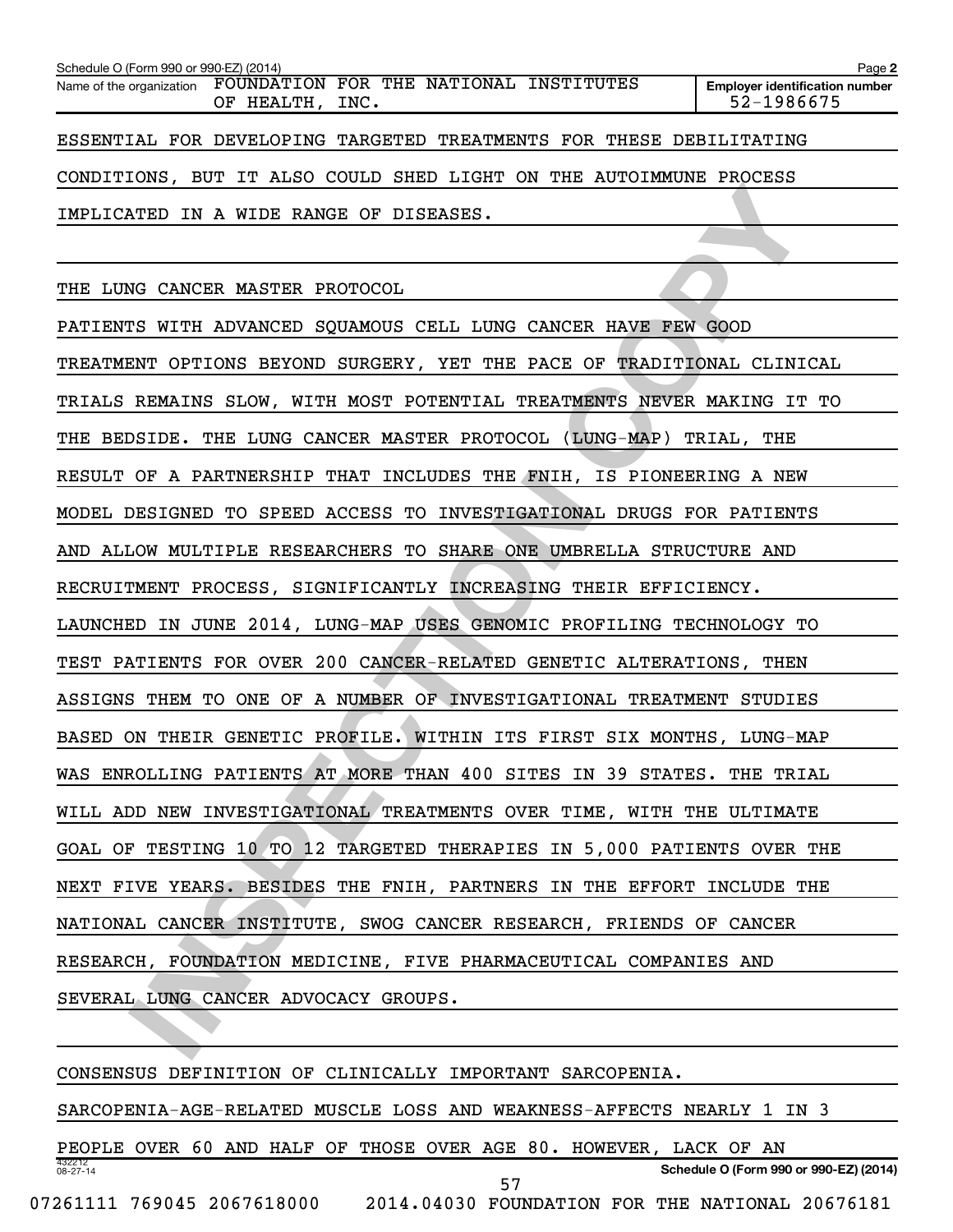| Schedule O (Form 990 or 990-EZ) (2014)                                                | Page 2                                              |
|---------------------------------------------------------------------------------------|-----------------------------------------------------|
| FOUNDATION FOR THE NATIONAL INSTITUTES<br>Name of the organization<br>OF HEALTH, INC. | <b>Employer identification number</b><br>52-1986675 |
| EVIDENCE-BASED DEFINITION FOR SARCOPENIA HAS LIMITED OUR ABILITY TO                   |                                                     |
| UNDERSTAND ITS PROGRESSION AND DEVELOP STRATEGIES FOR PREVENTION AND                  |                                                     |
| TREATMENT. THIS CHANGED IN APRIL 2014 WITH THE LANDMARK PUBLICATION OF                |                                                     |
| SIX SPECIAL ONLINE ARTICLES IN THE JOURNALS OF GERONTOLOGY: MEDICAL                   |                                                     |
| SCIENCES, WHICH SET FORTH DATA-DRIVEN DIAGNOSTIC CRITERIA FOR                         |                                                     |
| SARCOPENIA, INCLUDING DEFINITIONS OF GRIP STRENGTH AND MUSCLE MASS. THE               |                                                     |
| ARTICLES RESULTED FROM A COLLABORATIVE PROJECT BY THE FNIH BIOMARKERS                 |                                                     |
| CONSORTIUM, THE FDA, THE NATIONAL INSTITUTE ON AGING AND SEVERAL                      |                                                     |
| PHARMACEUTICAL COMPANIES, IN WHICH RESEARCHERS ANALYZED DATA FROM NINE                |                                                     |
| LONG-TERM EPIDEMIOLOGIC STUDIES INVOLVING OVER 26,000 HEALTHY                         |                                                     |
| PARTICIPANTS TO GENERATE A DEFINITION OF SARCOPENIA. IN ADDITION TO                   |                                                     |
| DIAGNOSTIC CRITERIA, THE 2014 PUBLICATIONS PROVIDE SPECIFIC                           |                                                     |
| CHARACTERIZATIONS OF HOW LOW LEAN MASS AND LOW STRENGTH RELATE TO                     |                                                     |
| PROBLEMS WITH MOBILITY. THIS NEW INFORMATION IS EXPECTED TO INFLUENCE                 |                                                     |
| TREATMENT DECISIONS AND HELP IDENTIFY GROUPS OF AT-RISK PATIENTS WHO                  |                                                     |
| ARE GOOD CANDIDATES FOR TESTING INTERVENTIONS.                                        |                                                     |
|                                                                                       |                                                     |
| RIVER BLINDNESS: MOVING BEYOND CONTROL TO ELIMINATION                                 |                                                     |
| OVER THE PAST FEW DECADES, FOCUSED EFFORTS TO CONTROL THE TROPICAL                    |                                                     |
| DISEASE ONCHOCERCIASIS, OR RIVER BLINDNESS, HAVE DRASTICALLY LOWERED                  |                                                     |
| INCIDENCE IN SOUTH AND CENTRAL AMERICA, BUT THE DISEASE CONTINUES TO                  |                                                     |
| HAVE A DEVASTATING IMPACT IN SUB-SAHARAN AFRICA. RIVER BLINDNESS IS                   |                                                     |
| CAUSED BY ONCHOCERCA VOLVULUS WORMS, WHICH ARE TRANSMITTED TO HUMANS                  |                                                     |
| THROUGH REPEATED BITES FROM INFECTED BLACKFLIES. MASS ADMINISTRATION OF               |                                                     |
| THE DRUG IVERMECTIN IS AN EFFECTIVE CONTROL STRATEGY, BUT IT DOES NOT                 |                                                     |
|                                                                                       |                                                     |

432212 08-27-14 **Schedule O (Form 990 or 990-EZ) (2014)** RIVER BLINDNESS: MOVING BEYOND CONTROL TO ELIMINATION OVER THE PAST FEW DECADES, FOCUSED EFFORTS TO CONTROL THE TROPICAL DISEASE ONCHOCERCIASIS, OR RIVER BLINDNESS, HAVE DRASTICALLY LOWERED INCIDENCE IN SOUTH AND CENTRAL AMERICA, BUT THE DISEASE CONTINUES TO HAVE A DEVASTATING IMPACT IN SUB-SAHARAN AFRICA. RIVER BLINDNESS IS CAUSED BY ONCHOCERCA VOLVULUS WORMS, WHICH ARE TRANSMITTED TO HUMANS THROUGH REPEATED BITES FROM INFECTED BLACKFLIES. MASS ADMINISTRATION OF THE DRUG IVERMECTIN IS AN EFFECTIVE CONTROL STRATEGY, BUT IT DOES NOT GUARANTEE ELIMINATION OF THE DISEASE FROM A POPULATION, AS PEOPLE CAN CARRY THE WORMS WITHOUT EXHIBITING SYMPTOMS. THE FNIH IS WORKING WITH THE NIAID TO DETERMINE IF A BLOOD OR URINE TEST COULD BE DEVELOPED TO 07261111 769045 2067618000 2014.04030 FOUNDATION FOR THE NATIONAL 20676181 58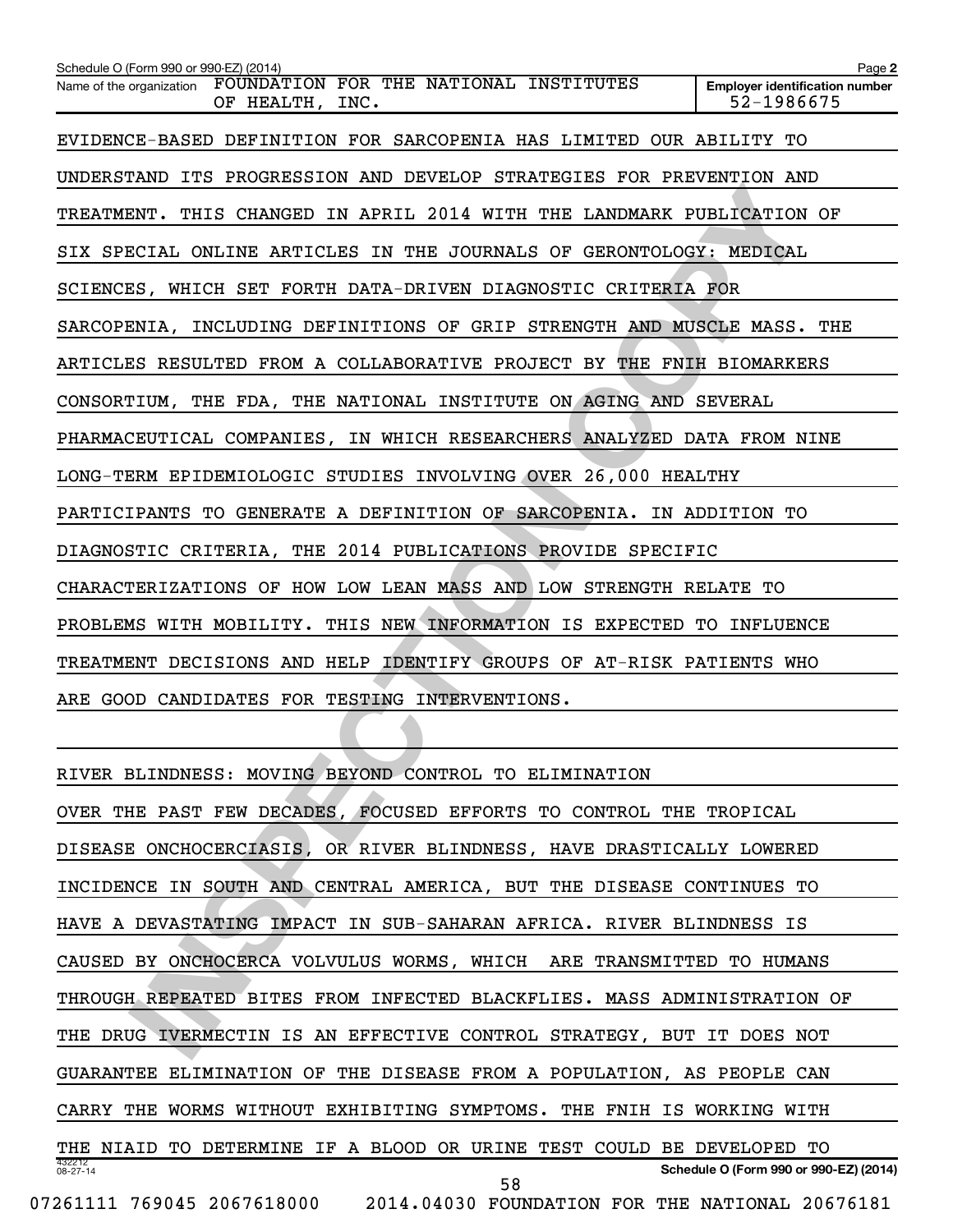THAT OVER TIME CAN CAUSE CHRONIC SKIN DISEASE, SEVERE ITCHING<br>
ITAIT OVER TIME CAN CAUSE CHRONIC SKIN DISEASE, SEVERE ITCHING<br>
IS LESIONS THAT LEAD TO BLINDNESS. KNOWING IT SOMEONE IS A CARRIER<br>
RNSURE THEY COULD BE TREATE **2 Employer identification number** Schedule O (Form 990 or 990-EZ) (2014) Name of the organization FOUNDATION FOR THE NATIONAL INSTITUTES OF HEALTH, INC. 52-1986675 IDENTIFY PEOPLE WHO ARE CARRIERS OF ADULT FEMALE ONCHOCERCA VOLVULUS WORMS (OVAF). ONCE INSIDE A HUMAN HOST, THESE FEMALES PRODUCE SMALLER LARVAE THAT OVER TIME CAN CAUSE CHRONIC SKIN DISEASE, SEVERE ITCHING AND EYE LESIONS THAT LEAD TO BLINDNESS. KNOWING IF SOMEONE IS A CARRIER WOULD ENSURE THEY COULD BE TREATED AND PREVENT TRANSMISSION OF THE WORMS TO UNINFECTED BLACKFLIES. THE FNIH AND NIAID ARE STUDYING OVAF AND OVAF-INFECTED HUMANS TO IDENTIFY BIOMARKERS IN BLOOD AND URINE THAT MIGHT INDICATE THE PRESENCE OF THE FEMALE WORM, AND THEN TEST AND VALIDATE THE MOST PROMISING CANDIDATES. THE ULTIMATE GOAL IS A POINT-OF-CARE TEST THAT WOULD HELP ERADICATE RIVER BLINDNESS AROUND THE GLOBE.

FORM 990, PART III, LINE 4A, PROGRAM SERVICE ACCOMPLISHMENTS: THE WORK OF THE FNIH ALSO INCLUDES INITIATIVES AND STUDIES IN NUMEROUS OTHER AREAS, INCLUDING:

ALZHEIMER'S DISEASE NEUROIMAGING INITIATIVE

| AS THE ALZHEIMER'S DISEASE NEUROIMAGING INITIATIVE (ADNI) APPROACHES       |
|----------------------------------------------------------------------------|
| THE END OF ITS FIRST DECADE, THE PARTNERSHIP REMAINS A GOLD STANDARD       |
| FOR HOW ACADEMIC, INDUSTRY, ADVOCACY AND GOVERNMENT PARTNERS CAN,          |
| TOGETHER, ADVANCE BIOMEDICAL RESEARCH. INVOLVING MORE THAN 25 PARTNERS     |
| COORDINATED BY FNIH, ADNI CREATED AN ONLINE, OPEN-ACCESS DATABASE AND      |
| IMAGE ARCHIVE FOR ALL INFORMATION COLLECTED BY RESEARCHERS. IN ADNI        |
| PHASE 1, THE STUDY PERFORMED MRI AND PET SCANS AND COLLECTED               |
| CEREBROSPINAL FLUID AND OTHER BIOSAMPLES FROM 1,500 PARTICIPANTS. PHASE    |
| 2, WHICH WILL CONTINUE THROUGH 2015, FOLLOWS PHASE 1 PARTICIPANTS AND      |
| HAS ENROLLED AN ADDITIONAL 750 PEOPLE. THE STUDY HAS ALSO EXPANDED TO      |
| INCLUDE GENETIC TESTING, INCLUDING WHOLE-GENOME SEQUENCING FOR MORE        |
| 432212<br>Schedule O (Form 990 or 990-EZ) (2014)<br>$08 - 27 - 14$<br>59   |
| 07261111 769045 2067618000 2014.04030 FOUNDATION FOR THE NATIONAL 20676181 |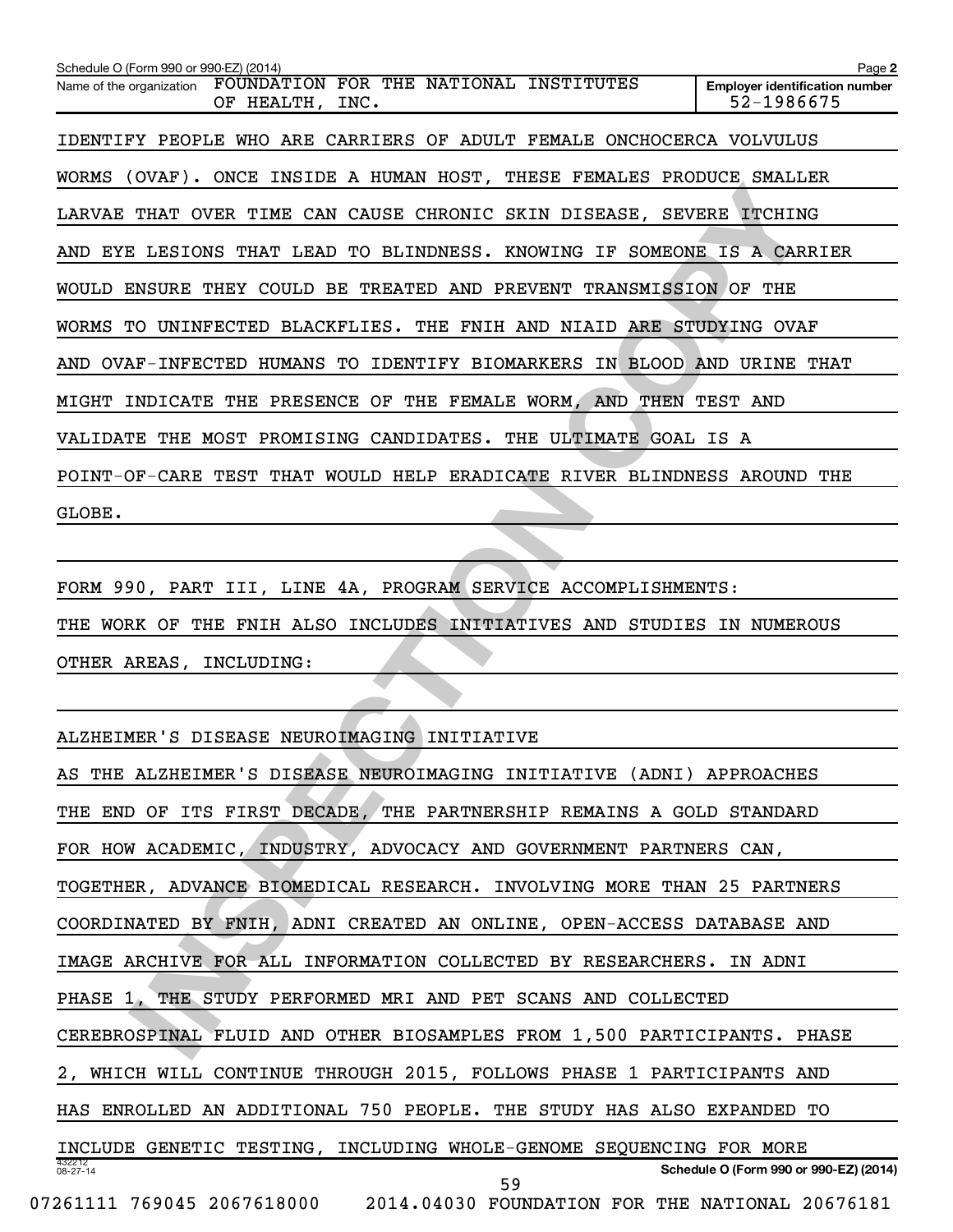| Name of the organization FOUNDATION FOR THE NATIONAL INSTITUTES |                 |  |  |
|-----------------------------------------------------------------|-----------------|--|--|
|                                                                 | OF HEALTH, INC. |  |  |

#### THAN 800 PARTICIPANTS.

#### SPIROMICS

ICS COSTRUCTIVE PULMONARY DISEASE (COPD), WHICH INCLUDES CHRONIC<br>
ITIS AND EMPHYSEMA, AFFECTS MORE THAN 12 MILLION AMERICANS AND IS<br>
INTRY'S THIRD LEADING CAUSE OF DEATH. THE DISEASE PROGRESSES OVER<br>
INTRY'S THIRD LEADING CHRONIC OBSTRUCTIVE PULMONARY DISEASE (COPD), WHICH INCLUDES CHRONIC BRONCHITIS AND EMPHYSEMA, AFFECTS MORE THAN 12 MILLION AMERICANS AND IS THE COUNTRY'S THIRD LEADING CAUSE OF DEATH. THE DISEASE PROGRESSES OVER TIME, SUGGESTING THAT THERE MAY BE POINTS FOR EARLY INTERVENTION TO PREVENT FULL-BLOWN COPD FROM DEVELOPING. HOWEVER, WE DO NOT UNDERSTAND THE DISEASE'S CLINICAL COURSE WELL ENOUGH TO MAKE THAT HAPPEN. THE SPIROMICS (SUBPOPULATIONS AND INTERMEDIATE OUTCOME MEASURES IN COPD STUDY) PROGRAM BRINGS TOGETHER THE NATIONAL HEART, LUNG AND BLOOD INSTITUTE, THE FOOD AND DRUG ADMINISTRATION, INDUSTRY PARTNERS AND MULTIPLE RESEARCHERS ACROSS THE COUNTRY. THE STUDY IS ENROLLING SUBJECTS WITH COPD AT 11 SITES NATIONALLY AND COLLECTING BLOOD SAMPLES, IMAGES, LUNG FUNCTION TESTS AND GENETIC INFORMATION. FNIH COORDINATES THE SPIROMICS EXTERNAL SCIENTIFIC BOARD.

#### GLOBAL HEALTH

COLLABORATING WITH ORGANIZATIONS AROUND THE WORLD, FNIH FURTHERS THE UNDERSTANDING AND CONTROL OF DISEASES THAT SICKEN AND KILL HUNDREDS OF MILLIONS OF PEOPLE EVERY YEAR. WORKING IN THE U.S. AND INTERNATIONALLY, FNIH-FUNDED INVESTIGATORS ARE MAKING STRIDES AGAINST LIFE-THREATENING DISEASES INCLUDING MALARIA, DENGUE, TUBERCULOSIS, ENTERIC INFECTIONS AND MALNUTRITION.

#### GRAND CHALLENGES IN GLOBAL HEALTH

FOUND IN 100 COUNTRIES, WITH NO VACCINE AND NO CURE, THE MOSQUITO-BORNE

432212 08-27-14 **Schedule O (Form 990 or 990-EZ) (2014)** VIRAL DISEASE KNOWN A DENGUE FEVER IS A SIGNIFICANT GLOBAL HEALTH 07261111 769045 2067618000 2014.04030 FOUNDATION FOR THE NATIONAL 20676181 60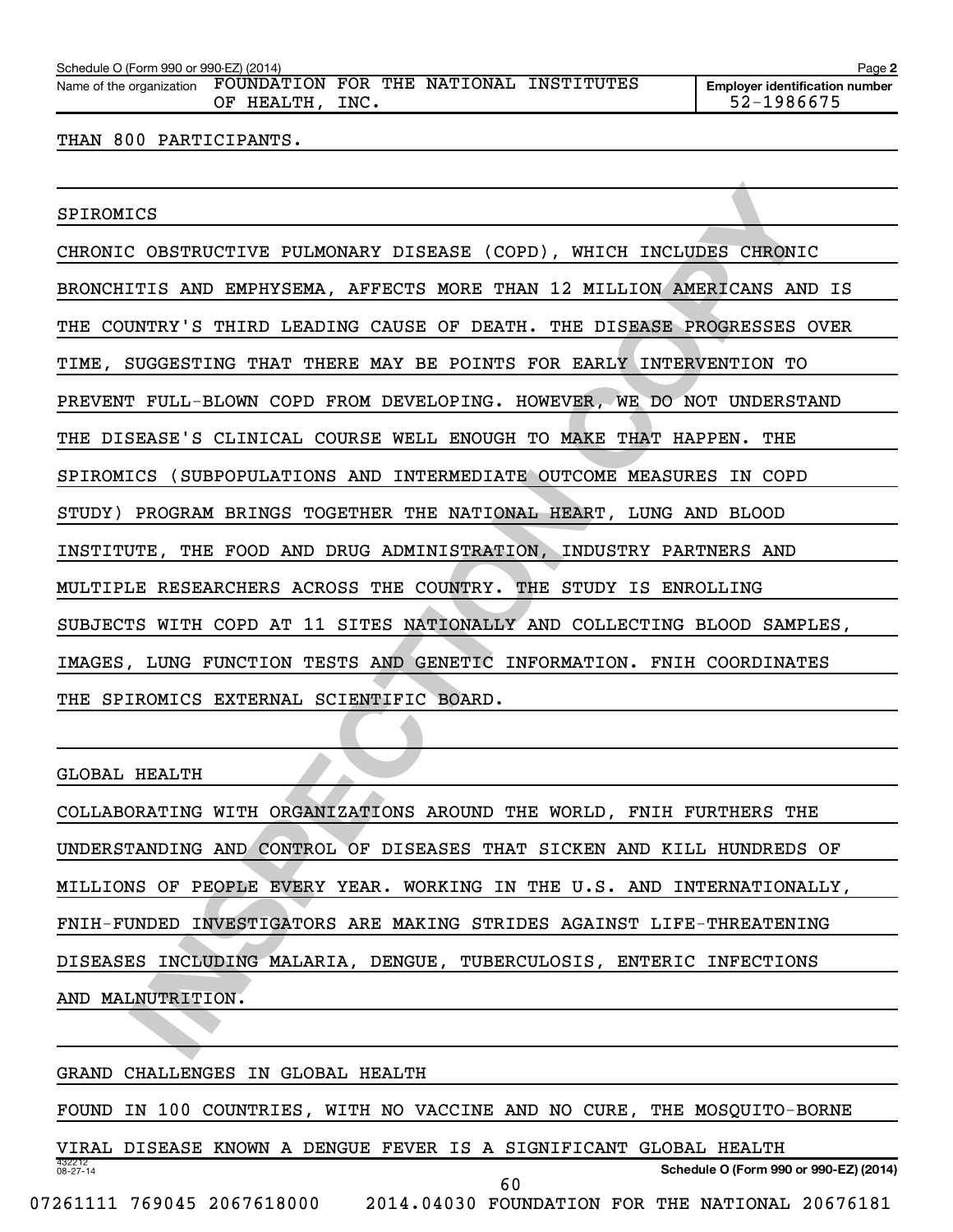**INSPECTIVE THE INCONSIDE AND MANAGED BY THE LAST OF PRIME AND CHALLENGES IN GLOBAL HEALTH, AN INITIATIVE FUNDED BY THE MELINDA GATES FOUNDATION, IS SUPPORTING A GLOBAL NEWTORK OF DERES WHO HAVE FOUNDATION, IS SUPPORTING A 2 Employer identification number** Schedule O (Form 990 or 990-EZ) (2014) Name of the organization FOUNDATION FOR THE NATIONAL INSTITUTES OF HEALTH, INC. 52-1986675 THREAT. USING INSECTICIDES TO CONTROL POPULATIONS OF THE FEMALE AEDES AEGYPTI MOSQUITO, WHICH SPREADS THE VIRUS, HAS FAILED TO STOP DENGUE; IN FACT, INCIDENCE HAS INCREASED 30-FOLD IN THE LAST 50 YEARS. THE FNIH'S GRAND CHALLENGES IN GLOBAL HEALTH, AN INITIATIVE FUNDED BY THE BILL & MELINDA GATES FOUNDATION, IS SUPPORTING A GLOBAL NETWORK OF RESEARCHERS WHO HAVE FOUND THAT INFECTING THE MOSQUITOES WITH WOLBACHIA, A COMMON BACTERIUM FOUND IN MANY INSECTS, CAN REDUCE MOSQUITOES' ABILITY TO TRANSMIT THE VIRUS. THE METHOD, WHICH HAS SHOWN GREAT PROMISE THROUGH A SERIES OF TEST RELEASES, IS PART OF ELIMINATE DENGUE, ONE OF SEVERAL PROJECTS THAT ARE PART OF THE FNIH'S VECTOR-BASED CONTROL OF TRANSMISSION: DISCOVER RESEARCH (VCTR) PROGRAM, AN OFFSHOOT OF THE GRAND CHALLENGES INITIATIVE.

MAL-ED

THE \$40 MILLION MAL-ED NETWORK, A COLLABORATIVE PROJECT SUPPORTED BY THE BILL & MELINDA GATES FOUNDATION AND MANAGED BY THE FNIH IN COOPERATING WITH THE NIH FOGARTY INTERNATIONAL CENTER, SUPPORTS RESEARCHERS AT EIGHT FIELD SITES IN AFRICA, ASIA AND SOUTH AMERICA, WHO HAVE BEEN FOLLOWING MORE THAN 1,600 CHILDREN SINCE BIRTH, TO UNDERSTAND HOW ENTERIC PATHOGENS, NUTRITION AND OTHER ENVIRONMENTAL FACTORS ARE LINKED TO PHYSICAL GROWTH, COGNITIVE DEVELOPMENT AND VACCINE RESPONSE. IDENTIFYING BIOMARKERS THAT PREDICT GROWTH FALTERING AND/OR IMPAIRED COGNITIVE DEVELOPMENT WILL INFORM DEVELOPMENT OF STRATEGIES FOR TIMELY INTERVENTION.

FORM 990, PART III, LINE 4B, PROGRAM SERVICE ACCOMPLISHMENTS:

432212 08-27-14 **Schedule O (Form 990 or 990-EZ) (2014)** PROGRAM TWO - FELLOWSHIPS AND TRAINING PROGRAMS - WHILE TECHNOLOGY 07261111 769045 2067618000 2014.04030 FOUNDATION FOR THE NATIONAL 20676181 61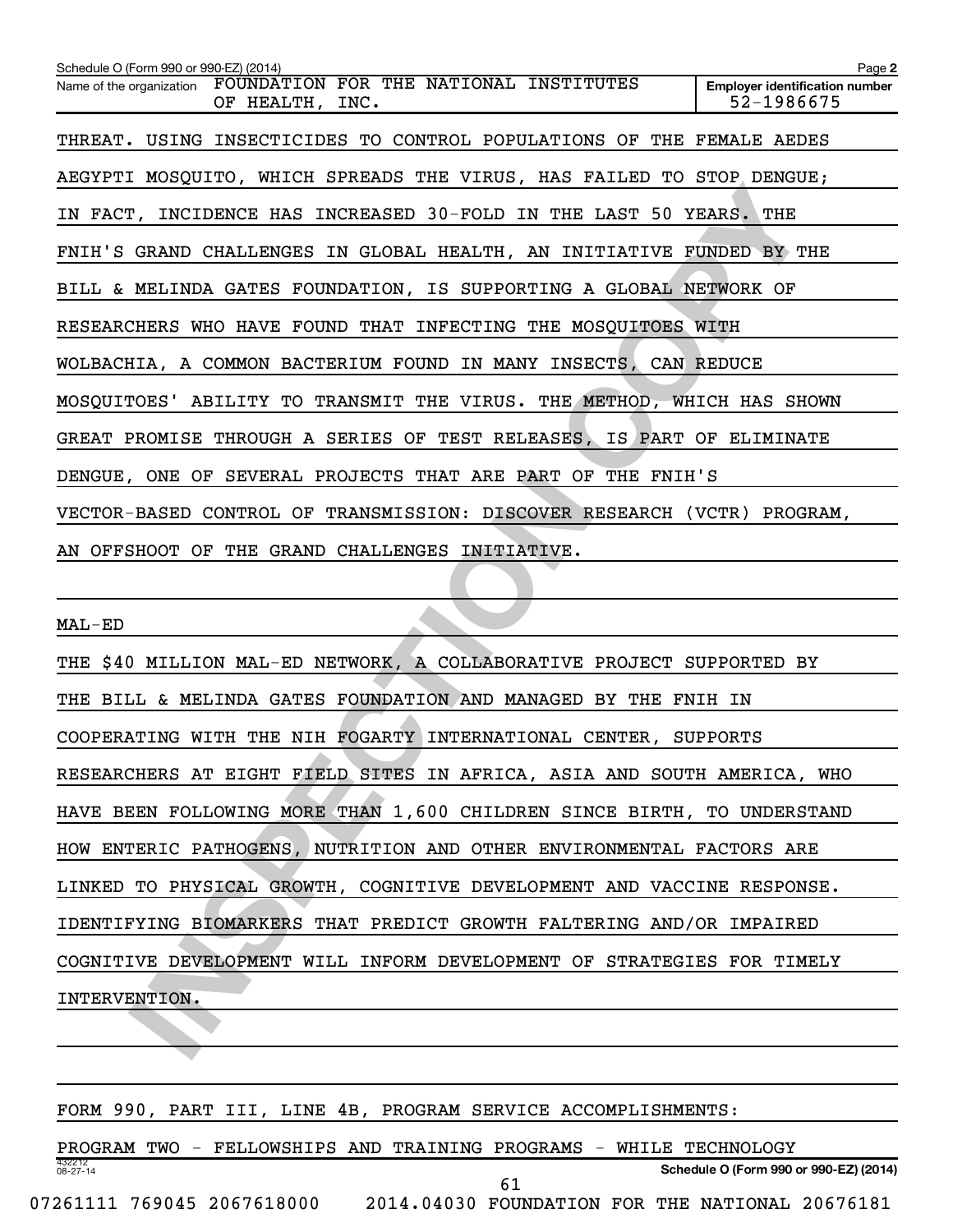| Schedule O (Form 990 or 990-EZ) (2014)                             |                                                           |  |  | Page 2                                                                  |  |
|--------------------------------------------------------------------|-----------------------------------------------------------|--|--|-------------------------------------------------------------------------|--|
| Name of the organization                                           | FOUNDATION FOR THE NATIONAL INSTITUTES<br>OF HEALTH, INC. |  |  | <b>Employer identification number</b><br>52-1986675                     |  |
|                                                                    |                                                           |  |  | PLAYS AN INCREASINGLY VITAL ROLE IN ADVANCING HUMAN HEALTH, PROGRESS IS |  |
|                                                                    |                                                           |  |  | IMPOSSIBLE WITHOUT A NEW GENERATION OF CAPABLE AND CURIOUS RESEARCHERS. |  |
| FNIH PROGRAMS IN VARIOUS FORMATS TARGET A WIDE ARRAY OF TOPICS AND |                                                           |  |  |                                                                         |  |
| EDUCATION LEVELS, MAKING THE WORLD-CLASS METHODS AND RESOURCES OF  |                                                           |  |  | THE                                                                     |  |
| NIH AVAILABLE TO STUDENTS AND RESEARCHERS ALL OVER THE WORLD.      |                                                           |  |  | EXAMPLES                                                                |  |
| INCLUDE:                                                           |                                                           |  |  |                                                                         |  |

**INCORAIS IN VARIOUS PORMATS TREET A NIDE ARRAY OF TOPICS AND MOGRAMS IN VARIOUS PORMATS TREET A NIDE ARRAY OF TOPICS AND INCORAMS TO STUDENTS AND RESERACHERS ALL OVER THE WORLD. EXAMPLES 3:<br>
INCORAMS TO STUDENTS AND RESER** MEDICAL RESEARCH SCHOLARS PROGRAM. THE MEDICAL RESEARCH SCHOLARS PROGRAM BRINGS TO THE NIH CAMPUS SOME OF THE BEST AND BRIGHTEST YOUNG RESEARCHERS FROM MEDICAL, DENTAL AND VETERINARY SCHOOLS ACROSS THE COUNTRY. DURING THE YEAR-LONG PROGRAM, THE STUDENTS CONDUCT BASIC, TRANSLATIONAL OR CLINICAL RESEARCH IN A FIELD OF THEIR CHOICE, GUIDED BY A MENTOR AND A TUTOR. THE PROGRAM IMMERSES STUDENTS IN BIOMEDICAL RESEARCH EARLY IN THEIR CAREER TRAINING. IN ADDITION TO THEIR RESEARCH WORK, STUDENTS COMPLETE AN ACADEMIC CURRICULUM AND INTERACT WITH NIH SCIENTIFIC LEADERS, INCLUDING INSTITUTE DIRECTORS, CLINICAL DIRECTORS AND ESTABLISHED INVESTIGATORS. THE PROGRAM MERGES AND BUILDS ON TWO EARLIER, HIGHLY SUCCESSFUL TRAINING PROGRAMS, THE HOWARD HUGHES MEDICAL INSTITUTE-NIH RESEARCH SCHOLARS PROGRAM AND THE CLINICAL RESEARCH TRAINING PROGRAM. THE GOAL IS TO SUPPORT 70 SCHOLARS EACH YEAR.

432212 08-27-14 **Schedule O (Form 990 or 990-EZ) (2014)** HUMAN GENOME EXHIBITION. BETWEEN JUNE 2013 AND AUGUST 2014, ROUGHLY THREE MILLION SMITHSONIAN VISITORS EXPERIENCED GENOME: UNLOCKING LIFE'S CODE AT THE NATIONAL MUSEUM OF NATURAL HISTORY, AN EXHIBITION MADE POSSIBLE THROUGH FUNDS RAISED, IN PART, BY THE FNIH. THE RESULT OF A COLLABORATION BETWEEN THE MUSEUM AND THE NATIONAL HUMAN GENOME RESEARCH INSTITUTE, GENOME AWED VISITORS WITH THE COMPLEXITY AND POWER OF THE HUMAN GENOME USING 3-D MODELS, INTERACTIVE DISPLAYS, CUSTOM ANIMATIONS 07261111 769045 2067618000 2014.04030 FOUNDATION FOR THE NATIONAL 20676181 62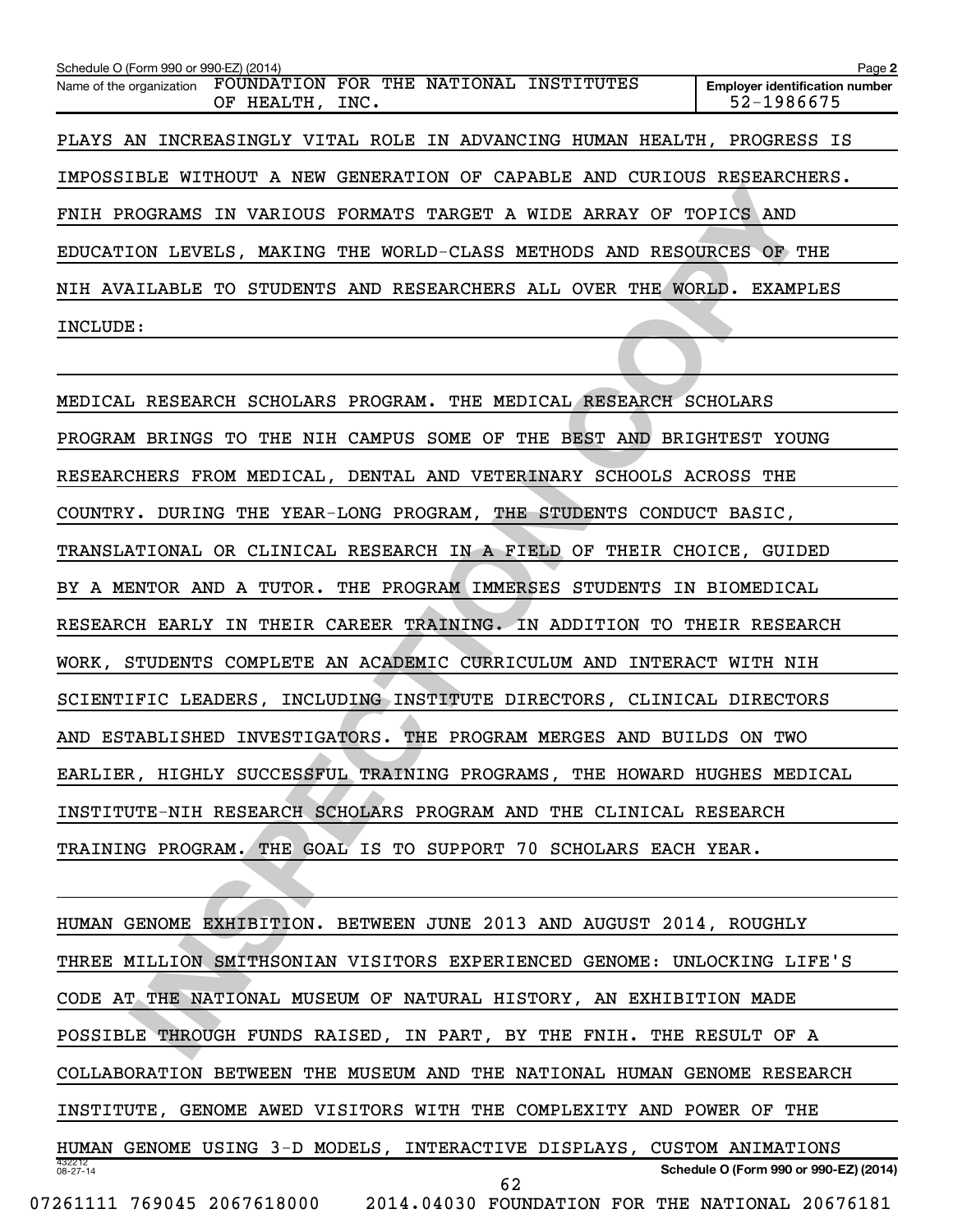**2 Employer identification number** Schedule O (Form 990 or 990-EZ) (2014) Name of the organization FOUNDATION FOR THE NATIONAL INSTITUTES OF HEALTH, INC. 52-1986675 AND VIDEOS OF REAL-LIFE STORIES. IT CELEBRATED THE 10TH ANNIVERSARY OF THE HUMAN GENOME PROJECT AND THE SUCCESSFUL SEQUENCING OF THE HUMAN GENETIC BLUEPRINT, HELPING VIEWERS UNDERSTAND HOW THIS KNOWLEDGE IS REVOLUTIONIZING OUR UNDERSTANDING OF HUMAN DEVELOPMENT, DIVERSITY AND SOCIETY, ESPECIALLY HEALTH AND DISEASE. IN ADDITION TO THE 4,400-SQUARE-FOOT EXHIBITION ITSELF, WHICH TOOK TWO YEARS FOR MUSEUM DESIGNERS AND EDUCATORS TO DEVELOP AND BUILD, GENOME INCLUDED PUBLIC EVENTS, EDUCATIONAL SYMPOSIA, AN EDUCATORS' GUIDE AND THE WEBSITE WWW.UNLOCKINGLIFESCODE.ORG. GENOME IS NOW ON A MULTI-CITY TOUR THAT WILL TAKE IT TO MUSEUMS IN CALIFORNIA, THE MIDWEST AND ONTARIO THROUGH EARLY 2018.

**IN DIRECT THE INTERNAL STEAD OF THE SECTION OF THE SECTION OF THE SECTION OR UNDERSTAND HOW THIS KNOWLEDGE IS**<br>
IN A SPECIALLY HEALTH AND DISEASE. IN ADDITION TO THE SEPECTALLY HEALTHY AND DISEASE. IN ADDITION TO THE SQUA 432212 08-27-14 **Schedule O (Form 990 or 990-EZ) (2014)** HONORS. WHAT IF WE COULD REMOVE AND REPLACE DAMAGED OR DEFECTIVE PARTS OF HUMAN DNA? SCIENTISTS HAVE BEEN WORKING TO FIND SUCH A GENOME-EDITING TOOL, BUT JENNIFER DOUDNA, PH.D., PROFESSOR OF BIOCHEMISTRY, BIOPHYSICS AND STRUCTURAL BIOLOGY AND A HOWARD HUGHES MEDICAL INSTITUTE INVESTIGATOR AT THE UNIVERSITY OF CALIFORNIA, BERKELEY, STANDS APART. DR. DOUDNA HAS FOCUSED HER RESEARCH ON THE STRUCTURE OF RNA, THE MOLECULE THAT CARRIES OUT DNA INSTRUCTIONS FOR CREATING THE PROTEINS THAT DRIVE PROCESSES IN THE BODY. THE FNIH AWARDED HER THE LURIE PRIZE IN BIOMEDICAL SCIENCES IN 2014 FOR THAT BODY OF STUDY, WHICH INCLUDES HER WORK ON CRISPR (CLUSTERED REGULARLY INTERSPACED SHORT PALINDROMIC REPEATS), THAT ARE REPETITIVE RNA SEQUENCES IN BACTERIA THAT PLAY A ROLE IN THEIR IMMUNITY. DOUDNA DISCOVERED THAT PIECES OF CRISPR RNA TEAM UP WITH A PROTEIN CALLED CAS9 TO CUT THROUGH THE DNA OF AN INVADING VIRUS. DOUDNA AND HER TEAM THEN ENGINEERED THEIR OWN RNA/PROTEIN COMBINATION AND SHOWED IT CAN BE USED TO PRECISELY EDIT THE DNA OF PLANTS, ANIMALS AND HUMANS. THIS CRISPR 07261111 769045 2067618000 2014.04030 FOUNDATION FOR THE NATIONAL 20676181 63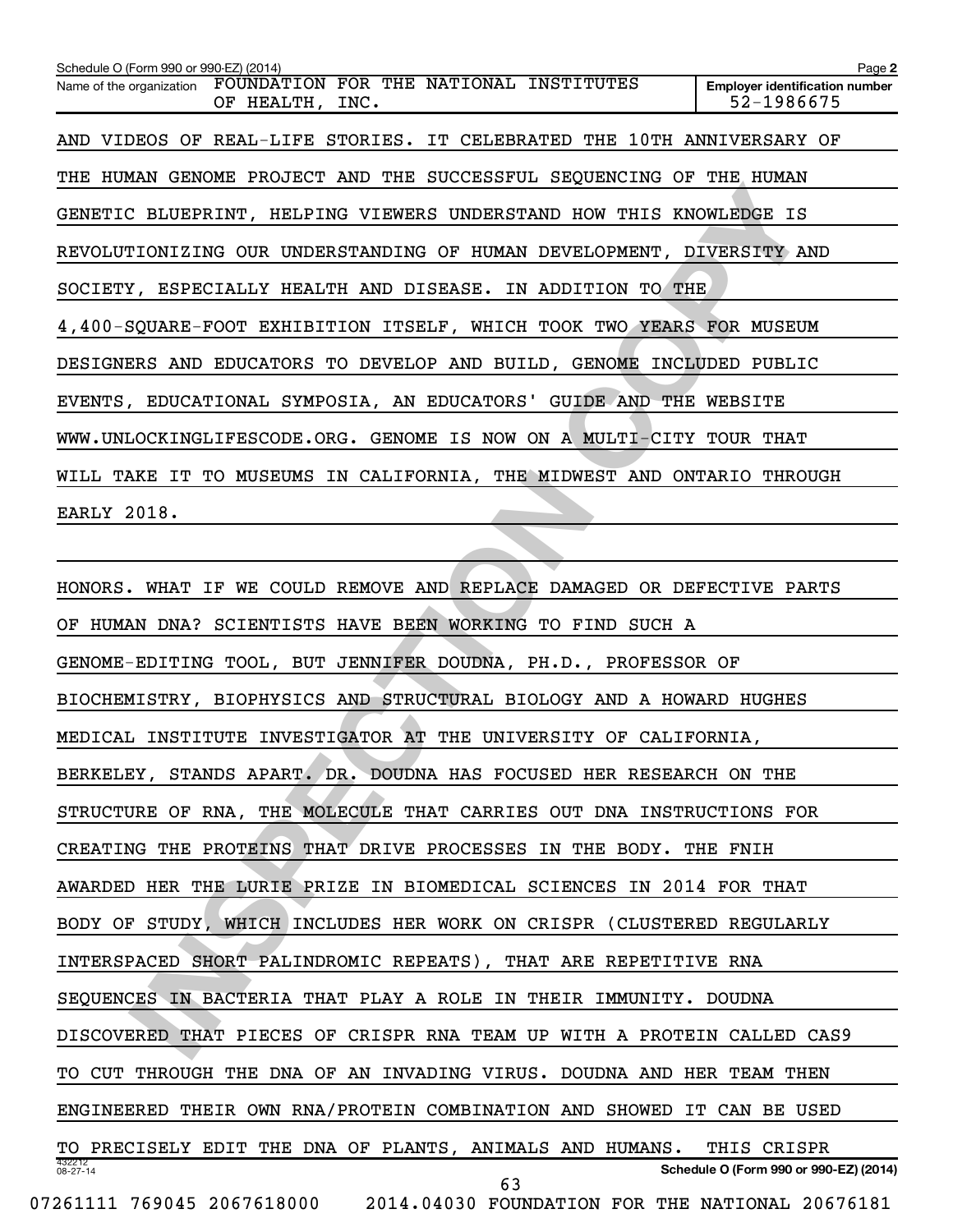| Schedule O (Form 990 or 990-EZ) (2014) |                                                                                    | Page 2                                              |
|----------------------------------------|------------------------------------------------------------------------------------|-----------------------------------------------------|
|                                        | Name of the organization FOUNDATION FOR THE NATIONAL INSTITUTES<br>OF HEALTH, INC. | <b>Employer identification number</b><br>52-1986675 |
|                                        | TOOL HAS TO BE MANAGED WITH CAREFUL ATTENTION TO BIOETHICAL CONCERNS,              |                                                     |
|                                        | BUT IT COULD FUNCTION AS "MOLECULAR SCISSORS" THAT CAN FIX FAULTY GENES            |                                                     |
|                                        | UNDERLYING A RANGE OF DISEASES AND HEALTH CONDITIONS.                              |                                                     |

ING A RANGE OF DISEASES AND HEALTH CONDITIONS.<br>
ING A RANGE OF DISEASES AND HEALTH CONDITIONS.<br>
1990, PART III, LINE 4C, PROGRAM SERVICE ACCOMPLISHMENTS:<br>
1990, PART III, LINE 4C, PROGRAM SERVICE ACCOMPLISHMENTS:<br>
THE RESE FORM 990, PART III, LINE 4C, PROGRAM SERVICE ACCOMPLISHMENTS: PROGRAM THREE - CAPITAL PROJECTS - THE FOUNDATION'S CAPITAL PROJECTS ENHANCE THE RESEARCH ENVIRONMENT AT NIH, SUPPORTING AND PROMOTING THE IMPORTANT DISCOVERIES THAT RESULT FROM NIH'S LEADING-EDGE WORK. THE EDMOND J. SAFRA FAMILY LODGE, FOR EXAMPLE, OPENED IN 2005 TO SERVE AS A COMFORTABLE HOME-AWAY-FROM-HOME FOR FAMILIES THAT COME TO NIH'S CAMPUS IN BETHESDA, MARYLAND TO ACCOMPANY PATIENTS WHO ARE PARTICIPATING IN CLINICAL TRIALS OR RECEIVING TREATMENT AT NIH'S CLINICAL CENTER. SO FAR, THE LODGE HAS HOSTED MORE THAN 40,000 FAMILY MEMBERS AND CAREGIVERS OF ADULT PATIENTS FROM ALL OVER THE WORLD.

FORM 990, PART III, LINE 4D, OTHER PROGRAM SERVICES: MEMORIALS, AWARDS AND EVENTS - COLLABORATION HAPPENS WHEN PEOPLE CONNECT. THAT IS WHY MANAGING AND ORGANIZING MEETINGS AND EVENTS IS FUNDAMENTAL TO THE WORK OF THE FNIH. FROM LECTURES AND WORKSHOPS TO COLLABORATIVE SUMMITS, TELECONFERENCES AND MEDIA OPPORTUNITIES, THE FNIH FACILITATED MORE THAN 60 EVENTS IN 2014 - SPANNING THE GLOBE AND DOZENS OF FIELDS OF RESEARCH.

FORM 990, PART III, LINE 4D, OTHER PROGRAM SERVICES:

SEE SCHEDULE O, MEMORIALS, AWARDS AND EVENTS

432212 08-27-14 **Schedule O (Form 990 or 990-EZ) (2014)** EXPENSES \$ 427,057. INCLUDING GRANTS OF \$ 156,825. REVENUE \$ 0. 64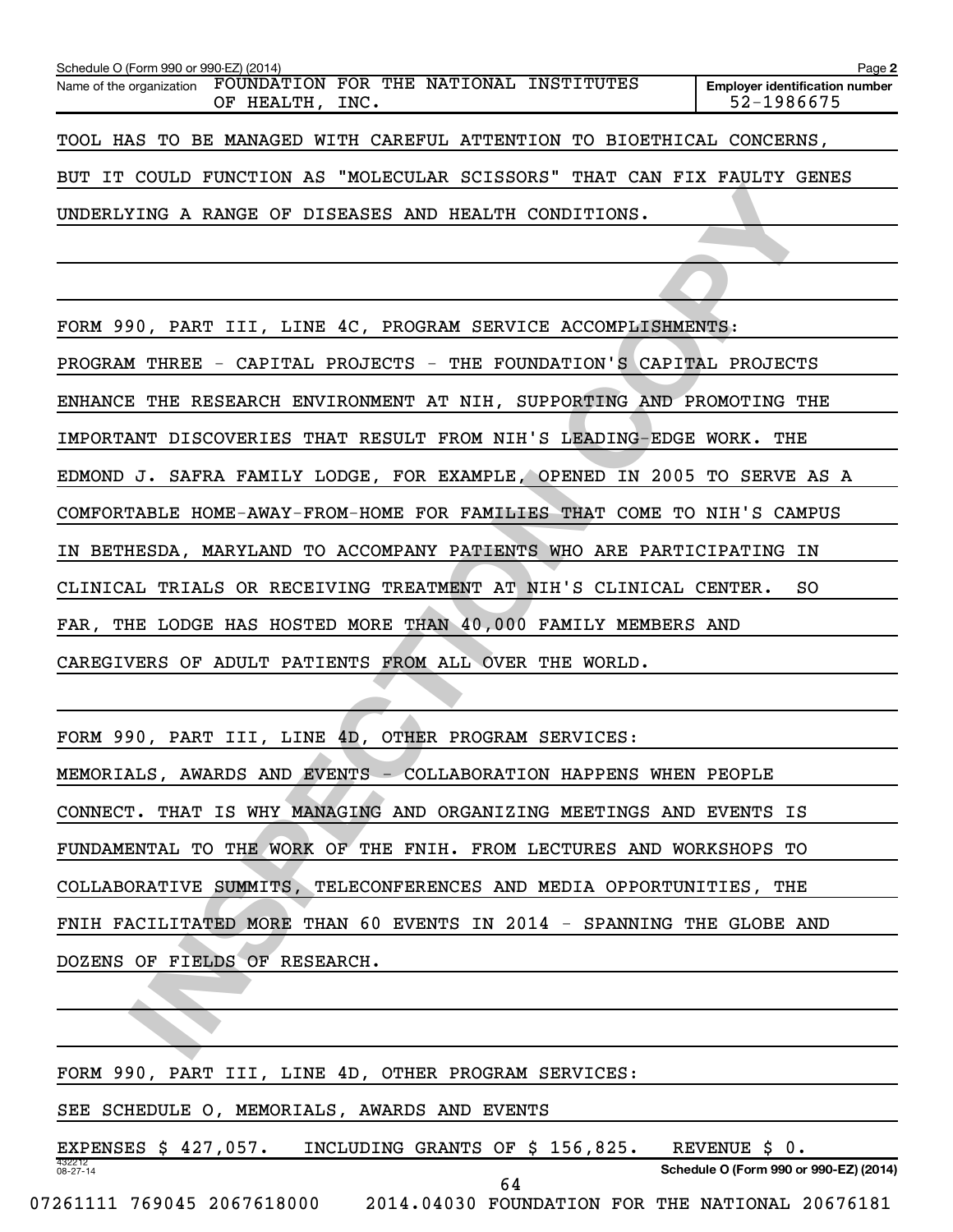| Schedule O (Form 990 or 990-EZ) (2014) |                                   |             |     |                     | Page 2                                              |
|----------------------------------------|-----------------------------------|-------------|-----|---------------------|-----------------------------------------------------|
| Name of the organization               | FOUNDATION<br><b>HEALTH</b><br>ΟF | FOR<br>INC. | THE | NATIONAL INSTITUTES | <b>Employer identification number</b><br>52-1986675 |
|                                        |                                   |             |     |                     |                                                     |

FORM 990, PART VI, SECTION B, LINE 11:

PRIOR TO THE SUBMISSION OF THE FOUNDATION FOR NIH'S FORM 990 TO THE

INTERNAL REVENUE SERVICE, EACH VOTING MEMBER OF THE BOARD OF DIRECTORS

SHALL BE PROVIDED WITH A COPY OF THE FINAL FORM 990 AS COMPLETED BY THE

CHIEF FINANCIAL OFFICER.

BOARD DIRECTORS SHALL BE PROVIDED WITH AT LEAST TEN BUSINESS DAYS TO REVIEW THE FORM AND RAISE QUESTIONS, MAKE SUGGESTIONS, AND ADDRESS ANY POTENTIAL PROBLEMS OR CONCERNS WITH THE CHIEF FINANCIAL OFFICER.

A SPECIAL MEETING OF THE GOVERNANCE COMMITTEE WILL BE CALLED TO REVIEW THE SUGGESTED CHANGES FROM THE BOARD OF DIRECTORS AND TO APPROVE THE FINAL VERSION OF THE FORM 990 FOR SUBMISSION.

FORM 990, PART VI, SECTION B, LINE 12C:

THE FOUNDATION REQUIRES DIRECTORS, OFFICERS, VOLUNTEER COMMITTEE MEMBERS, AND STAFF MEMBERS TO DISCLOSE REAL AND APPARENT CONFLICTS OF INTEREST FOR THEMSELVES AND THEIR FAMILY MEMBERS AND TO ANNUALLY SIGN A STATEMENT OF COMPLIANCE.

**IN THE SUBMISSION OF THE CONDATION FOR NIH'S FORM 990 TO THE SUBMISSION OF THE FONDATION FOR NIH'S FORM 990 AS COMPLETED BY THE LINEARCTORS SERVICE, EACH VOTING MEMBER OF THE FINAL COPY OF OUR PINEPTORS SERVICES.**<br>
IN AND AFTER A CONFLICT OR AN APPARENT CONFLICT OF INTEREST HAS BEEN DISCLOSED, THE BOARD OF DIRECTORS OR THE BOARD COMMITTEE, OR THEIR DESIGNEE, IN THE ABSENCE OF THE INTERESTED PERSON, SHALL DETERMINE IF THE CONFLICT OF INTEREST OR THE APPEARANCE OF A CONFLICT OF INTEREST EXISTS AND IS MATERIAL AND WILL DECIDE HOW IT IS TO BE MANAGED OR ELIMINATED.

|                          |  | FORM 990, PART VI, SECTION B, LINE 15: |  |                                                 |  |                                        |
|--------------------------|--|----------------------------------------|--|-------------------------------------------------|--|----------------------------------------|
| 432212<br>$08 - 27 - 14$ |  |                                        |  |                                                 |  | Schedule O (Form 990 or 990-EZ) (2014) |
|                          |  |                                        |  |                                                 |  |                                        |
|                          |  | 07261111 769045 2067618000             |  | 2014.04030 FOUNDATION FOR THE NATIONAL 20676181 |  |                                        |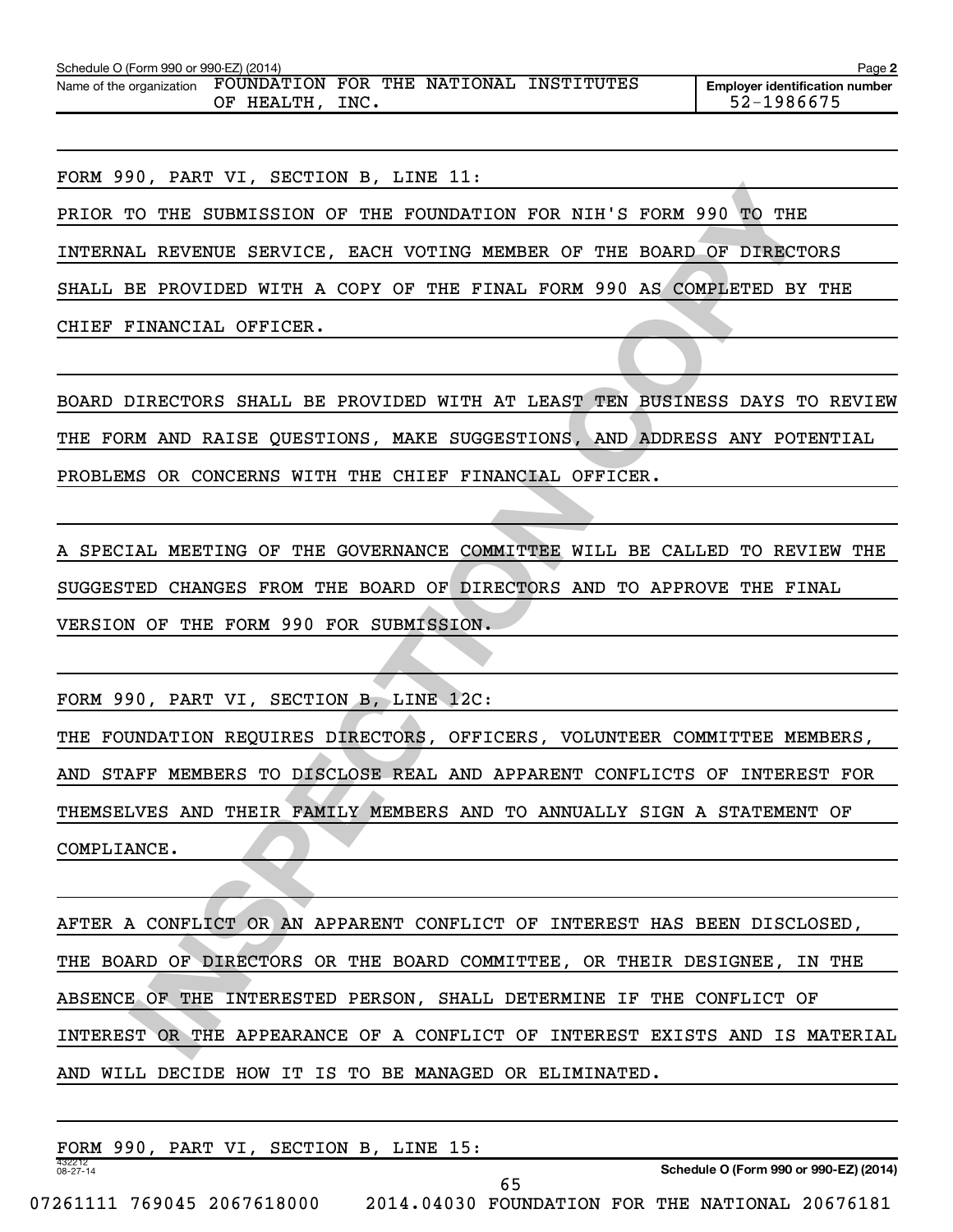| FOUNDATION FOR THE NATIONAL INSTITUTES<br>Name of the organization<br>OF HEALTH, INC.              | <b>Employer identification number</b><br>52-1986675 |
|----------------------------------------------------------------------------------------------------|-----------------------------------------------------|
| BEGINNING IN 2015, THE NEWLY CREATED COMPENSATION COMMITTEE OF THE BOARD OF                        |                                                     |
| DIRECTORS WILL REVIEW AND APPROVE THE SALARIES OF THE EXECUTIVE DIRECTOR                           |                                                     |
| AND KEY EMPLOYEES ANNUALLY.                                                                        |                                                     |
|                                                                                                    |                                                     |
| FORM 990, PART VI, LINE 17, LIST OF STATES RECEIVING COPY OF FORM 990:                             |                                                     |
| MD, VA, NY, AL, AK, AZ, AR, CA, CO, CT, FL, GA, HI, IL, KS, KY, ME, MA, MI, MS, MN, NH, NJ, NM, NC |                                                     |
| ND, OH, OK, OR, PA, RI, SC, TN, UT, WA, WV, WI                                                     |                                                     |
|                                                                                                    |                                                     |
| FORM 990, PART VI, SECTION C, LINE 19:                                                             |                                                     |
| ALL DOCUMENTS ARE AVAILABLE UPON REQUEST.                                                          | THE AUDITED FINANCIAL STATEMENTS                    |
| ARE POSTED TO THE ORGANIZATION'S WEBSITE.                                                          |                                                     |
|                                                                                                    |                                                     |
| FORM 990, PART XII, LINE 2C:                                                                       |                                                     |
| PROCESS HAS NOT CHANGED FROM THE PRIOR YEAR.                                                       |                                                     |
|                                                                                                    |                                                     |
|                                                                                                    |                                                     |
|                                                                                                    |                                                     |
|                                                                                                    |                                                     |
|                                                                                                    |                                                     |
|                                                                                                    |                                                     |
|                                                                                                    |                                                     |
|                                                                                                    |                                                     |
|                                                                                                    |                                                     |
|                                                                                                    |                                                     |
|                                                                                                    |                                                     |
|                                                                                                    |                                                     |
|                                                                                                    |                                                     |
|                                                                                                    |                                                     |
| 432212<br>08-27-14                                                                                 | Schedule O (Form 990 or 990-EZ) (2014)              |
| 66<br>07261111 769045 2067618000<br>2014.04030 FOUNDATION FOR THE NATIONAL 20676181                |                                                     |
|                                                                                                    |                                                     |

Schedule O (Form 990 or 990-EZ) (2014) Page 2014 Page 2014 Page 2014 Page 2014 Page 2014 Page 2014 Page 2014 Page 2014 Page 2014 Page 2014 Page 2014 Page 2014 Page 2014 Page 2014 Page 2014 Page 2014 Page 2014 Page 2014 Pag

**2**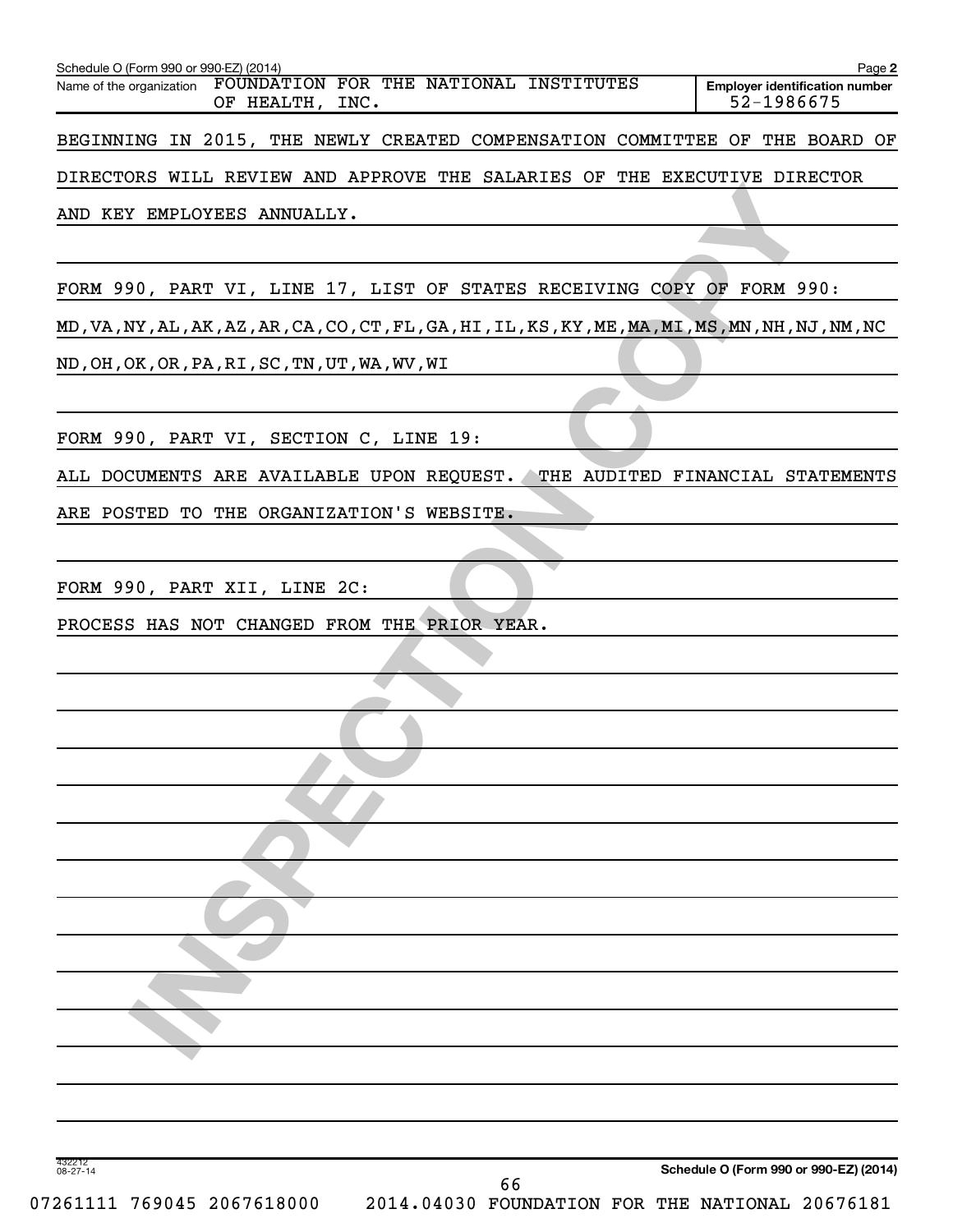#### **2014 DEPRECIATION AND AMORTIZATION REPORT**

# **CORRESPONDS**<br>
CORRESPONDS CORRESPOND CONTINUES ON THE CONFERENCE OF CONFERENCE CONFERENCE CONFERENCE CONFERENCE CONFERENCE CONFERENCE CONFERENCE CONFERENCE CONFERENCE CONFERENCE CONFERENCE CONFERENCE CONFERENCE CONFERENCE C o n v Asset No. Line No. Date Description **Acquired Method** Life Unadjusted Cost Or Basis Bus  $\frac{9}{6}$ Excl Section 179 **Expense** Reduction In \* **Basis** Basis For **Depreciation** Beginning Accumulated **Depreciation** Current Sec 179 Expense Current Year **Deduction** Ending **Accumulated** Depreciation FORM 990 PAGE 10 990 990 PAGE 10 FURNITURE & FIXTURES 1 FURNITURE & EQUIPMENT | VARIOUS | SL | 5.00 | 16 | 662,633. | 26,542. 608,297. \* 990 PAGE 10 TOTAL FURNITURE & FIXTURES **FIXTURES 1** 1 1 662,633. 1 662,633. 581,755. 26,542. 608,297. OTHER 2 VARIOUS 0.000 HY16 2 VARIOUS 0.000 HY16 2 VARIOUS 0.000 HY16 0.000 MY16 0.000 MY16 0.000 MY16 0.000 MY16 0.0 \* 990 PAGE 10 TOTAL OTHER 0. 0. 0. 0. 0. \* GRAND TOTAL 990 PAGE 10 DEPR 662,633. 662,633. 581,755. 26,542. 608,297.

428111 05-01-14

(D) - Asset disposed \* ITC, Salvage, Bonus, Commercial Revitalization Deduction, GO Zone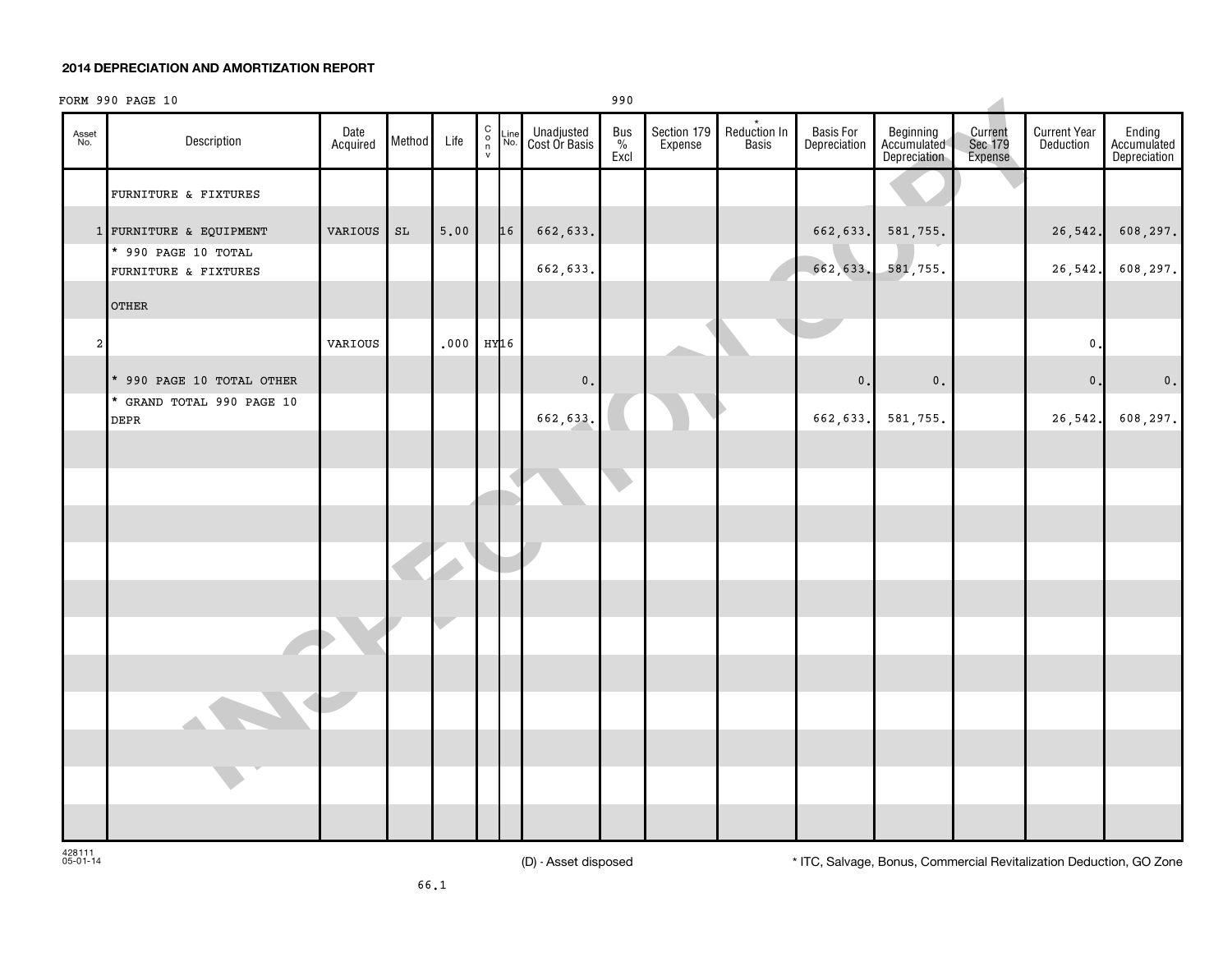| 4562                                                                                                                                                  |                                                                                                     |                                                                                                                            | <b>Depreciation and Amortization</b>            |                  |                | OMB No. 1545-0172              |
|-------------------------------------------------------------------------------------------------------------------------------------------------------|-----------------------------------------------------------------------------------------------------|----------------------------------------------------------------------------------------------------------------------------|-------------------------------------------------|------------------|----------------|--------------------------------|
|                                                                                                                                                       |                                                                                                     | (Including Information on Listed Property)                                                                                 |                                                 | 990              |                |                                |
| Department of the Treasury<br>Internal Revenue Service (99)                                                                                           | Information about Form 4562 and its separate instructions is at www.irs.gov/form4562.               | Attach to your tax return.                                                                                                 |                                                 |                  |                | Attachment<br>Sequence No. 179 |
| Name(s) shown on return                                                                                                                               |                                                                                                     |                                                                                                                            | Business or activity to which this form relates |                  |                | Identifying number             |
| FOUNDATION FOR THE NATIONAL INSTITUTES                                                                                                                |                                                                                                     |                                                                                                                            |                                                 |                  |                |                                |
| OF HEALTH,<br>INC.                                                                                                                                    |                                                                                                     |                                                                                                                            | <b>FORM 990 PAGE 10</b>                         |                  |                | 52-1986675                     |
| Part I   Election To Expense Certain Property Under Section 179 Note: If you have any listed property, complete Part V before you complete Part I.    |                                                                                                     |                                                                                                                            |                                                 |                  |                |                                |
| <b>1</b> Maximum amount (see instructions)                                                                                                            |                                                                                                     |                                                                                                                            |                                                 |                  | $\blacksquare$ | 500,000.                       |
|                                                                                                                                                       |                                                                                                     |                                                                                                                            |                                                 |                  | $\overline{2}$ |                                |
| з                                                                                                                                                     |                                                                                                     |                                                                                                                            |                                                 |                  | $\overline{3}$ | 2,000,000.                     |
|                                                                                                                                                       |                                                                                                     |                                                                                                                            |                                                 |                  | 4              |                                |
| 5                                                                                                                                                     |                                                                                                     |                                                                                                                            |                                                 |                  | 5              |                                |
| (a) Description of property<br>6                                                                                                                      |                                                                                                     |                                                                                                                            | (b) Cost (business use only)                    | (c) Elected cost |                |                                |
|                                                                                                                                                       |                                                                                                     |                                                                                                                            |                                                 |                  |                |                                |
|                                                                                                                                                       |                                                                                                     |                                                                                                                            |                                                 |                  |                |                                |
|                                                                                                                                                       |                                                                                                     |                                                                                                                            |                                                 |                  |                |                                |
|                                                                                                                                                       |                                                                                                     |                                                                                                                            |                                                 |                  |                |                                |
| <b>7</b> Listed property. Enter the amount from line 29                                                                                               |                                                                                                     |                                                                                                                            | $7+$                                            |                  | 8              |                                |
|                                                                                                                                                       |                                                                                                     |                                                                                                                            |                                                 |                  | 9              |                                |
|                                                                                                                                                       |                                                                                                     |                                                                                                                            |                                                 |                  | 10             |                                |
|                                                                                                                                                       |                                                                                                     |                                                                                                                            |                                                 |                  | 11             |                                |
|                                                                                                                                                       |                                                                                                     |                                                                                                                            |                                                 |                  | 12             |                                |
| 13 Carryover of disallowed deduction to 2015. Add lines 9 and 10, less line 12                                                                        |                                                                                                     |                                                                                                                            | 13                                              |                  |                |                                |
| Note: Do not use Part II or Part III below for listed property. Instead, use Part V.                                                                  |                                                                                                     |                                                                                                                            |                                                 |                  |                |                                |
| Part II<br>Special Depreciation Allowance and Other Depreciation (Do not include listed property.)                                                    |                                                                                                     |                                                                                                                            |                                                 |                  |                |                                |
| 14 Special depreciation allowance for qualified property (other than listed property) placed in service during                                        |                                                                                                     |                                                                                                                            |                                                 |                  |                |                                |
| the tax year                                                                                                                                          |                                                                                                     |                                                                                                                            |                                                 |                  | 14             |                                |
|                                                                                                                                                       |                                                                                                     |                                                                                                                            |                                                 |                  | 15             |                                |
| <b>16</b> Other depreciation (including ACRS)                                                                                                         |                                                                                                     |                                                                                                                            |                                                 |                  |                |                                |
|                                                                                                                                                       |                                                                                                     |                                                                                                                            |                                                 |                  |                |                                |
|                                                                                                                                                       |                                                                                                     |                                                                                                                            |                                                 |                  | 16             |                                |
| Part III<br>MACRS Depreciation (Do not include listed property.) (See instructions.)                                                                  |                                                                                                     | <b>Section A</b>                                                                                                           |                                                 |                  |                |                                |
|                                                                                                                                                       |                                                                                                     |                                                                                                                            |                                                 |                  | 17             | 26,542.                        |
| 18 If you are electing to group any assets placed in service during the tax year into one or more general asset accounts, check here                  |                                                                                                     |                                                                                                                            |                                                 |                  |                |                                |
|                                                                                                                                                       | Section B - Assets Placed in Service During 2014 Tax Year Using the General Depreciation System     |                                                                                                                            |                                                 |                  |                |                                |
| (a) Classification of property                                                                                                                        | year placed<br>in service                                                                           | (b) Month and (c) Basis for depreciation $(1)$ $(1)$ Because $(2)$<br>(business/investment use<br>only - see instructions) | (d) Recovery<br>period                          | (e) Convention   | (f) Method     | (g) Depreciation deduction     |
| 3-year property                                                                                                                                       |                                                                                                     |                                                                                                                            |                                                 |                  |                |                                |
| 5-year property                                                                                                                                       |                                                                                                     |                                                                                                                            |                                                 |                  |                |                                |
| 7-year property                                                                                                                                       |                                                                                                     |                                                                                                                            |                                                 |                  |                |                                |
| 10-year property                                                                                                                                      |                                                                                                     |                                                                                                                            |                                                 |                  |                |                                |
| 15-year property                                                                                                                                      |                                                                                                     |                                                                                                                            |                                                 |                  |                |                                |
| 20-year property                                                                                                                                      |                                                                                                     |                                                                                                                            |                                                 |                  |                |                                |
| 25-year property                                                                                                                                      |                                                                                                     |                                                                                                                            | 25 yrs.                                         |                  | S/L            |                                |
|                                                                                                                                                       | $\prime$                                                                                            |                                                                                                                            | 27.5 yrs.                                       | мм               | S/L            |                                |
| Residential rental property                                                                                                                           |                                                                                                     |                                                                                                                            | 27.5 yrs.                                       | МM               | S/L            |                                |
| 19a<br>b<br>с<br>d<br>е<br>$\mathbf f$<br>g<br>h                                                                                                      |                                                                                                     |                                                                                                                            | 39 yrs.                                         | мм               | S/L            |                                |
| Nonresidential real property                                                                                                                          |                                                                                                     |                                                                                                                            |                                                 | MM               | S/L            |                                |
| j.                                                                                                                                                    | Section C - Assets Placed in Service During 2014 Tax Year Using the Alternative Depreciation System |                                                                                                                            |                                                 |                  |                |                                |
| Class life<br>20a                                                                                                                                     |                                                                                                     |                                                                                                                            |                                                 |                  | S/L            |                                |
| 12-year<br>b                                                                                                                                          |                                                                                                     |                                                                                                                            | 12 yrs.                                         |                  | S/L            |                                |
| 40-year                                                                                                                                               |                                                                                                     |                                                                                                                            | 40 yrs.                                         | MM               | S/L            |                                |
| с<br>Part IV<br><b>Summary (See instructions.)</b>                                                                                                    |                                                                                                     |                                                                                                                            |                                                 |                  |                |                                |
|                                                                                                                                                       |                                                                                                     |                                                                                                                            |                                                 |                  | 21             |                                |
|                                                                                                                                                       |                                                                                                     |                                                                                                                            |                                                 |                  |                |                                |
| 21 Listed property. Enter amount from line 28<br>22 Total. Add amounts from line 12, lines 14 through 17, lines 19 and 20 in column (g), and line 21. |                                                                                                     |                                                                                                                            |                                                 |                  | 22             | 26,542.                        |
| 23 For assets shown above and placed in service during the current year, enter the                                                                    |                                                                                                     |                                                                                                                            |                                                 |                  |                |                                |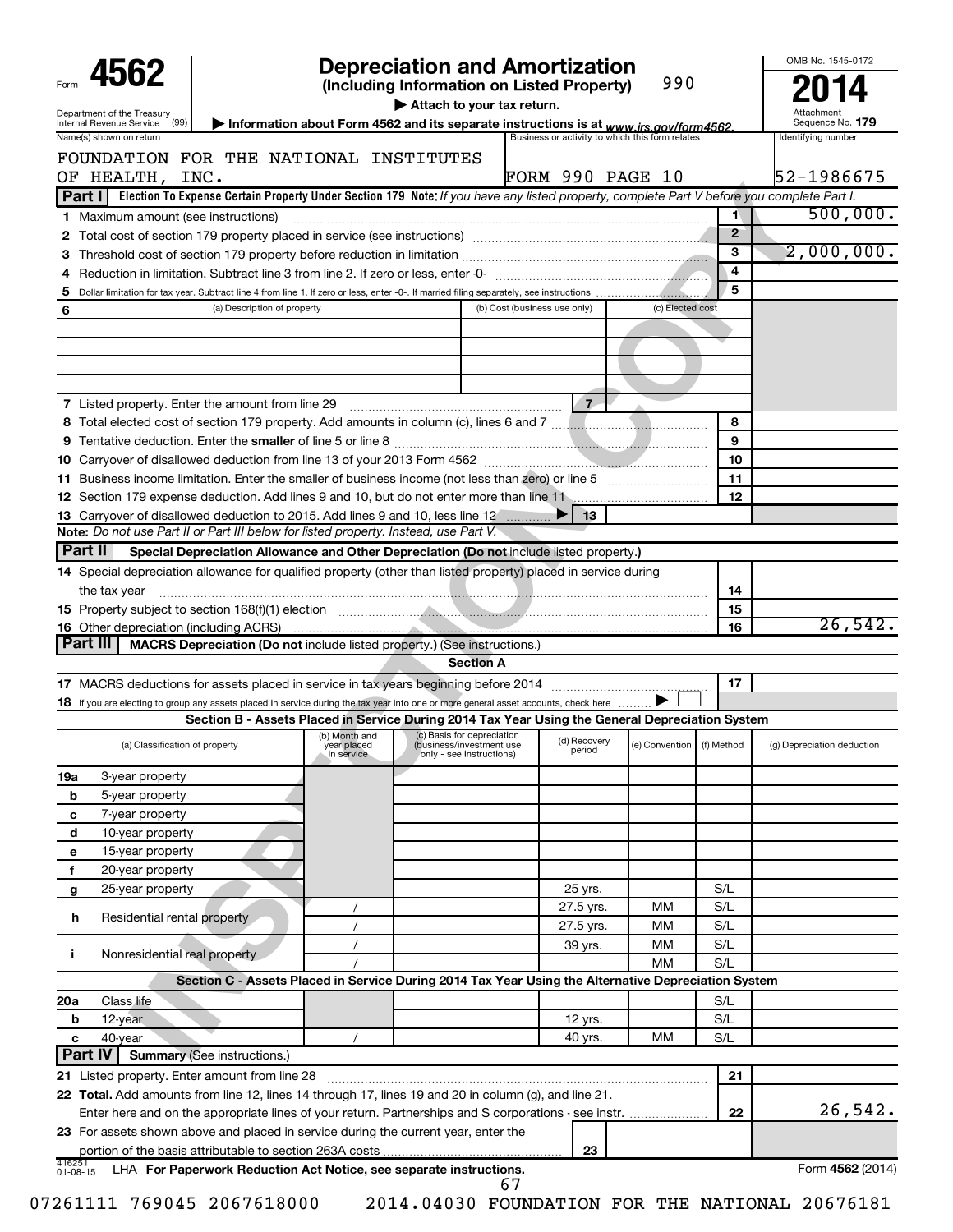|                                                                                                                                                                                                                                | Form 4562 (2014)                                                                                                                                  |                   | OF HEALTH, INC.                                                                     |     |                                            |     |                                                |            |                                                                       |         |            |     | 52-1986675 Page 2   |                   |                        |
|--------------------------------------------------------------------------------------------------------------------------------------------------------------------------------------------------------------------------------|---------------------------------------------------------------------------------------------------------------------------------------------------|-------------------|-------------------------------------------------------------------------------------|-----|--------------------------------------------|-----|------------------------------------------------|------------|-----------------------------------------------------------------------|---------|------------|-----|---------------------|-------------------|------------------------|
|                                                                                                                                                                                                                                | Listed Property (Include automobiles, certain other vehicles, certain aircraft, certain computers, and property used for entertainment,<br>Part V |                   |                                                                                     |     |                                            |     |                                                |            |                                                                       |         |            |     |                     |                   |                        |
|                                                                                                                                                                                                                                | recreation, or amusement.)                                                                                                                        |                   |                                                                                     |     |                                            |     |                                                |            |                                                                       |         |            |     |                     |                   |                        |
| Note: For any vehicle for which you are using the standard mileage rate or deducting lease expense, complete <sub>only</sub> 24a, 24b, columns (a)<br>through (c) of Section A, all of Section B, and Section C if applicable. |                                                                                                                                                   |                   |                                                                                     |     |                                            |     |                                                |            |                                                                       |         |            |     |                     |                   |                        |
| Section A - Depreciation and Other Information (Caution: See the instructions for limits for passenger automobiles.)                                                                                                           |                                                                                                                                                   |                   |                                                                                     |     |                                            |     |                                                |            |                                                                       |         |            |     |                     |                   |                        |
|                                                                                                                                                                                                                                | 24a Do you have evidence to support the business/investment use claimed?                                                                          |                   |                                                                                     |     |                                            |     | Yes                                            |            | No   24b If "Yes," is the evidence written?                           |         |            |     |                     | Yes               | No                     |
|                                                                                                                                                                                                                                | (b)<br>(c)<br>(a)                                                                                                                                 |                   |                                                                                     | (d) |                                            | (e) |                                                | (f)<br>(g) |                                                                       |         |            | (h) |                     | (i)               |                        |
|                                                                                                                                                                                                                                | Type of property                                                                                                                                  | Date<br>placed in | Business/<br>investment                                                             |     | Cost or                                    |     | Basis for depreciation<br>(business/investment |            | Recovery                                                              |         | Method/    |     | Depreciation        |                   | Elected<br>section 179 |
|                                                                                                                                                                                                                                | (list vehicles first)                                                                                                                             | service           | use percentage                                                                      |     | other basis                                |     | use only)                                      |            | period                                                                |         | Convention |     | deduction           |                   | cost                   |
|                                                                                                                                                                                                                                | 25 Special depreciation allowance for qualified listed property placed in service during the tax year and                                         |                   |                                                                                     |     |                                            |     |                                                |            |                                                                       |         |            |     |                     |                   |                        |
|                                                                                                                                                                                                                                |                                                                                                                                                   |                   |                                                                                     |     |                                            |     |                                                |            |                                                                       |         | 25         |     |                     |                   |                        |
|                                                                                                                                                                                                                                | 26 Property used more than 50% in a qualified business use:                                                                                       |                   |                                                                                     |     |                                            |     |                                                |            |                                                                       |         |            |     |                     |                   |                        |
|                                                                                                                                                                                                                                |                                                                                                                                                   |                   |                                                                                     | %   |                                            |     |                                                |            |                                                                       |         |            |     |                     |                   |                        |
|                                                                                                                                                                                                                                |                                                                                                                                                   |                   | %                                                                                   |     |                                            |     |                                                |            |                                                                       |         |            |     |                     |                   |                        |
|                                                                                                                                                                                                                                |                                                                                                                                                   | 4. 二4.            | %                                                                                   |     |                                            |     |                                                |            |                                                                       |         |            |     |                     |                   |                        |
|                                                                                                                                                                                                                                | 27 Property used 50% or less in a qualified business use:                                                                                         |                   |                                                                                     |     |                                            |     |                                                |            |                                                                       |         |            |     |                     |                   |                        |
|                                                                                                                                                                                                                                |                                                                                                                                                   |                   |                                                                                     | ℅   |                                            |     |                                                |            |                                                                       | $S/L -$ |            |     |                     |                   |                        |
|                                                                                                                                                                                                                                |                                                                                                                                                   | $1 - 1$           |                                                                                     | %   |                                            |     |                                                |            |                                                                       |         |            |     |                     |                   |                        |
|                                                                                                                                                                                                                                |                                                                                                                                                   | 主义主               |                                                                                     |     |                                            |     |                                                |            |                                                                       | $S/L -$ |            |     |                     |                   |                        |
|                                                                                                                                                                                                                                |                                                                                                                                                   |                   | %                                                                                   |     |                                            |     |                                                |            |                                                                       | $S/L -$ |            |     |                     |                   |                        |
|                                                                                                                                                                                                                                |                                                                                                                                                   |                   |                                                                                     |     |                                            |     |                                                |            |                                                                       |         | 28         |     |                     |                   |                        |
|                                                                                                                                                                                                                                |                                                                                                                                                   |                   |                                                                                     |     |                                            |     |                                                |            |                                                                       |         |            |     | 29                  |                   |                        |
|                                                                                                                                                                                                                                |                                                                                                                                                   |                   |                                                                                     |     | Section B - Information on Use of Vehicles |     |                                                |            |                                                                       |         |            |     |                     |                   |                        |
|                                                                                                                                                                                                                                | Complete this section for vehicles used by a sole proprietor, partner, or other "more than 5% owner," or related person. If you provided vehicles |                   |                                                                                     |     |                                            |     |                                                |            |                                                                       |         |            |     |                     |                   |                        |
|                                                                                                                                                                                                                                | to your employees, first answer the questions in Section C to see if you meet an exception to completing this section for those vehicles.         |                   |                                                                                     |     |                                            |     |                                                |            |                                                                       |         |            |     |                     |                   |                        |
|                                                                                                                                                                                                                                |                                                                                                                                                   |                   |                                                                                     |     |                                            |     |                                                |            |                                                                       |         |            |     |                     |                   |                        |
|                                                                                                                                                                                                                                |                                                                                                                                                   |                   |                                                                                     |     | (a)                                        |     | (b)                                            |            | (c)<br>(d)                                                            |         |            | (e) |                     | (f)               |                        |
|                                                                                                                                                                                                                                | <b>30</b> Total business/investment miles driven during the                                                                                       |                   |                                                                                     |     | Vehicle                                    |     | Vehicle                                        |            | Vehicle                                                               | Vehicle |            |     | Vehicle             | Vehicle           |                        |
|                                                                                                                                                                                                                                | year (do not include commuting miles)                                                                                                             |                   |                                                                                     |     |                                            |     |                                                |            |                                                                       |         |            |     |                     |                   |                        |
|                                                                                                                                                                                                                                | 31 Total commuting miles driven during the year                                                                                                   |                   |                                                                                     |     |                                            |     |                                                |            |                                                                       |         |            |     |                     |                   |                        |
|                                                                                                                                                                                                                                | 32 Total other personal (noncommuting) miles                                                                                                      |                   |                                                                                     |     |                                            |     |                                                |            |                                                                       |         |            |     |                     |                   |                        |
|                                                                                                                                                                                                                                |                                                                                                                                                   |                   |                                                                                     |     |                                            |     |                                                |            |                                                                       |         |            |     |                     |                   |                        |
|                                                                                                                                                                                                                                | 33 Total miles driven during the year.                                                                                                            |                   |                                                                                     |     |                                            |     |                                                |            |                                                                       |         |            |     |                     |                   |                        |
|                                                                                                                                                                                                                                |                                                                                                                                                   |                   |                                                                                     |     |                                            |     |                                                |            |                                                                       |         |            |     |                     |                   |                        |
|                                                                                                                                                                                                                                | 34 Was the vehicle available for personal use                                                                                                     |                   |                                                                                     | Yes | No                                         | Yes | No                                             | Yes        | No                                                                    | Yes     | No         | Yes | No                  | Yes               | No                     |
|                                                                                                                                                                                                                                |                                                                                                                                                   |                   |                                                                                     |     |                                            |     |                                                |            |                                                                       |         |            |     |                     |                   |                        |
|                                                                                                                                                                                                                                | 35 Was the vehicle used primarily by a more                                                                                                       |                   |                                                                                     |     |                                            |     |                                                |            |                                                                       |         |            |     |                     |                   |                        |
|                                                                                                                                                                                                                                |                                                                                                                                                   |                   |                                                                                     |     |                                            |     |                                                |            |                                                                       |         |            |     |                     |                   |                        |
|                                                                                                                                                                                                                                | 36 Is another vehicle available for personal                                                                                                      |                   |                                                                                     |     |                                            |     |                                                |            |                                                                       |         |            |     |                     |                   |                        |
|                                                                                                                                                                                                                                |                                                                                                                                                   |                   |                                                                                     |     |                                            |     |                                                |            |                                                                       |         |            |     |                     |                   |                        |
|                                                                                                                                                                                                                                |                                                                                                                                                   |                   | Section C - Questions for Employers Who Provide Vehicles for Use by Their Employees |     |                                            |     |                                                |            |                                                                       |         |            |     |                     |                   |                        |
|                                                                                                                                                                                                                                |                                                                                                                                                   |                   |                                                                                     |     |                                            |     |                                                |            |                                                                       |         |            |     |                     |                   |                        |
|                                                                                                                                                                                                                                | Answer these questions to determine if you meet an exception to completing Section B for vehicles used by employees who are not more than 5%      |                   |                                                                                     |     |                                            |     |                                                |            |                                                                       |         |            |     |                     |                   |                        |
|                                                                                                                                                                                                                                | owners or related persons.                                                                                                                        |                   |                                                                                     |     |                                            |     |                                                |            |                                                                       |         |            |     |                     |                   |                        |
|                                                                                                                                                                                                                                | 37 Do you maintain a written policy statement that prohibits all personal use of vehicles, including commuting, by your                           |                   |                                                                                     |     |                                            |     |                                                |            |                                                                       |         |            |     |                     | Yes               | No                     |
|                                                                                                                                                                                                                                |                                                                                                                                                   |                   |                                                                                     |     |                                            |     |                                                |            |                                                                       |         |            |     |                     |                   |                        |
|                                                                                                                                                                                                                                | 38 Do you maintain a written policy statement that prohibits personal use of vehicles, except commuting, by your                                  |                   |                                                                                     |     |                                            |     |                                                |            |                                                                       |         |            |     |                     |                   |                        |
|                                                                                                                                                                                                                                |                                                                                                                                                   |                   |                                                                                     |     |                                            |     |                                                |            |                                                                       |         |            |     |                     |                   |                        |
|                                                                                                                                                                                                                                |                                                                                                                                                   |                   |                                                                                     |     |                                            |     |                                                |            |                                                                       |         |            |     |                     |                   |                        |
|                                                                                                                                                                                                                                | 40 Do you provide more than five vehicles to your employees, obtain information from your employees about                                         |                   |                                                                                     |     |                                            |     |                                                |            |                                                                       |         |            |     |                     |                   |                        |
|                                                                                                                                                                                                                                | the use of the vehicles, and retain the information received?                                                                                     |                   |                                                                                     |     |                                            |     |                                                |            |                                                                       |         |            |     |                     |                   |                        |
|                                                                                                                                                                                                                                |                                                                                                                                                   |                   |                                                                                     |     |                                            |     |                                                |            |                                                                       |         |            |     |                     |                   |                        |
|                                                                                                                                                                                                                                | Note: If your answer to 37, 38, 39, 40, or 41 is "Yes," do not complete Section B for the covered vehicles.                                       |                   |                                                                                     |     |                                            |     |                                                |            |                                                                       |         |            |     |                     |                   |                        |
|                                                                                                                                                                                                                                | <b>Part VI   Amortization</b>                                                                                                                     |                   |                                                                                     |     |                                            |     |                                                |            |                                                                       |         |            |     |                     |                   |                        |
| (a)<br>Description of costs                                                                                                                                                                                                    |                                                                                                                                                   |                   | (b)<br>(c)<br>Amortizable<br>Date amortization<br>amount<br>begins                  |     |                                            |     |                                                |            | (d)<br>(e)<br>Code<br>Amortization<br>section<br>period or percentage |         |            |     | (f)<br>Amortization |                   |                        |
|                                                                                                                                                                                                                                |                                                                                                                                                   |                   |                                                                                     |     |                                            |     |                                                |            |                                                                       |         |            |     |                     | for this year     |                        |
|                                                                                                                                                                                                                                | 42 Amortization of costs that begins during your 2014 tax year:                                                                                   |                   |                                                                                     |     |                                            |     |                                                |            |                                                                       |         |            |     |                     |                   |                        |
|                                                                                                                                                                                                                                |                                                                                                                                                   |                   |                                                                                     |     |                                            |     |                                                |            |                                                                       |         |            |     |                     |                   |                        |
|                                                                                                                                                                                                                                |                                                                                                                                                   |                   |                                                                                     |     |                                            |     |                                                |            |                                                                       |         |            |     |                     |                   |                        |
|                                                                                                                                                                                                                                |                                                                                                                                                   |                   |                                                                                     |     |                                            |     |                                                |            |                                                                       |         |            | 43  |                     |                   |                        |
|                                                                                                                                                                                                                                |                                                                                                                                                   |                   |                                                                                     |     |                                            |     |                                                |            |                                                                       | 44      |            |     |                     |                   |                        |
|                                                                                                                                                                                                                                | 416252 01-08-15                                                                                                                                   |                   |                                                                                     |     |                                            |     |                                                |            |                                                                       |         |            |     |                     | Form $4562(2014)$ |                        |
|                                                                                                                                                                                                                                |                                                                                                                                                   |                   |                                                                                     |     |                                            |     | 68                                             |            |                                                                       |         |            |     |                     |                   |                        |